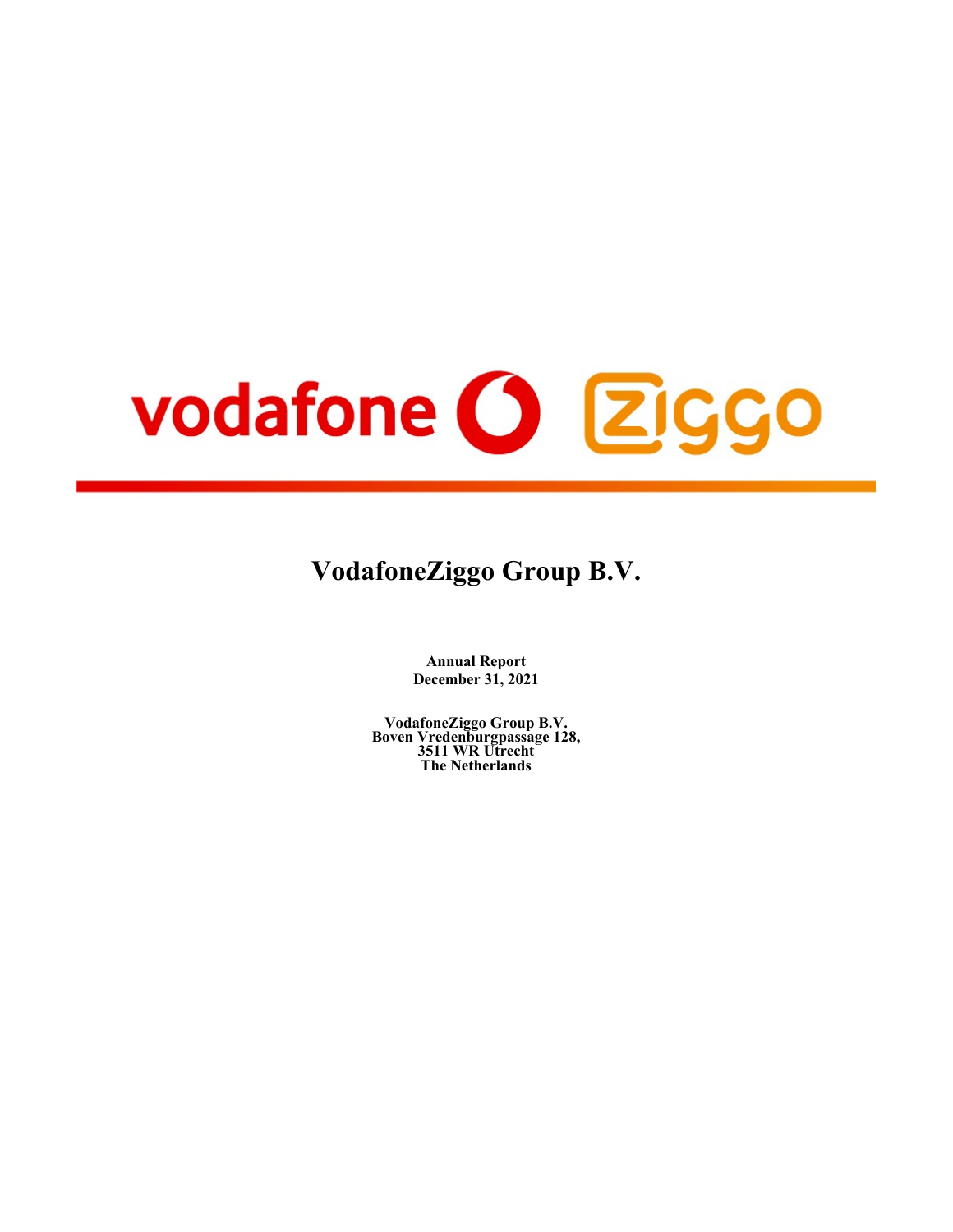# **VODAFONEZIGGO GROUP B.V. TABLE OF CONTENTS**

|                                                                                                | Page<br>√umber |
|------------------------------------------------------------------------------------------------|----------------|
| Forward-looking Statements                                                                     |                |
| Business.                                                                                      | 4              |
|                                                                                                | 22             |
| Independent Auditor's Report                                                                   | 40             |
|                                                                                                | 43             |
|                                                                                                | 45             |
| Consolidated Statements of Owner's Equity for the Years Ended December 31, 2021, 2020 and 2019 | 46             |
| Consolidated Statements of Cash Flows for the Years Ended December 31, 2021, 2020 and 2019     | 47             |
| Notes to Consolidated Financial Statements                                                     | 49             |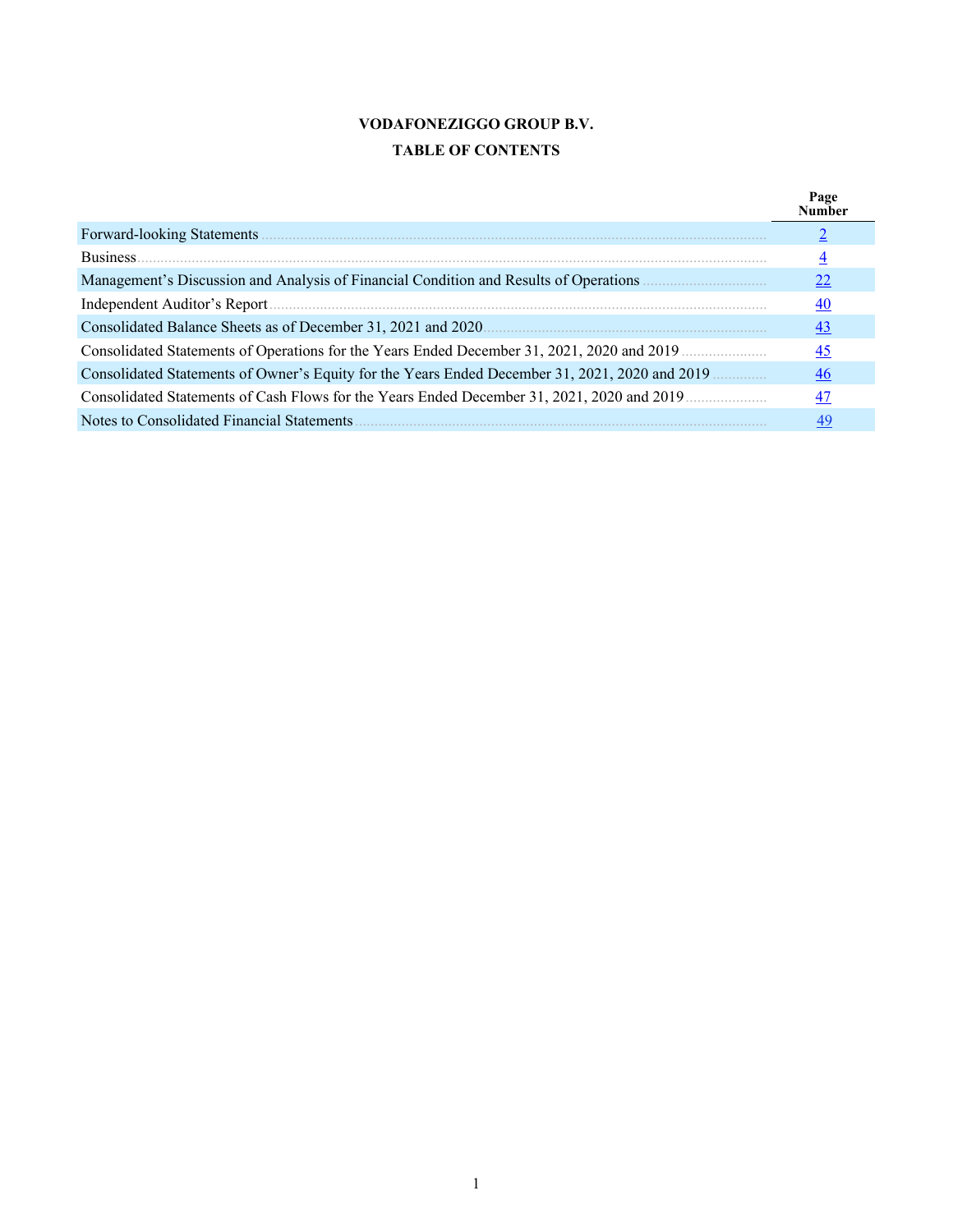#### **FORWARD-LOOKING STATEMENTS**

<span id="page-2-0"></span>Certain statements in this annual report constitute forward-looking statements. To the extent that statements in this annual report are not recitations of historical fact, such statements constitute forward-looking statements, which, by definition, involve risks and uncertainties that could cause actual results to differ materially from those expressed or implied by such statements. In particular, statements under *Management's Discussion and Analysis of Financial Condition and Results of Operations* may contain forward-looking statements, including statements regarding our business, product, foreign currency and finance strategies, subscriber growth and retention rates, competitive, regulatory and economic factors, the timing and impacts of proposed transactions, the maturity of our market, the anticipated impacts of new legislation (or changes to existing rules and regulations), anticipated changes in our revenue, costs or growth rates, our liquidity, credit risks, foreign currency risks, target leverage levels, our future projected contractual commitments and cash flows and other information and statements that are not historical fact. Where, in any forward-looking statement, we express an expectation or belief as to future results or events, such expectation or belief is expressed in good faith and believed to have a reasonable basis, but there can be no assurance that the expectation or belief will result or be achieved or accomplished. In evaluating these statements, you should consider the risks and uncertainties in the following list, and those described herein, as some but not all of the factors that could cause actual results or events to differ materially from anticipated results or events:

- economic and business conditions and industry trends in the Netherlands;
- the competitive environment in the Netherlands for both the fixed and mobile markets, including competitor responses to our products and services for our residential and business customers;
- fluctuations in currency exchange rates and interest rates;
- instability in global financial markets, including sovereign debt issues and related fiscal reforms;
- consumer disposable income and spending levels, including the availability and amount of individual consumer debt;
- changes in consumer television viewing preferences and habits;
- changes in consumer mobile usage behavior;
- customer acceptance of our existing service offerings, including our cable television, broadband internet, fixed-line telephony, mobile and business service offerings, and of new technology, programming alternatives and other products and services that we may offer in the future;
- the outcome of governmental requests for proposals related to contracts for B2B communication services;
- our ability to manage rapid technological changes and the rate at which our current technology becomes obsolete;
- our ability to maintain or increase the number of subscriptions to our broadband internet, television, fixed-line telephony and mobile service offerings and our average revenue per household;
- our ability to provide satisfactory customer service, including support for new and evolving products and services;
- our ability to maintain or increase rates to our subscribers;
- our ability to pass through increased costs to our subscribers, including fluctuations in energy costs;
- the impact of our future financial performance, or market conditions generally, on the availability, terms and deployment of capital;
- changes in, or failure or inability to comply with, applicable laws and/or government regulations and legislation in the Netherlands and adverse outcomes from regulatory proceedings, including regulation related to interconnect rates;
- government and/or regulatory intervention that requires opening our broadband distribution network to competitors, and/or other regulatory interventions;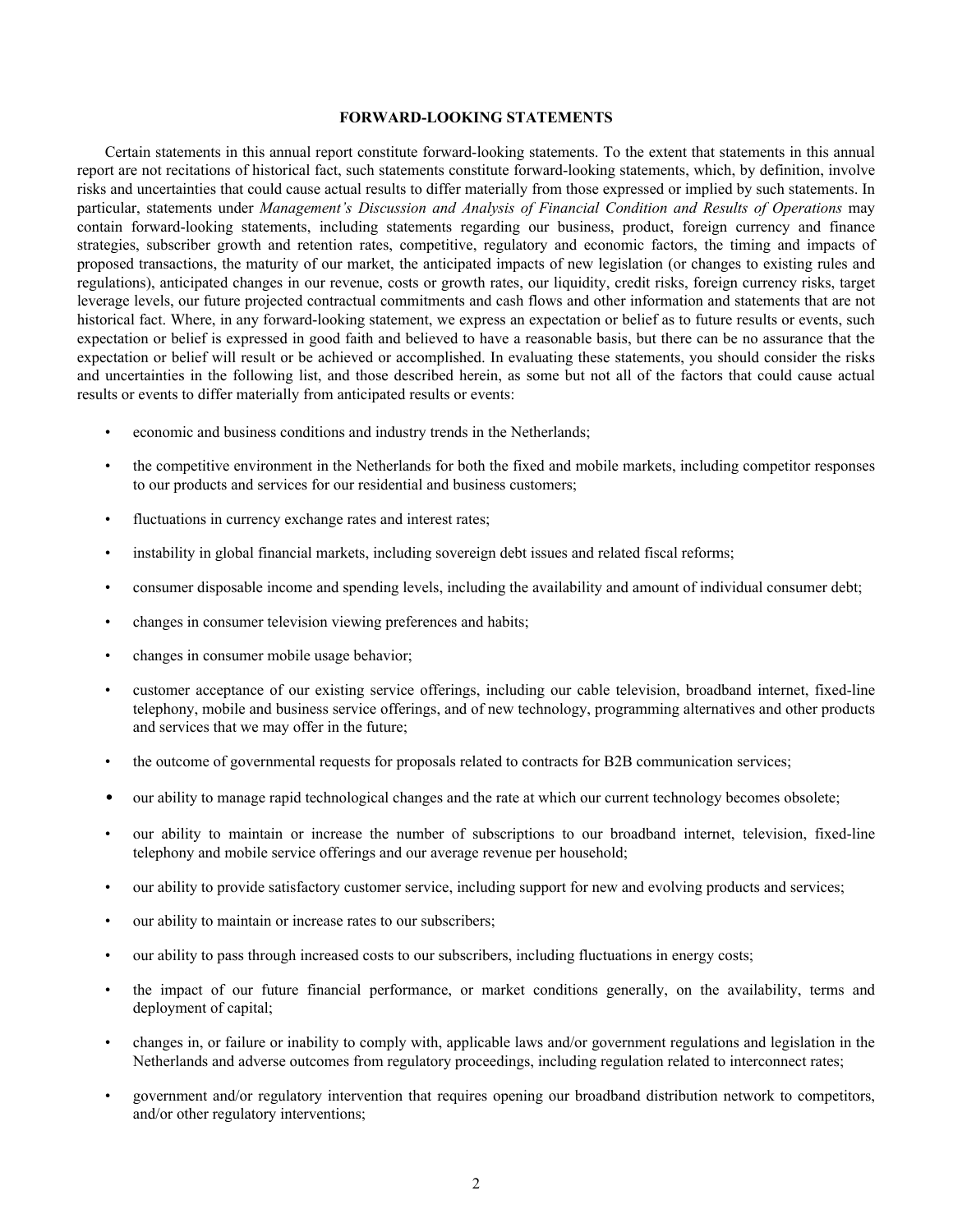- our ability to obtain regulatory approval and satisfy other conditions necessary to close acquisitions and dispositions and the impact of conditions imposed by competition and other regulatory authorities in connection with acquisitions;
- our ability to successfully acquire new businesses and, if acquired, to integrate, realize anticipated efficiencies from, and implement our business plan with respect to the businesses we have acquired or with respect to the formation of the VodafoneZiggo JV;
- changes in laws or treaties relating to taxation, or the interpretation thereof, in the Netherlands;
- changes in laws and government regulations that may impact the availability and cost of capital and the derivative instruments that hedge certain of our financial risks;
- the ability of suppliers and vendors to timely deliver quality products, equipment, software, services and access;
- the availability of attractive programming for our video services and the costs associated with such programming, including production costs, retransmission and copyright fees payable to public and private broadcasters;
- uncertainties inherent in the development and integration of new business lines and business strategies;
- our ability to adequately forecast and plan future network requirements;
- the availability of capital for the acquisition and/or development of telecommunications networks and services;
- the availability, cost and regulation of spectrum;
- problems we may discover post-closing with the operations, including the internal controls and financial reporting process, of businesses we acquire, including in relation to the VodafoneZiggo JV;
- leakage of sensitive customer data;
- the outcome of any pending or threatened litigation;
- the loss of key employees and the availability of qualified personnel;
- changes in the nature of key strategic relationships with partners and joint ventures; and
- events that are outside of our control, such as political unrest in international markets, terrorist attacks, malicious human acts, natural disasters, pandemics or epidemics (such as COVID-19) and other similar events, including the ongoing invasion of Ukraine by Russia.

The broadband distribution and mobile service industries are changing rapidly and, therefore, the forward-looking statements of expectations, plans and intent in this annual report are subject to a significant degree of risk. These forwardlooking statements and the above-described risks, uncertainties and other factors speak only as of the date of this annual report, and we expressly disclaim any obligation or undertaking to disseminate any updates or revisions to any forward-looking statement contained herein, to reflect any change in our expectations with regard thereto, or any other change in events, conditions or circumstances on which any such statement is based. Readers are cautioned not to place undue reliance on any forward-looking statement.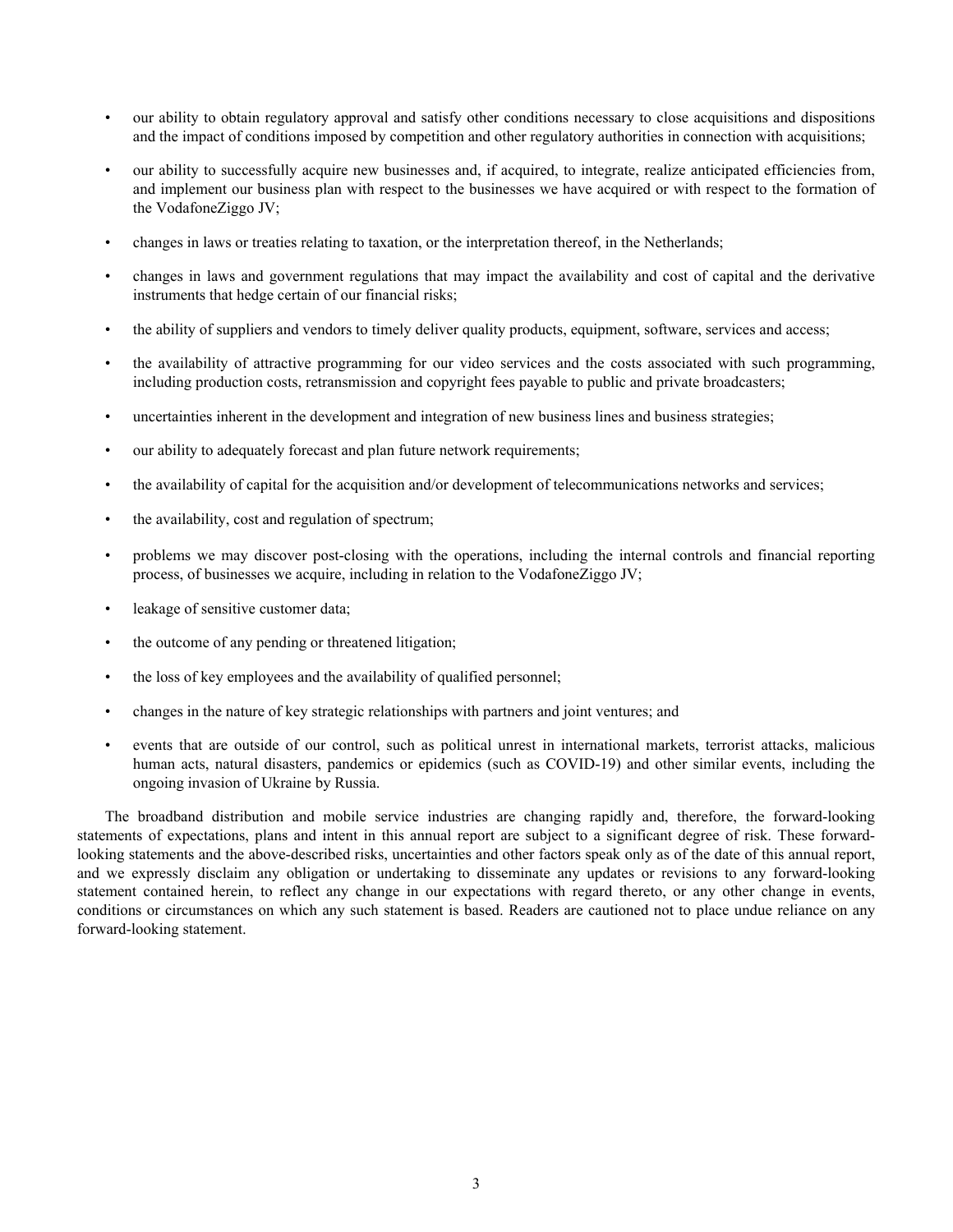#### **BUSINESS OF VODAFONEZIGGO**

<span id="page-4-0"></span>*In this "Business of VodafoneZiggo" section, unless the context otherwise requires, the terms "we," "our," "our company" and "us" may refer, as the context requires, to VodafoneZiggo (or its predecessor, herein referred to as "Former Ziggo") or collectively to VodafoneZiggo (or its predecessor) and its subsidiaries. Unless otherwise indicated, operational and statistical data, including subscriber statistics and product offerings, are as of December 31, 2021.*

# **Introduction**

VodafoneZiggo Group B.V. (**VodafoneZiggo**) provides video, broadband internet, fixed-line telephony, and mobile services to residential and business customers in the Netherlands.

Prior to the closing of the JV Transaction, as defined in note 1 to our consolidated financial statements, VodafoneZiggo was a wholly-owned subsidiary of Liberty Global plc (**Liberty Global**). On December 31, 2016, upon closing the JV Transaction, VodafoneZiggo became a wholly-owned subsidiary of VodafoneZiggo Group Holding B.V. (**VodafoneZiggo Group Holding**). VodafoneZiggo Group Holding is a 50:50 joint venture (the **VodafoneZiggo JV**) between Vodafone Group Plc (**Vodafone**) and Liberty Global. In connection with the closing of the JV Transaction, Vodafone NL became an indirect wholly-owned subsidiary of VodafoneZiggo. Prior to the closing of the JV Transaction, Vodafone NL and its subsidiaries operated Vodafone's mobile business in the Netherlands.

Liberty Global is a world leader in converged broadband, video and mobile communications services. It delivers nextgeneration products through advanced fiber and 5G networks that connect over 85 million retail and wholesale subscribers across Europe and the United Kingdom. Liberty Global's businesses operates under some of the best-known consumer brands, including Virgin Media-O2 in the UK, VodafoneZiggo in the Netherlands, Telenet in Belgium, Sunrise UPC in Switzerland, Virgin Media in Ireland and UPC in Eastern Europe. Liberty Global, through its global investment arm Liberty Global Ventures, has a portfolio of more than 75 companies and funds across content, technology and infrastructure, including strategic stakes in companies like Plume, ITV, Lions Gate, Univision and the Formula E racing series.

Unique in its scale as the largest pan-European and African technology communications company, Vodafone transforms the way people live and work through its innovation, technology, connectivity, platforms, products and services. Vodafone operates mobile and fixed networks in 21 countries, and partners with mobile networks in 52 more. As of December 31, 2021, Vodafone had over 300 million mobile customers, more than 28 million fixed broadband customers and over 22 million TV customers. Vodafone is a world leader in the Internet of Things ("IoT"), connecting more than 142 million devices and platforms through innovation that aligns with the aspirations of society for cleaner and safer cities, better transport and improved agriculture. Vodafone's digital leadership is also changing how governments deliver healthcare and education, and how businesses, particularly Small and Medium Enterprises, serve customers.

In connection with the JV Transaction, on December 31, 2016, Liberty Global and Vodafone entered into a shareholders agreement (the **Shareholders Agreement**) with VodafoneZiggo Group Holding in respect of the VodafoneZiggo JV. Each of Liberty Global and Vodafone (each a **Shareholder**) holds 50% of the issued share capital of VodafoneZiggo Group Holding. The Shareholders Agreement contains customary provisions for the governance of a 50:50 joint venture that result in Liberty Global and Vodafone having joint control over decision making with respect to the VodafoneZiggo JV. We also entered into framework agreements with Vodafone and Liberty Global to provide us access to each of their expertise in the telecommunications media technology business. For additional information on these agreements, see note 11 to our consolidated financial statements.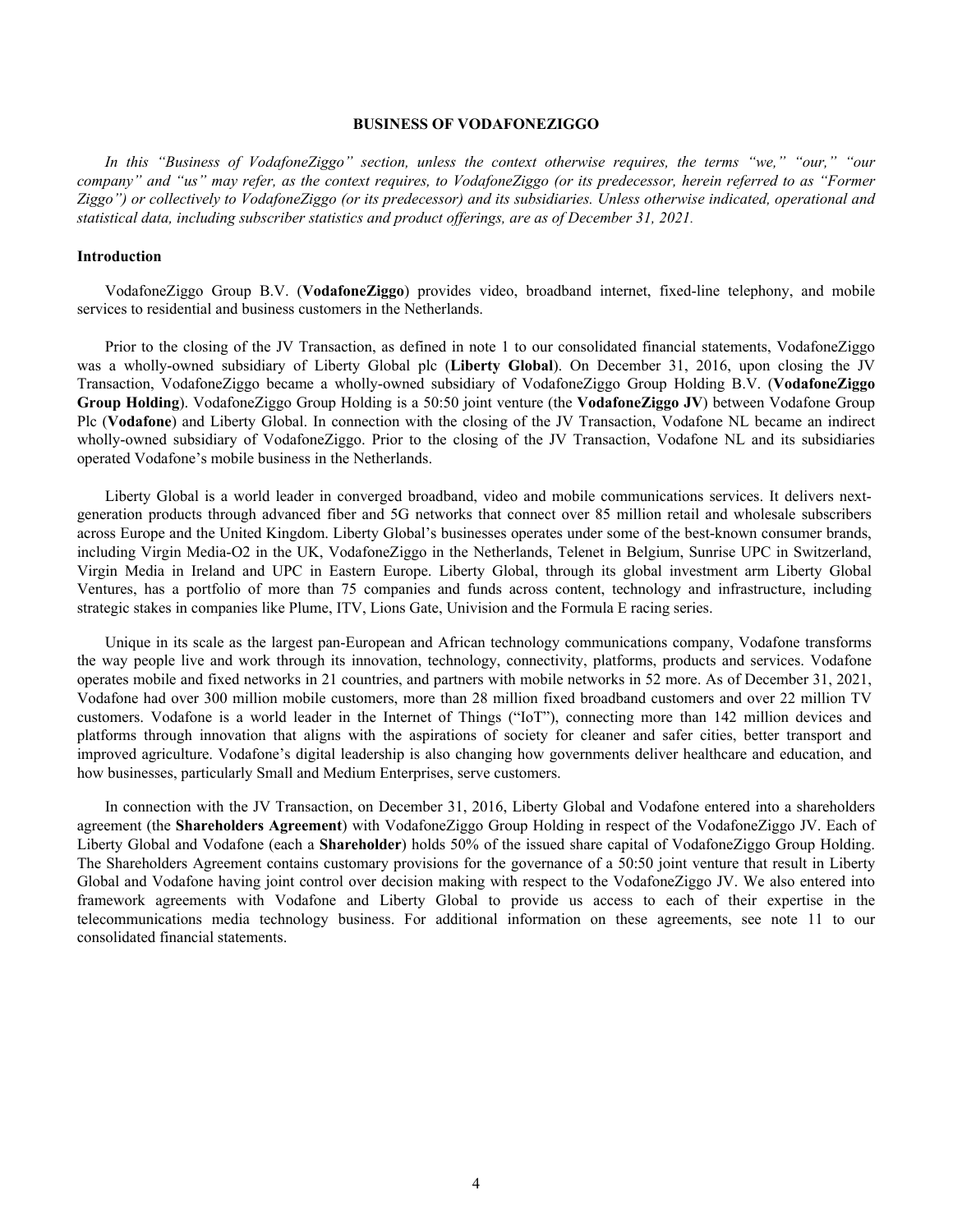The following table presents our operating statistics as of December 31, 2021:

| ootnrini |
|----------|
|----------|

 $\mathcal{L}_\text{max}$  and  $\mathcal{L}_\text{max}$ 

| Homes Passed <sup>1</sup>           | 7,328,000 |
|-------------------------------------|-----------|
| <b>Fixed Customer Relationships</b> |           |
|                                     | 3,738,800 |
|                                     | 2.44      |
| Mobile SIMs <sup>3</sup>            |           |
| Postpaid                            | 4,985,100 |
| Prepaid                             | 380,300   |
| Total Mobile                        | 5,365,400 |
| Convergence <sup>4</sup>            |           |
|                                     | 1,489,500 |
|                                     | 2,472,900 |
|                                     | 45%       |
| <b>Subscribers (RGUs)</b>           |           |
|                                     | 3,729,800 |
|                                     | 3,328,200 |
|                                     | 2,064,700 |
| <b>Total RGUs</b>                   | 9,122,700 |

<sup>1.</sup> Homes Passed are homes, residential multiple dwelling units or commercial units that can be connected to our networks without materially extending the distribution plant. Our Homes Passed counts are based on internally maintained databases of connected addresses, which are updated monthly. Due to the fact that we do not own the partner networks, we do not report homes passed for partner networks.

<sup>2.</sup> Fixed Customer Relationships are the number of customers who receive at least one of our video, internet or telephony services that we count as RGU, without regard to which or to how many services they subscribe. Fixed Customer Relationships generally are counted on a unique premises basis. Accordingly, if an individual receives our services in two premises (e.g., a primary home and a vacation home), that individual generally will count as two Fixed Customer Relationships. We exclude mobile-only customers from Fixed Customer Relationships.

<sup>3.</sup> Our mobile subscriber count represents the number of active subscriber identification module (SIM) cards in service rather than services provided. For example, if a mobile subscriber has both a data and voice plan on a smartphone this would equate to one mobile subscriber. Alternatively, a subscriber who has a voice and data plan for a mobile handset and a data plan for a laptop (mobile broadband or secondary SIM) would be counted as two mobile subscribers. Our mobile subscriber count includes both prepaid and postpaid plans. Prepaid customers are excluded from our prepaid mobile telephony subscriber counts after a period of inactivity of 9 months.

<sup>4.</sup> Converged households or converged SIMs represent customers in either our Consumer or SOHO segment that subscribe to both a fixedline digital TV and an internet service (like Connect Start, Complete and Max) and Vodafone and/or hollandsnieuwe postpaid mobile telephony service.

<sup>5.</sup> Video Subscriber is a home, residential multiple dwelling unit or commercial unit that receives our video service over our broadband network or through a partner network via a digital video signal. Video Subscribers are counted on a unique premises basis. For example, a subscriber with one or more set-top boxes that receives our video service in one premises is generally counted as just one subscriber and a subscriber with two homes and a subscription to our video service at each home is counted as two RGUs.

<sup>6.</sup> Internet Subscriber is a home, residential multiple dwelling unit or commercial unit that receives internet services over our networks, or that we service through a partner network.

<sup>7.</sup> Telephony Subscriber is a home, residential multiple dwelling unit or commercial unit that receives voice services over our networks, or that we service through a partner network. Telephony Subscribers exclude mobile telephony subscribers.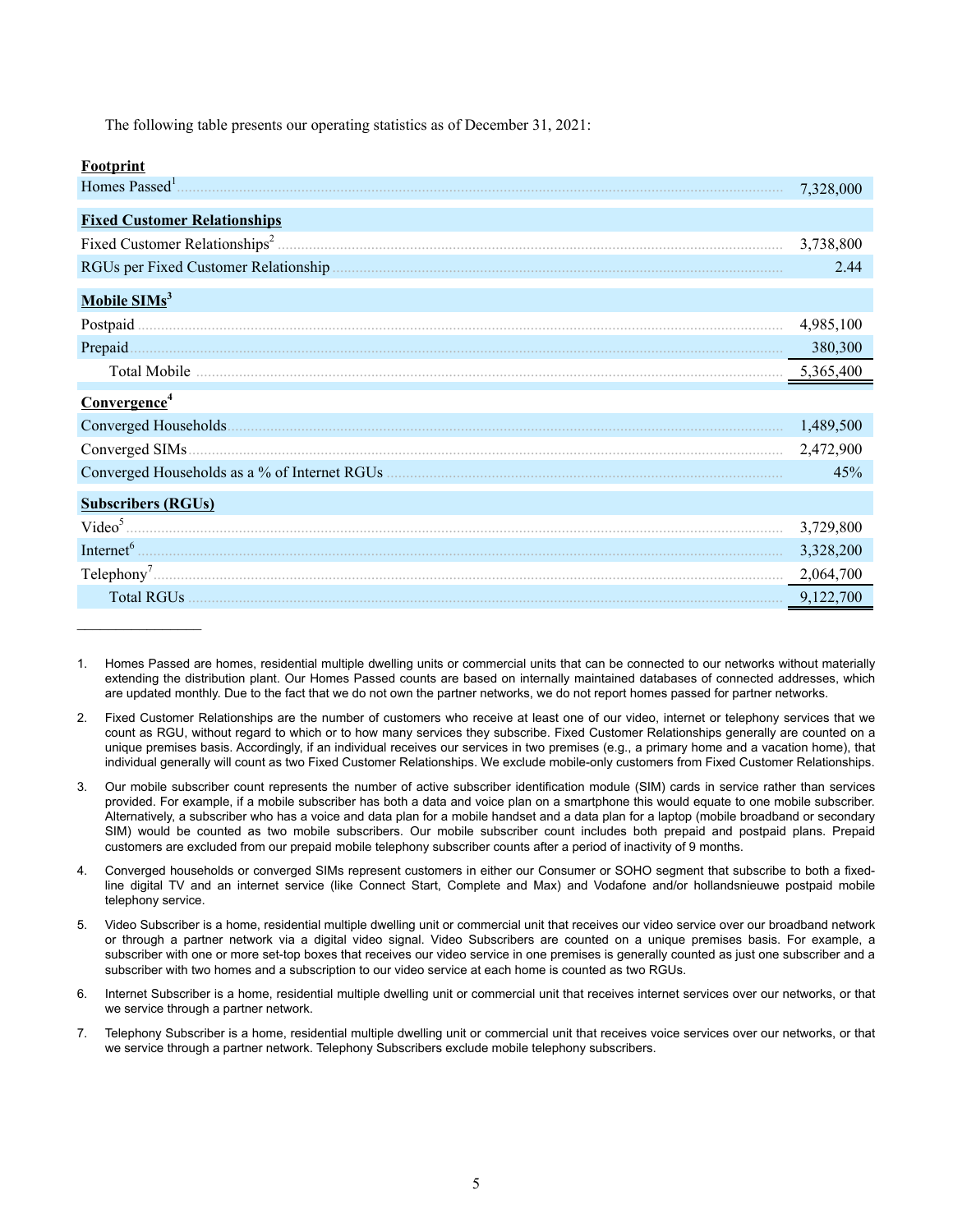#### **Products and Services**

We provide services either individually or bundled as a package for video, broadband internet, fixed-line telephony, and mobile services to residential and business customers. Our bundled services offerings include "**double-play**" for two services, "**triple-play**" for three services, and "**quad-play**" for four services.

#### *Video Services*

Our video service is one of the key foundations of our product offerings. Our cable operation offers multiple tiers of digital video programming and audio services. Subscribers to our video service pay a fixed monthly fee and generally receive at least 50 digital video channels (including four high definition "HD" channels) and several digital and analog radio channels. Furthermore, we tailor our video services based on programming preferences, culture, demographics, and regulatory requirements. Our channel offerings include general entertainment, sports, movies, documentaries, lifestyles, news, adult, children, and ethnic and foreign channels.

We also offer a variety of premium channel packages to meet the special interests of our subscribers. For an additional monthly charge, a subscriber may upgrade to one of our extended digital tier services and receive an increased number of video channels, including the channels in the basic tier service and additional HD channels. Digital subscribers may also subscribe to one or more packages of premium channels for an additional monthly charge.

To meet customer demands, we have enhanced our video services with various products that enable our customers to control when, where and how they watch their programming. These products range from digital video recorders (**DVRs**) to our multimedia home gateway system "**Mediabox XL**" (former Horizon TV), "**Mediabox Next**", as well as various mobile applications (**apps**). Mediabox XL has an interface, that enables customers to view and share, across multiple devices, linear channels, video-on-demand (**VoD**) programming, and personal media content and to pause, replay, and record programming. Mediabox Next is a multiscreen entertainment platform that combines linear television, VoD and mobile viewing. In addition to the features of Mediabox XL, Mediabox Next also allows customers to pause a program, series or movie and seamlessly continue watching from where they left off on another device, whether a television, tablet, smart phone or laptop. During 2021 we successfully upgraded all Mediabox XL customers to have the same TV viewing experience as Mediabox Next. In total, 1.7 million customers (46% of our total video base) can now enjoy the next-generation TV viewing experience and user interface.

For our Mediabox XL and Mediabox Next subscribers, we offer various features and functionalities, including fully integrated television apps for various online services (such as Netflix, social platforms, sports experience, music, news, and games). Enrichment of this service will expand coming years. In 2021 we launched the NPO Start+ and Prime Video apps amongst many others. We also offer an online mobile app for viewing on a second screen called "**Ziggo GO**". Ziggo GO is available on mobile devices (iOS, Android, and Windows) and via an internet portal that allows video customers to view linear channels and VoD, with a substantial part of this content available outside of the home. For Mediabox XL and Mediabox Next customers, when in the home, the second screen device can act as a remote control. Additionally, through Ziggo GO, customers have the ability to remotely schedule the recording of a television program on their Mediabox XL or Mediabox Next.

One of our key video services is "**Replay TV**". Replay TV records virtually all programs across numerous linear channels. The recordings are available up to seven days after the original broadcast. This allows our customers to catch-up on their favorite television shows without having to set their DVR or browse separate menus on their set-top boxes. Instead, customers can open the electronic programming guide, scroll back and replay linear programming instantly. Replay TV also allows our customers to replay a television program from the start even while the live broadcast is in progress. Replay TV is accessible through Mediabox XL, Mediabox Next and Ziggo GO.

We offer pay-per-view programming through VoD giving subscribers access to thousands of movies. We continue to develop our VoD services to provide a growing collection of programming from local and international suppliers, such as Viacom, the BBC, and Sony, among others. Our subscription VoD service "**Movies & Series**" is included in our mid-tier video service accessed through Mediabox XL. We also offer award-winning content from ViacomCBS (Paramount Studios, SHOWTIME® and CBS Studios) through our "**Movies & Series L**" VoD service and is included in our enhanced video service as part of our converged services (see converged services). For an additional monthly charge, we also offer approximately 40 additional TV channels on top of the ViacomCBS programming through our "**Movies & Series XL**" VoD service which is included in our high tier enhanced video service. Our VoD services, including catch-up TV, are available on a subscription or a transaction basis, depending on the tier of enhanced video service selected by the subscriber.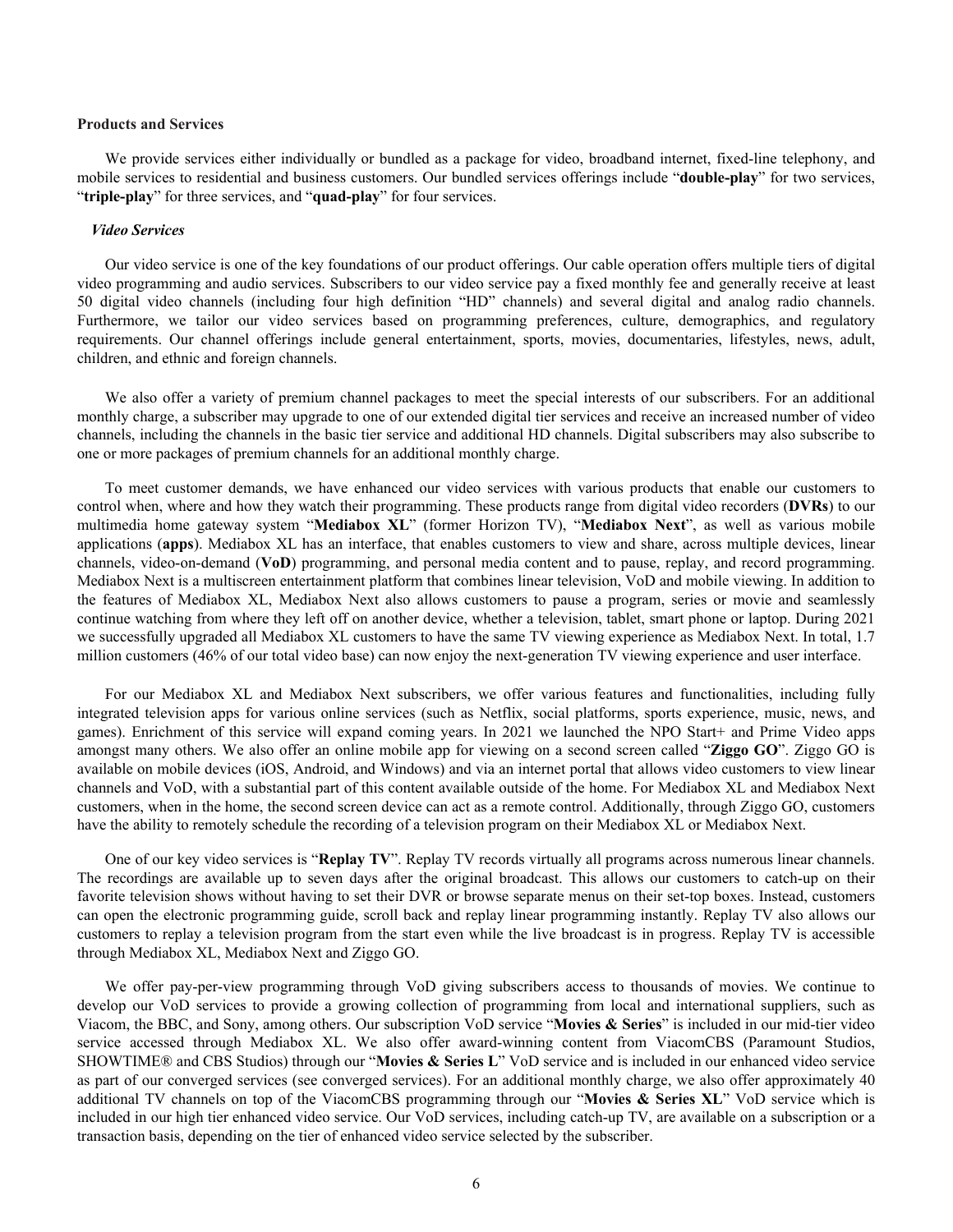Additionally, we have our own sports channel, "**Ziggo Sport**", providing a full range of sports content, including La Liga (Spain), racing, tennis and other leading sports events, to our video customers. During 2021 we also added French Ligue 1, MotoGP and Rugby World Cup matches to the Ziggo Sport offerings. We lost the broadcasting rights for the Formula One for the seasons 2022-2024, and entered into a multi-year agreement with Nordic Entertainment Group International AB to continue broadcasting the highlights of all trainings, qualifications and races. In addition, our customers can continue to easily view all Formula 1 races by adding a Viaplay subscription to their TV package.

In April 2018, we started with digitalizing our TV service offerings. Customers watching analogue cable TV will be switching to digital in a region-by-region phased rollout. This phased rollout was completed by the end of the first quarter of 2021.

#### *WiFi and Internet Services*

Connectivity is a building block for vibrant communities. Our fiber-rich broadband network is the backbone of our fixedline business and the basis of our connectivity strategy. To meet our customers' expectations to be seamlessly connected, we are investing in our broadband network, mobile, WiFi solutions, and customer premises equipment.

Internet speed is of crucial importance to our customers, as they spend more time streaming video and other bandwidthheavy services on multiple devices. Our extensive broadband network enables us to deliver ultra high-speed internet service across our footprint. Our residential subscribers access the internet via cable modems connected to their internet capable devices, or wirelessly via a WiFi gateway device. We offer multiple tiers of internet services, ranging from a basic service of 75 Mbps to an ultra high-speed internet service of 1 Gbps in the majority of our footprint. In April 2021, and following completion of our analogue cable TV switch-off program, resulting in significant free up of bandwidth, we increased the average internet speeds for all our customers with approximately 40%. The speed of service depends on the tier of service selected and the location. By leveraging our fiber-rich broadband network, and deploying the next generation Data Over Cable Service Interface Specification (DOCSIS) 3.1 technology, we can extend our download speeds to at least 1 Gbps where deployed. DOCSIS technology is an international standard that defines the requirements for data transmission over a cable system. As of December 2021, we have made 1 Gbps broadband internet available in 5.3 million households, which represents roughly 73% of total homes passed. We are on track to achieve nationwide coverage in 2022.

Our internet service generally includes email, address book, security (e.g., anti-virus, anti-spyware, firewall, and spam protection) and, parental controls. We offer value-added broadband services for an incremental charge. These services include additional security packages for multiple devices. We offer mobile broadband services with internet access as described above. Subscribers to our internet service pay a monthly fee based on the tier of service selected. In addition to the monthly fee, customers pay an activation service fee upon subscribing to an internet service. This one-time fee may be waived for promotional reasons. We determine pricing for each different tier of internet service through an analysis of speed, market conditions, and other factors.

Our "**SmartWiFi modem**" is a dedicated connectivity device that delivers superior in-home WiFi coverage. The SmartWiFi modem is a WiFi and telephony gateway that enables us to maximize the impact of our ultrafast broadband networks by providing reliable wireless connectivity anywhere in the home. It has an automatic WiFi optimization function, which selects the best possible wireless frequency at any given time. This gateway can be self-installed and allows customers to customize their home WiFi service. Robust wireless connectivity is increasingly important with our customers spending more and more time using bandwidth-heavy services on multiple devices. In August 2021, 2.2 million customers received a free software modem upgrade, adding new SmartWiFi features to enable Mesh WiFi technology and optimize in-home internet coverage, supported by "**SmartWiFi pods**" and our "**SmartWiFi app**". Our SmartWiFi app, among other things, allows our customers to optimize their WiFi coverage and manage their connected devices. In addition, we provide intelligent WiFi mesh boosters, which increase speed, reliability and coverage by adapting to the environment at home. Specifically, the recent introduction of our next-generation SmartWiFi pods has resulted in an improvement in the customer's experience of their inhome broadband connection. In 2021, we have delivered 1.2 million SmartWiFi pods to our customer homes. We will continue to roll out SmartWiFi pods in 2022, as optimal home WiFi coverage will continue to be an important part of our GigaNet.

We have deployed community WiFi via routers in our customers' homes (the **Community WiFi**), which provides secure access to the internet for our customers. Community WiFi is enabled by a cable modem WiFi access point (**WiFi modem**), the SmartWiFi modem, or the Mediabox XL of our internet customers. The Community WiFi is created through the sharing of access to the public channel of our customers' home wireless routers. Use of the Community WiFi does not affect the internet speeds of our customers. The public channel is a separate network from the secure private network used by the customer within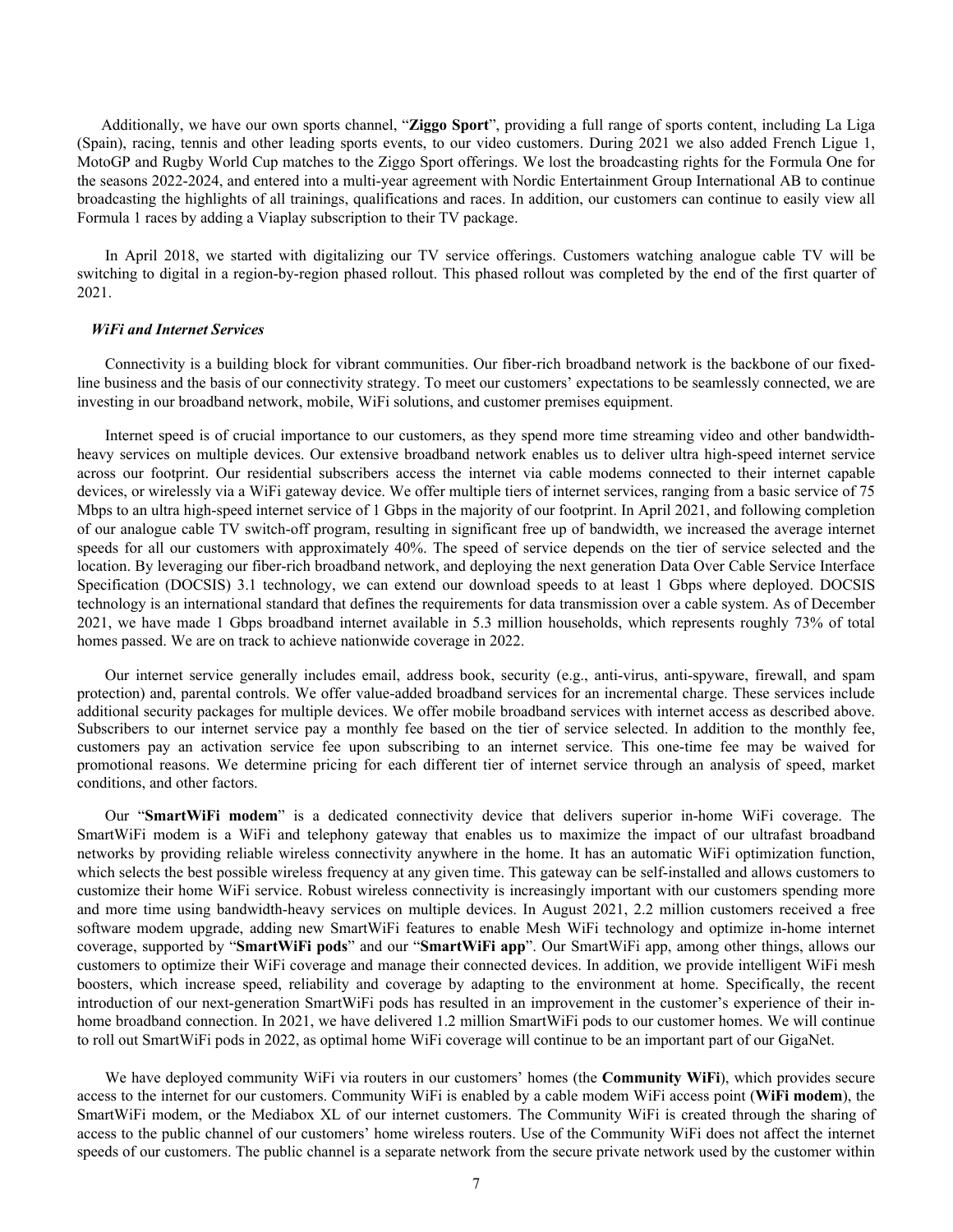the home and is automatically enabled when the WiFi modem is installed. Access is free for our internet customers. Our customers also have access to an extensive network of public WiFi access points, (covering stadiums, shopping centers, and other public places). We have expanded our Community WiFi through access points covering public places. In addition, our internet customers have access to the Community WiFi in other European countries through an arrangement with Liberty Global.

In 2021, our WiFi and internet services continued to be recognized, winning the Best Internet Provider award in the Netherlands for the 11th year in a row.

#### *Mobile Services*

Mobile services are another key building block for us to provide customers with seamless connectivity. We provide our mobile services nationwide through our long-term evolution (**LTE**) wireless services, also called "4G", as well as our 2G networks. In 2020, we deactivated our 3G network to free up more capacity for a faster and more stable 4G network. We thereby also launched the Netherland's first nationwide 5G network using Dynamic Spectrum Sharing technology, with nationwide coverage. Furthermore, we have established a 5G Hub in Eindhoven together with our partners Ericsson, Brainport Development and the High Tech Campus. On this location, companies, start-ups, authorities and students are joining forces to further explore ideas on the use of 5G. In 2021, and resulting from cooperation with Ericsson in our 5G Hub, we were the first operator in the Netherlands to successfully test the 26 GHz band in a commercial mobile network, enabling the transmission of very large amounts of data with ultra-low response time.

 As of December 31, 2021, we have over 5,300 base stations. This allows us to provide reliable high speed data transmission and ample data capacity in and out of the home. Our mobile subscribers are able to call, text, access the internet, stream music, and watch videos both in and out of the home. We also provide mobile wholesale access services, hosting several mobile virtual network operators (**MVNO**) on our networks.

We typically charge a one-time activation fee to our customers for each SIM card. Our mobile services typically include voice, internet access, short message service (SMS) and Rich Communication Services (**RCS**). RCS allows our customers to quickly and easily share videos, gifs and organise group chats without needing to set up new services or download additional software, like WhatsApp. Calls, both within and out of network, incur a charge or are covered under a postpaid monthly service plan. Our mobile services are primarily on a postpaid basis with customers subscribing to services for periods ranging from activation for a SIM-only contract to up to 24 months, with the latter often taken with a mobile handset and the option to pay off the handset over a period not to exceed 24 months. We also offer a prepaid service, where the customers pay in advance for a pre-determined amount of airtime or data and generally have no minimum contract term.

In June 2018, Vodafone launched a new type of subscription, "**Red Together**". This offer enables family members to merge subscriptions, resulting in one large data bundle for all to share. Customers opting for this offer receive twice the amount of data plus unlimited voice in the Netherlands as well as all other countries in the EU. Customers can create a Red Together group starting from two persons; registering their subscriptions under one account. The group administrator can use various functionalities in the My Vodafone app, like monitoring usage and apportioning data. It is also possible to create notifications for each user and to activate a pause button.

The offer of a Red Together subscription has a Red Together "**Extra**" option. The subscription costs €32.50 and consists of 50 GB with unlimited voice and SMS and 100 voice minutes from the Netherlands to numbers in the EU. The 'Extra' option costs  $E17.50$ , has the same voice and SMS benefits, but has no data bundle until the subscriptions have been merged. In doing so, the amount of data doubles, amounting to 100 GB for all to share. When combined with Ziggo, the nonstop free extras apply as well: customers receive, among other benefits, a  $\epsilon$ 5 discount and the data bundle is doubled once again to 200 GB. It is possible for any third, fourth or fifth family member to take out an Extra subscription and join the group, thus benefiting from the shared data bundle.

We introduced "**5G**" and "**Red Unlimited**" data bundle subscriptions for consumers and business customers in March 2020. All new and existing Vodafone customers with a suitable device and a "**Red (Pro)**" subscription have access to 5G at no extra cost.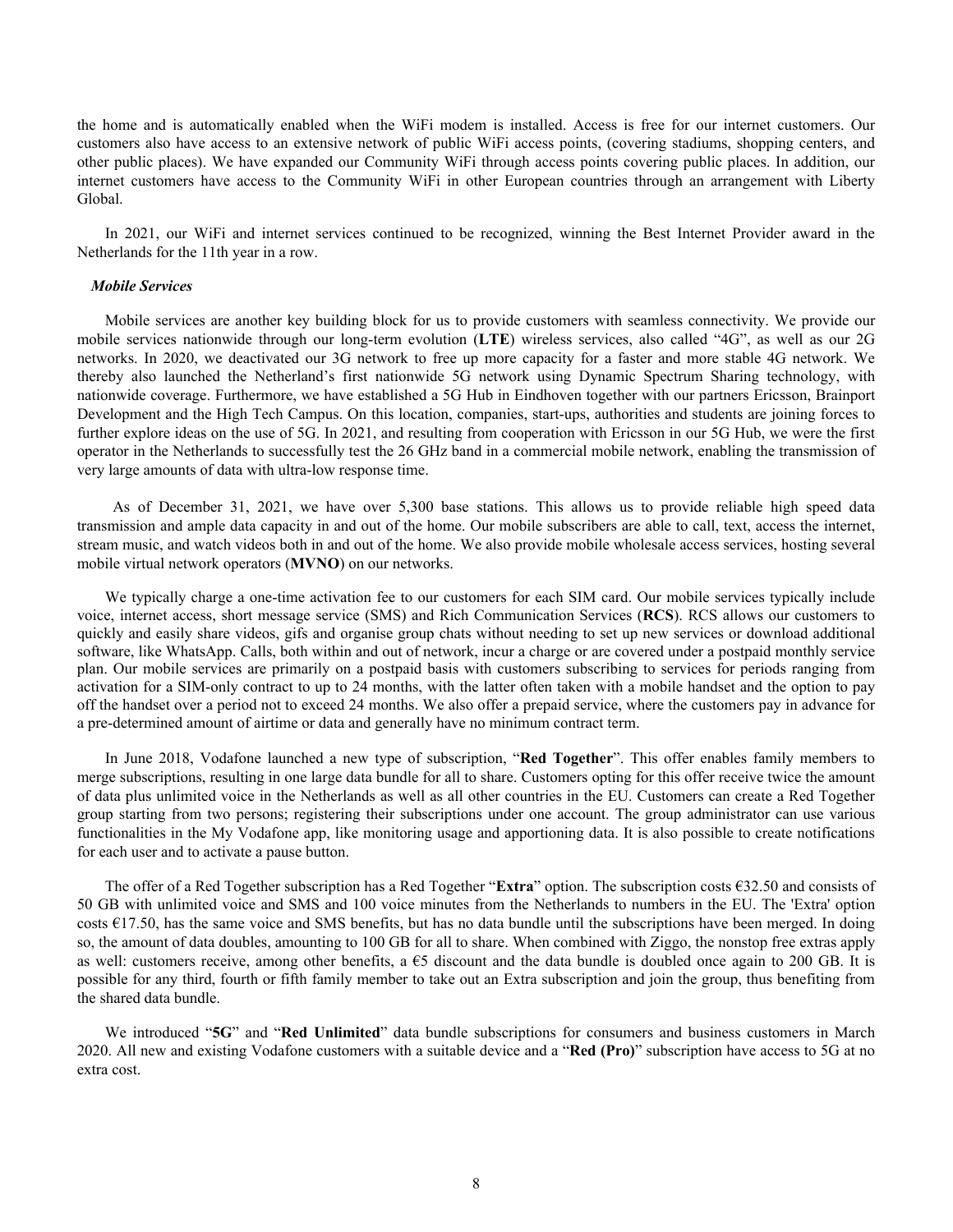#### *Fixed-line Telephony Services*

Multi-feature telephony services are available through voice-over-internet-protocol (**VoIP**) technology. We pay interconnect fees to other telephony and internet providers when calls by our subscribers terminate on another network and receive similar fees from providers when calls by their users terminate on our network through interconnection points.

Our telephony service may be selected in combination with one or more of our other services. Our telephony service includes a basic fixed-line telephony product for line rental and various calling plans, which may consist of any of the following: unlimited network, national or international calling, unlimited off-peak calling and minute packages, including calls to fixed and mobile phones. We also offer value added services, such as a personal call manager, unified messaging and a second or third phone line at an incremental cost.

#### *Converged services*

 As part of our converged strategy, we offer additional benefits to customers who have both mobile and fixed subscriptions of VodafoneZiggo. Eligible video customers taking a broadband product and a postpaid mobile subscription receive extra benefits at no incremental cost. Benefits include double mobile data allowance, an extra premium TV package consisting of either Movies&Series L, Ziggo Sport Total or Ziggo Kids entertainment and an internet security package. In addition, a monthly discount of  $\epsilon$ 5 will be given for quad-play acquisition and retention purposes, providing a premium converged offer at competitive prices to new and renewing customers.

 During the fourth quarter of 2021, we launched our new customer loyalty program "**Priority**" in partnership with Ajax, Ziggo Dome, MOJO Concerts and The Park Playground, giving exclusive benefits to all our converged clients.

#### *Business Services*

In addition to our residential services, we offer business services. For business and public sector organizations, we provide a range of voice, data, video, wireless and cloud-based services, as well as mobile and converged fixed-mobile services. Our business customers include SOHO, small businesses and medium and large enterprises.

Our business services are designed and differentiated to meet the specific needs of our business customers with a wide range of connectivity services. These services fall into six broad categories:

- mobile services, including voice calling, SMS and wireless data anywhere in the world, making use of 2G, 4G and 5G mobile network technology;
- secure broadband connectivity via our own coax and fiber networks, complemented with fiber connectivity from other network operators, to enable nation-wide coverage. Coax broadband services are based on residential services, differentiated with higher speed and business service level agreements;
- enterprise data services for medium to large customers: internet access, SD-WAN services, high capacity point-topoint services, and managed WiFi networks;
- enterprise voice services, using VOIP technology, and Service Number services;
- value added (ICT based) services like: Unified Communication, IoT, Hosted Cloud, Security; and
- multiple dwelling unit services in a B2B2C model for targeted industries, like hospitality, health care and studenthousing.

 In the SOHO and Small segment, more than 125,000 customers now take both their fixed broadband services and their mobile services from VodafoneZiggo. With 322,000 Unified Communication seats (Skype for Business, Microsoft Teams, Office 365, One Net, Storm contact center and private cloud PBX) installed through the end of 2021, we are one of the leading providers of integrated Unified Communication solutions to B2B customers in the Netherlands. We also launched a revamped Ziggo Business Internet package for SoHo customers with additional benefits: WiFi back-up, a dedicated customer service 'Business Crew' and free access to the Unlimited Learning platform.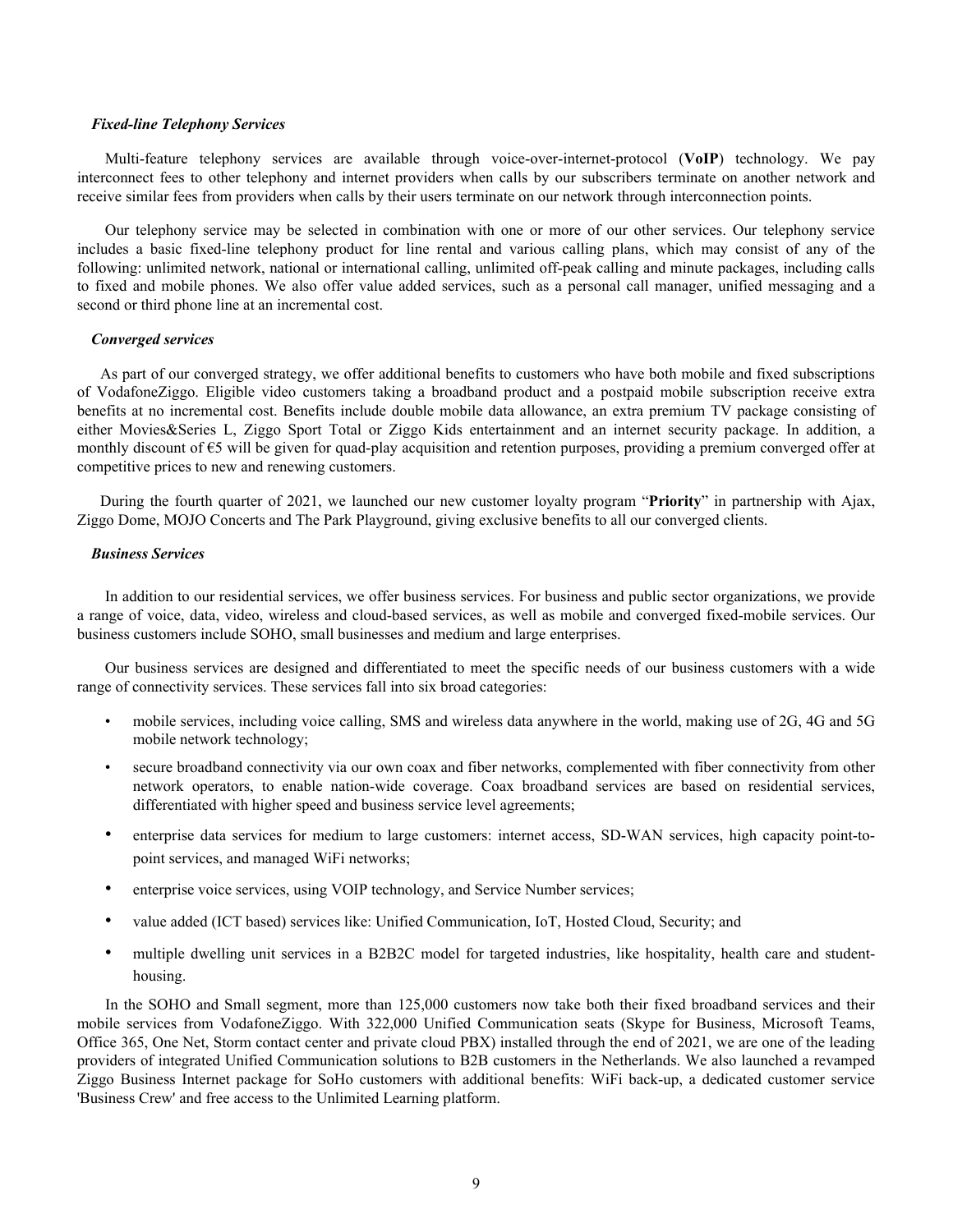In 2021, we launched our new Iot.Nxt platform and expanded our offering of Internet of Things (IoT) services, with new solutions for asset tracking, indoor climate control and mobility management and successfully onboarded these solutions with our customers.

With Vodafone Business Marketplace, we offer small and medium sized enterprises (SME) a growing number of sector specific business applications via a cloud based platform. SME customers are able to directly download and manage these apps online through the Vodafone marketplace helping to improve customer experience.

In 2021, based on our partnership with Accenture, we expanded our Cybersecurity portfolio with a suite of services that will help large organizations to quickly identify and mitigate security risks, including Cyber Exposure Diagnostics, Penetration Tests, Vulnerability Assessments and Phishing Awareness.

We expanded our Unified Communication offering with Storm cloud contact center services. This omnichannel solution will help our B2B customers to improve the engagement with their customers.

Our business services are provided to customers at contractually established prices based on type of services received and the volume and duration of the service agreement. SOHO and small business customers pay business market prices on a monthly subscription basis to receive enhanced service levels and business features that support their needs. For medium to large business customers, we enter into more individual agreements to address their needs. These agreements are generally contracted for a period of one to five years.

#### **Operations**

#### *Marketing and Sales*

We market and sell our products to customers using a broad range of sales channels, primarily online sales through our website, inbound and outbound telemarketing and partner retailers. We also sell our services direct to the customers at certain marketing events and through our own 116 VodafoneZiggo stores. Since 2016, we have a shop-in-shop partnership agreement with the largest electronic retailer in the Netherlands (MediaMarkt), extending our retail presence by 48 locations.

We encourage customers to purchase our services and products through our website. We believe our website provides customers a clear explanation of our services and pricing. We currently outsource the majority of our inbound and outbound telemarketing operations to external service providers. We also have partner shops in various cities in our footprint. We further target residential customers through partnerships with retail outlets, such as multi-media retailers, electronics and telecommunications stores. These partnerships generally focus on sales that are related to our postpaid mobile telephony, enhanced video and broadband internet services.

For our business sales, we use multiple sales channels, both direct and indirect, to better service our customers. For SOHO and Small customers we use a mix of in- and outbound service desks, our own retail stores, partner retailers and increasingly on-line channels. We have a team of dedicated account managers who work exclusively with our key account customers. Furthermore, we have an extensive network and support program for external business partners who sell our products and services to small and medium customers as well as manage these customer relationships.

#### *Customer Service*

Our customer service operations are responsible for all customer care activities, including handling customer queries and complaints. Their focus is on developing and enhancing customer lifetime management as well as offline and online marketing integration. Customer service also provides inbound telemarketing and sales support functions for residential and SOHO customers. To reduce our customer service call volume, we utilize an online customer web service, 'Ziggo Community'. In addition, we increasingly utilize an automated voice response center and social media like Twitter and Facebook to reduce customer call volume. We also operate dedicated customer service centers throughout the Netherlands. As we believe digitisation is the way to achieve further growth and to remain successful, we are committed to improve and innovate our digital services to offer our customers the best digital customer experience. We do this by blending the best of technology and human interaction, in a personal, instant and easy way, embodied in chatbots and apps for customer service, such as Tobi chatbots and the MyVodafone and MyZiggo app, respectively.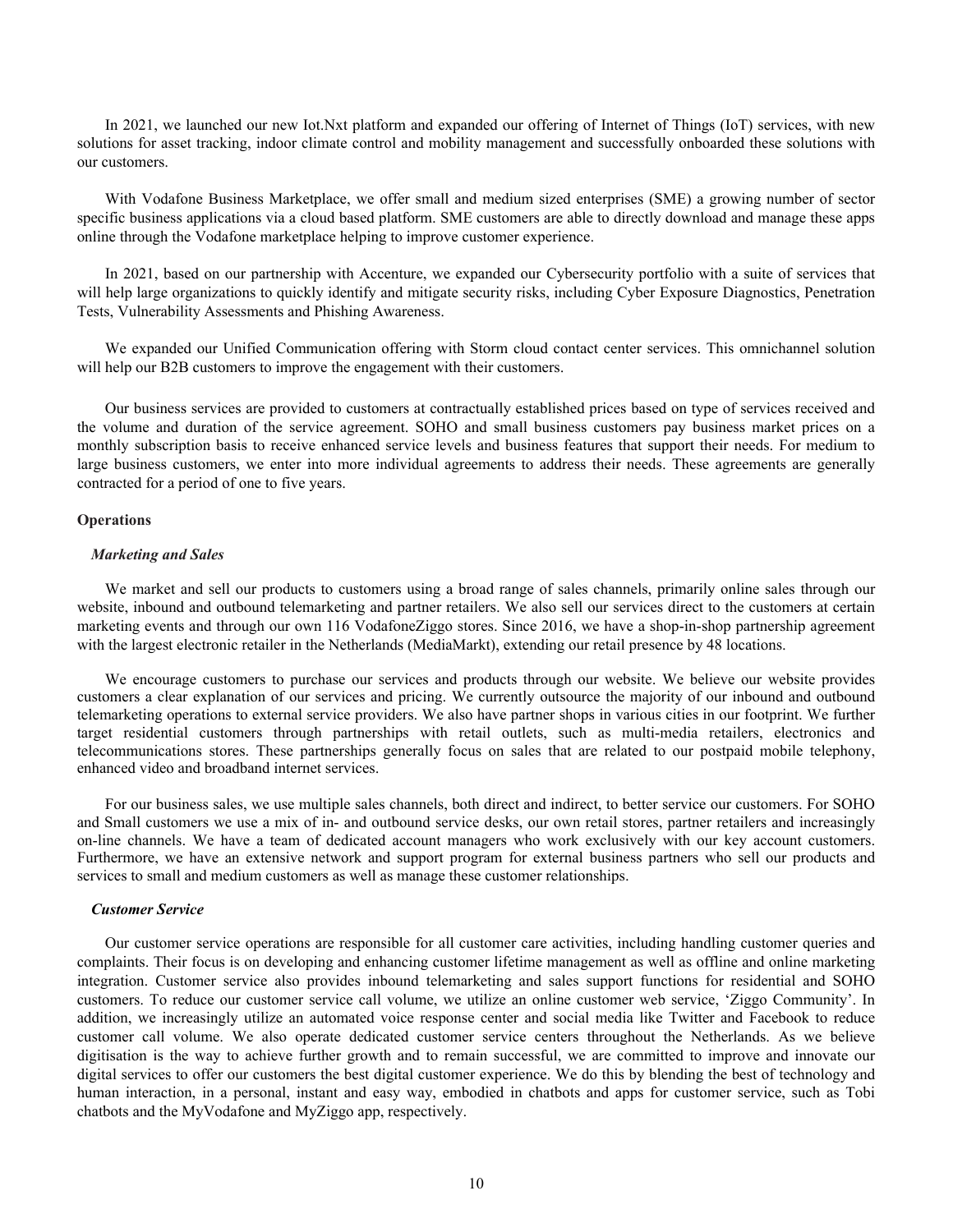Our customer service agents are skilled in multiple areas, including marketing campaigns, customer care, and sales for a variety of products as well as technical service. All of our customer services agents are regularly trained in soft skills and on new product offerings. We also have a specialized team for sales and customer care in relation to our business services and also teams specifically focusing on customer retention as well as complaint management.

We are required to operate a "switch desk", which enables customers to transition between different television, internet access, and telephony (including mobile) service providers with minimal disruption to their service.

For our business services related to our SOHO, small, medium, and corporate customers we operate dedicated service desks.

# *Network and Technology*

Our video, broadband internet, and fixed-line telephony services are transmitted over a hybrid fiber coaxial cable network. This network is composed of national and regional fiber networks, which are connected to the home over the last few hundred meters by coaxial cable. This network allows for two-way broadband communications and is flexible enough to support our current services, as well as new services. During the COVID-19 lockdown, the network was able to support the enormous growth in internet demand by our residential and business customers. According to Umlaut, the independent research agency that assesses the quality of Dutch fixed networks, we have the best fixed network in the Netherlands. Using a benchmark, Umlaut measured the quality of fixed network through the latency (response time) and the download and upload speeds of all fixed networks in the Netherlands over a six-month period that ended in December 2021

We also provide our services over certain partner networks. We offer this service on an exclusive and non-exclusive basis to small cable network owners who have not developed the capability to offer premium products, such as digital video, broadband internet, and telephony. The 7.3 million homes passed on our network exclude homes reached by a partner network.

To connect 'remote' locations we lease fiber connectivity from fiber wholesale suppliers, when economically feasible.

We closely monitor our network capacity and customer usage. Where necessary, we increase our capacity incrementally, for instance by splitting nodes in our network. We also continue to explore new technologies that will enhance our customers' connected entertainment experience, such as:

- recapturing bandwidth and optimizing our networks by increasing the number of nodes in our markets and using digital compression technologies;
- increasing the bandwidth of our hybrid fiber coaxial cable network to 1.2GHz;
- using DOCSIS 3.1 technology to extend our download speeds to at least 1 Gbps where deployed;
- enhancing our network to accommodate additional business services;
- using wireless technologies to extend our services outside the home;
- offering SmartWifi packages to enhance our customers' in-home broadband connection;
- offering remote access to our video services through personal computers, smart phones, and tablets; and
- introducing online media sharing and streaming or cloud based video.

To deliver our mobile services, we acquire mobile spectrum licenses for various radio frequencies. We have steadily increased our mobile spectrum license holdings to boost network quality and its capacity to carry more data. As of December 31, 2021, we had over 5,300 base stations in the Netherlands. High capacity transmission allows us to provide customers with broad coverage both indoors and outdoors, a reliable connection, high speed data transmission and ample data capacity. We hold licenses in the 700, 800, 900, 1400, 1800, 2100, and 2600 MHz bands to provide 2G (GSM), 4G (LTE) and 5G communications in the Netherlands. In 2020, we acquired new licenses in the 700 and 1400 MHz bands and renewed our 2100 MHz licenses, all for a period of 20 years. The other licenses will expire in 2030. As of December 31, 2021, our licenses have a weighted average useful life of approximately 18 years.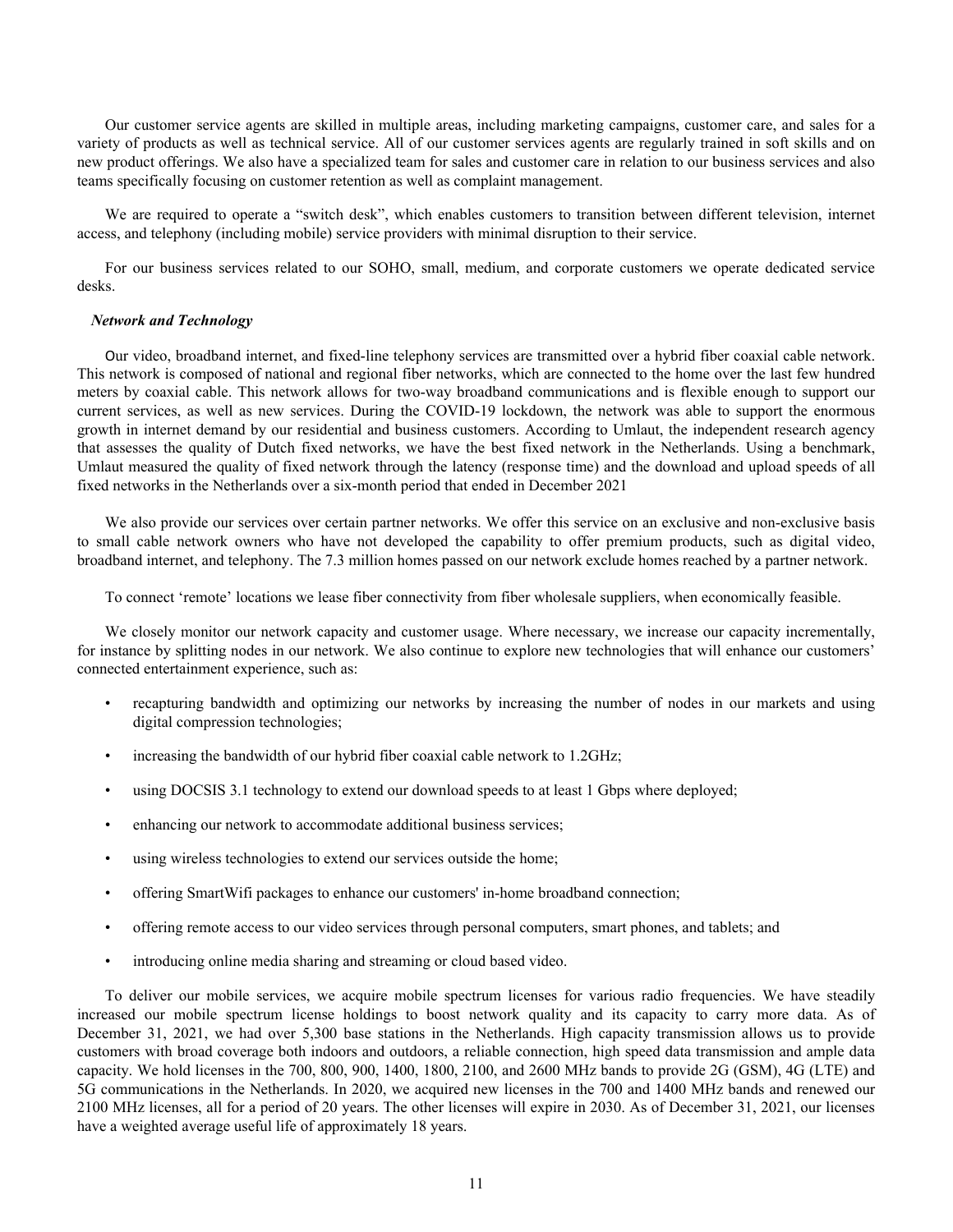Our spectrum licenses enable us to offer nationwide 4G and 5G mobile network coverage, that is ranked in the top 6 of the best global mobile networks by Umlaut. We continue to evaluate and acquire additional mobile spectrum licenses and extend our licenses, enabling us to expand our network quality and capacity.

#### *Supply Sources*

For our video services, we license most of our programming and on-demand offerings from content providers and thirdparty rights holders, including broadcasters and cable programming networks. For such licenses, we generally pay a monthly fee on a per channel or per subscriber basis with minimum pay guarantees in certain cases. We generally enter into long-term programming licenses with volume discounts and marketing support. For on-demand programming, we generally enter into shorter-term agreements and also pay royalties based on our subscribers' usage. For our distribution agreements, we seek to include the rights to offer the licensed programming to our customers through multiple delivery platforms and through our apps for smart phones and tablets.

We purchase each type of customer premises equipment from a number of different suppliers. Customer premises equipment includes set-top boxes, WiFi routers, DVRs, tuners, modems and similar devices. For each type of equipment, we retain specialists to provide customer support. Similarly, we use a variety of suppliers for mobile handsets to offer to our customers taking mobile services.

We license software products, including email and security software, and content, such as news feeds, from several suppliers for our internet services. The agreements for these products require us to pay a per subscriber fee for software licenses and a share of advertising revenue for content licenses. For our mobile network operations and our fixed-line telephony services, we license software products, such as voicemail, text messaging, and caller ID, from a variety of suppliers. For these licenses, we seek to enter into long-term contracts, which generally require us to pay based on usage of the services.

We aim to purchase as sustainable as possible. To ensure this, we collaborate with Ecovadis, an independent organisation that monitors suppliers in terms of environmental, labour and human rights, ethics and sustainable purchasing. As a result of their in-depth and up-to-date information, we can make better and more informed choices.

#### **Competition**

The Dutch market for video, broadband internet, fixed-line telephony, and mobile services is highly competitive and rapidly evolving. Technological advances and product innovations have increased and are likely to continue to increase giving customers several options for the provision of their telecommunications services. Our customers want access to high quality telecommunication services that allow for seamless connectivity. Accordingly, our ability to offer converged services (video, internet, fixed telephone, and mobile) is a key component of our strategy. We compete with companies that provide fixedmobile convergence bundles, as well as companies that are established in one or more communication products and services. Consequently, our business faces significant competition.

For all our services, we compete with the provision of similar services from operator KPN N.V. (**KPN**), T-Mobile Netherlands B.V. (**T-Mobile**), and smaller parties. KPN and most other competitors use KPN's fixed network and offer (i) internet protocol television (**IPTV**) over fiber optic lines where the fiber is to the home, cabinet, or building or to the node networks (fiber-to-the-home/-cabinet/-building/-node is referred to herein as **FTTx**) networks and through broadband internet connections using DSL or very high-speed DSL technology (**VDSL**), KPN's network also offers several enhancements to VDSL, such as "vectoring" and "pair bonding", and (ii) digital terrestrial television (**DTT**). Where KPN has enhanced its VDSL system, it allows for offers of broadband internet with download speeds of 200 Mbps, and on its FTTx networks, it offers download speeds of up to 1 Gbps. The ability of competitors to offer a bundled triple-play of video, broadband internet and telephony services and fixed-mobile convergence services, creates significant competitive pressure on our operations, including the pricing and bundling of our products. The video services of competitors include many of the interactive features we offer our subscriber. Portions of our network have been overbuilt by KPN's and other providers' FTTx networks and expansion of these networks is expected to continue.

We also experience competition from (i) over the top (**OTT**) video content aggregators utilizing our or our competitors' high-speed internet connections (such as Amazone Prime Video, Netflix, Disney+ and Videoland), (ii) direct-to-home satellite (**DTH**) service providers, such as Canal Digital, a subsidiary of M7 Group S.A., and (iii) movie theaters, video stores, video websites and home video products. In addition, we compete to varying degrees with other sources of information and entertainment, such as online entertainment, newspapers, magazines, books, live entertainment/ concerts and sporting events.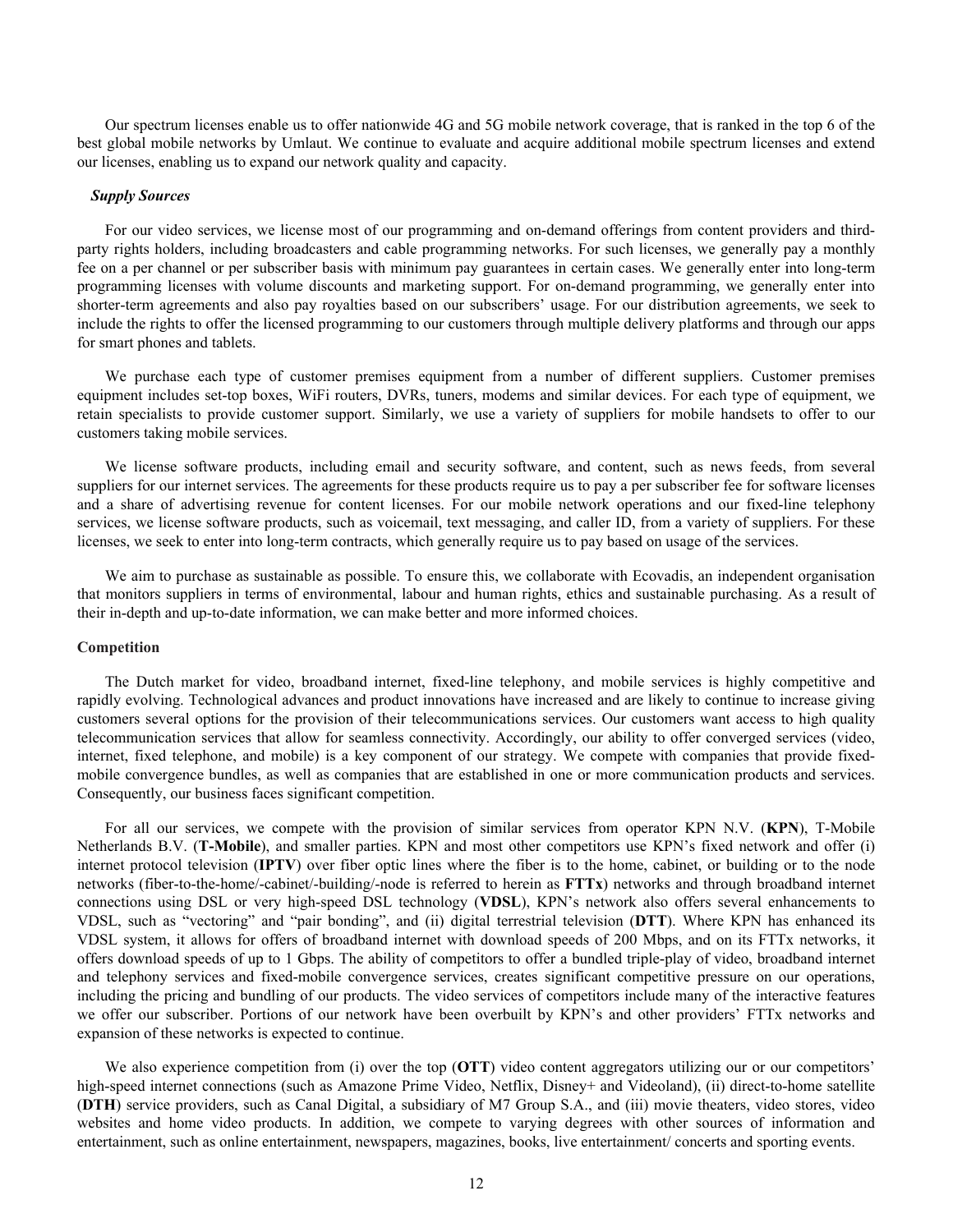We compete with mobile operators KPN and T-Mobile in the mobile market, offering 2G, 3G, 4G and 5G services, where pressure on market price continues, characterized by aggressive promotional campaigns, heavy marketing spend, and increasing data bundles. Furthermore, there is increasing competition from MVNO's, some of which focus on niche segments such as no frills, youth or ethnic markets. While in the business market, we see growing customer requirements to provide unified communication solutions with a focus on employee mobility, seamless fixed and mobile transition, and digital workspace.

Connectivity Services in the high end business market are also offered by competitors like Eurofiber (nationwide fiber access services) and international service providers like British Telecom, Colt, etc.

In the business segment we also compete with service providers offering 'value added services', mostly in OTT service models based on Hosted Cloud technologies. These can be both local providers with nationwide coverage and international cloud hosting providers like Microsoft, Amazon Web Services, IBM, etc.

Changes in market share are driven primarily by the combination of price and quality of services provided. To improve our competitive position, we continuously monitor and update our portfolios.

We offer attractive bundle options, plus fixed-mobile convergence options, allowing our subscribers the ability to select various combinations of services to meet their needs. Our competitive strategy with respect to our services includes:

- Video services: We include Mediabox Next, Mediabox XL, Replay TV, and Movies & Series in our extended digital video tier offers. Ziggo GO is also available, providing subscribers the ability to watch linear and VoD programming through a second or third screen application on smart phones, tablets, and laptops and to record programs remotely. In addition, we continue to improve the quality of our programming and modify our video options by offering attractive content packages such as Ziggo Sport channels and award-winning content from ViacomCBS.
- Mobile services: We offer a wide range of nationwide 2G, 4G and 5G mobile services and our Community WiFi network. We also continue to invest in our mobile network to improve the availability and quality of our services.
- Broadband internet services: The speed of service depends on the location and the tier of service selected. In addition, by leveraging our existing fiber rich broadband networks and our Network Extensions, we are in a position to deliver gigabit services by deploying the next generation DOCSIS 3.1 technology. As part of our DOCSIS 3.1 roll-out, we currently offer this technology to 5.3 million customer homes, representing 73% of our footprint. By using DOCSIS 3.1, we can extend our download speeds to at least 1 Gbps where deployed. As DOCSIS 3.1 technology improves not only our internet speed offers but also allows for network growth. DOCSIS technology is an international standard that defines the requirements for data transmission over a cable system. In addition, we offer the SmartWifi pods and SmartWiFi app to enhance our customers' in-home broadband connection; and
- Fixed-line telephony services: We position our services as "anytime", "anywhere", and "any destination" and offer a variety of innovative calling plans to meet the needs of our customers, such as national or international calling, unlimited off-peak calling and minute packages, including calls to fixed and mobile phones.

# **Regulatory Matters**

For a description of current regulatory developments in the Netherlands, which will affect our operations, see the "Regulatory" section in this annual report.

# **Other**

Our application of VAT with respect to certain mobile revenue generating activities has been challenged by the Dutch tax authorities. The Dutch tax authorities challenged the multipurpose character of certain mobile subscriptions that we entered into during 2017 and 2018. No amounts have been accrued by our company as the likelihood of loss is not considered to be probable. The asserted claimed amount is approximately  $\epsilon$ 33.4 million.

In addition to the foregoing item, we have contingent liabilities related to (i) legal proceedings, (ii) wage, property, sales and other tax issues, (iii) disputes over interconnection fees, and (iv) other matters arising in the ordinary course of business.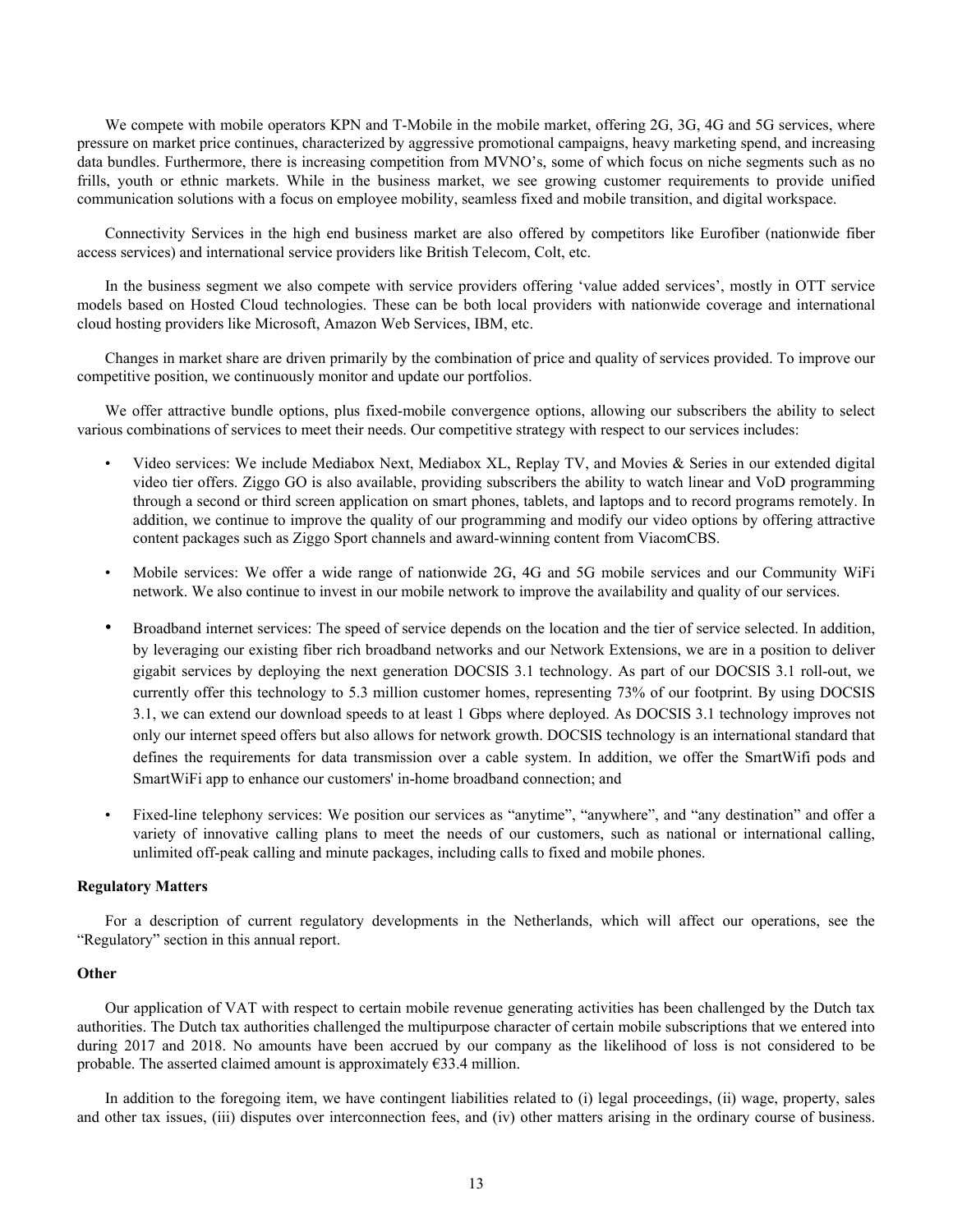We expect that the amounts, if any, which may be required to satisfy these contingencies will not be material in relation to our financial condition or results of operations.

#### **REGULATORY**

# **Overview**

The following section provides a summary of certain of our regulatory requirements and obligations in the Dutch market. This description is not intended to be a comprehensive description of all regulation in this area nor a review of specific obligations which have been imposed on us. Adverse regulatory developments could subject our business to a number of risks. Regulation could limit growth, revenue, and the number and types of services offered and could lead to increased operating costs and capital expenditures. In addition, regulation may restrict our operations and subject them to further competitive pressure, including pricing restrictions, interconnect and other access obligations, and restrictions or controls on content. Failure to comply with current or future regulation could expose our businesses to penalties.

The video distribution, broadband internet, fixed-line telephony and mobile businesses are regulated at the EU level. In the Netherlands, these regulations are implemented through the Telecommunicatiewet (the Dutch Telecommunications Act, "**DTA**") and the Mediawet (the Dutch Media Act, "**DMA**") and related legislation and regulations. The Authority for Consumers and Markets ("**ACM**", Autoriteit Consument & Markt), in which the former Independent Post and Telecommunications Authority ("**OPTA**", Onafhankelijke Post en Telecommunicatie Autoriteit) has been integrated, and the Dutch Radiocommunications Agency ("**AT**", Agentschap Telecom) supervise and enforce compliance with certain parts of the DTA. Pursuant to the DTA, the ACM is designated as a National Regulatory Authority (**NRA**). The Dutch Media Authority ("**CvdM**", Commissariaat voor de Media) is authorized to enforce compliance with the DMA.

In addition to complying with industry specific regimes, we must comply with both specific and general legislation concerning, among other areas, competition, data protection, data retention, internet service provider liability, consumer protection, and e-commerce.

#### **European Union**

The current body of EU law that deals with electronic communications regulation consists of a variety of legal instruments and policies (collectively referred to as the "**Regulatory Framework**"). The key elements of the Regulatory Framework are various legal measures, which we refer to as "Directives," that require the EU Member States to harmonize their laws as well as certain EU regulations that have effect without any specific adoption at the national level. The main Directives within the Regulatory Framework are the so-called Framework Directive, Access Directive, Authorisation Directive, Universal Service Directive, and e-Privacy Directive. The main regulations are the Net Neutrality and Roaming Regulations.

The Regulatory Framework primarily seeks to create an internal market for electronic communication networks and services within the EU. It harmonizes the rules within the EU for the establishment and operation of electronic communications networks, and the offer of electronic communications services, such as telephony, internet and, to some degree, television services. The Regulatory Framework does not generally address issues of content.

On May 6, 2015, the European Commission (**EC)** published its Digital Single Market strategy document. The strategy is an aggregation of many different policy areas with the purpose of creating a digital single market to expand jobs and stimulate growth. The strategy includes policy review in the areas of EU communications regulation, broadcasting law, copyright reform and anti-competitive geo-blocking practices.

On September 14, 2016 the EC published a proposal for the European Electronic Communications Code, which would replace the Regulatory Framework. The proposal recognizes the need for greater incentives to boost private sector investment in very high capacity networks. The proposal maintains the key elements of the Regulatory Framework, notably market analysis with remedies only being imposed on operators with Significant Market Power. The European Council and European Parliament were discussing other forms of access - extending the system of symmetrical access powers and the notion of joint Significant Market Power. The proposal captures all types of services that are relevant to consumers, not only the traditional electronic communications services as captured under the Regulatory Framework but also OTT services. The proposal brings greater harmonization to the timetables for spectrum licensing and renewal that will encourage investment in mobile networks and will result in more advanced services. Following the negotiations among the EC, European Council and European Parliament agreement was reached and the European Electronic Communications Code has entered into force on December 20,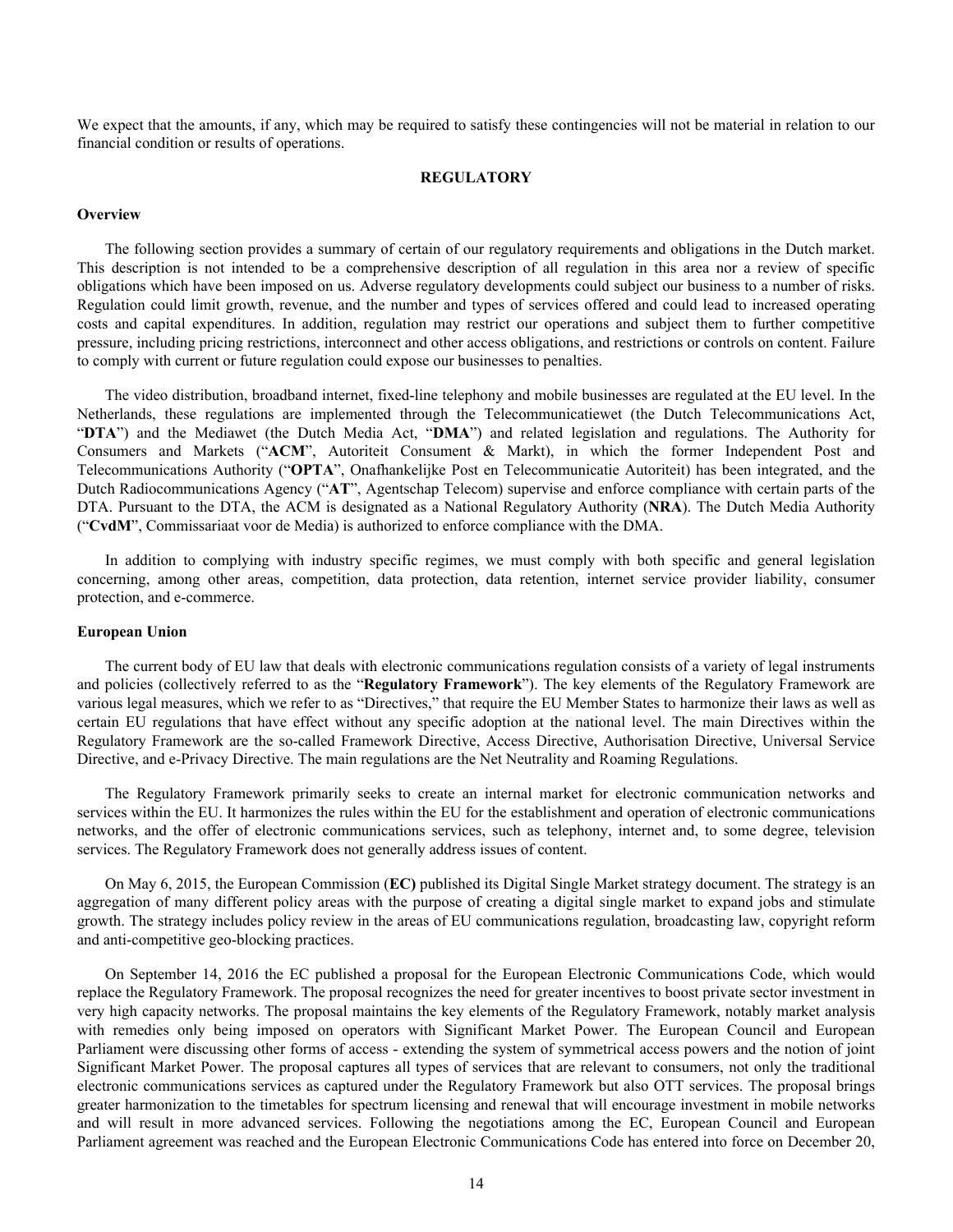2018. Member states had until December 21, 2020, to transpose the EECC into national law. The Netherlands met this deadline for specific parts of the EECC, but is experiencing a delay for the implementation of the majority of the articles. It is expected that the full EECC will be transposed into national law in Q1 2022.

The operation of broadcasting networks and the distribution of broadcasting signals by a cable operator falls within the scope of the Regulatory Framework. The content related activities of a broadcaster are harmonized by other elements of EU law, in particular the Audiovisual Media Services Directive (**AVMSD**). The AVMSD, which was adopted on December 11, 2007, amended the EU's existing Television Without Frontiers Directive (**TVWF**). The AVMSD has been implemented in the Netherlands through the DMA. Under the AVMSD, broadcasts originating in and intended for reception within an EU Member State must generally respect the laws of that Member State. Pursuant to both the AVMSD and TVWF, and in accordance with what is referred to as the "country of origin principle", an EU Member State must furthermore allow within its territory the free transmission of broadcast signals of a broadcaster established in another EU Member State so long as such broadcaster complies with the laws of its home state. The AVMSD also establishes quotas for the transmission of European produced programming and programs made by European producers who are independent of broadcasters.

#### **The Netherlands**

The DTA comprises a wide variety of rights and obligations relevant to the provision of public electronic communications networks and services. Certain key provisions included in the DTA are described below, but this description is not intended to be a comprehensive description of all regulations in this area.

#### *Licensing*

The DTA contains a system of general authorizations. A provider of a public electronic communications network or service needs to notify the ACM of its network or service, who will register the notification. The purpose of the notification is to increase transparency and to ensure effective regulation and does not constitute a formal condition for market entry.

With regard to scarce resources such as telephone numbers and frequencies, a system of (individual) licenses applies. The ACM administers licenses with regard to telephone numbers. AT administers the frequency spectrum and grants licenses with regard to the use of frequencies. Licenses for frequencies are issued upon application, either on a first-come-first-serve basis, beauty contest or auction. A frequency license confers the right to use a specific set of frequencies in a specific band for a specific period of time and under specific conditions, such as coverage obligations. Frequency licenses are transferable with permission from the Minister of Economic Affairs. In addition to one-off license fees, holders of licenses have to pay annual supervision costs, based on the amount of spectrum held. We hold licenses in the 700, 800, 900, 1400, 1800, 2100, and 2600 MHz bands to provide 2G (GSM), 4G (LTE) and 5G communications in the Netherlands. In 2020, we acquired new licenses in the 700 and 1400 MHz bands and renewed our 2100 MHz licenses, all for a period of 20 years. The other licenses will expire in 2030. The Dutch Government is planning to auction 300 MHz in the 3.5 GHz band in the fourth quarter of 2022 or the first half of 2023. As of December 31, 2021, we hold approximately 33% of the total mobile spectrum licenses in the Netherlands, which are used to deliver mobile services.

#### *Access, Interoperability and Interconnection*

All providers of public electronic communications networks or services who control access to end-users are obliged to enter into negotiations upon the request of a competitor to conclude an interoperability agreement. Interoperability refers to all measures, including network interconnection, which should be implemented to ensure end-to-end connections. If a provider does not comply with its obligation to enter into negotiations, the ACM, at the other party's request, can impose proportionate obligations on the provider in order to ensure end-to-end connectivity.

#### *Significant Market Power*

To ensure that the telecommunications markets become genuinely competitive, the ACM can impose ex ante regulation by means of market analysis decisions on operators or service providers that have significant market power in a relevant market. Ex ante regulation means that the ACM sets behavioral rules beforehand with which providers with significant market power must comply. A company will be deemed to have significant market power if, either individually or jointly with others, it enjoys a market position equivalent to dominance, i.e., a position of economic strength affording it the power to behave to an appreciable extent independently of competitors, customers, and ultimately consumers.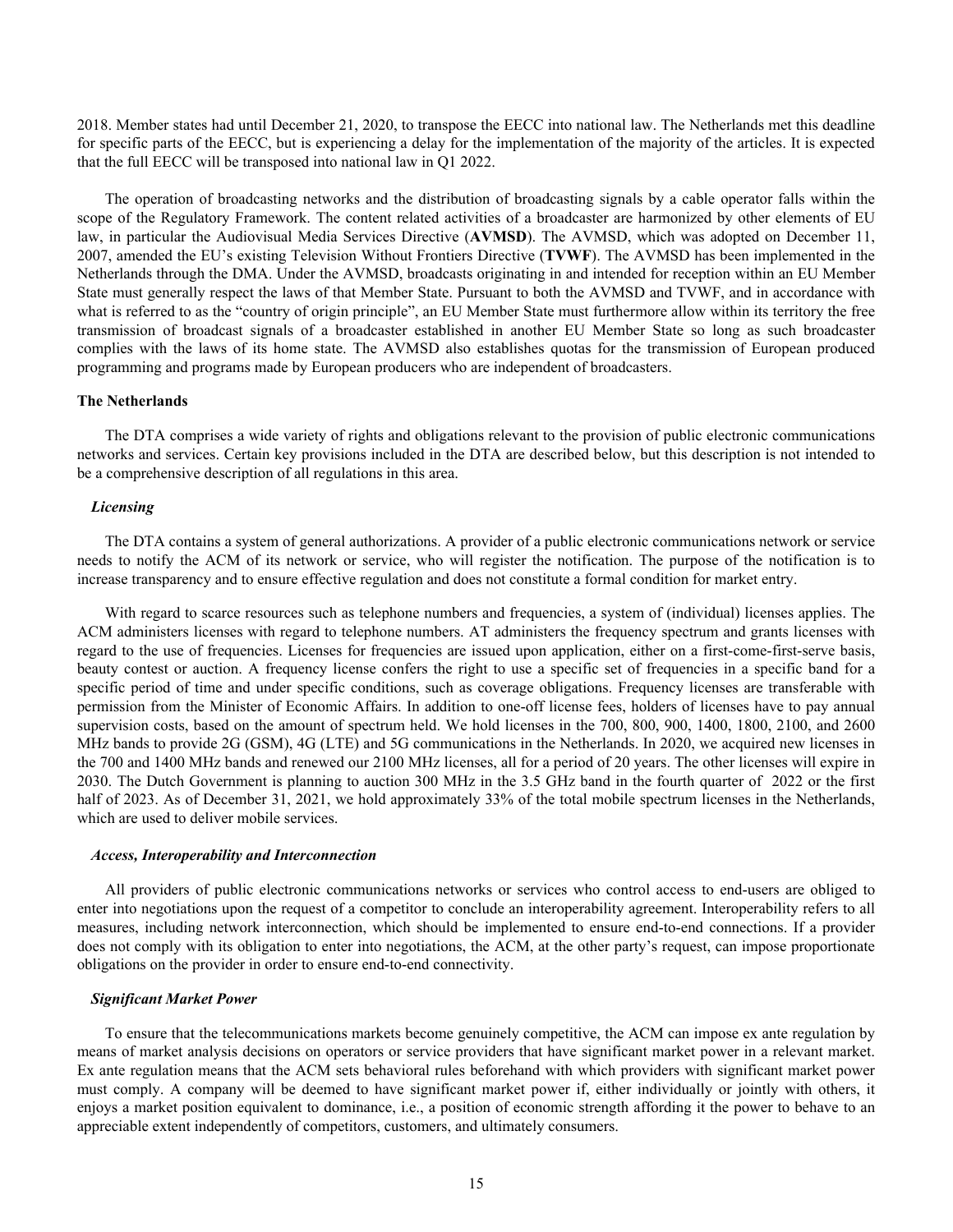Before it can be established whether an operator or service provider has significant market power, the ACM needs to determine, in accordance with the principles of general European competition law, in which relevant electronic communications market(s) the operator or service provider competes. The ACM must do this while taking into account the EC's "Recommendation on relevant product and service markets within the electronic communications sector", the latest version of which was published by the EC on December 21, 2020. The ACM may also define additional relevant markets provided that any such market meets the cumulative criteria defined by the EC in its so called three criteria test for determining whether a market is susceptible to ex ante regulation.

If the ACM determines that a company has significant market power, the ACM must impose one or more appropriate obligations. These obligations relate to, among other things, access and use of specific network facilities, non-discrimination, transparency, and price regulation at both the wholesale and retail level. To ensure a proper functioning of the market, these obligations may not be disproportionate. The investigation of a relevant market, the designation of parties with significant market power and the imposition of ex ante obligations culminate in so-called market analysis decisions of the ACM. These decisions normally apply for a period of three years, after which the market concerned needs to be re-investigated. Under the EECC this term is extended to five years.

The ACM has completed various rounds of market analyses. Former Ziggo was designated as a party with significant market power on the market for fixed terminating access services and Vodafone NL was designated as a party with significant market power for both the fixed terminating and mobile terminating access markets.

The analyses in respect of these markets are discussed below.

#### *ACM Call Termination Market Analysis Decisions*

In respect of the call termination market, the ACM has taken the view that all providers of call termination on fixed-line and mobile networks in the Netherlands have significant market power because all such providers exclusively control access to end-users connected to their respective public telephone networks. As a result, Former Ziggo (in relation to fixed call termination services) and Vodafone NL (in relation to both fixed and mobile call termination services), have been subject to specific ex ante obligations, including in particular tariff regulation (maximum termination charges), since the ACM's third market analysis decision of July 7, 2010. On August 5, 2013, the ACM published its fourth market analysis decision on call termination, which combined both the fixed termination market and the mobile termination market. The new tariffs became effective September 1, 2013, and applied for a three year period that ended September 1, 2016. The decision was appealed by various operators, including us, and on August 27, 2013, the Dutch Supreme Administrative Court decided in a preliminary decision that the price cap on mobile termination charges should be higher than the ACM had initially determined. The court ruled that the ACM should apply a so-called Bottom-up Long Run Incremental Cost (**BULRIC**) plus cost calculation method (taking into account common overhead costs relating also to other services than mobile call termination, (**BULRIC plus**) rather than a pure BULRIC method (in which such common overhead costs are to be disregarded, **pure BULRIC**). These revised tariffs applied until the Dutch Supreme Administrative Court arrived at a final decision in the appeal proceedings on the merits (see below). Because the pure BULRIC method used by the ACM is in fact a method recommended by the EC in its 2009 Recommendation on the Regulatory Treatment of Termination Rates, the Supreme Administrative Court posed prejudicial questions to the European Court of Justice.

After an Advocate General opinion, the European Court of Justice ruled on September 15, 2016, that deviation from the EC's 2009 Recommendation on Termination Rates is only possible if justified by national circumstances. The ACM started a new (the fifth) market analysis and published a draft decision on November 18, 2016, in which they again regulate using a pure BULRIC calculation. The hearing at the Dutch Supreme Administrative Court was held on January 11, 2017, and ruling given on July 10, 2017, upheld the ACM's use of pure BULRIC, though not requesting retroactive adjustment.

In April 2017, the ACM provided their plan to impose tariff ceilings of €0.00139 per minute for fixed and €0.005819 cents per minute for mobile calls from July 1, 2017, to the EC. The EC approved these in May, 2017. The new tariff implementation was delayed by the court decision, until July 12, 2017. VodafoneZiggo appealed ACM's market decision. In September 2018, the appeal court delivered its decision on VodafoneZiggo's appeal against the ACM's Mobile Termination/Fixed-line Termination Rate ("MTR" and "FTR") regulations market decision. The verdict provides the relevant guidance sought by VodafoneZiggo about the interpretation and setting of interconnection tariffs among operators.

Further to the entry into force of the EECC, the EC adopted a delegated act on December 18, 2020, that sets maximum, EU-wide voice termination rates, both fixed and mobile. These rates are applicable to any operator providing voice call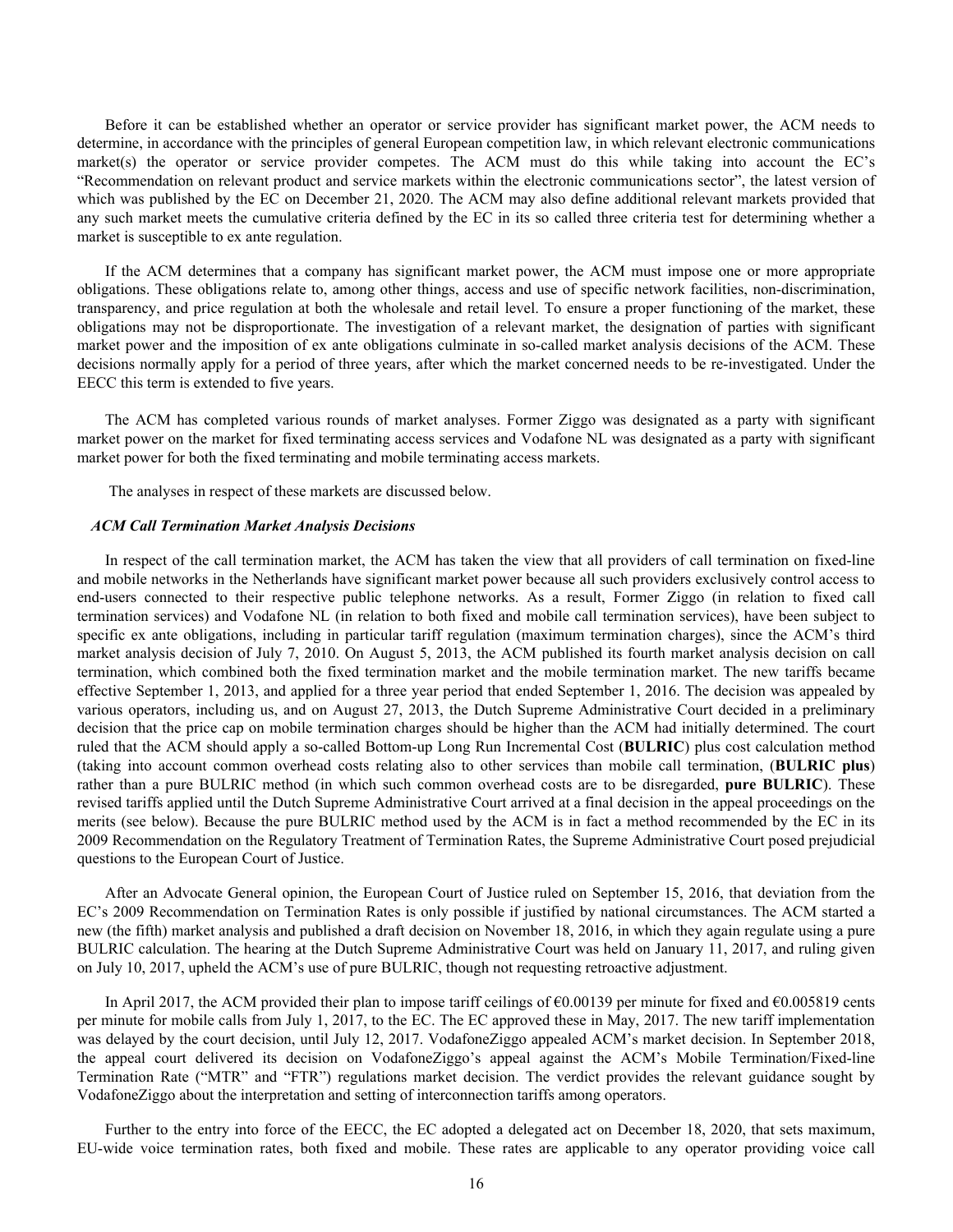termination services in the EU. Further to approval of the delegated act by the European Council and the European Parliament in the second quarter of 2021, the new rates apply as of July 01, 2021. The delegated act includes a transition period for the fixed rate that ended on December 31, 2021, and a glide path for the mobile rates that ends on December 31, 2023.

#### *ACM Local Loop Unbundling Decision*

On February 27, 2018, the ACM published a draft decision of its analysis of the LLU market, concluding that there is a single market for local and central access. ACM referred to this market as the Wholesale Fixed Access (WFA) market and concluded that KPN and VodafoneZiggo had joint Significant Market Power. As a result, ACM imposed an obligation on VodafoneZiggo to offer wholesale cable access and continued wholesale access regulation of KPN. Following a market consultation, ACM submitted the draft decision to the European Commission. After comments by the European Commission, ACM published the final decision on September 28, 2018, which became effective on October 1, 2018. VodafoneZiggo published a draft Reference Offer on December 31, 2018, and published tariffs on March 31, 2019. In parallel, VodafoneZiggo appealed ACM's decision before the national court and initiated an action before the European General Court. The national appeal turned out successful: on March 17, 2020, the Court annulled ACM's decision. With Court's verdict being final, VodafoneZiggo is no longer obligated to offer cable access. Also, KPN is no longer obligated to offer regulated access. KPN has announced it will continue offering access under commercial conditions. On July 9, 2021, ACM announced that it had investigated, over the course of the preceding months, the fixed consumer and business markets. According to the press release, the ACM considers that there is a risk that access conditions by KPN for consumers may impede competition. The ACM therefore intends to prepare a market analysis decision to determine whether access to fixed telecom networks must be regulated and if so, how. The ACM intends to publish a draft decision by the end of the first quarter of 2022. Before a final decision is published, there will be a market consultation and notification to the European Commission. The ACM may also review whether symmetric access regulation is required. The ACM has received a request for symmetric access on our fixed network and is currently assessing this request.

#### *Digital Services Act, Digital Markets Act***.**

Amending the current eCommerce Directive, the EC published its proposal on the Digital Services Act (DSA) on December 15, 2020. The DSA aims to set obligations and accountability rules for providers of network infrastructure (such as Internet access providers like VodafoneZiggo), hosting service providers, and online platforms for the content provided by their users. Specific obligations would apply to very large online platforms which have at least 45 million monthly active users in the EU. Rules would also apply to non-EU established providers that provide services to EU citizens. The proposal contains fullfledged oversight and enforcement rules with the ability to set fines of up to 6% of the global annual turnover of platforms.

Also on December 15, 2020, the EC published a proposal on the Digital Markets Act (DMA). This act would establish an ex ante framework for digital platforms designated as gatekeepers. These platforms, with "considerable market power", exert substantial control over access to digital markets. The DMA's overall objective is to address market failures and unfair conduct by gatekeeper platforms to promote a fair and contestable online platform environment. Both the DSA and the DMA would complement each other and (both have status of regulation) will be directly applicable in the member states' legal order without the need for transposition. The negotiations on the DSA and DMA are still ongoing in Brussels. The intention for the adoption is to take place under the French Presidency of the EU (i.e. first half of 2022).

#### *Network and services security and continuity*

As a provider of public electronic communication networks and services, we are subject to specific obligations to safeguard the security and integrity of our networks and services, and to ensure the continuity of electronic communications services in the event of disturbances or outages of the electricity grid. We are also required to notify the AT and the National Cyber Security Center ("**NCSC**") of security and integrity breaches which materially threaten the continuity of our networks and services. To mitigate the risks to continuity of mobile services, Vodafone NL, T-Mobile, and KPN voluntarily entered into national roaming arrangements in 2014, allowing for their respective subscribers to roam (voice and SMS) on the other parties' networks in the event of severe outages.

#### *End-user Protection*

As a provider of public electronic communication networks and services, we are subject to specific regulations aiming to protect end-users, including regulations concerning information obligations toward consumers, the enactment of amendments to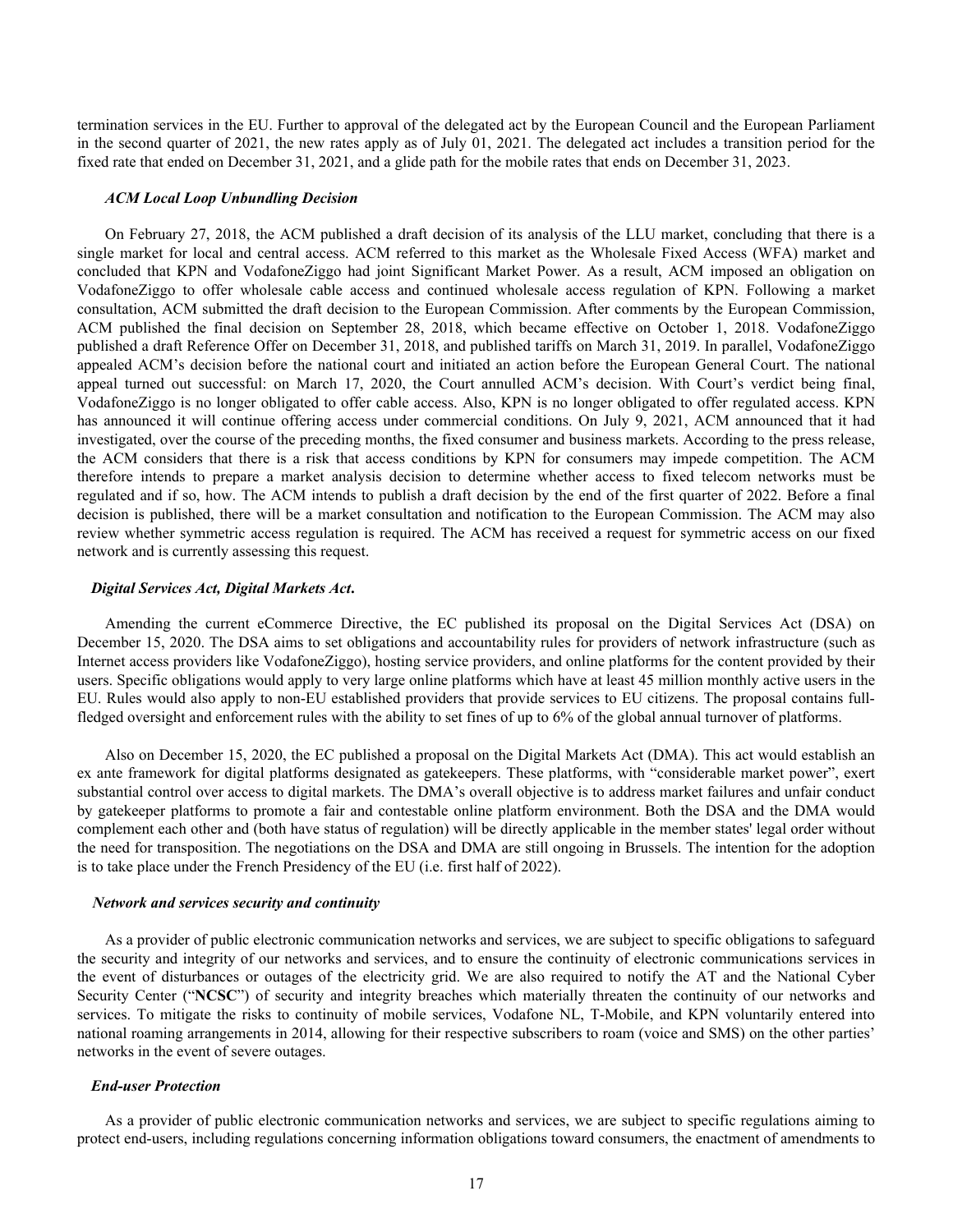end-user contracts, the term of end user contracts, termination rights of consumers, quality reporting, access to emergency numbers and subscriber information, and compensation of subscriber fees in the event of outages. Access to emergency numbers has to be provided without limitation and free of charge. Access to subscriber information includes the provision of access to the names, addresses and telephone numbers of our subscribers who have consented to be included in directory enquiry services.

#### *Data Protection*

For providers of public electronic communications networks or services and further to the General Data Protection Regulation (**GDPR**) and the ePrivacy Directive, a strict data protection regime applies in the Netherlands. On May 25, 2018, the EU General Data Protection Regulation (GDPR), which replaced the European Data Protection Directive, came into force. The GDPR has direct effect in the Netherlands with additional data protection obligations relevant to our operations that include: (i) clear explanation and transparency of personal data usage to customers and employees, and maintaining an internal data processing register, (ii) affirmative consent from users for profiling by automated means, (iii) stronger privacy rights for users and (iv) application of privacy by design/default to data processes.

In addition to the general data protection framework of the GDPR, the DTA sets out specific regulations for providers of public electronic communications networks and services. These regulations include an obligation to offer certain technical facilities, such as specification of invoices, telephone number identification and transfer of calls, rules regarding the use and processing of location data and traffic data (i.e., call detail records), an obligation to provide access to subscriber lists for directory services, obligations to implement security measures to protect personal data and rules regarding unsolicited commercial communications ("spam"). The DTA also obliges providers of public electronic communications networks to notify the AT in case of a security breach or major outage. If this includes the leakage of personal data processed by the provider, the Autoriteit Persoonsgegevens (**Data Protection Authority**) needs to be informed as well.

On January 10, 2017, a draft ePrivacy Regulation (**ePR**) was proposed by the EC to replace the ePrivacy Directive. The EU member states, after four years, reached an agreement, on February 10, 2021, on a common position regarding the ePR. The trilogue between EC, EP and member states has begun in the second quarter of 2021.

#### *Lawful Interception*

Providers of public telecommunication networks and services can only make their networks and services available to the public if they have arranged their networks and services in such a manner that they can be lawfully intercepted promptly. Providers of public telecommunication networks and services are obligated to cooperate fully in the execution of a lawfully given special tapping order or permission, in accordance with the technical and procedural requirements set forth on the basis of the DTA, and to provide relevant Dutch law enforcement agencies information on subscribers and telecommunications traffic.

#### *Net Neutrality*

On January 1, 2013, certain provisions in the DTA with respect to net neutrality entered into force. These provisions regulate net neutrality by, among other things, prohibiting operators of public telecommunication networks through which internet access is provided as well as internet service providers from blocking or restricting services or applications which are accessed via the internet other than in circumstances set forth in the DTA. In October 2015, the European Parliament adopted a new Regulation including the first EU-wide net neutrality regime. Following a lengthy legislative procedure, the regulation (directly applicable in all Member States from April 30, 2016) reflects a light-handed approach to net neutrality permitting the provision of specialized services optimized for specific content and approving reasonable traffic management. In October 2016, a bill to change the DTA pursuant to the EU net neutrality Regulation was adopted by the Dutch Senate. In the law, a specific obligation prohibiting tariff differentiation for data was maintained, which however did not follow from the Regulation. The Court in Rotterdam ruled on April 20, 2017, that the Dutch ban on differential pricing for data is not valid as the EU net neutrality regulation does not allow national regulation on this issue. As a result, the DTA was amended to reflect the EU regulation. The special interest group Bits of Freedom has brought a series of legal challenges aimed at prohibiting zero rating, all of which were unsuccessful.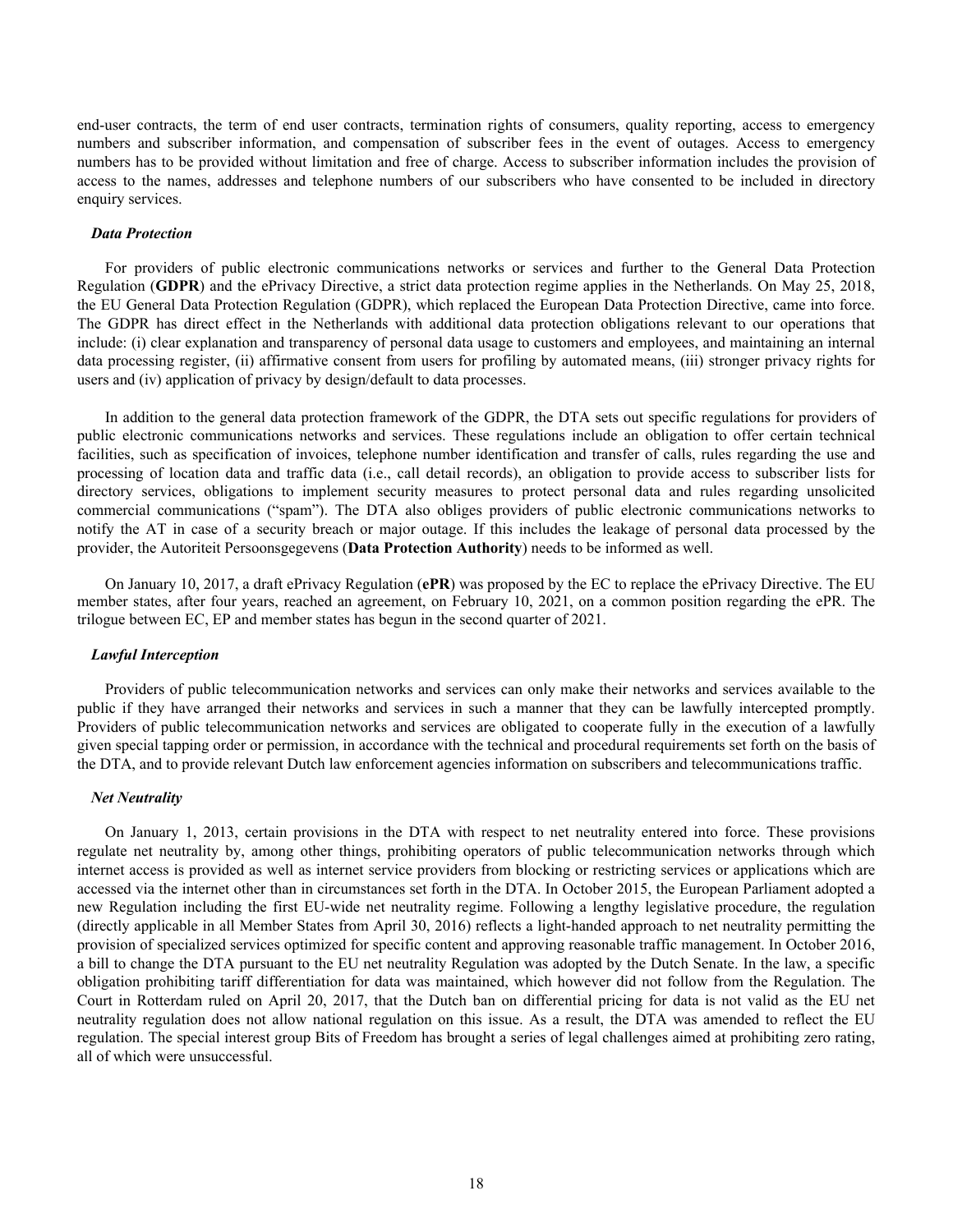#### *Radio and Television Transmission*

The distribution of must-carry television services to the public is regulated by the DMA, entailing obligations regarding the transmission of specified radio and television broadcast channels. On January 1, 2014, revised must carry obligations became effective. The revised must carry obligations do not only apply to cable operators, as was previously the case, but also apply to all providers of analog and digital program packages based on the principle of technology neutrality. Providers of digital program packages with 100,000 or more subscribers are subject to the obligation to provide at least 30 television channels, including six public television broadcasting channels as a must carry obligation, a limited amount of regional and local television broadcasting channels and a number of digital radio broadcasting channels. In addition, all providers of analog program packages with 100,000 or more subscribers must include at least 15 television channels, including five public broadcasting channels as a must carry obligation, a limited amount of regional and local television broadcasting channels and some analog radio broadcasting channels. The DMA can grant a (conditional) exemption from the obligation if the must carry obligations listed above give rise to disproportionate costs for the network operator, an impediment to innovation or other unreasonable outcomes.

There is no regulated financing mechanism in place between network operators and broadcasters. Commercial and public program providers must negotiate with network operators regarding transmission fees.

#### *Property Rules regarding the Network*

In accordance with the Dutch Civil Code, all public fixed-line electronic communication networks are the legal property of the rightful constructer of the network or its legal successor, and not (by accession) of the owner of the ground in which the network resides. Registration at the Land Registry (*het Kadaster*) is required for the transfer of legal ownership and/or to encumber public networks, for example by a right of mortgage. Registration is also required to enjoy statutory protection against title claims of third parties. We have currently registered a substantial majority of our HCF network at the Land Registry.

#### *Roaming*

As a result of the European Roaming Regulation, which has direct effect in the Netherlands, as of June 15, 2017, roaming retail surcharges are no longer permitted, subject to a fair use policy. On June 15, 2017, revised maximum wholesale roaming rates (exclusive of value added tax (**VAT**)) became effective as follows (i) outgoing calls at  $\epsilon$ 0.032 per minute, (ii) incoming calls at  $\epsilon$ 0.0114 per minute, (iii)  $\epsilon$ 0.01 per SMS sent, and (iv) rates for data at  $\epsilon$ 7.7 per GB decreasing annually ultimately to €2.5 per GB effective January 1, 2022.

#### *International calls*

New rules regarding intra EU communications impose regulated maximum retail prices charged to consumers of €0.19 per minute for calls and €0.06 per SMS messages (exclusive of VAT). The rates apply to fixed and mobile communications, effective from May 15, 2019 for a period of five years.

#### *Consumer Credit*

In June 2014, and February 2016, the Dutch (Civil) Supreme Court ruled that certain combined propositions of mobile services and a mobile handset could, under circumstances, be qualified as, inter alia, consumer credit and installment sales, which qualification could have consequences on the validity of certain customer contracts and the applicability of financial laws including the supervision of the Autoriteit Financiële Markten (the Dutch financial market supervisory body, "**AFM**"). Vodafone NL was not party to the above-mentioned proceedings.

In February 2018, the Dutch Consumer Federation made public that they had commenced collective proceedings against Vodafone NL and other mobile operators in the Netherlands. Based on settlement talks with the Dutch Consumer Federation and the commercial claim vehicle Consumentenclaim B.V. parties reached a final settlement in October 2020. As a result, the collective claim proceedings against Vodafone NL have been withdrawn.

 Furthermore, Vodafone NL has been in close consultation with the Financial Market Authority about the applicability and implementation of financial laws on consumer credit going forward and applied for a consumer credit license with the AFM in June 2016. The license was granted in December 2016.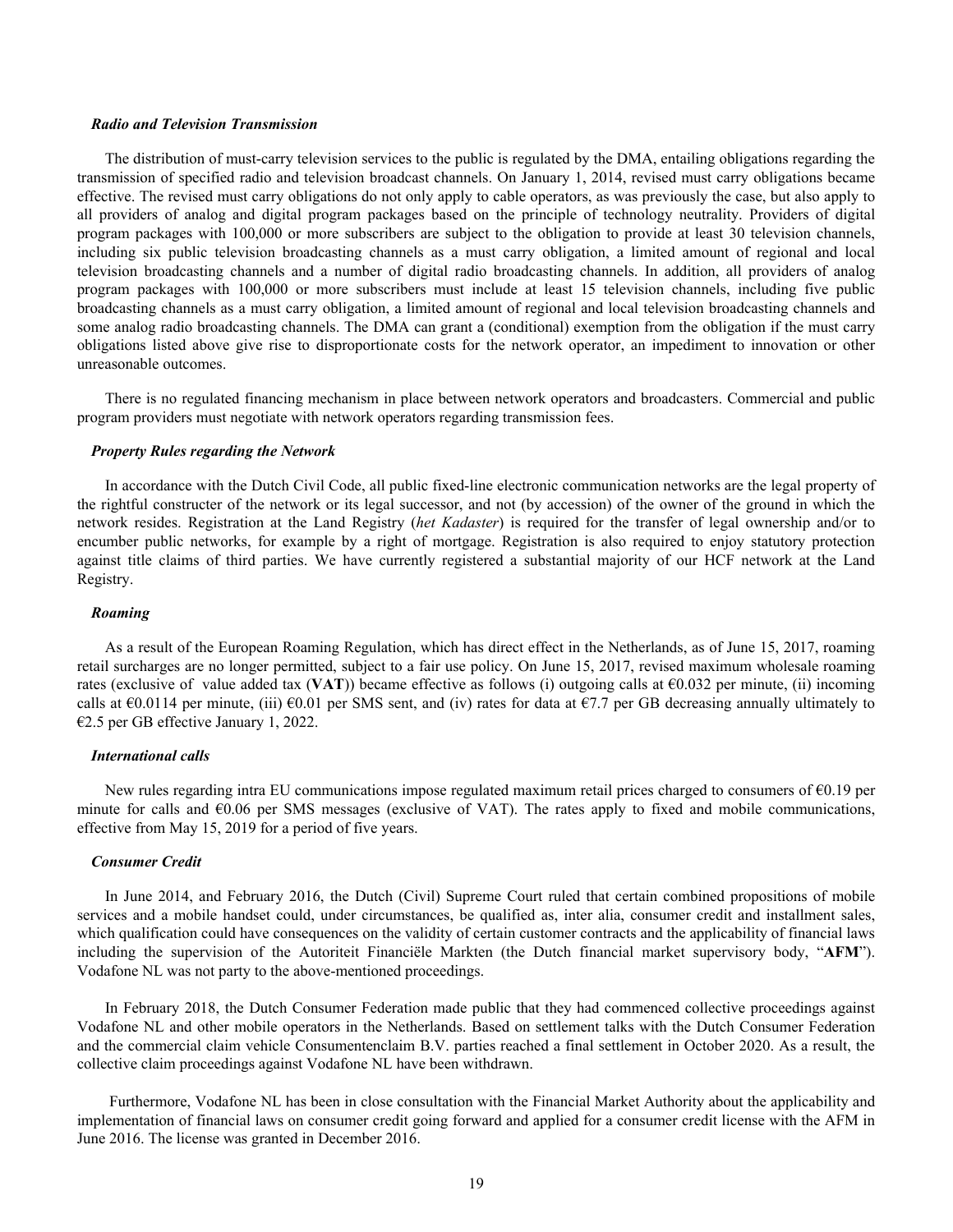# *Conditions Applied in Connection with the Ziggo Acquisition and KPN appeals against EC merger decisions for Ziggo Acquisition and VodafoneZiggo Joint Venture*

Liberty Global's acquisition of Ziggo obtained regulatory clearance from the EC on October 10, 2014, subject to the following commitments from Former Ziggo that are transferred to our company:

- a commitment to carry *Film 1* channels on our network at least until October 2017; and
- a commitment until October 10, 2022, with respect to our fixed network (i) not to enforce certain clauses currently contained in carriage agreements with broadcasters that restrict the ability of broadcasters to offer their channels and content via OTT services, (ii) not to enter into carriage agreements containing such clauses, and (iii) to maintain adequate interconnection capacity through at least three uncongested routes into our network, at least one of which must be with a large transit provider.

In July 2015, KPN, one of our competitors in the Netherlands, lodged an appeal against the EC decision clearing the acquisition of the Ziggo business by Liberty Global. The VodafoneZiggo JV was not a party to these proceedings. On October 26, 2017, the General Court of the EU ruled that the EC did not state sufficient reasons for not analyzing the possible vertical anti-competitive effects on the market for premium pay TV sports channels and consequently annulled the EC decision. Article 10 (5) of the Merger Regulation provides in such a case that transaction shall be re-examined by the EC with a view to adopting a new decision. In April 2018, we filed a formal re-notification of this merger with the EC. On May 30, 2018, the EC again cleared the acquisition of the Ziggo business by Liberty Global. The earlier agreed commitments from Former Ziggo that were transferred to our company, have been extended to May 2026. On November 22, 2018, KPN lodged a pro-forma appeal with the General Court of the EU against the May 30, 2018, clearance decision of the EC. On February 15, 2019, we have, together with our shareholders, filed a request to intervene in these proceedings with the General Court and submitted our reply in June 2019. An oral hearing was held on September 15, 2020. On January 27, 2021, the General Court dismissed KPN's appeal and the EC decision is therefore upheld.

On June 12, 2017, KPN lodged an appeal with the General Court of the EU against the EC's 2016 decision to clear the VodafoneZiggo JV between Vodafone and Liberty Global in the Netherlands. On May 23, 2019, the General Court dismissed KPN's appeal, and KPN decided not to further appeal this verdict.

#### **Legal Proceedings**

From time to time, we may become involved in litigation relating to claims arising out of our operations in the normal course of business. We believe the ultimate resolution of any of these existing contingencies would not likely have a material adverse effect on our business, results of operations, financial condition or liquidity.

# **Employees**

As of December 31, 2021, we, including our consolidated subsidiaries, have an aggregate of approximately 6,400 full-time equivalent employees, certain of whom belong to organized unions and works councils. Certain of our subsidiaries also use contract and temporary employees, which are not included in this number, for various projects. We believe that our employee relations are good.

#### **MANAGEMENT AND GOVERNANCE**

#### *Management and Supervisory Directors*

VodafoneZiggo is managed by the Managing Directors of its intermediate holding company, VodafoneZiggo Group Holding. The Managing Directors are responsible for the day-to-day management of the business and, among other things, the overall supervision and administration of the business activities, the appointment and removal of executive officers, and the review of financial statements for VodafoneZiggo and its affiliates. Responsibilities for operations are delegated to members of senior management.

The responsible Managing Directors are Jeroen Hoencamp as Chief Executive Officer (**CEO**) and Ritchy Drost as Chief Financial Officer (**CFO**).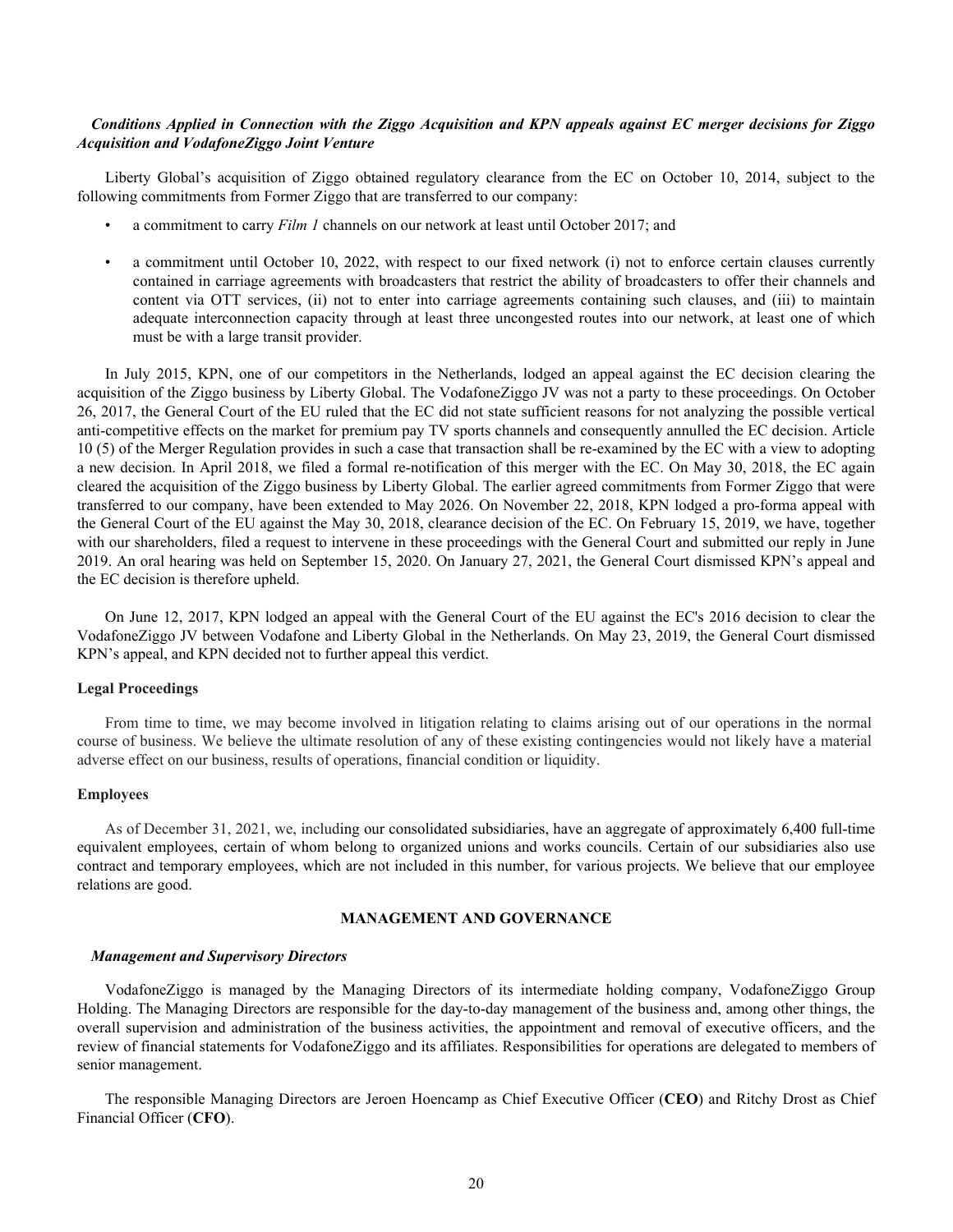**Jeroen Hoencamp** was appointed CEO of Vodafone NL on September 1, 2016. A Dutch citizen, he led Vodafone's U.K. business as CEO from September 2013 to September 2016 and was previously CEO of Vodafone Ireland. Before that, he spent 12 years in a number of senior executive roles (including Sales Director and Enterprise Business Unit Director) with Vodafone NL. Earlier in his career he worked in senior marketing and sales positions with Canon Southern Copy Machines, Inc. in the U.S. and Thorn EMI/Skala Home Electronics in the Netherlands. He is a former officer in the Royal Dutch Marine Corps.

**Ritchy Drost** was appointed CFO and member of the Management Board of Ziggo Group Holding, in September 2015. Ritchy Drost was appointed CFO, European Broadband Operations, of Liberty Global in January 2012. Mr. Drost served as Managing Director and CFO of Ziggo Services and its predecessors, from January 2006 to January 2012. Prior to that, he held various management positions after joining a predecessor of Liberty Global Europe in November 1999. Previously he was with Arthur Andersen LLP in their assurance practice.

The business address of each of the Managing Directors named above is Boven Vredenburgpassage 128, 3511 WR Utrecht, the Netherlands. There are no potential conflicts of interest between the duties of the Managing Directors noted above towards VodafoneZiggo and his or her personal interests and duties.

The Supervisory Board of VodafoneZiggo, established on the level of VodafoneZiggo Group Holding, consists of three representatives from each of Liberty Global (currently Manuel Kohnstamm, Baptiest Coopmans and Charlie Bracken), and Vodafone (currently Bettina Karsch, Carmen Velthuis and Serpil Timuray), and two members appointed on the recommendation of the Works Council of VodafoneZiggo (currently Carla Mahieu and Huub Willems). Certain matters require approval of the Liberty Global and Vodafone representatives. The post of Chairman of the Supervisory Board will be held for alternating 12 month periods by a Liberty Global or Vodafone representative, currently Serpil Timuray (Manuel Kohnstamm from January 1, 2021 through December 31, 2021).

#### **PRINCIPAL SHAREHOLDERS**

VodafoneZiggo is wholly-owned by VodafoneZiggo Group Holding. VodafoneZiggo Group Holding is a 50:50 joint venture among Liberty Global and Vodafone.

Liberty Global is a world leader in converged broadband, video and mobile communications services. It delivers nextgeneration products through advanced fiber and 5G networks that connect over 85 million retail and wholesale subscribers across Europe and the United Kingdom. Liberty Global's businesses operates under some of the best-known consumer brands, including Virgin Media-O2 in the UK, VodafoneZiggo in the Netherlands, Telenet in Belgium, Sunrise UPC in Switzerland, Virgin Media in Ireland and UPC in Eastern Europe. Liberty Global, through its global investment arm Liberty Global Ventures, has a portfolio of more than 75 companies and funds across content, technology and infrastructure, including strategic stakes in companies like Plume, ITV, Lions Gate, Univision and the Formula E racing series.

Unique in its scale as the largest pan-European and African technology communications company, Vodafone, transforms the way people live and work through its innovation, technology, connectivity, platforms, products and services. Vodafone operates mobile and fixed networks in 21 countries, and partners with mobile networks in 52 more. As of December 31, 2021, Vodafone had over 300 million mobile customers, more than 28 million fixed broadband customers and over 22 million TV customers. Vodafone is a world leader in the Internet of Things ("IoT"), connecting more than 142 million devices and platforms through innovation that aligns with the aspirations of society for cleaner and safer cities, better transport and improved agriculture. Vodafone's digital leadership is also changing how governments deliver healthcare and education, and how businesses, particularly Small and Medium Enterprises, serve customers.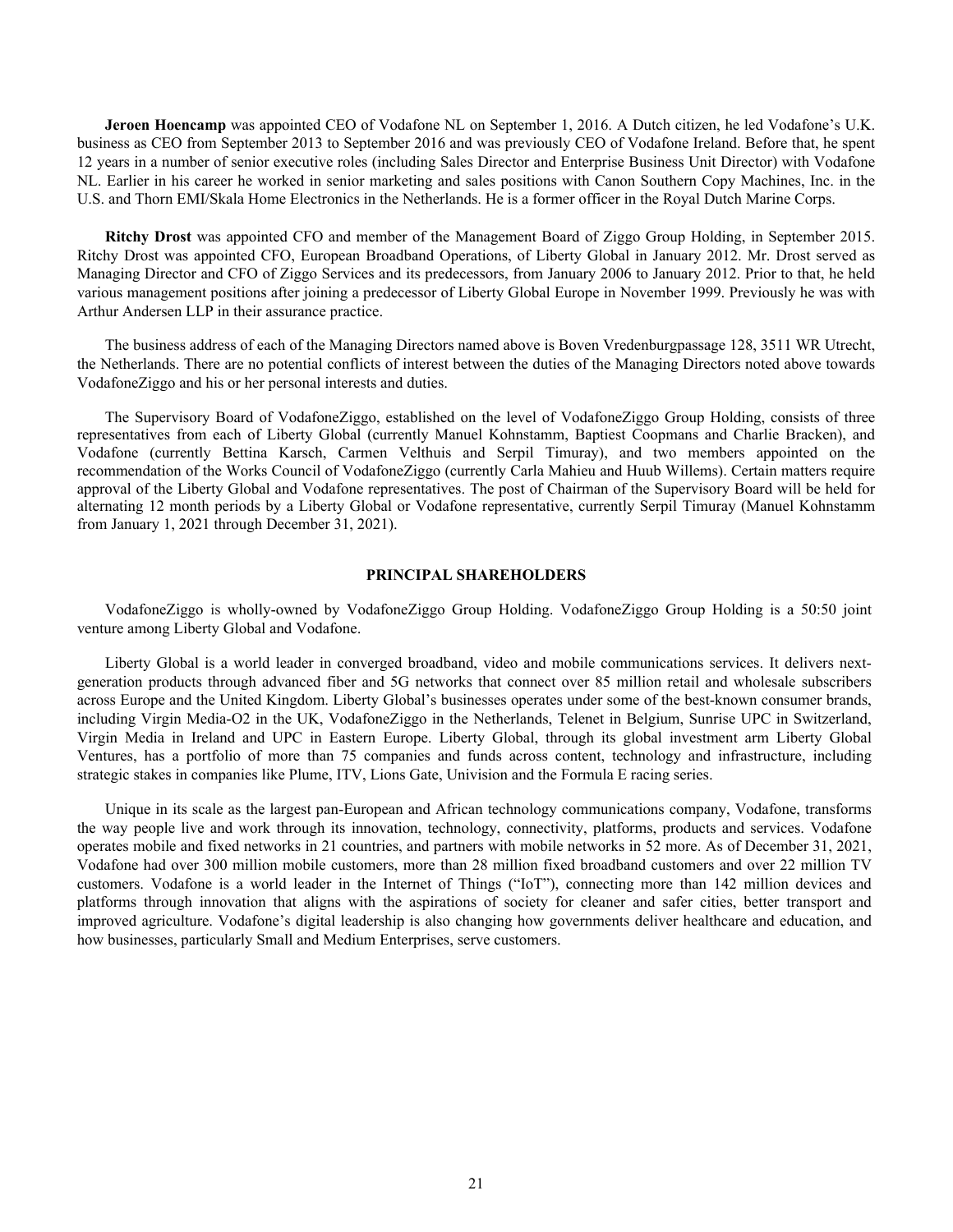# <span id="page-22-0"></span>**MANAGEMENT'S DISCUSSION AND ANALYSIS OF FINANCIAL CONDITION AND RESULTS OF OPERATIONS**

The following discussion and analysis, which should be read in conjunction with our consolidated financial statements, is intended to assist in providing an understanding of our results of operations and financial condition and is organized as follows:

- *• Overview.* This section provides a general description of our business and recent events.
- *Results of Operations.* This section provides an analysis of our results of operations for the years ended December 31, 2021 and 2020.
- *Liquidity and Capital Resources.* This section provides an analysis of our corporate and subsidiary liquidity, consolidated statements of cash flows and contractual commitments.
- *Critical Accounting Policies, Judgments, and Estimates.* This section discusses those material accounting policies that involve uncertainties and require significant judgment in their application.

The capitalized terms used below have been defined in the notes to our consolidated financial statements. In the following text, the terms "we," "our," "our company", and "us" may refer, as the context requires, to VodafoneZiggo or collectively to VodafoneZiggo and its subsidiaries.

Unless otherwise indicated, convenience translations into euros are calculated, and operational data is presented, as of December 31, 2021.

Included below is an analysis of our results of operations and cash flows for 2021, as compared to 2020. An analysis of our results of operations and cash flows for 2020, as compared to 2019, can be found under *Management's Discussion and Analysis of Financial Condition* and *Results of Operations* included in our Annual Report for the year ended December 31, 2020, which is available through the Liberty Global's website at www.libertyglobal.com.

# **Overview**

#### *General*

VodafoneZiggo is a provider of video, broadband internet, fixed-line telephony, and mobile services to residential and B2B customers in the Netherlands. VodafoneZiggo is a wholly-owned subsidiary of VodafoneZiggo Group Holding. VodafoneZiggo Group Holding is a 50:50 joint venture between Vodafone and Liberty Global.

# *Operations*

Our company delivers market-leading products through next-generation networks that connect our customers to broadband internet, video, fixed-line telephony and mobile services. At December 31, 2021, we owned and operated networks that passed 7,328,000 homes and served 9,122,700 Revenue Generating Units (**RGUs**), consisting of 3,729,800 video subscribers, 3,328,200 broadband internet subscribers and 2,064,700 fixed-line telephony subscribers. In addition, at December 31, 2021, we served 5,365,400 mobile subscribers, which includes 4,985,100 postpaid subscribers.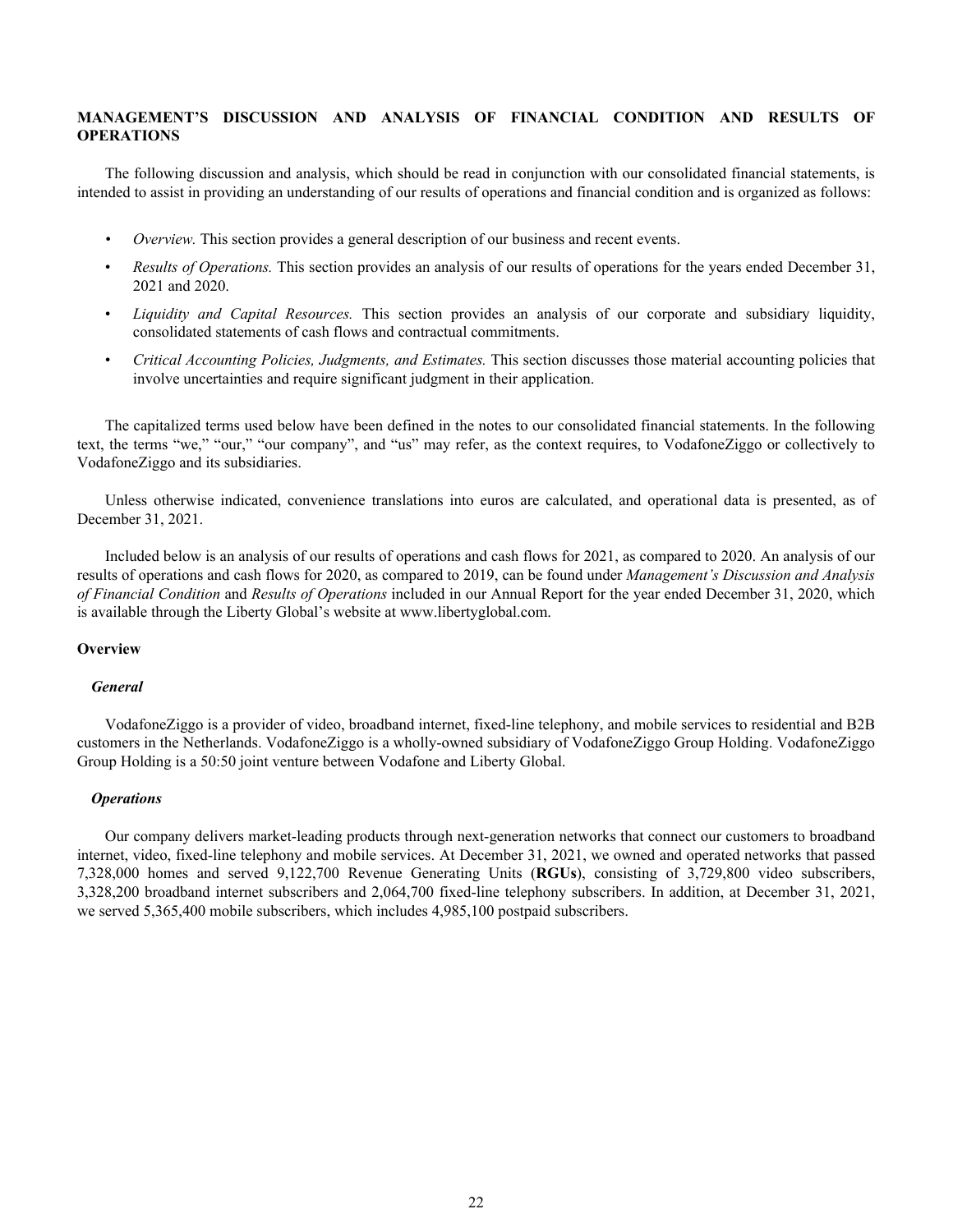The following table provides details of our organic RGU and mobile subscriber changes for the years indicated. Organic RGU and mobile subscriber changes exclude the effect of acquisitions (RGUs and mobile subscribers added on the acquisition date) and other non-organic adjustments, but includes post-acquisition date RGU and mobile subscriber additions or losses.

|                                               | Year ended December 31, |            |  |
|-----------------------------------------------|-------------------------|------------|--|
|                                               | 2021                    | 2020       |  |
| Organic RGU additions (losses):               |                         |            |  |
| Video $*$                                     | (91,500)                | (38, 800)  |  |
| Broadband internet                            | (35,300)                | 1,400      |  |
| Fixed-line telephony                          | (208, 100)              | (136,700)  |  |
|                                               | (334,900)               | (174, 100) |  |
|                                               |                         |            |  |
| Organic mobile subscriber additions (losses): |                         |            |  |
|                                               | 228,000                 | 273,400    |  |
| Prepaid net losses.                           | (52, 400)               | (148, 500) |  |
| Total organic mobile subscriber additions     | 175,600                 | 124,900    |  |

\* During 2021, we made changes in our subscriber count methodology associated with certain of our B2B multiple dwelling unit subscribers, which resulted in a non-organic reduction of our Fixed-Line Customer and Video subscriber count of 10,000.

*Video services.* For most of our customers, we have enhanced our video offerings with various products that enable such customers to control when they watch their programming. These products range from digital video recorders to multimedia home gateway systems capable of distributing video, voice, and data content throughout the home and to multiple devices.

*Broadband internet services.* Subscribers to our residential broadband internet services generally access the internet at various download speeds of up to 1 Gbps, depending on network capability and the tier of service selected. We determine pricing for each tier of broadband internet service through analysis of speed, market conditions and other factors. We continue to invest in new technologies that allow us to increase the internet speeds we offer to our customers.

*Fixed-line telephony services.* We offer fixed-line telephony services to all of our broadband communications subscribers, primarily using VoIP technology.

*Mobile services.* We offer mobile services as a mobile network operator.

*B2B services.* We provide B2B services, including voice, broadband internet, data, video, wireless, and cloud services.

For additional information regarding the details of our products and services, see the "*Business of VodafoneZiggo*" section in this annual report.

#### *Strategy and management focus*

We believe we are able to add value to our customers through each and every connection related to our video, broadband internet, fixed-line telephony and mobile services. We enable our customers to connect with their loved ones and build new meaningful relationships and enjoy fantastic content and entertainment in familiar and refreshing ways thereby creating more satisfying experiences for our customers.

The formation of the VodafoneZiggo JV, of which we are a wholly-owned subsidiary, created a national, fully converged organization in the Netherlands and, as such, we believe we are able to better serve our customers and compete with our key competitors. As a converged company, we focus on the creation of growth opportunities, including quad-play, and cross-selling and upselling opportunities. We emphasize on improvement of customer satisfaction and loyalty to our company and the services we provide. Furthermore, we leverage the knowledge and expertise of our ultimate parent companies, Liberty Global and Vodafone, and have realized material synergies as we integrated and operated as one converged company.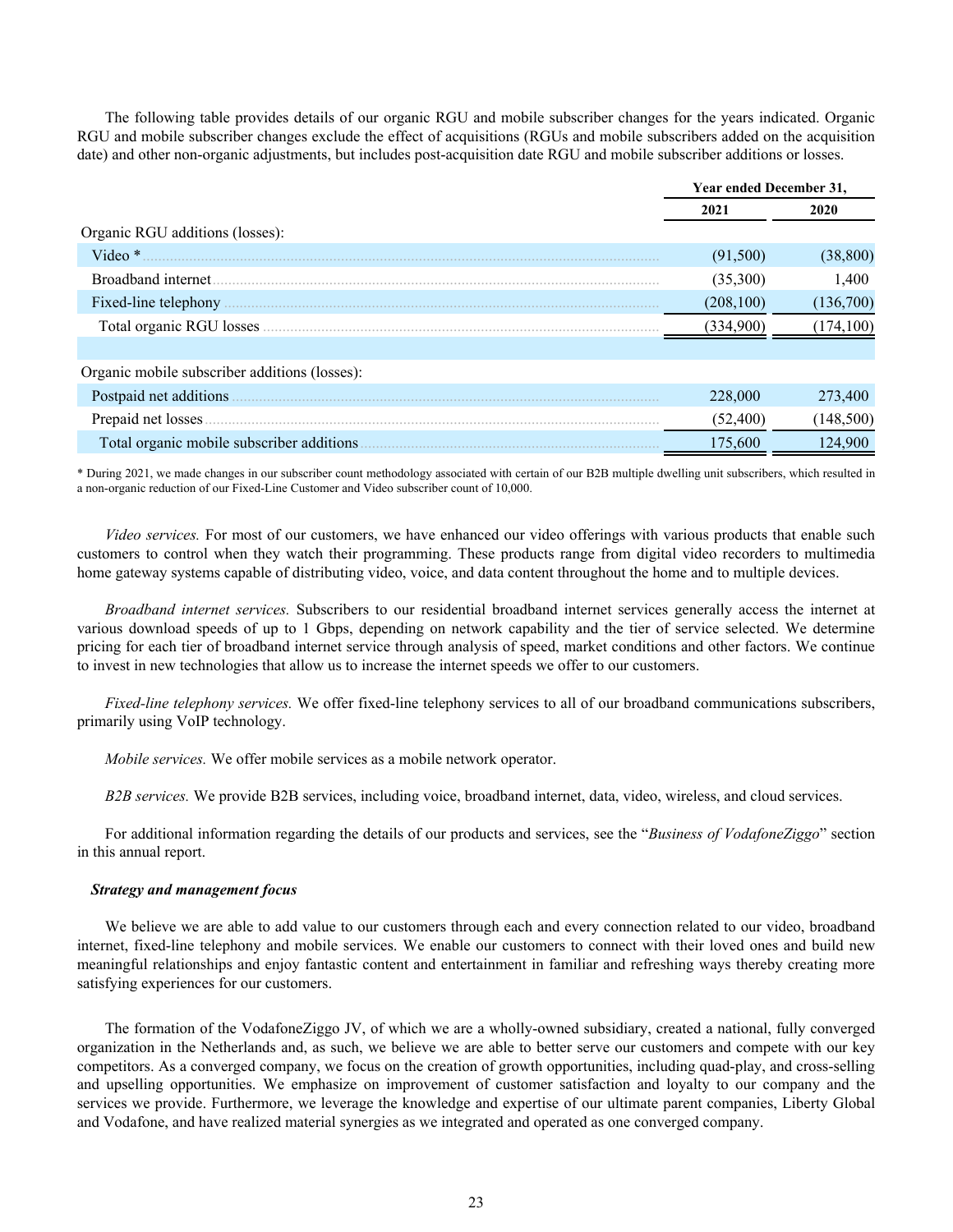From a strategic perspective, we are building a national fixed-mobile converged communications business through continuous investment in **GigaNet,** our powerful fixed and mobile network. We continue to play an important role in providing vital telecommunication services during the pandemic.

We strive to achieve organic revenue and customer growth in our operations by developing and marketing bundled entertainment and information and communications services, and extending and upgrading the quality of our networks. While we seek to obtain new customers, we also seek to maximize the average revenue we receive from each household by increasing the penetration of our digital cable, broadband internet, fixed-line telephony and mobile services with existing customers through product bundling and upselling towards a converged product offering.

#### *Competition and Other External Factors*

The Dutch market for mobile and fixed services is highly competitive and rapidly evolving. Within our mobile operations we continue to experience pressure on pricing, characterized by aggressive promotion campaigns, heavy marketing spend and increasing or unlimited data bundles. Furthermore, there is growing competition from MVNOs that focus on certain niche segments such as no frill, youth or ethnic markets. Within our fixed operations we experience increased competition, mainly as a result of competitors' emphasis on accelerating the rollout of their fiber footprint. This significant competition, together with the macroeconomic factors, has adversely impacted our revenue, RGU and average monthly subscription revenue per average fixed RGU or mobile subscriber, as applicable (**ARPU**). For additional information regarding the revenue impact of changes in the RGUs and ARPU, see *Results of Operations* below.

#### **Results of Operations**

# *General*

Our revenue is earned in the Netherlands and is subject to applicable value added tax (**VAT**). Any increases in these taxes could have an adverse impact on our ability to maintain or increase our revenue to the extent that we are unable to pass such tax increases onto our customers.

We pay interconnection fees to other telephony providers when calls or text messages from our subscribers terminate on another network, and we receive similar fees from such providers when calls or text messages from their customers terminate on our network. The amounts we charge and incur with respect to fixed-line telephony and mobile interconnection fees are subject to regulatory oversight. To the extent that regulatory authorities introduce fixed-line or mobile termination rate changes, we would experience prospective changes in our interconnect revenue and costs. The ultimate impact of any such changes in termination rates on our interconnect revenue and costs would be dependent on the call or text messaging patterns that are subject to the changed termination rates.

We are subject to inflationary pressures with respect to certain costs and foreign currency exchange risk. Any cost increases that we are not able to pass on to our subscribers through rate increases would result in increased pressure on our operating margins.

#### *Adjusted EBITDA*

Adjusted EBITDA, which is a non-GAAP measure, is the primary measure used by our management to evaluate the operating performance of our businesses. It is also a key factor that is used by our management and our Supervisory Board to evaluate the effectiveness of our management for purposes of annual and other incentive compensation plans. As we use the term, "**Adjusted EBITDA**" is defined as operating income before depreciation and amortization, share-based compensation, provisions, and provision releases related to significant litigation and impairment, restructuring and other operating items. Other operating items include (i) gains and losses on the disposition of long-lived assets, (ii) third-party costs directly associated with successful and unsuccessful acquisitions and dispositions, including legal, advisory and due diligence fees, as applicable, and (iii) other acquisition-related items, such as gains and losses on the settlement of contingent consideration. Investors should view Adjusted EBITDA as a supplement to, and not a substitute for, GAAP measures of performance included in our consolidated statements of operations.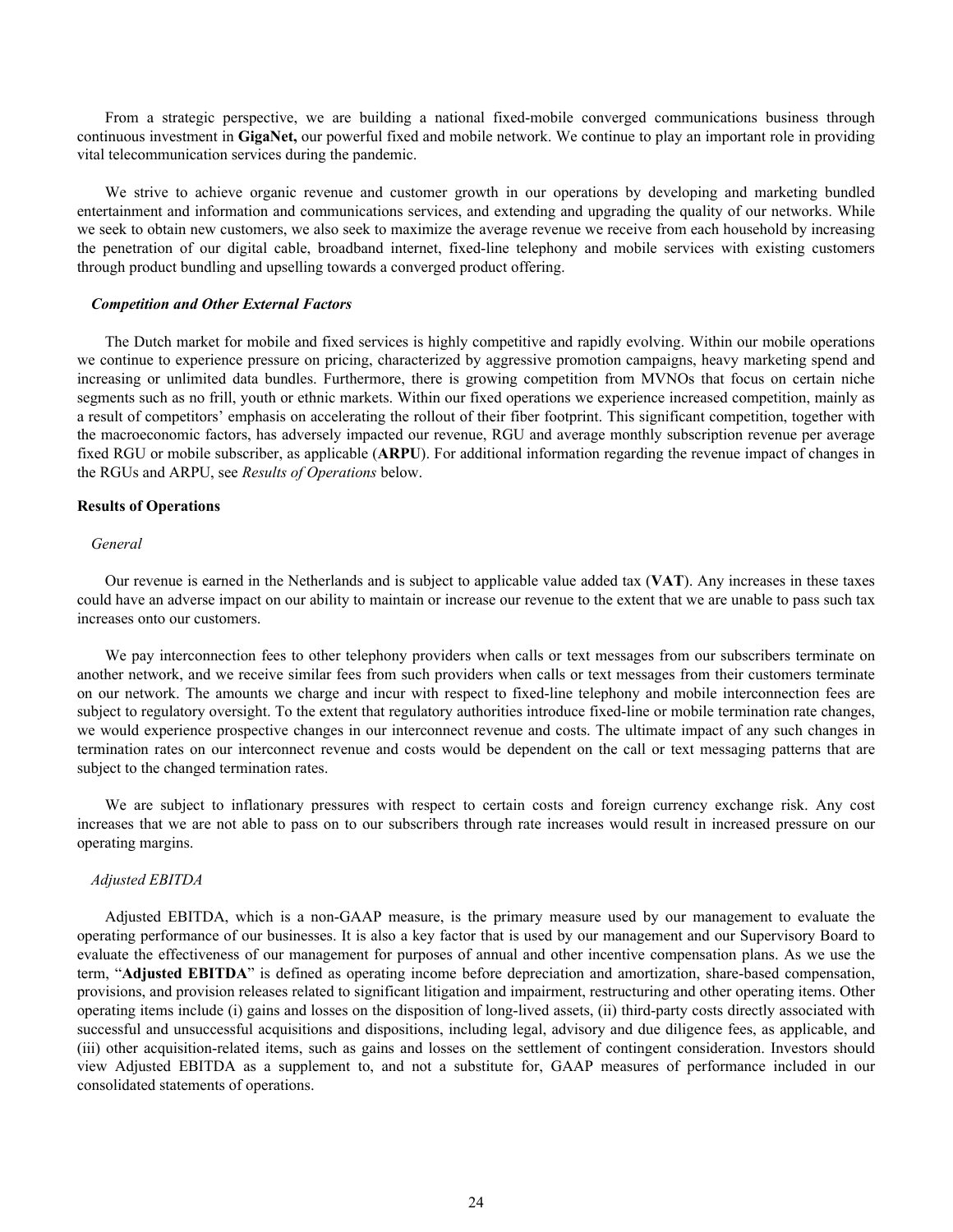# *Revenue*

We earn revenue from (i) subscribers to our consumer broadband communications and mobile services and (ii) B2B services, interconnect fees, channel carriage fees, installation fees, and late fees. Consistent with the presentation of our revenue categories in note 13 to our consolidated financial statements, we use the terms "subscription revenue" and "service revenue" in the following discussion to refer to amounts received from subscribers for ongoing services. In the tables below, mobile service revenue excludes the related interconnect revenue.

Variances in the subscription and/or service revenue from our customers are a function of (i) changes in the number of RGUs or mobile subscribers outstanding during the period and (ii) changes in ARPU. Changes in ARPU can be attributable to (a) changes in prices, (b) changes in bundling or promotional discounts, (c) changes in the tier of services selected, (d) variances in subscriber usage patterns, and (e) the overall mix of cable and mobile products during the period. In the following discussion, we provide the net impact of the above factors on the ARPU that is derived from our video, broadband internet, fixed-line telephony, and mobile products.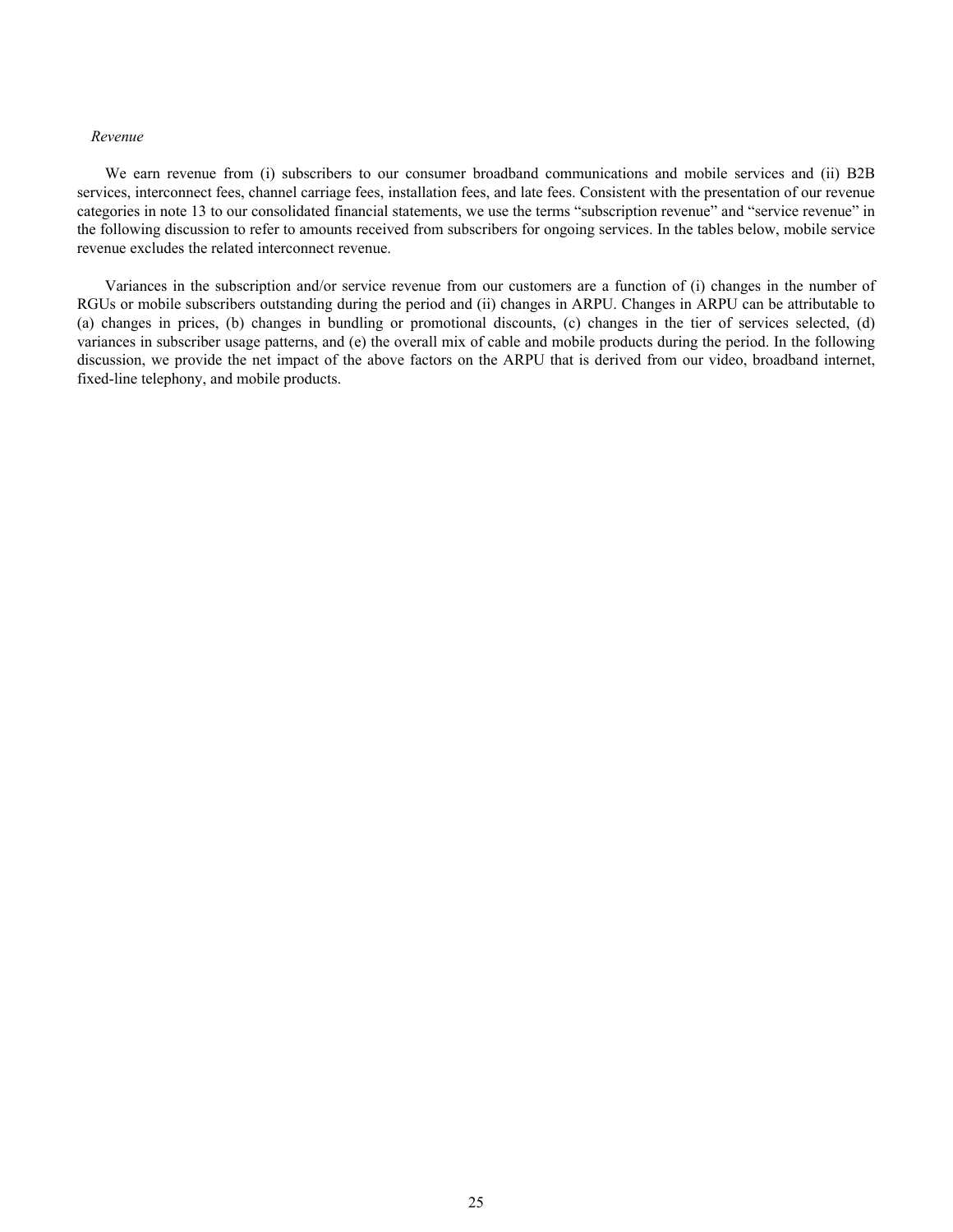# *2021 compared to 2020*

# *Revenue*

Our revenue by major category is set forth below:

|                                                                                                                  |              |         | <b>Year ended</b> |                               |            |                     |            |
|------------------------------------------------------------------------------------------------------------------|--------------|---------|-------------------|-------------------------------|------------|---------------------|------------|
|                                                                                                                  | December 31, |         |                   |                               |            | Increase (decrease) |            |
|                                                                                                                  | 2021         |         | 2020              | €                             |            | $\frac{0}{0}$       |            |
|                                                                                                                  |              |         |                   | in millions, except % amounts |            |                     |            |
| Consumer fixed revenue (a):                                                                                      |              |         |                   |                               |            |                     |            |
| Subscription revenue $\ldots$ $\epsilon$                                                                         |              | 2,076.8 | €                 | 2,071.7 $\in$                 |            | 5.1                 | $0.2 \%$   |
|                                                                                                                  |              | 25.1    |                   | 23.8                          |            | 1.3                 | 5.5 %      |
|                                                                                                                  |              | 2,101.9 |                   | 2,095.5                       |            | 6.4                 | $0.3\%$    |
| Consumer mobile revenue (b):                                                                                     |              |         |                   |                               |            |                     |            |
|                                                                                                                  |              | 644.2   |                   | 624.5                         |            | 19.7                | $3.2 \%$   |
|                                                                                                                  |              | 247.9   |                   | 245.6                         |            | 2.3                 | $0.9 \%$   |
|                                                                                                                  |              | 892.1   |                   | 870.1                         |            | 22.0                | 2.5 %      |
| Total consumer revenue manuscrittan consumer revenue manuscrittan consumer revenue manuscrittan consumer revenue |              | 2,994.0 |                   | 2,965.6                       |            | 28.4                | $1.0\%$    |
| B2B fixed revenue (c):                                                                                           |              |         |                   |                               |            |                     |            |
|                                                                                                                  |              | 516.9   |                   | 482.4                         |            | 34.5                | $7.2 \%$   |
|                                                                                                                  |              | 13.5    |                   | 15.6                          |            | (2.1)               | $(13.5)\%$ |
|                                                                                                                  |              | 530.4   |                   | 498.0                         |            | 32.4                | $6.5 \%$   |
| B2B mobile revenue (d):                                                                                          |              |         |                   |                               |            |                     |            |
|                                                                                                                  |              | 364.8   |                   | 381.1                         |            | (16.3)              | $(4.3)\%$  |
| Non-service revenue                                                                                              |              | 130.2   |                   | 114.1                         |            | 16.1                | 14.1 %     |
|                                                                                                                  |              | 495.0   |                   | 495.2                         |            | (0.2)               | $-$ %      |
|                                                                                                                  |              | 1,025.4 |                   | 993.2                         |            | 32.2                | $3.2 \%$   |
|                                                                                                                  |              | 57.5    |                   | 41.4                          |            | 16.1                | 38.9 %     |
| $Total \dots$                                                                                                    | $\epsilon$   | 4,076.9 | €                 | 4,000.2                       | $\epsilon$ | 76.7                | $1.9\%$    |

<sup>(</sup>a) Consumer fixed revenue is classified as either subscription revenue or non-subscription revenue. Consumer fixed subscription revenue includes revenue from subscribers for ongoing broadband internet, video, and voice services offered to residential customers and the amortization of installation fee. Consumer fixed non-subscription revenue includes, among other items, interconnect, channel carriage fees, late fees and revenue from the sale of equipment. Subscription revenue from subscribers who purchase bundled services at a discounted rate is generally allocated proportionally to each service based on the stand-alone price for each individual service. As a result, changes in the stand-alone pricing of our fixed and mobile products or the composition of bundles can contribute to changes in our product revenue categories from period to period.

- (b) Consumer mobile revenue is classified as either service revenue or non-service revenue. Consumer mobile service revenue includes revenue from ongoing mobile and data services offered under postpaid and prepaid arrangements to residential customers. Consumer mobile non-service revenue includes, among other items, interconnect revenue, mobile handset and accessories sales, and late fees.
- (c) B2B fixed revenue is classified as either subscription revenue or non-subscription revenue. B2B fixed subscription revenue includes revenue from business broadband internet, video, voice, and data services, offered to SOHO customers and small and medium to large enterprises. B2B fixed non-subscription revenue includes, among other items, revenue from hosting services, installation fees, carriage fees and interconnect.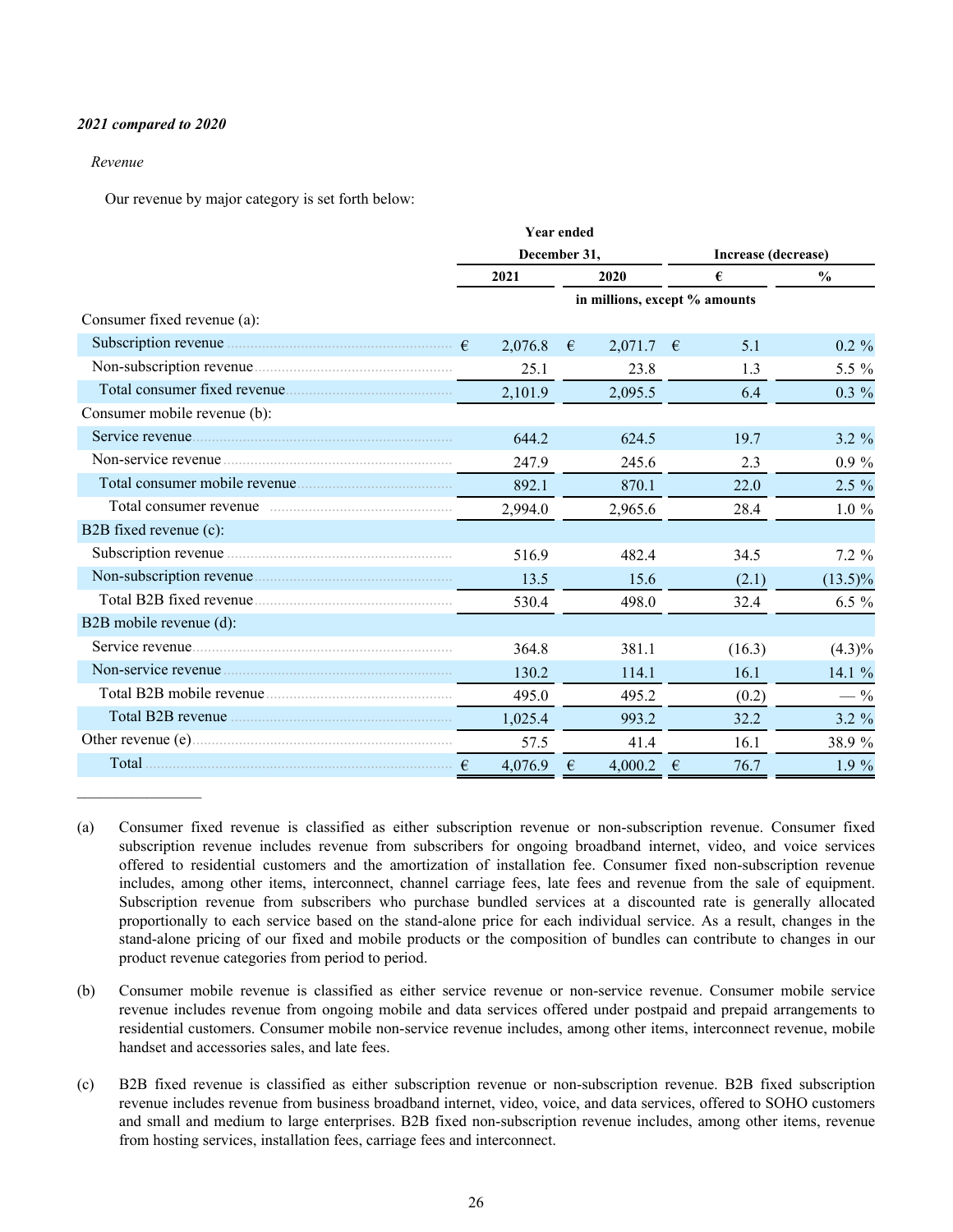- (d) B2B mobile revenue is classified as either service revenue or non-service revenue. B2B mobile service revenue includes revenue from ongoing mobile and data services offered to SOHO, small and medium to large enterprise customers as well as wholesale customers. B2B mobile non-service revenue includes, among other items, interconnect (including visitor) revenue, mobile handset and accessories sales, and late fees.
- (e) Other revenue includes, among other items, programming, advertising and site sharing revenue.

The details of the increase in our revenue during 2021, as compared to 2020, are set forth below:

|                                                                                                                                      | <b>Subscription</b><br>/Service<br>revenue |              |             |       |   |        |  |  | Non-<br>subscription/<br>Non-service<br>revenue |  |  | <b>Total</b> |  |
|--------------------------------------------------------------------------------------------------------------------------------------|--------------------------------------------|--------------|-------------|-------|---|--------|--|--|-------------------------------------------------|--|--|--------------|--|
| Increase (decrease) in consumer fixed subscription revenue due to change in:                                                         |                                            |              | in millions |       |   |        |  |  |                                                 |  |  |              |  |
|                                                                                                                                      |                                            |              |             |       |   |        |  |  |                                                 |  |  |              |  |
|                                                                                                                                      |                                            | $(85.0) \in$ |             |       | € | (85.0) |  |  |                                                 |  |  |              |  |
|                                                                                                                                      |                                            | 90.1         |             |       |   | 90.1   |  |  |                                                 |  |  |              |  |
| Increase in consumer fixed non-subscription revenue <i>manufacture in consumer</i> fixed non-subscription revenue <i>manufacture</i> |                                            |              |             | 1.3   |   | 1.3    |  |  |                                                 |  |  |              |  |
|                                                                                                                                      |                                            | 5.1          |             | 1.3   |   | 6.4    |  |  |                                                 |  |  |              |  |
|                                                                                                                                      |                                            | 19.7         |             | 2.3   |   | 22.0   |  |  |                                                 |  |  |              |  |
|                                                                                                                                      |                                            | 34.5         |             | (2.1) |   | 32.4   |  |  |                                                 |  |  |              |  |
|                                                                                                                                      |                                            | (16.3)       |             | 16.1  |   | (0.2)  |  |  |                                                 |  |  |              |  |
|                                                                                                                                      |                                            |              |             | 16.1  |   | 16.1   |  |  |                                                 |  |  |              |  |
| Total                                                                                                                                |                                            | 43.0         |             | 33.7  | € | 76.7   |  |  |                                                 |  |  |              |  |

- (a) The decrease in fixed subscription revenue related to a change in the average number of RGUs is attributable to decreases in the average number of fixed-line telephony, video and internet RGUs.
- (b) The increase in fixed subscription revenue related to a change in ARPU is primarily attributable to the net effect of (i) the annual price increase implemented on July 1, (ii) lower volumes of fixed calls and (iii) a decrease in sales volumes of certain equipment.
- (c) The increase in consumer mobile service revenue is primarily attributable to the net effect of (i) customer base growth, (ii) the launch of new price plans, (iii) higher converged discounts and (iv) an increase in roaming out-of-bundle revenue.
- (d) The increase in B2B fixed subscription revenue is primarily attributable to an (i) increase in volumes of national calls, (ii) higher average numbers of SOHO and Small Business RGUs and (iii) an increase in revenue from Unified Communication services.
- (e) The decrease in B2B mobile subscription revenue is primarily attributable to the net effect of (i) the lower ARPU related to pricing pressure in the large corporate segment, (ii) lower national out-of-bundle revenue, (iii) customer base growth and (iv) an increase in roaming out-of-bundle revenue. The increase in B2B mobile non-service revenue is primarily attributable to (i) an increase in revenue from mobile handset sales, (ii) an increase in interconnect and visitor revenue and (iii) an increase in sales volumes of other equipment.
- (f) The increase in other revenue is largely attributable to an increase in revenue from our sports content channel Ziggo Sport.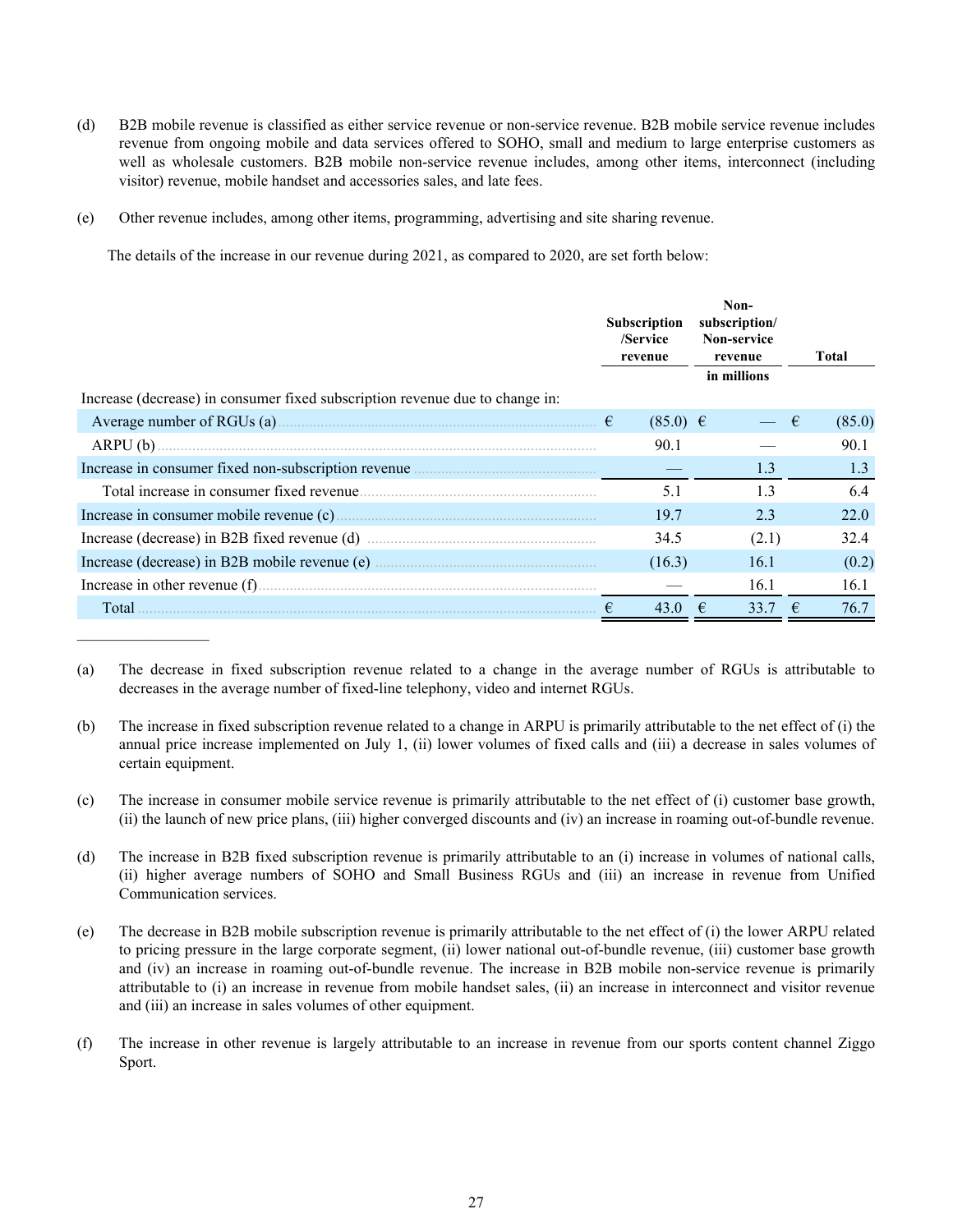# *Programming and other direct costs of services*

*General.* Programming and other direct costs of services include programming and copyright costs, mobile access and interconnect costs, mobile handset and other equipment cost of goods sold, and other direct costs related to our operations. Programming and copyright costs, which represent a significant portion of our operating costs, are subject to increase in future periods as a result of (i) higher costs associated with the expansion of our digital video content, including rights associated with ancillary product offerings and rights that provide for the broadcast of live sporting events, and (ii) rate increases. In addition, we are subject to inflationary pressures with respect to our labor and other costs. Any cost increases that we are not able to pass on to our subscribers through rate increases would result in increased pressure on our operating margins.

Our programming and other direct costs of services increased by  $\epsilon$ 31.6 million or 3.8% during 2021, as compared to 2020. This increase includes the following factors:

- An increase in equipment costs of  $\epsilon$ 17.6 million or 5.1%, primarily attributable to the net effect of (i) higher average costs per mobile handset sold, (ii) an increase in sales volumes of mobile handsets and (iii) a decrease in sales volumes of other equipment;
- An increase in programming and copyright costs of  $68.2$  million or 2.7%, mainly due to the net effect of (i) an increase in content costs following contract renewals, (ii) higher production and rights costs resulting from the impact of temporary broadcasting suspensions of certain sporting events during 2020 following the COVID-19 pandemic, (iii) an increase due to an accrual release in 2020 associated with the favorable outcome of a court case regarding copyright fees and (iv) a decrease in costs of video on demand services due to lower volumes; and
- An increase in interconnect costs of  $\epsilon$ 5.8 million or 3.1%, primarily attributable to the net effect of (i) an increase in costs due to higher volumes of national calls, (ii) a decrease in leased line costs, (iii) an increase in mobile roaming costs and (iv) an increase in costs as a result of a network usage settlement that was recorded during 2020.

#### *Other operating expenses*

Other operating expenses include network operations, customer operations, customer care, and other costs related to our operations.

Our other operating expenses decreased by  $\epsilon$ 2.5 million or 0.5% during 2021, as compared to 2020. This decrease includes the following factors:

- A decrease in bad debt expense of  $\epsilon$ 9.5 million;
- A decrease in core network and IT costs of  $\epsilon$ 1.3 million or 2.8%, primarily due to a decrease in IT software costs;
- An increase in access costs of €4.3 million or 25.6%, primarily due to primarily due to higher maintenance costs;
- An increase in service delivery platform costs of  $\epsilon$ 1.1 million or 2.7%, mainly due to the impact of an accrual release in 2020 related to site rentals; and
- An increase in customer service costs of  $\epsilon$ 1.1 million or 1.5%, mainly due to higher spend on customer support.

#### *SG&A expenses*

SG&A expenses include human resources, information technology, general services, management, finance, legal, external sales and marketing costs, share-based compensation, and other general expenses.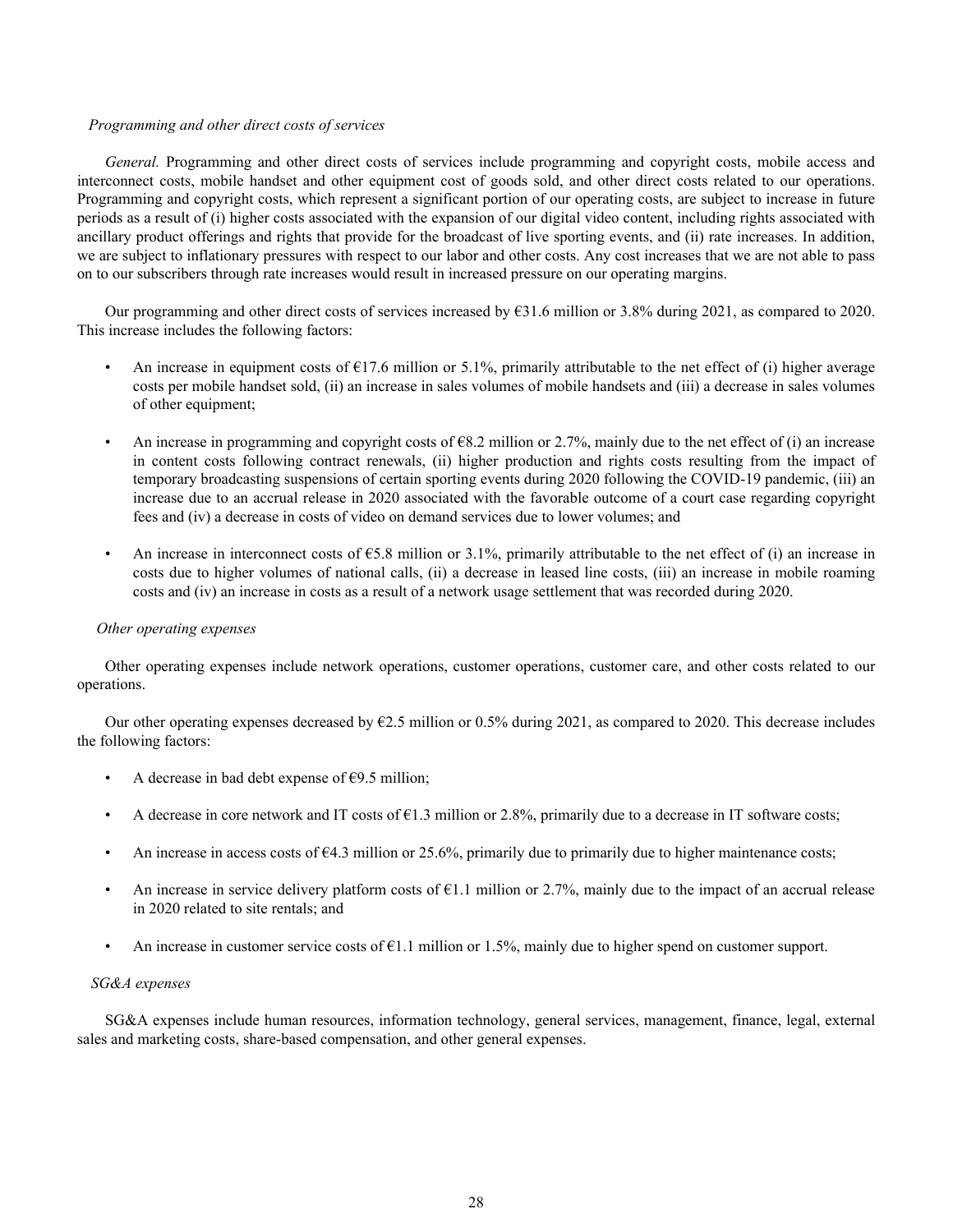Our SG&A expenses increased by €19.8 million or 3.3% during 2021, as compared to 2020. Our SG&A expenses include share-based compensation expense, which increased  $60.2$  million. Excluding the effects of share-based compensation expense, our SG&A expenses increased by  $\epsilon$ 19.6 million or 3.3%. This increase includes the following factors:

- An increase in sales and marketing costs of  $\epsilon$ 10.3 million or 5.2%, primarily driven by higher expenditures on marketing campaigns;
- An increase in core network and IT costs of  $\epsilon$ 7.6 million or 23.0%, primarily driven by an increase in IT maintenance costs;
- An increase in customer service costs of  $\epsilon$ 2.4 million or 18.9%, primarily driven by higher call center costs;
- An increase in business services costs of  $\epsilon$ 2.4 million or 3.5%, primarily due to the net effect of (i) higher consultancy costs and (ii) a decrease in facility costs; and
- A decrease in other direct costs of  $\epsilon$ 2.1 million or 6.9%, primarily driven by lower property costs.

#### *Charges for JV Services*

We recorded charges for JV Services of €215.0 million during 2021, as compared to €224.8 million during 2020. For additional information regarding charges for JV Services, see note 11 to our consolidated financial statements.

#### *Depreciation and amortization expense*

Our depreciation and amortization expenses decreased by €59.4 million or 3.6% during 2021, as compared to 2020. This decrease is primarily attributable to the impact of accelerated depreciation on fixed and mobile network assets during 2020.

#### *Impairment, restructuring, and other operating items, net*

During 2021, we recognized impairment, restructuring and other operating items, net, of €37.0 million, including (i) restructuring charges of  $\epsilon$ 25.4 million, (ii) acquisition and disposition costs of  $\epsilon$ 10.2 million, (iii) impairment charges related to tangible assets of 2.5 million and (iv) a gain from disposal of assets of  $\epsilon$ 1.1 million.

During 2020, we recognized credits associated with impairment, restructuring and other operating items, net, of €11.7 million, including (i) contract exit and termination credits of  $E25.6$  million, primarily due to the release of an accrual, (ii) impairment charges related to tangible assets of  $\epsilon$ 11.9 million, (iii) restructuring charges of  $\epsilon$ 6.2 million and (iv) a gain from disposal of assets of  $E4.2$  million.

#### *Interest expense–third-party*

Our third-party interest expense decreased by  $\epsilon$ 24.7 million or 5.6% during 2021 as compared to 2020, primarily due to lower weighted average interest rates during the year. For additional information regarding our third-party debt, see note 8 to our consolidated financial statements.

It is possible that the interest rates on (i) any new borrowings could be higher than the current interest rates on our existing indebtedness and (ii) our variable-rate indebtedness could increase in future periods. As further discussed in note 5 to our consolidated financial statements, we use derivative instruments to manage our interest rate risks.

In July 2017, the U.K. Financial Conduct Authority (the authority that regulates LIBOR) announced that it intends to stop compelling banks to submit rates for the calculation of LIBOR after 2021. Additionally, the European Money Markets Institute (the authority that administers EURIBOR) announced that measures would need to be undertaken by the end of 2021 to reform EURIBOR to ensure compliance with E.U. Benchmarks Regulation. In November 2020, ICE Benchmark administration (the entity that administers LIBOR) announced its intention to continue publishing USD LIBOR rates until June 30, 2023, with the exception of the one-week and two-month rates which, along with all GBP LIBOR rates, it ceased to publish after December 31, 2021. While this extension allows additional runway on existing contracts using USD LIBOR rates, companies are still encouraged to transition away from using USD LIBOR as soon as practicable and should not enter into new contracts that use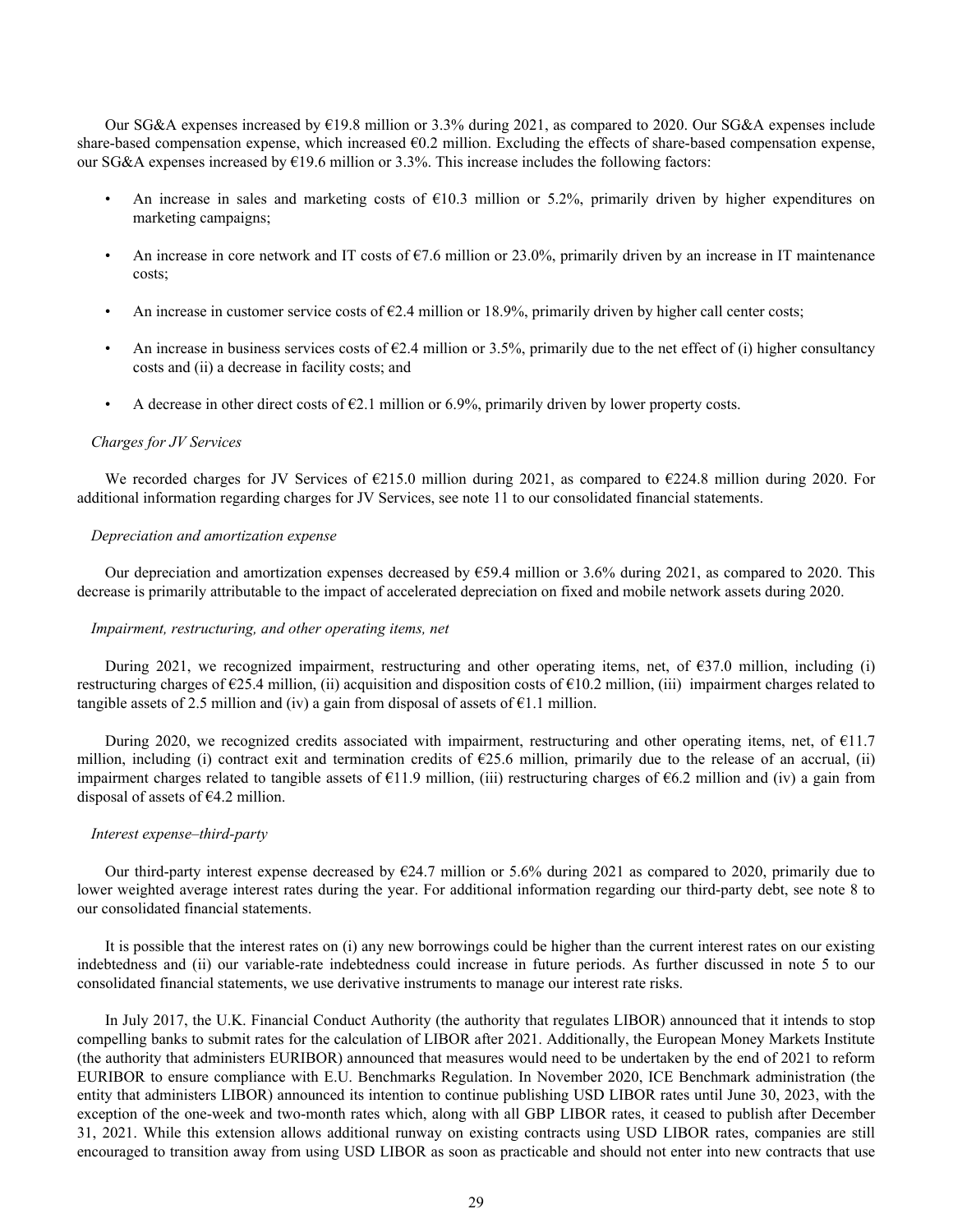USD LIBOR after 2021. The methodology for EURIBOR has been reformed and EURIBOR has been granted regulatory approval to continue to be used. Currently, there is no consensus amongst loan borrowers and investors for what rate(s) should replace USD LIBOR.

In October 2020, the International Swaps and Derivatives Association (the ISDA) launched a new supplement (the Fallback Supplement), which, as of January 25, 2021, amended the standard definitions for interest rate derivatives to incorporate fallbacks for derivatives linked to certain key interbank offered rates (IBORs). The ISDA also launched the Fallback Protocol, a protocol that enables market participants to incorporate these revisions into their legacy non-cleared derivatives with other counterparties that choose to adhere to the protocol. The fallbacks for a particular currency apply following a permanent cessation of the IBOR in that currency, or in the case of a LIBOR setting, that LIBOR setting becoming permanently unrepresentative, and are adjusted versions of the risk-free rates identified in each currency. Our credit agreements contain provisions that contemplate alternative calculations of the base rate applicable to our LIBOR-indexed and EURIBORindexed debt to the extent LIBOR or EURIBOR (as applicable) are not available, which alternative calculations we do not anticipate will be materially different from what would have been calculated under LIBOR or EURIBOR (as applicable). Additionally, no mandatory prepayment or redemption provisions would be triggered under our credit agreements in the event that either the LIBOR rate or the EURIBOR rate is not available. It is possible, however, that any new reference rate that applies to our LIBOR-indexed or EURIBOR-indexed debt could be different than any new reference rate that applies to our LIBOR-indexed or EURIBOR-indexed derivative instruments. For discontinued tenors, we expect to continue taking steps to mitigate the changes in these benchmark rates, including by amending existing credit agreements and adhering to the Fallback Protocol, where appropriate. We plan to continue to manage this difference and any resulting increased variable-rate exposure through modifications to our debt and/or derivative instruments, however future market conditions may not allow immediate implementation of desired modifications and our subsidiaries may incur significant associated costs

# *Interest expense–related-party*

Our related-party interest expense increased by  $E11.5$  million or 13.7% during 2021 as compared to 2020. This increase is primarily due to higher average outstanding loan balances. For additional information regarding our related-party debt, see note 11 to our consolidated financial statements.

#### *Realized and unrealized gains (losses) on derivative instruments, net*

Our realized and unrealized gains or losses on derivative instruments include (i) unrealized changes in the fair values of our derivative instruments that are non-cash in nature until such time as the derivative contracts are fully or partially settled and (ii) realized gains or losses upon the full or partial settlement of the derivative contracts.

The details of our realized and unrealized gains (losses) on derivative instruments, net, are as follows:

|                                                            | Year ended<br>December 31, |             |   |         |
|------------------------------------------------------------|----------------------------|-------------|---|---------|
|                                                            |                            |             |   |         |
|                                                            | 2021                       |             |   | 2020    |
|                                                            |                            | in millions |   |         |
| Cross-currency and interest rate derivative contracts (a). | €                          | $524.4 \t∈$ |   | (386.9) |
| Foreign currency forward contracts                         |                            | 0.4         |   | (0.9)   |
| Total                                                      |                            | 524.8       | € | 387.8   |

<sup>(</sup>a) The gains for the 2021 periods are primarily attributable to (i) net gains associated with changes in the relative value of euro to the U.S. dollar and (ii) net gains associated with changes in certain market interest rates. The losses for the 2020 periods are primarily attributable to (i) net losses associated with changes in the relative value of euro to the U.S. dollar and (ii) net losses associated with changes in certain market interest rates. In addition, the results include a net gain (loss) of ( $65.4$  million) and  $667.5$  million during 2021 and 2020, respectively, resulting from changes in credit risk valuation adjustments associated with cross-currency and interest-rate derivative contracts.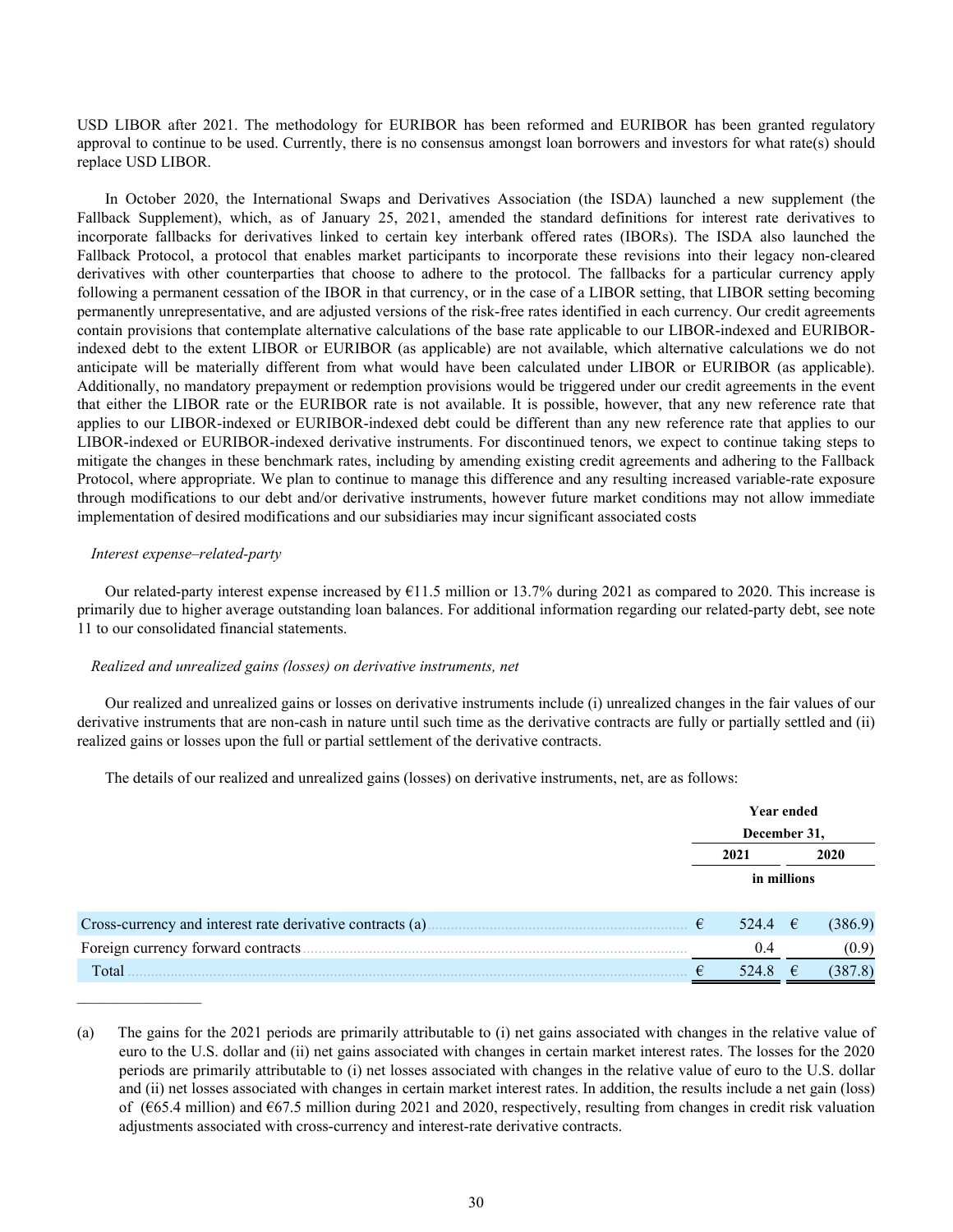For additional information regarding our derivative instruments, see notes 5 and 6 to our consolidated financial statements.

#### *Foreign currency transaction gains (losses), net*

Our foreign currency transaction gains or losses primarily result from the remeasurement of monetary assets and liabilities that are denominated in currencies other than our functional currency. Unrealized foreign currency transaction gains or losses are computed based on period-end exchange rates and are non-cash in nature until such time as the amounts are settled.

The details of our foreign currency transaction gains (losses), net, are as follows:

|                                                                                       | <b>Year ended</b> |               |  |       |
|---------------------------------------------------------------------------------------|-------------------|---------------|--|-------|
|                                                                                       | December 31,      |               |  |       |
|                                                                                       | 2021              |               |  | 2020  |
|                                                                                       | in millions       |               |  |       |
|                                                                                       |                   |               |  |       |
| U.S. dollar-denominated debt                                                          | €                 | $(379.4) \in$ |  | 450.4 |
| Restricted cash and cash denominated in a currency other than our functional currency |                   | 0.1           |  | 2.4   |
| Other                                                                                 |                   | (0.8)         |  | l.O   |
| Total                                                                                 |                   | 380.1         |  |       |

#### *Gain (losses) on debt modification and extinguishment, net*

We recognized a loss on debt modification and extinguishment, net, of €7.6 million during 2021, attributable to (i) the payment of €5.0 million of redemption premiums and (ii) the write off of €2.6 million of fair value adjustments and unamortized deferred financing costs.

We recognized a loss on debt modification and extinguishment, net, of  $\epsilon$ 41.9 million during 2020, attributable to the net effect of (i) the payment of  $\epsilon$ 50.5 million of redemption premiums and (ii) the release of  $\epsilon$ 8.6 million of net unamortized deferred financing costs, discounts and premiums.

For additional information concerning our gain on debt modification and extinguishment, net, see note 8 to our consolidated financial statements.

#### *Income tax benefit (expense)*

We recognized an income tax expense of  $\epsilon$ 61.1 million and  $\epsilon$ 141.5 million during 2021 and 2020, respectively.

The income tax expense recognized during 2021 differs from the expected income tax benefit of  $\epsilon$ 19.2 million (based on the enacted Dutch income tax rate for 2021 of 25.0%) and is primarily attributable to enacted changes in tax law during 2021, effective January 1, 2022, resulting in (i) an increase in income tax rate and (ii) a limitation of general interest deduction.

The income tax expense recognized during 2020 differs from the expected income tax benefit of  $\epsilon$ 62.9 million (based on the enacted Dutch income tax rate for 2020 of 25.0%), primarily due to (i) an increase in net deferred tax liabilities due to enacted changes in tax law during 2020 and (ii) a change in estimate relating to the deductibility of depreciation of certain intangible assets included in our prior year tax returns as well as future deductibility of those assets.

For additional information regarding our income taxes, see note 10 to our consolidated financial statements.

#### *Net loss*

During 2021 and 2020, we reported net losses of  $\epsilon$ 137.8 million and  $\epsilon$ 393.1 million, respectively, including (i) operating income of  $\epsilon$ 296.9 million and  $\epsilon$ 248.6 million, respectively, (ii) net non-operating expense of  $\epsilon$ 373.6 million and  $\epsilon$ 500.2 million, respectively, and (iii) income tax expense of  $\epsilon$ 61.1 million and  $\epsilon$ 141.5 million, respectively.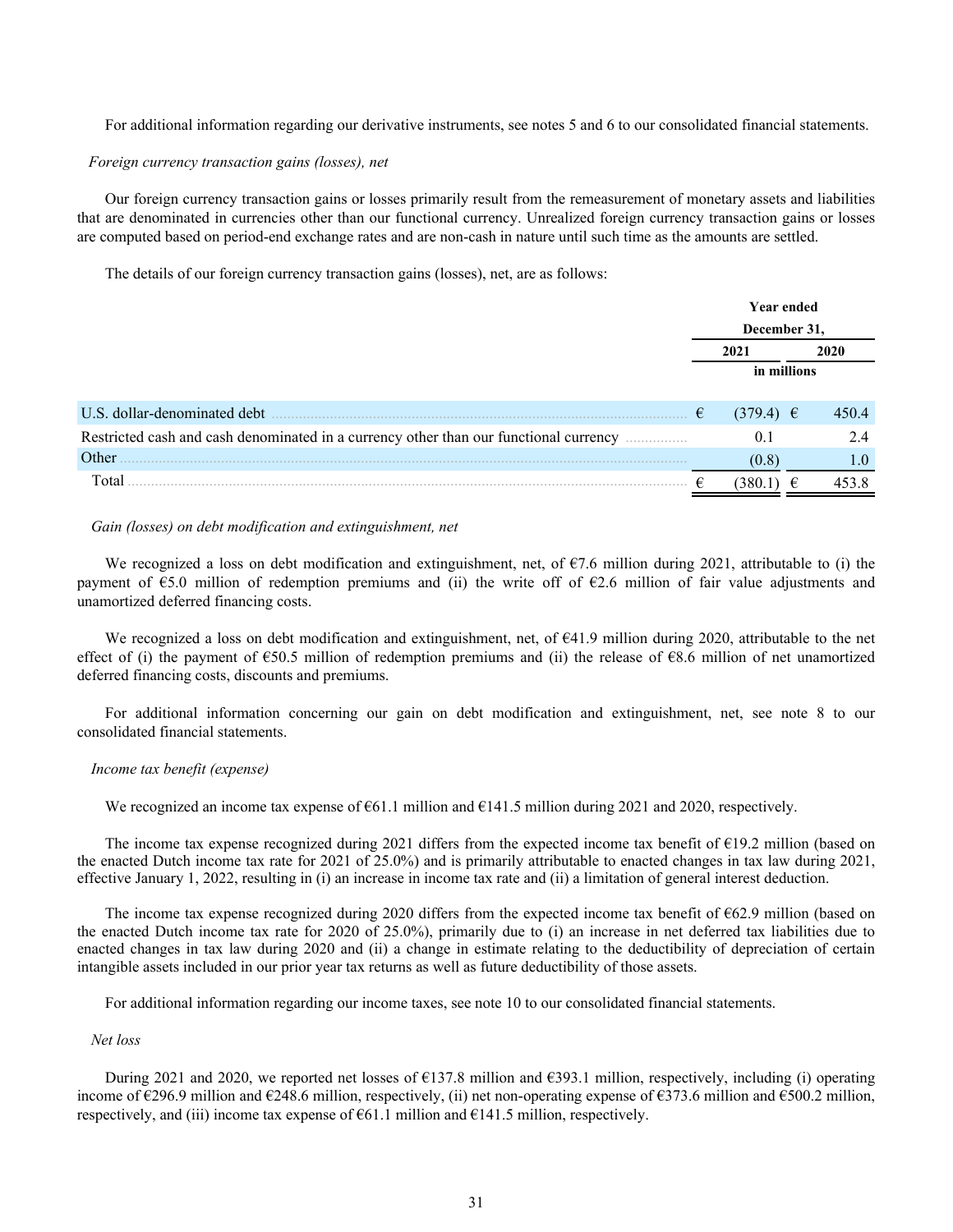Gains or losses associated with (i) changes in the fair values of derivative instruments, (ii) movements in foreign currency exchange rates and (iii) the disposition of assets are subject to a high degree of volatility and, as such, any gains from these sources do not represent a reliable source of income. In the absence of significant gains in the future from these sources or from other non-operating items, our ability to achieve earnings from operations is largely dependent on our ability to increase our Adjusted EBITDA to a level that more than offsets the aggregate amount of our (a) depreciation and amortization, (b) impairment, restructuring and other operating items, net, (c) interest expense, (d) other income and (e) income tax expenses.

Subject to the limitations included in our various debt instruments, we expect to maintain our debt at current levels relative to our Covenant EBITDA. As a result, we expect that we will continue to report significant levels of interest expense for the foreseeable future. For information concerning our expectations with respect to trends that may affect our operating results in future periods, see the discussion under *Overview* above.

#### *2020 compared to 2019*

For information regarding the discussion and analysis of our results of operations during 2020, as compared to 2019, see *Management's Discussion and Analysis of Financial Condition* and *Results of Operations* included in our 2020 annual report.

#### **Liquidity and Capital Resources**

#### *Sources and Uses of Cash*

As a holding company, VodafoneZiggo's primary assets are its investments in consolidated subsidiaries. As further described in note 8 to our consolidated financial statements, the terms of the instruments governing the indebtedness of certain of these subsidiaries may restrict our ability to access the assets of these subsidiaries. The ability to access the liquidity of our subsidiaries may also be limited by tax and legal considerations and other factors. At December 31, 2021, most of our  $\epsilon$ 244.9 million of consolidated cash was held by our subsidiaries.

#### *Liquidity of VodafoneZiggo*

Our sources of liquidity at the parent level include, subject to the restrictions noted above, proceeds in the form of distributions or loans from our subsidiaries. It is the intention of the Shareholders of the VodafoneZiggo JV, that VodafoneZiggo will be a self-funding company capable of financing its activities on a stand-alone basis without recourse to either Shareholder. No assurance can be given that funding from our subsidiaries or external sources would be available on favorable terms, or at all.

VodafoneZiggo's corporate liquidity requirements include corporate general and administrative expenses and fees associated with the JV Service Agreements. From time to time, VodafoneZiggo may also require cash in connection with (i) the repayment of its related-party debt and interest, (ii) the funding of dividends or distributions pursuant to the Shareholders Agreement, which requires VodafoneZiggo to distribute all unrestricted cash (as defined in the Shareholders Agreement) to the Shareholders every two months (subject to VodafoneZiggo maintaining a minimum amount of cash and complying with the terms of its financing arrangements), (iii) the satisfaction of contingent liabilities, (iv) acquisitions and other investment opportunities and (v) income tax payments.

#### *Liquidity of our Subsidiaries*

In addition to cash, the primary sources of liquidity of our operating subsidiaries are cash provided by operations and, in the case of Ziggo B.V. and certain of its subsidiaries, any borrowing availability under the Revolving Facilities.

The liquidity of our operating subsidiaries generally is used to fund property and equipment additions, debt service requirements, and other liquidity requirements that may arise from time to time. For additional information regarding our consolidated cash flows, see the discussion under *Consolidated Statements of Cash Flows* below. Our subsidiaries may also require funding in connection with (i) the repayment of amounts due under the third-party and related-party debt instruments of our subsidiaries, (ii) acquisitions and other investment opportunities, (iii) distributions or loans to VodafoneZiggo (and ultimately to the Shareholders of the VodafoneZiggo JV) and (iv) the satisfaction of contingencies. No assurance can be given that any external funding would be available to our subsidiaries on favorable terms, or at all.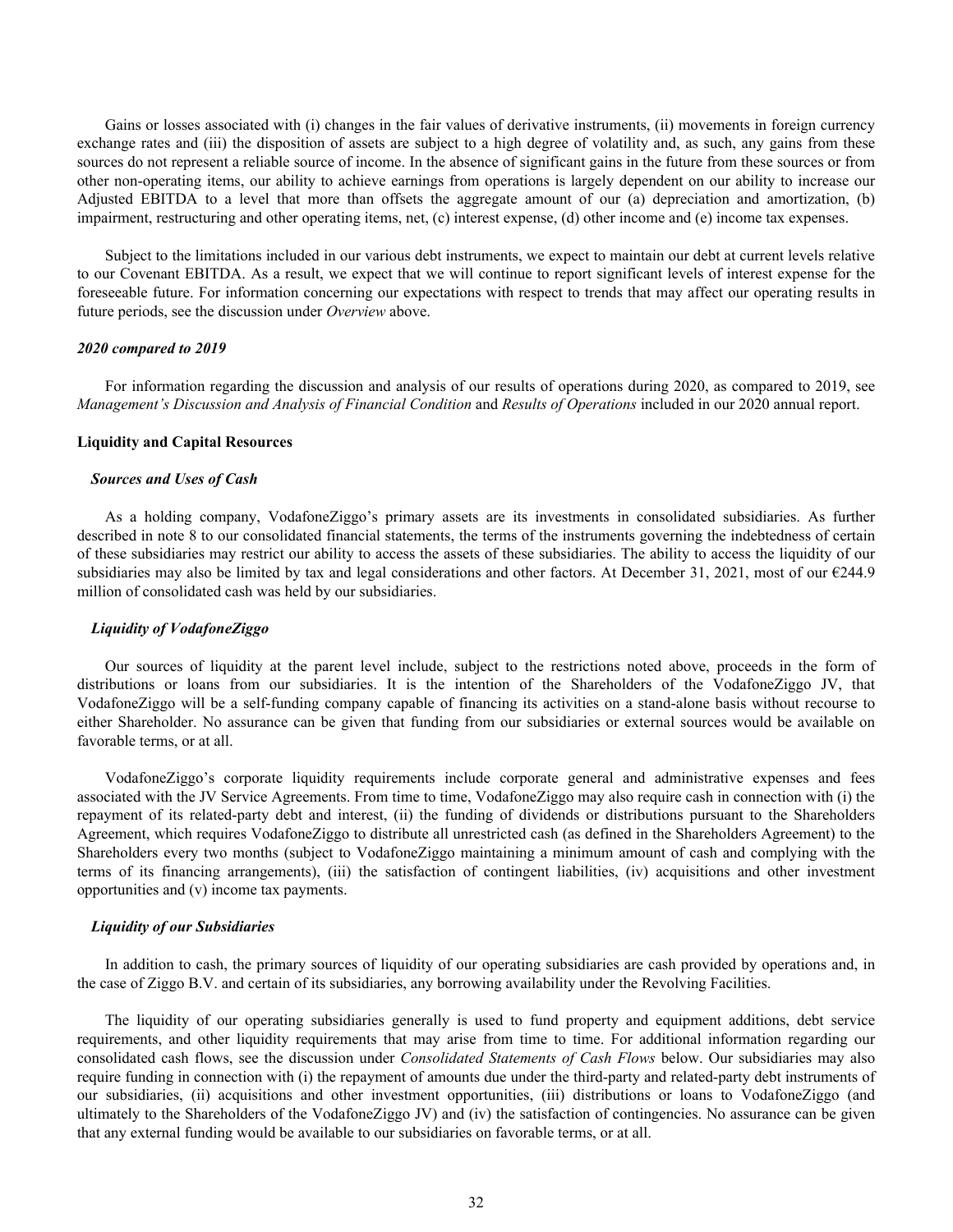#### *Capitalization*

At December 31, 2021, the outstanding principal amount of our third-party debt and finance lease obligations aggregated €11.0 billion, including €1.1 billion that is classified as current in our consolidated balance sheet and €9.8 billion that is not due until 2027 or thereafter*.* For additional information regarding our current debt maturities, see note 8 to our consolidated financial statements.

As further discussed in note 5 to our consolidated financial statements, we use derivative instruments to mitigate foreign currency and interest rate risk associated with our debt instruments.

Our ability to service or refinance our debt and to maintain compliance with the leverage covenants in our credit agreements and indentures is dependent primarily on our ability to maintain or increase our Covenant EBITDA and to achieve adequate returns on our property and equipment additions and acquisitions. Pursuant to the Shareholders Agreement, we expect to maintain a leverage ratio between 4.5 and 5.0 times Covenant EBITDA. In addition, our ability to obtain additional debt financing is limited by the leverage covenants contained in the various debt instruments of our subsidiaries. In this regard, if our Covenant EBITDA were to decline, we could be required to repay or limit our borrowings under the Credit Facility in order to maintain compliance with applicable covenants. No assurance can be given that we would have sufficient sources of liquidity, or that any external funding would be available on favorable terms, or at all, to fund any such required repayment. We do not anticipate any instances of non-compliance with respect to any of our subsidiaries' debt covenants that would have a material adverse impact on our liquidity during the next 12 months.

Notwithstanding our negative working capital position at December 31, 2021, we believe that we have sufficient resources to repay or refinance the current portion of our debt and finance lease obligations and to fund our foreseeable liquidity requirements during the next 12 months. However, as our maturing debt grows in later years, we anticipate that we will seek to refinance or otherwise extend our debt maturities. No assurance can be given that we will be able to complete these refinancing transactions or otherwise extend our debt maturities. In this regard, it is not possible to predict how political and economic conditions (including with respect to the ongoing invasion of Ukraine), sovereign debt concerns or any adverse regulatory developments could impact the credit markets we access and, accordingly, our future liquidity and financial position. Our ability to access debt financing at favorable terms, or at all, could be adversely impacted by (i) the financial failure of any of our counterparties, which could (a) reduce amounts available under committed credit facilities and (b) adversely impact our ability to access cash deposited with any failed financial institution and (ii) tightening of the credit markets. In addition, sustained or increased competition, particularly in combination with adverse economic or regulatory developments, could have an unfavorable impact on our cash flows and liquidity.

All of our debt and finance lease obligations at December 31, 2021 have been borrowed or incurred by our subsidiaries.

For additional information regarding our debt and finance lease obligations, see note 8 and 9, respectively, to our consolidated financial statements.

#### *Consolidated Statements of Cash Flows*

#### *Consolidated Statements of Cash Flows – 2021 compared to 2020*

*Summary.* Our consolidated statements of cash flows for 2021 and 2020 are summarized as follows:

|                                                                                   | Year ended December 31,<br>2021<br>2020 |                    |  |             |    |         |
|-----------------------------------------------------------------------------------|-----------------------------------------|--------------------|--|-------------|----|---------|
|                                                                                   |                                         |                    |  |             |    | Change  |
|                                                                                   |                                         |                    |  | in millions |    |         |
| Net cash provided by operating activities                                         | €                                       | 1.441.1 $\epsilon$ |  | $1,375.7$ € |    | 65.4    |
| Net cash used by investing activities.                                            |                                         | (505.7)            |  | (493.6)     |    | (12.1)  |
| Net cash used by financing activities                                             |                                         | (990.4)            |  | (789.5)     |    | (200.9) |
| Effect of exchange rate changes on cash and cash equivalents and restricted cash. |                                         | 0.2                |  | 2.4         |    | (2.2)   |
| Net increase (decrease) in cash and cash equivalents and restricted cash          |                                         | $(54.8)$ €         |  | 95.0        | −€ | (149.8) |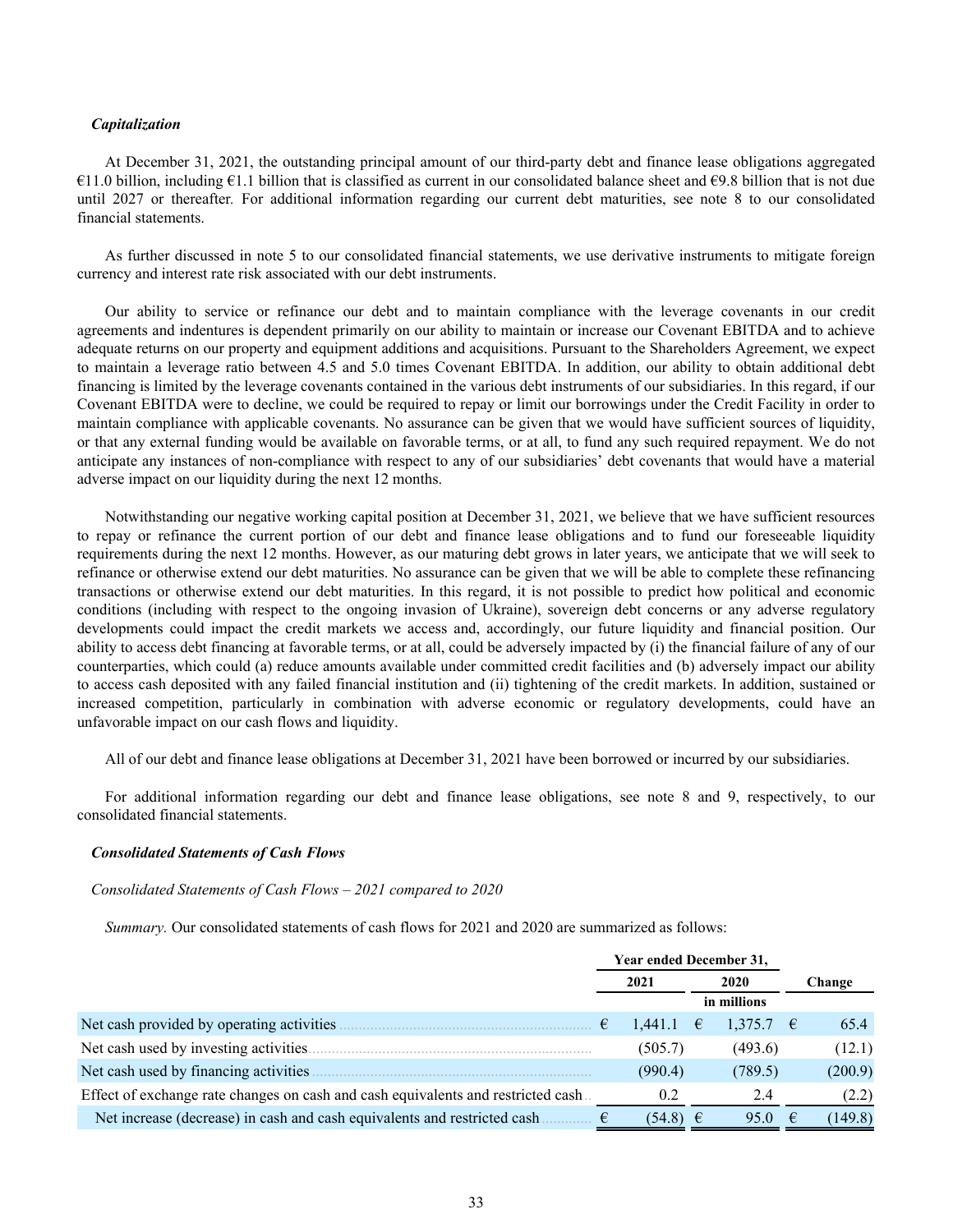*Operating Activities.* The increase in net cash provided by our operating activities is primarily attributable to the net effect of an increase in the cash provided by our Adjusted EBITDA and related working capital changes. Adjusted EBITDA is a non-GAAP measure, which investors should view as a supplement to, and not a substitute for, GAAP measures of performance included in our consolidated statements of operations.

*Investing Activities.* The increase in net cash used by our investing activities is primarily attributable to the net effect of (i) higher property and equipment additions and (ii) an increase in current liabilities related to capital expenditures.

The capital expenditures that we report in our consolidated statements of cash flows do not include amounts that our company has financed under vendor financing or finance lease arrangements. Instead, these expenditures are reflected as noncash additions to our property and equipment when the underlying assets are delivered, and as repayments of debt when the principal is repaid. In this discussion, we refer to (i) our capital expenditures as reported in our consolidated statements of cash flows, which exclude amounts financed under vendor financing or finance lease arrangements, and (ii) our total property and equipment additions, which include our capital expenditures on an accrual basis and amounts financed under capital-related vendor financing or finance lease arrangements. For further details regarding our property and equipment additions and our debt, see notes 7 and 8, respectively, to our consolidated financial statements. Spectrum license additions include capital expenditures for spectrum licenses on an accrual basis.

A reconciliation of our property and equipment additions to our capital expenditures as reported in our consolidated statements of cash flows is set forth below:

|                                                                      |   | Year ended December 31, |   |         |  |
|----------------------------------------------------------------------|---|-------------------------|---|---------|--|
|                                                                      |   | 2021                    |   | 2020    |  |
|                                                                      |   | in millions             |   |         |  |
| Property and equipment additions.                                    | € | 837.5 $\epsilon$        |   | 806.2   |  |
| Assets acquired under capital-related vendor financing arrangements. |   | (500.2)                 |   | (494.8) |  |
| Assets acquired under finance leases.                                |   | (7.1)                   |   | (13.6)  |  |
| Changes in current liabilities related to capital expenditures       |   | (32.1)                  |   | (9.3)   |  |
| Capital expenditures                                                 |   | 298.1                   | € | 288.5   |  |

The increase in our property and equipment additions is primarily attributable to an increase in our customer premises equipment and capacity expenditures, partially offset by a decrease in baseline and new build expenditures.

We paid €207.9 million in each of 2021 and 2020 related to the acquisition and renewal of spectrum licenses during the multi-band spectrum auction in July 2020. As of December 31, 2021, the full amount has been paid.

*Financing Activities.* The increase in net cash used by our financing activities is primarily attributable to the (i) higher net repayments of third-party debt of €152.2 million and (ii) increased distributions to VodafoneZiggo Group Holding of €113.0 million, partially offset by lower payments of financing costs and debt premiums of  $664.8$  million.

#### *Consolidated Statements of Cash Flows – 2020 compared to 2019*

For information regarding the consolidated statements of cash flows for 2020, as compared to 2019, see *Management's Discussion and Analysis of Financial Condition and Results of Operations* included in our 2020 annual report.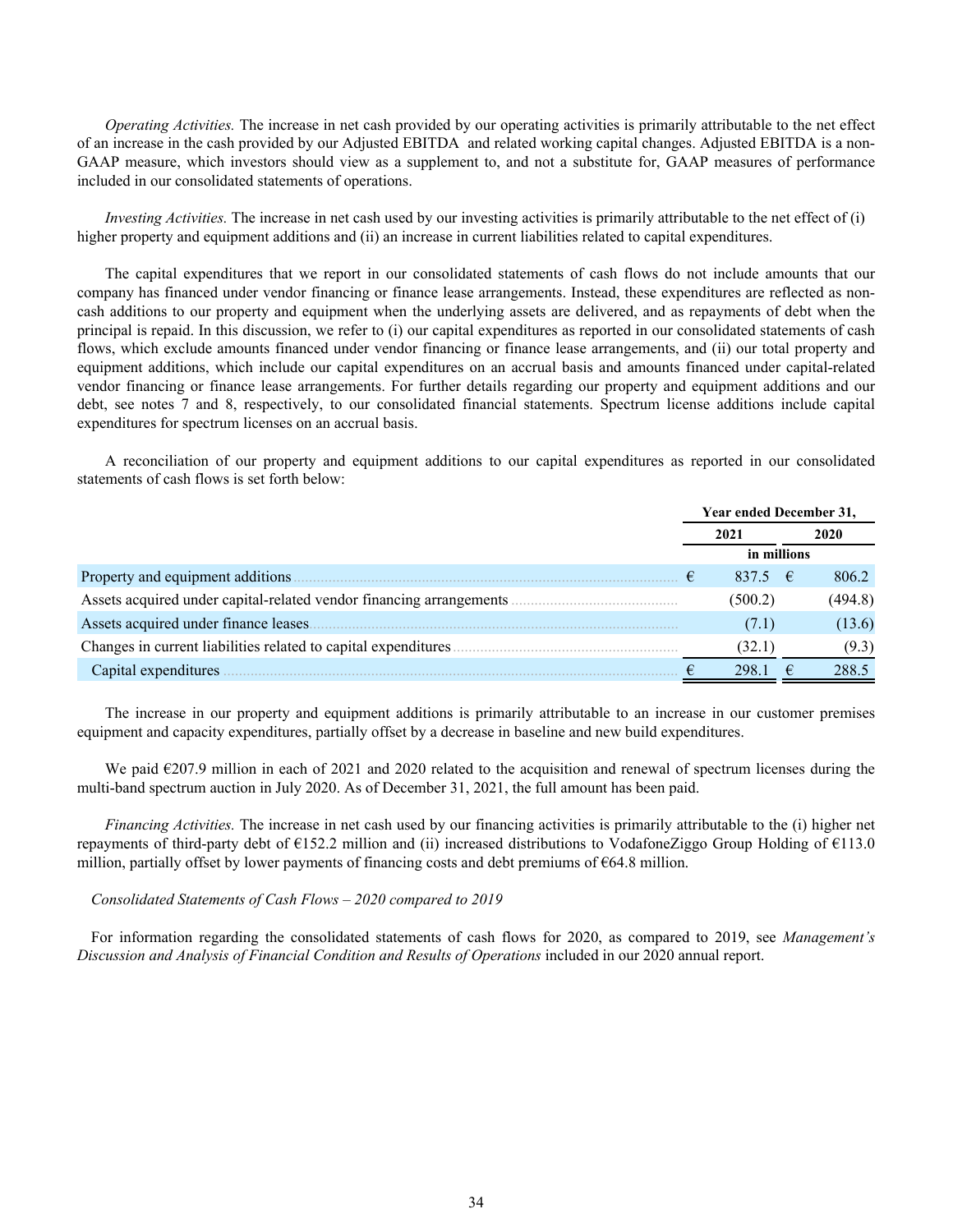# *Contractual Commitments*

The following table sets forth the euro equivalents of our commitments as of December 31, 2021:

|                                                                                | <b>Payments due during:</b> |         |           |             |           |                   |                     |  |
|--------------------------------------------------------------------------------|-----------------------------|---------|-----------|-------------|-----------|-------------------|---------------------|--|
|                                                                                | 2022                        | 2023    | 2024      | 2025        | 2026      | <b>Thereafter</b> | <b>Total</b>        |  |
|                                                                                |                             |         |           | in millions |           |                   |                     |  |
| Debt (excluding interest):                                                     |                             |         |           |             |           |                   |                     |  |
|                                                                                |                             | 69.1    | €<br>66.5 | €           | €         | € 9,755.8         | €10,961.6           |  |
|                                                                                |                             |         |           |             |           | 1,815.8           | 1,815.8             |  |
|                                                                                | 8.2                         | 5.8     | 3.8       | 1.7         | 0.2       |                   | 19.7                |  |
|                                                                                | 76.3                        | 72.1    | 69.0      | 45.9        | 38.6      | 124.8             | 426.7               |  |
|                                                                                | 128.5                       | 116.7   | 86.7      | 41.9        |           |                   | 373.8               |  |
| JV Service Agreements (a)                                                      | 159.2                       | 38.9    | 36.6      | 32.3        | 31.9      | 60.5              | 359.4               |  |
|                                                                                | 330.9                       | 12.0    | 8.0       | 6.7         | 0.8       |                   | 358.4               |  |
| Network and connectivity commitments                                           | 10.0                        | 0.2     |           |             |           |                   | 10.2                |  |
|                                                                                | 20.2                        | 16.1    | 13.7      | 8.4         | 3.1       | 14.7              | 76.2                |  |
| Total $(b)$<br>$\overline{61,803.5}$ $\overline{6}$ 330.9 $\overline{6}$ 284.3 |                             |         |           | € 136.9     | 74.6<br>€ |                   | €11,771.6 €14,401.8 |  |
| Projected cash interest payments on debt and<br>finance lease obligations (c): |                             |         |           |             |           |                   |                     |  |
|                                                                                |                             | € 383.8 | € 383.6   | € 382.9     | € 376.0   | 700.4<br>€        | $\epsilon$ 2,610.1  |  |
|                                                                                | 102.2                       | 102.2   | 102.5     | 102.5       | 102.2     | 408.7             | 920.3               |  |
| Total                                                                          | € 485.6                     | € 486.0 | € 486.1   | € 485.4     | € 478.2   | € 1,109.1         | € 3,530.4           |  |
|                                                                                |                             |         |           |             |           |                   |                     |  |

<sup>(</sup>a) Amounts represent fixed minimum charges from Liberty Global and Vodafone pursuant to the JV Service Agreements. In addition to the fixed minimum charges, the JV Service Agreements provide for certain JV Services to be charged to us based upon usage of the services received. The fixed minimum charges set forth in the table above exclude fees for the usage-based services as these fees will vary from period to period. Accordingly, we expect to incur charges in addition to those set forth in the table above for usage-based services. For additional information concerning the JV Service Agreements, see note 11 to our consolidated financial statements.

- (b) The commitments included in this table do not reflect any liabilities that are included in our December 31, 2021 consolidated balance sheet other than debt, finance lease obligations and operating lease obligations.
- (c) Amounts include interest payments on third-party debt and finance lease obligations, as well as on the Liberty Global Notes and the Vodafone Notes. Amounts related to third-party and related-party debt are based on interest rates, interest payment dates, commitment fees and contractual maturities in effect as of December 31, 2021. These amounts are presented for illustrative purposes only and will likely differ from the actual cash payments required in future periods. In addition, the amounts presented do not include the impact of our interest rate derivative contracts, deferred financing costs or original issue premiums or discounts.

For additional information concerning our debt and finance lease obligations, see note 8 and 9 to our consolidated financial statements. For additional information concerning the Liberty Global Notes and the Vodafone Notes, see note 11 to our consolidated financial statements. For information concerning our commitments, see note 12 to our consolidated financial statements.

In addition to the commitments set forth in the table above, we have commitments under (i) derivative instruments and (ii) multiemployer benefit plans, pursuant to which we expect to make payments in future periods. For information regarding projected cash flows associated with these derivative instruments, see *Projected Cash Flows Associated with Derivative*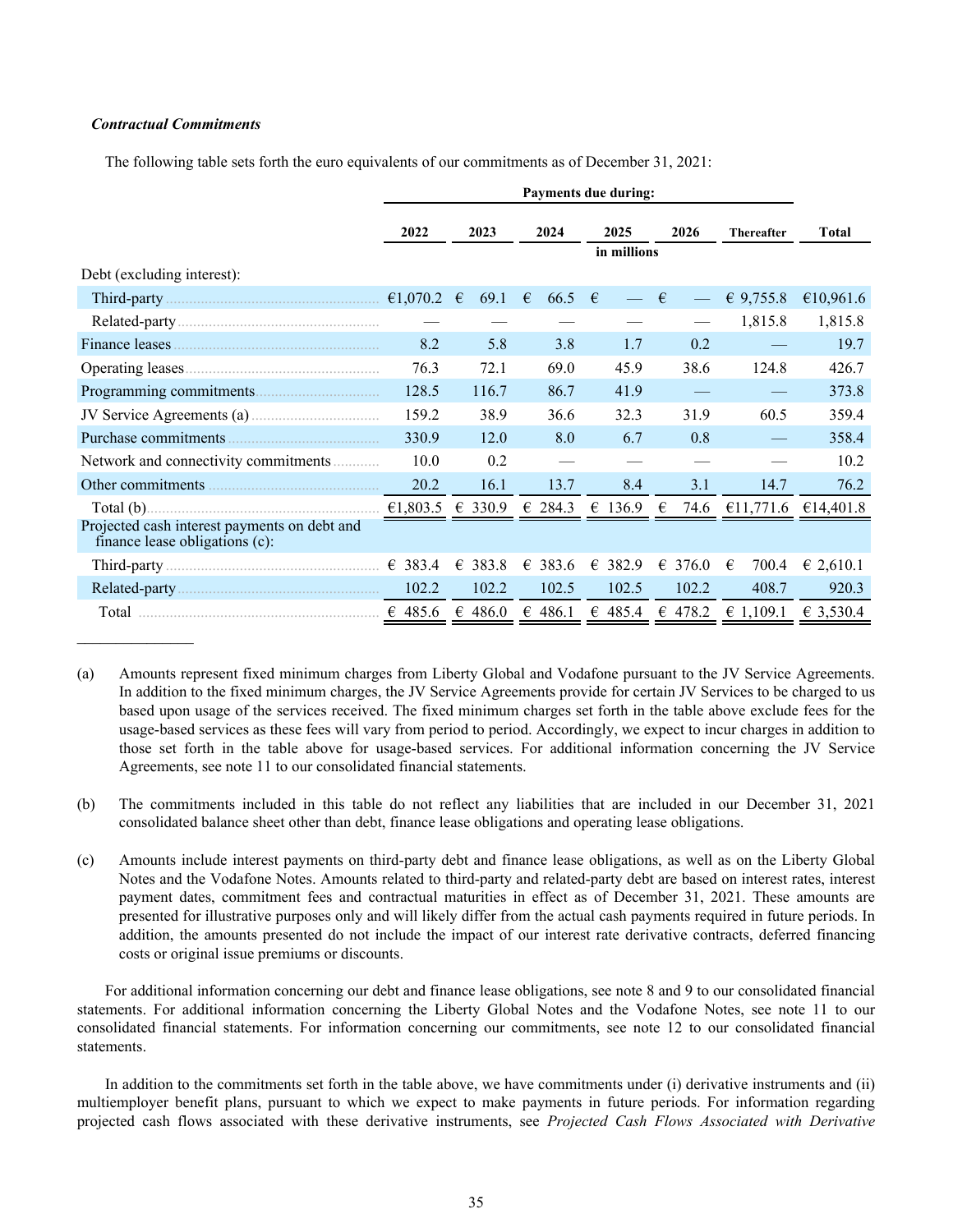*Instruments* below. For information regarding our derivative instruments, including the net cash paid or received in connection with these instruments during 2021 and 2020, see note 5 to our consolidated financial statements.

### *Projected Cash Flows Associated with Derivative Instruments*

The following table provides information regarding the projected cash flows associated with our derivative instruments. The euro equivalents presented below are based on interest rates and exchange rates that were in effect as of December 31, 2021. These amounts are presented for illustrative purposes only and will likely differ from the actual cash receipts/payments in future periods. For additional information regarding our derivative instruments, including our counterparty credit risk, see note 5 to our consolidated financial statements.

|                                                        | <b>Payments due during:</b> |             |           |   |                |            |              |   |              |            |                   |   |              |
|--------------------------------------------------------|-----------------------------|-------------|-----------|---|----------------|------------|--------------|---|--------------|------------|-------------------|---|--------------|
|                                                        | 2022                        |             | 2023      |   | 2024           |            | 2025         |   | 2026         |            | <b>Thereafter</b> |   | <b>Total</b> |
|                                                        |                             |             |           |   |                |            | in millions  |   |              |            |                   |   |              |
| Projected derivative cash receipts<br>(payments), net: |                             |             |           |   |                |            |              |   |              |            |                   |   |              |
| Interest-related (a).                                  |                             | $(4.6) \t∈$ | 4.9 $\in$ |   | 4.7 $\epsilon$ |            | $(10.1) \in$ |   | $(25.3) \in$ |            | $(75.0) \in$      |   | (105.4)      |
| Principal-related (b)                                  |                             |             |           |   |                |            | 45.4         |   |              |            | (238.3)           |   | (192.9)      |
| Total                                                  | €<br>(4.6)                  | €           | 4.9       | € | 4.7            | $\epsilon$ | 35.3         | € | (25.3)       | $\epsilon$ | (313.3)           | € | (298.3)      |

(a) Includes the interest-related cash flows of our cross-currency and interest rate swap contracts.

(b) Includes the principal-related cash flows of our cross-currency swap contracts.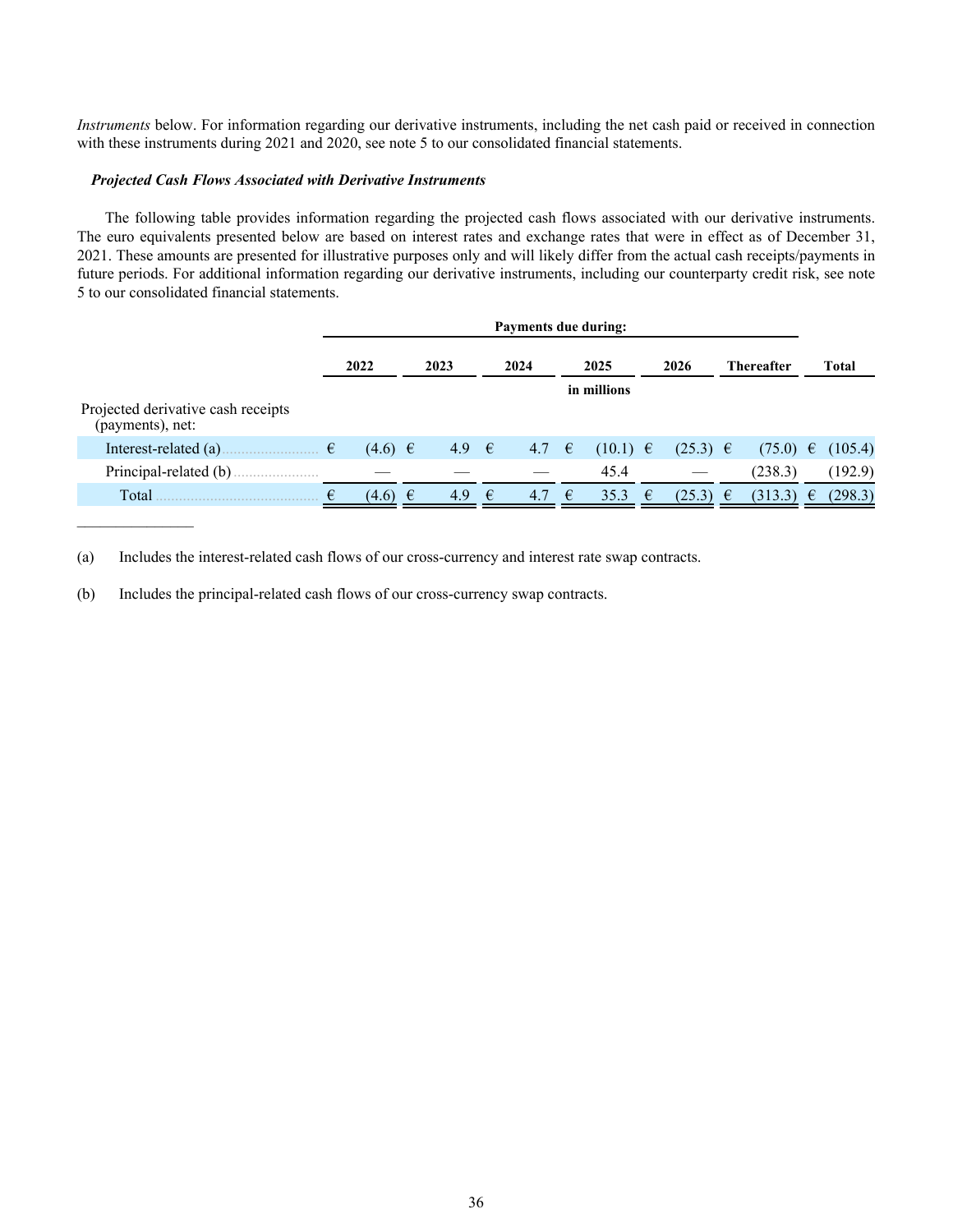#### **Critical Accounting Policies, Judgments, and Estimates**

In connection with the preparation of our consolidated financial statements, we make estimates and assumptions that affect the reported amounts of assets and liabilities, revenue and expenses and related disclosure of contingent assets and liabilities. Critical accounting policies are defined as those policies that are reflective of significant judgments, estimates and uncertainties, which would potentially result in materially different results under different assumptions and conditions. We believe the following accounting policies are critical in the preparation of our consolidated financial statements because of the judgment necessary to account for these matters and the significant estimates involved, which are susceptible to change:

- Impairment of property and equipment and intangible assets (including goodwill);
- Costs associated with construction and installation activities;
- Fair value measurements; and
- Income tax accounting.

For additional information concerning our significant accounting policies, see note 3 to our consolidated financial statements.

### *Impairment of Property and Equipment and Intangible Assets*

*Carrying Value.* The aggregate carrying value of our property and equipment and intangible assets (including goodwill) that was held for use comprised 92.3% of our total assets at December 31, 2021.

When circumstances warrant, we review the carrying amounts of our property and equipment and our intangible assets (other than goodwill) to determine whether such carrying amounts continue to be recoverable. Such changes in circumstance may include (i) an expectation of a sale or disposal of a long-lived asset or asset group, (ii) an adverse change in legal factors or business climate in the market in which we operate, and (iii) operating or cash flow losses. For purposes of impairment testing, long-lived assets are grouped at the lowest level for which cash flows are largely independent of other assets and liabilities, generally at or below the reporting unit level (see below). If the carrying amount of the asset or asset group is greater than the expected undiscounted cash flows to be generated by such asset or asset group, an impairment adjustment is recognized. Such adjustment is measured by the amount that the carrying value of such asset or asset group exceeds its fair value. We generally measure fair value by considering (a) sale prices for similar assets, (b) discounted estimated future cash flows using an appropriate discount rate and/or (c) estimated replacement cost. Assets to be disposed of are recorded at the lower of their carrying amount or fair value less costs to sell.

We evaluate goodwill for impairment at least annually on October 1 and whenever facts and circumstances indicate that their carrying amounts may not be recoverable. For impairment evaluations with respect to goodwill, we first make a qualitative assessment to determine if the goodwill may be impaired. If it is more-likely-than-not that the reporting unit's fair value is less than its carrying value, we then compare the fair value of the reporting unit to its respective carrying amount. Any excess of the carrying amount over the fair value would be charged to operations as an impairment loss. A reporting unit is an operating segment or one level below an operating segment (referred to as a "component").

When required, considerable management judgment is necessary to estimate the fair value of reporting units and underlying long-lived and indefinite-lived assets. We typically determine fair value using an income-based approach (discounted cash flows) based on assumptions in our long-range business plans and, in some cases, a combination of an income-based approach and a market-based approach. With respect to our discounted cash flow analysis used in the incomebased approach, the timing and amount of future cash flows under these business plans require estimates of, among other items, subscriber growth and retention rates, rates charged per product, expected gross margins and Adjusted EBITDA margins and expected property and equipment additions. The development of these cash flows, and the discount rate applied to the cash flows, is subject to inherent uncertainties, and actual results could vary significantly from such estimates. Our determination of the discount rate is based on a weighted average cost of capital approach, which uses a market participant's cost of equity and after-tax cost of debt and reflects the risks inherent in the cash flows.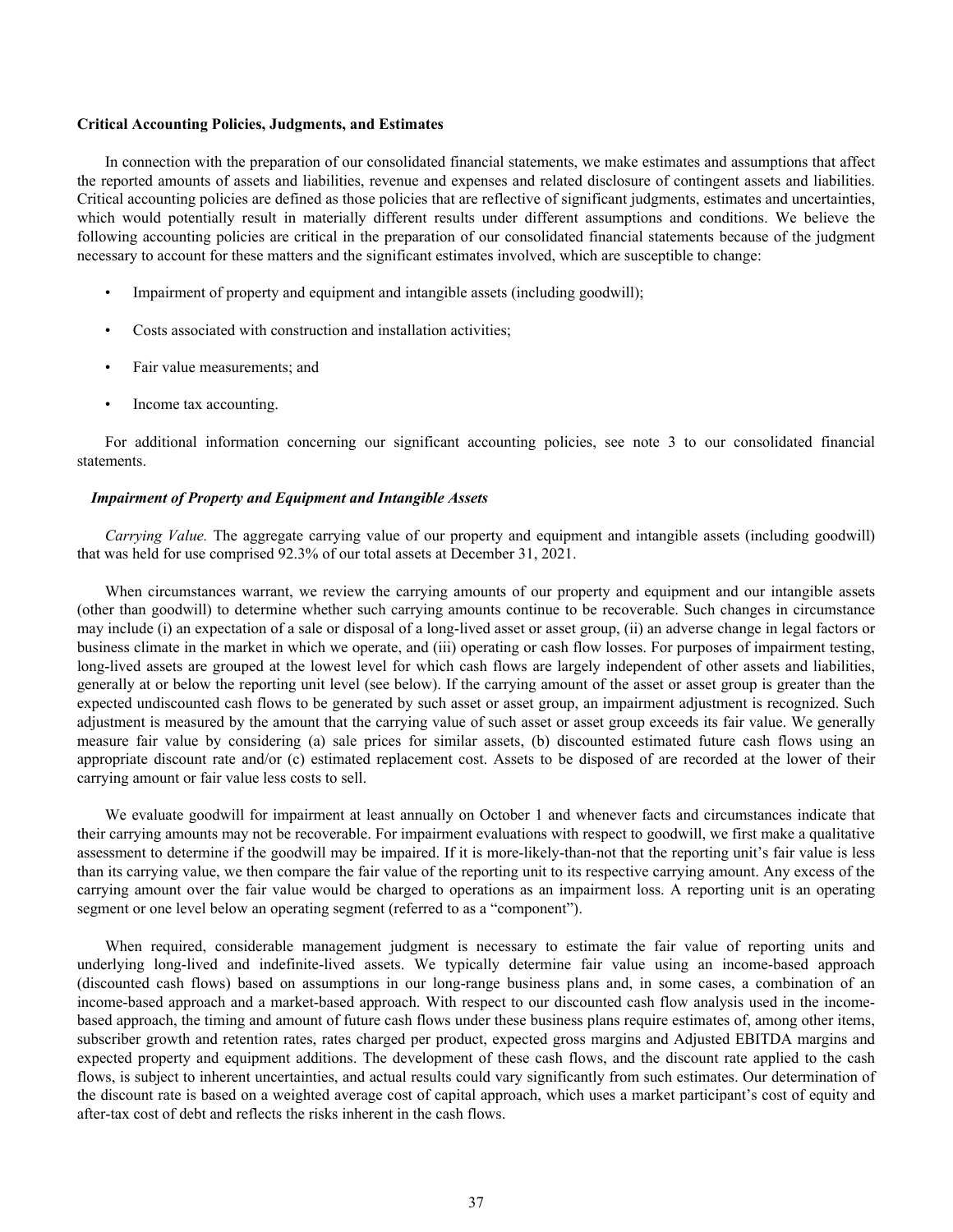During the three years ended December 31, 2021, we did not record any significant impairment charges with respect to our property and equipment and intangible assets. For additional information regarding our long-lived assets, see note 7 to our consolidated financial statements.

If, among other factors, the adverse impact of economic competitive, regulatory or other factors were to cause our operations or cash flows to be worse than anticipated, we could conclude in future periods that impairment charges are required in order to reduce the carrying values of our goodwill, and, to a lesser extent, other long-lived assets. Any such impairment charges could be significant.

#### *Costs Associated with Construction and Installation Activities*

We capitalize costs associated with the construction of new fixed and mobile transmission and distribution facilities and the installation of new fixed-line services. Installation activities that are capitalized include (i) the initial connection (or drop) from our fixed-line system to a customer location, (ii) the replacement of a drop, and (iii) the installation of equipment for additional services, such as broadband internet or fixed line services. The costs of other customer-facing activities, such as reconnecting customer locations where a drop already exists, disconnecting customer locations, and repairing or maintaining drops, are expensed as incurred.

The nature and amount of labor and other costs to be capitalized with respect to construction and installation activities involves significant judgment. In addition to direct external and internal labor and materials, we also capitalize other costs directly attributable to our construction and installation activities, including dispatch costs, quality-control costs, vehicle-related costs, and certain warehouse-related costs. The capitalization of these costs is based on time sheets, time studies, standard costs, call tracking systems, and other verifiable means that directly link the costs incurred with the applicable capitalizable activity. We continuously monitor the appropriateness of our capitalization policies and update the policies when necessary to respond to changes in facts and circumstances, such as the development of new products and services, and changes in the manner that installations or construction activities are performed.

#### *Fair Value Measurements*

GAAP provides guidance with respect to the recurring and nonrecurring fair value measurements and for a fair value hierarchy that prioritizes the inputs to valuation techniques used to measure fair value into three broad levels. Level 1 inputs are quoted market prices in active markets for identical assets or liabilities that the reporting entity has the ability to access at the measurement date. Level 2 inputs are inputs other than quoted market prices included within Level 1 that are observable for the asset or liability, either directly or indirectly. Level 3 inputs are unobservable inputs for the asset or liability.

*Recurring Valuations.* We perform recurring fair value measurements with respect to our derivative instruments. We use cash flow valuation models to determine the fair values of our interest rate and foreign currency derivative instruments. For a detailed discussion of the inputs we use to determine the fair value of our derivative instruments, see note 6 to our consolidated financial statements. See also note 5 to our consolidated financial statements for information concerning our derivative instruments.

Changes in the fair values of our derivative instruments have had, and we believe will continue to have, a significant and volatile impact on our results. During 2021, 2020 and 2019, we recognized net gains (losses) of  $\epsilon$ 524.8 million, ( $\epsilon$ 387.8 million) and  $\epsilon$ 70.1 million, respectively, attributable to changes in the fair values of these items.

As further described in note 5 to our consolidated financial statements, actual amounts received or paid upon the settlement or disposition of these instruments may differ materially from the recorded fair values at December 31, 2021.

*Nonrecurring Valuations.* Our nonrecurring valuations are primarily associated with (i) the application of acquisition accounting, (ii) impairment assessments, and (iii) fair value assessments, each of which require that we make fair value determinations as of the applicable valuation date. In making these determinations, we are required to make estimates and assumptions that affect the recorded amounts, including, but not limited to, expected future cash flows, market comparables and discount rates, remaining useful lives of long-lived assets, replacement or reproduction costs of property and equipment and the amounts to be recovered in future periods from acquired net operating losses and other deferred tax assets. To assist us in making these fair value determinations, we may engage third-party valuation specialists. Our estimates in this area impact, among other items, the amount of depreciation and amortization, impairment charges and income tax expense or benefit that we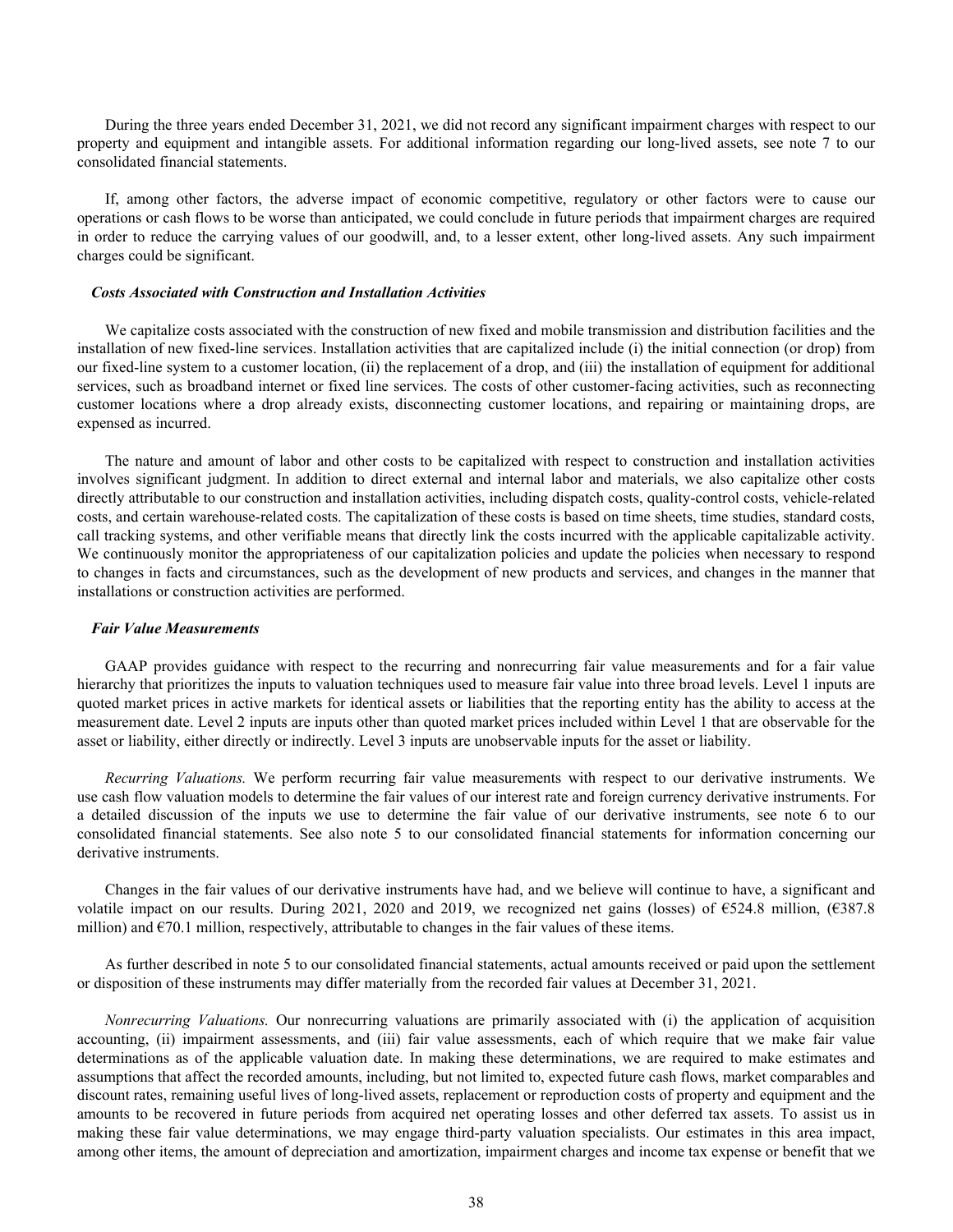report. Our estimates of fair value are based upon assumptions we believe to be reasonable, but which are inherently uncertain. A significant portion of our long-lived assets were initially recorded through the application of acquisition accounting and all of our long-lived assets are subject to impairment assessments. For additional information see note 6 to our consolidated financial statements. For information regarding the long-lived assets, see note 7 to our consolidated financial statements.

#### *Income Tax Accounting*

Tax laws in the Netherlands are subject to varied interpretation, and many tax positions we take may be subject to uncertainty regarding whether the position will be ultimately sustained after review by the relevant tax authority. We recognize the financial statement effects of a tax position when it is more-likely-than-not, based on technical merits, that the position will be sustained upon examination. The determination of whether the tax position meets the more-likely-than-not threshold requires a facts-based judgment using all information available.

We are required to estimate the amount of tax payable or refundable for the current year and the deferred tax assets and liabilities for the future tax consequences attributable to differences between the financial statement carrying amounts and income tax basis of assets and liabilities and the expected benefits of utilizing tax credit carryforwards, using enacted tax rates in effect for the year in which those temporary differences are expected to be recovered or settled. This process requires our management to make assessments regarding the timing and probability of the ultimate tax impact of such items.

Net deferred tax assets are reduced by a valuation allowance if we believe that it is more-likely-than-not such net deferred tax assets will not be realized. Establishing or reducing a tax valuation allowance requires us to make assessments about the timing of future events, including the probability of expected future taxable income and available tax planning strategies. At December 31, 2021, the aggregate valuation allowance provided against deferred tax assets was  $642.4$  million. The actual amount of income tax benefits realized in future periods will likely differ from the net deferred tax assets reflected in our December 31, 2021 consolidated balance sheet due to, among other factors, possible future changes in income tax law or interpretations thereof and differences between estimated and actual future taxable income. Any such factors could have a material effect on our current and deferred tax positions as reported in our consolidated financial statements. A high degree of judgment is required to assess the impact of possible future outcomes on our current and deferred tax positions.

For additional information concerning our income taxes, see note 10 to our consolidated financial statements.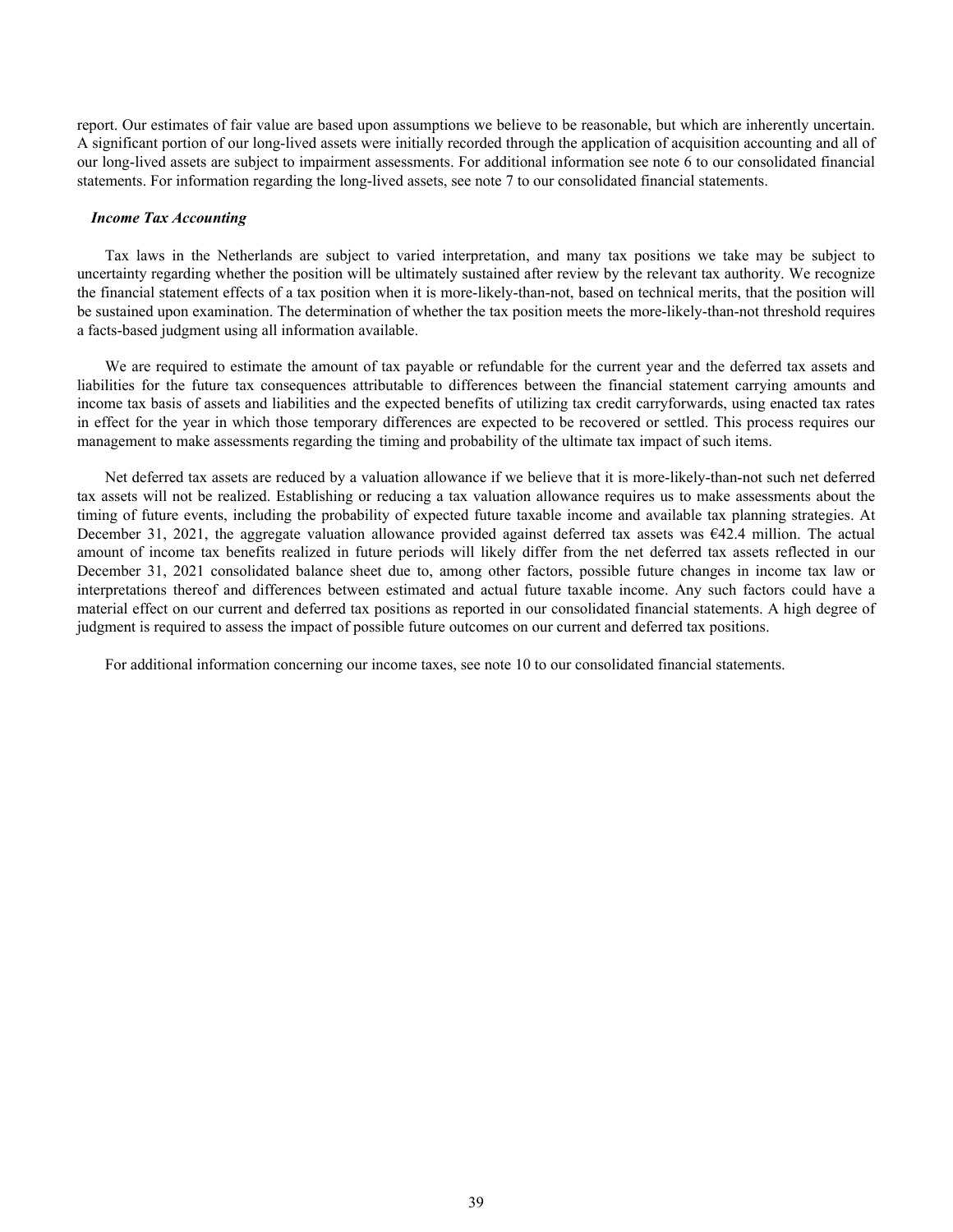### **INDEPENDENT AUDITOR'S REPORT**

The Management Board VodafoneZiggo Group B.V.

### **Report on the audit of the accompanying consolidated financial statements**

### *Our opinion*

We have audited the consolidated financial statements 2021 of VodafoneZiggo Group B.V., based in Utrecht, the Netherlands.

In our opinion the accompanying consolidated financial statements give a true and fair view of the financial position of VodafoneZiggo Group B.V. as at December 31, 2021, and of the result of its operations and its cash flows for the year ended December 31, 2021 in accordance with U.S. generally accepted accounting principles.

The consolidated financial statements comprise:

- 1. the consolidated balance sheet as at December 31, 2021;
- 2. the consolidated statement of operations, owner's equity and cash flows for the year ended December 31, 2021; and
- 3. the related notes to the consolidated financial statements.

#### *Basis for our opinion*

We conducted our audit in accordance with Dutch law, including the Dutch Standards on Auditing. Our responsibilities under those standards are further described in the 'Our responsibilities for the audit of the consolidated financial statements' section of our report.

We are independent of VodafoneZiggo Group B.V. in accordance with the 'Verordening inzake de onafhankelijkheid van accountants bij assurance-opdrachten' (ViO, Code of Ethics for Professional Accountants, a regulation with respect to independence) and other relevant independence regulations in the Netherlands. Furthermore, we have complied with the 'Verordening gedrags- en beroepsregels accountants' (VGBA, Dutch Code of Ethics).

We believe the audit evidence we have obtained is sufficient and appropriate to provide a basis for our opinion.

#### **Report on the other information included in the annual report**

In addition to the consolidated financial statements and our auditor's report thereon, the annual report contains other information that consists of:

- Forward-looking Statements;
- Business; and
- Management's Discussion and Analysis of Financial Condition and Results of Operations.

Based on the following procedures performed, we conclude that the other information is consistent with the consolidated financial statements and does not contain material misstatements.

We have read the other information. Based on our knowledge and understanding obtained through our audit of the consolidated financial statements or otherwise, we have considered whether the other information contains material misstatements.

 By performing these procedures, we comply with the requirements of the Dutch Standard 720. The scope of the procedures performed is less than the scope of those performed in our audit of the consolidated financial statements.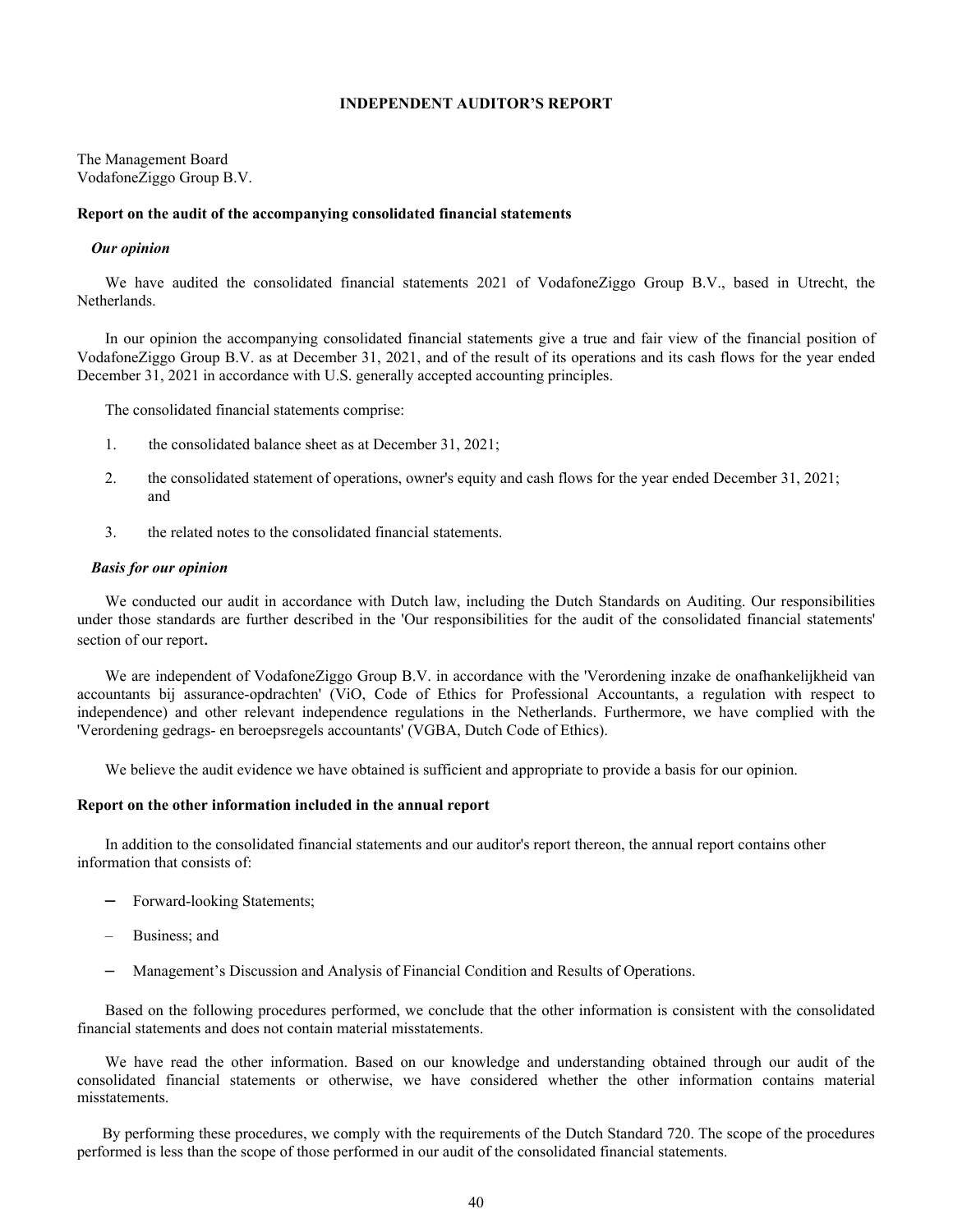The Management Board is responsible for the preparation of the other information.

#### **Description of the responsibilities for the consolidated financial statements**

#### *Responsibilities of the Management Board for the consolidated financial statements*

The Management Board is responsible for the preparation and fair presentation of the consolidated financial statements in accordance with U.S. generally accepted accounting principles. Furthermore, the Management Board is responsible for such internal control as the Management Board determines is necessary to enable the preparation of the consolidated financial statements that are free from material misstatement, whether due to errors or fraud.

As part of the preparation of the consolidated financial statements, the Management Board is responsible for assessing the Company's ability to continue as a going concern. Based on the financial reporting framework mentioned, the Management Board should prepare the consolidated financial statements using the going concern basis of accounting unless the Management Board either intends to liquidate the Company or to cease operations, or has no realistic alternative but to do so. The Management Board should disclose events and circumstances that may cast significant doubt on the Company's ability to continue as a going concern in the consolidated financial statements.

#### *Our responsibilities for the audit of the consolidated financial statements*

Our objective is to plan and perform the audit engagement in a manner that allows us to obtain sufficient and appropriate audit evidence for our opinion.

Our audit has been performed with a high, but not absolute, level of assurance, which means we may not have detected all material errors and fraud during our audit.

Misstatements can arise from fraud or errors and are considered material if, individually or in the aggregate, they could reasonably be expected to influence the economic decisions of users taken on the basis of the consolidated financial statements. The materiality affects the nature, timing and extent of our audit procedures and the evaluation of the effect of identified misstatements on our opinion.

We have exercised professional judgment and have maintained professional scepticism throughout the audit, in accordance with Dutch Standards on Auditing, ethical requirements and independence requirements. Our audit included among others:

- identifying and assessing the risks of material misstatement of the consolidated financial statements, whether due to errors or fraud, designing and performing audit procedures responsive to those risks, and obtaining audit evidence that is sufficient and appropriate to provide a basis for our opinion. The risk of not detecting a material misstatement resulting from fraud is higher than for one resulting from errors, as fraud may involve collusion, forgery, intentional omissions, misrepresentations, or the override of internal control;
- obtaining an understanding of internal control relevant to the audit in order to design audit procedures that are appropriate in the circumstances, but not for the purpose of expressing an opinion on the effectiveness of the Company's internal control;
- evaluating the appropriateness of accounting policies used and the reasonableness of accounting estimates and related disclosures made by the Management Board;
- concluding on the appropriateness of management's use of the going concern basis of accounting and based on the audit evidence obtained, whether a material uncertainty exists related to events or conditions that may cast significant doubt on the Company's ability to continue as a going concern. If we conclude that a material uncertainty exists, we are required to draw attention in our auditor's report to the related disclosures in the consolidated financial statements or, if such disclosures are inadequate, to modify our opinion. Our conclusions are based on the audit evidence obtained up to the date of our auditor's report. However, future events or conditions may cause the company ceasing to continue as a going concern;
- evaluating the overall presentation, structure and content of the consolidated financial statements, including the disclosures; and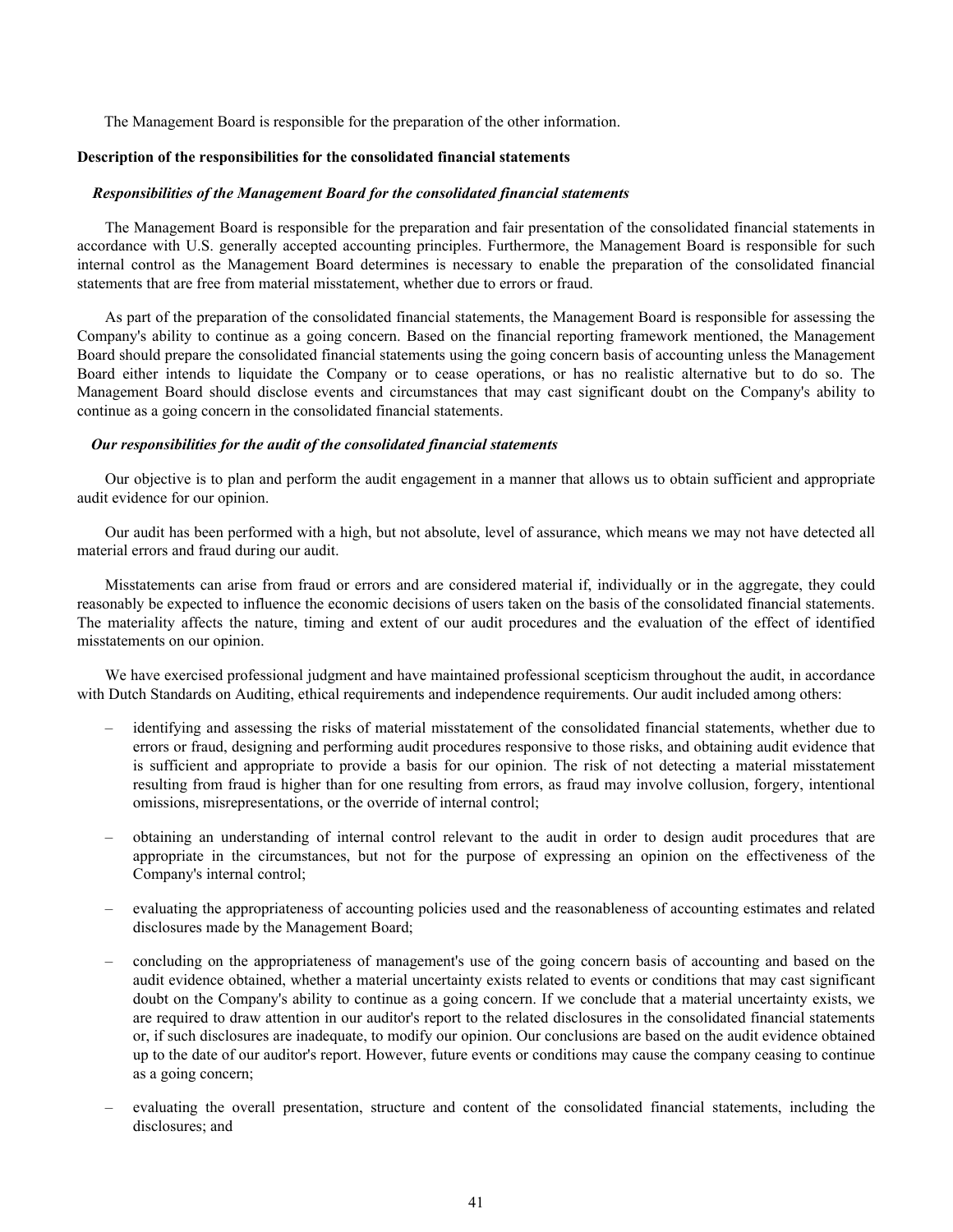– evaluating whether the consolidated financial statements represent the underlying transactions and events in a manner that achieves fair presentation.

We communicate with those charged with governance regarding, among other matters, the planned scope and timing of the audit and significant audit findings, including any significant findings in internal control that we identify during our audit.

Amstelveen, March 11, 2022 KPMG Accountants N.V. C.A. Bakker RA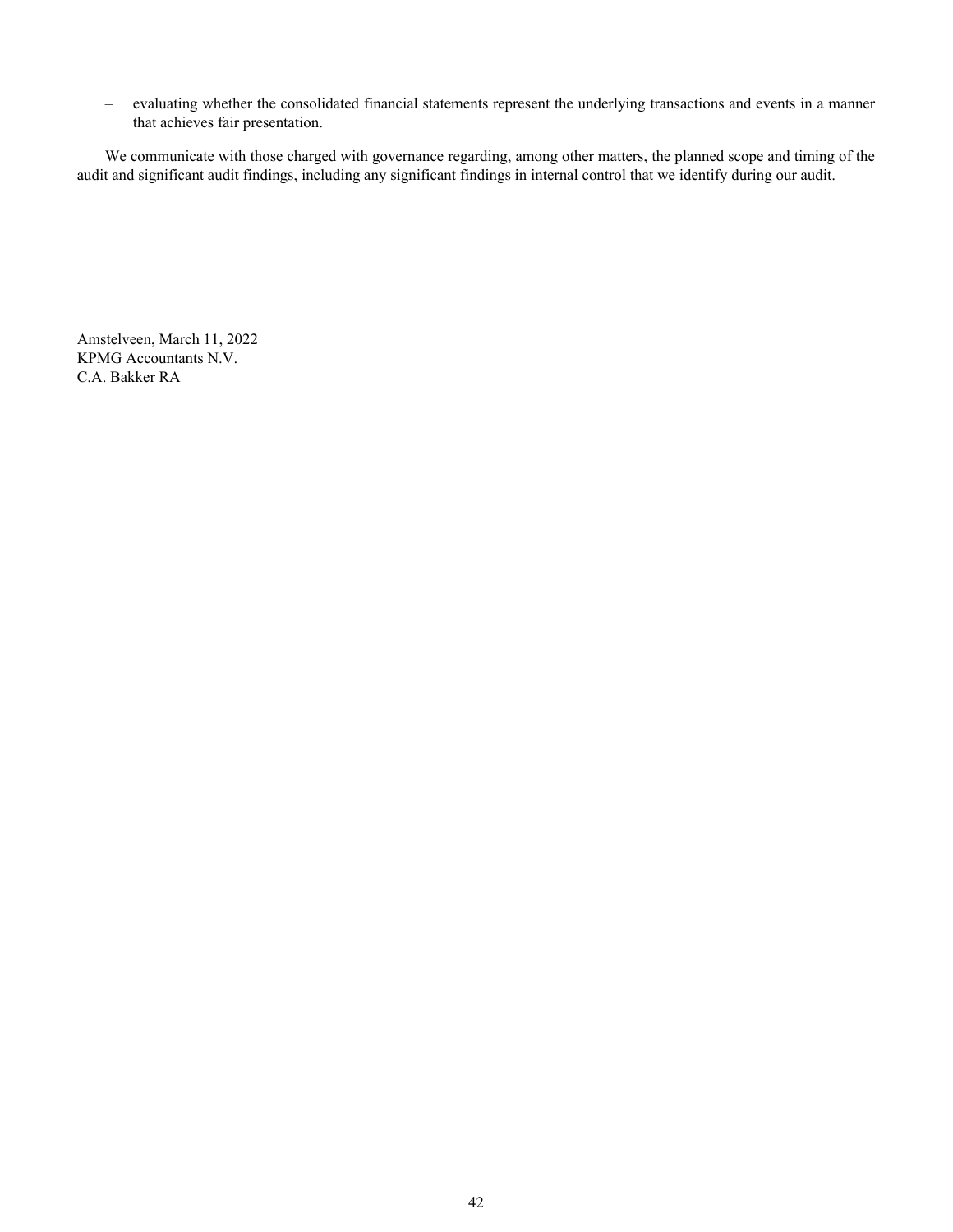# VODAFONEZIGGO GROUP B.V. **CONSOLIDATED BALANCE SHEETS**

|                 | December 31, |             |               |  |
|-----------------|--------------|-------------|---------------|--|
|                 | 2021         |             | 2020          |  |
|                 |              | in millions |               |  |
| <b>ASSETS</b>   |              |             |               |  |
| Current assets: |              |             |               |  |
|                 | 244.9        | $-\epsilon$ | 300.9         |  |
|                 | 164.3        |             | 167.2         |  |
|                 | 47.1         |             | 33.6          |  |
|                 | 28.2         |             | 41.2          |  |
|                 | 56.7         |             | 51.1          |  |
|                 | 152.4        |             | 154.0         |  |
|                 | 93.4         |             | 124.9         |  |
|                 | 787.0        |             | 872.9         |  |
|                 | 4,754.4      |             | 4,877.3       |  |
|                 | 7,375.5      |             | 7,375.5       |  |
|                 | 5,127.9      |             | 5,586.4       |  |
|                 | 58.8         |             | 60.0          |  |
|                 | 591.8        |             | 556.2         |  |
|                 | 18,695.4     |             | 19,328.3<br>€ |  |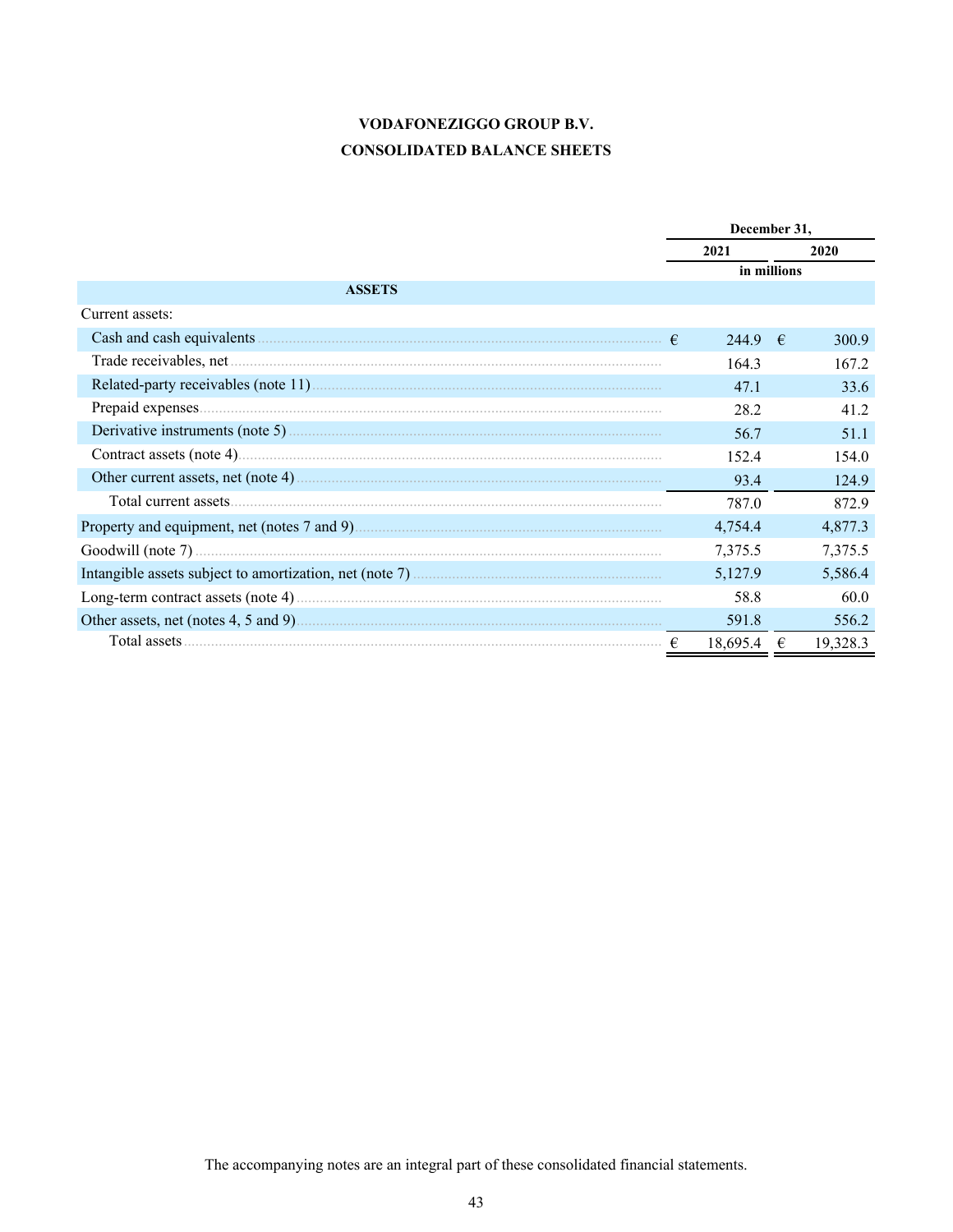### **VODAFONEZIGGO GROUP B.V.**

# **CONSOLIDATED BALANCE SHEETS — (Continued)**

|                                                                                                                                                                                                                               |              | December 31, |
|-------------------------------------------------------------------------------------------------------------------------------------------------------------------------------------------------------------------------------|--------------|--------------|
|                                                                                                                                                                                                                               | 2021         | 2020         |
|                                                                                                                                                                                                                               |              | in millions  |
| <b>LIABILITIES AND OWNER'S EQUITY</b>                                                                                                                                                                                         |              |              |
| Current liabilities:                                                                                                                                                                                                          |              |              |
|                                                                                                                                                                                                                               | 367.7 $\in$  | 312.5        |
|                                                                                                                                                                                                                               | 414.4        | 389.8        |
|                                                                                                                                                                                                                               | 210.3        | 208.0        |
|                                                                                                                                                                                                                               | 133.1        | 140.9        |
| Derivative instruments (note 5) Manual Communication of the state of the state of the state of the state of the state of the state of the state of the state of the state of the state of the state of the state of the state | 70.1         | 82.6         |
|                                                                                                                                                                                                                               | 136.3        | 136.8        |
| Current portion of third-party debt and finance lease obligations (notes 8 and 9):                                                                                                                                            | 1,078.1      | 1,156.8      |
|                                                                                                                                                                                                                               | 2,410.0      | 2,427.4      |
| Long-term debt and finance lease obligations (notes 8 and 9):                                                                                                                                                                 |              |              |
|                                                                                                                                                                                                                               | 9,857.4      | 9,508.5      |
|                                                                                                                                                                                                                               | 1,815.8      | 1,607.9      |
|                                                                                                                                                                                                                               | 1,173.1      | 1,173.9      |
|                                                                                                                                                                                                                               | 661.2        | 1,165.3      |
|                                                                                                                                                                                                                               | 15,917.5     | 15,883.0     |
|                                                                                                                                                                                                                               |              |              |
| Commitments and contingencies (notes 5, 11 and 12)                                                                                                                                                                            |              |              |
|                                                                                                                                                                                                                               |              |              |
|                                                                                                                                                                                                                               | 2,777.9      | 3,445.3      |
|                                                                                                                                                                                                                               | $18,695.4$ € | 19,328.3     |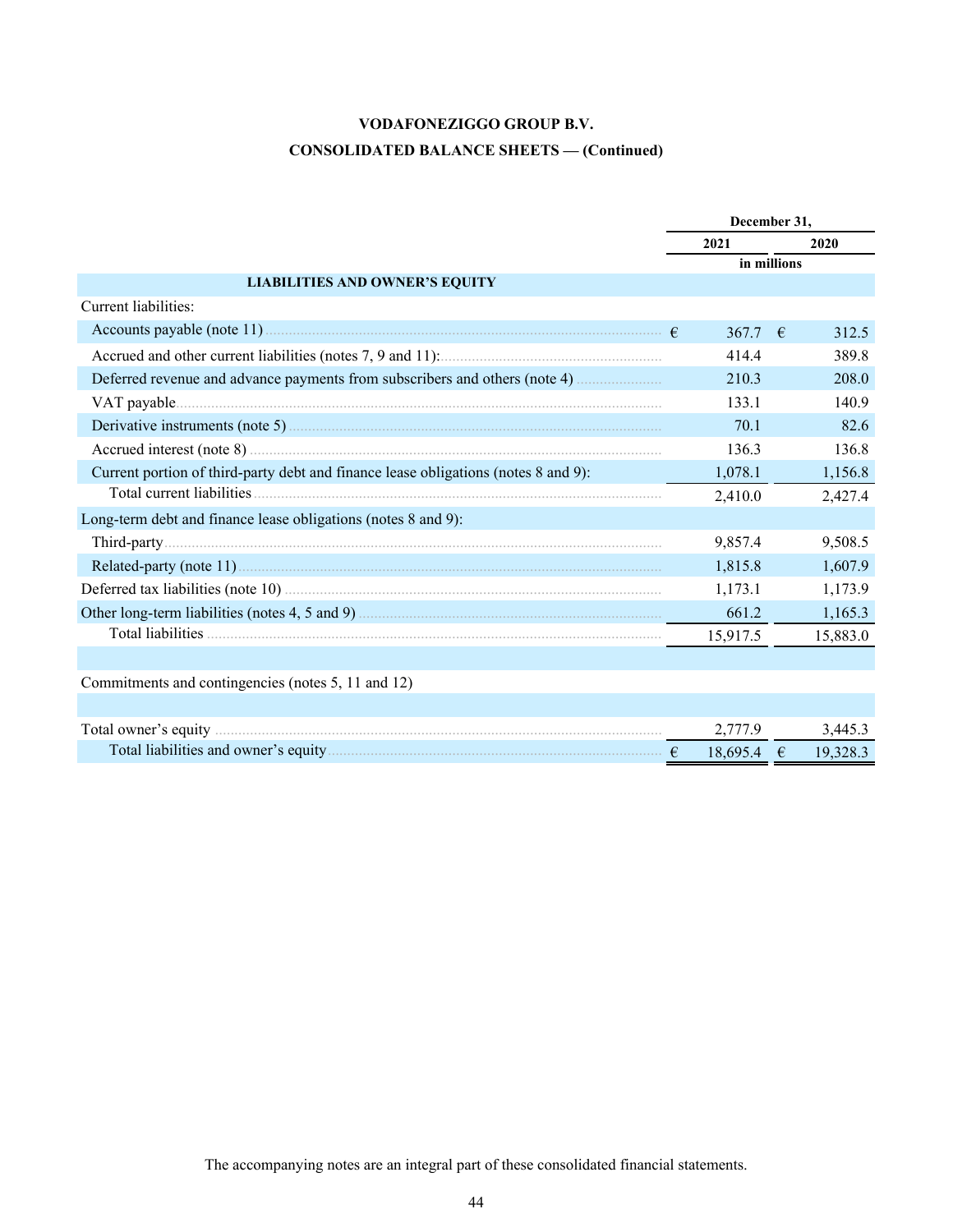# **VODAFONEZIGGO GROUP B.V. CONSOLIDATED STATEMENTS OF OPERATIONS**

|                                                                                                       | Year ended December 31, |               |  |               |  |         |  |
|-------------------------------------------------------------------------------------------------------|-------------------------|---------------|--|---------------|--|---------|--|
|                                                                                                       |                         | 2021          |  | 2020          |  | 2019    |  |
|                                                                                                       |                         |               |  | in millions   |  |         |  |
| Revenue (notes 4, 11 and 13) $\ldots$ $\vdots$                                                        |                         | 4,076.9 $\in$ |  | 4,000.2 $\in$ |  | 3,922.9 |  |
| Operating costs and expenses (exclusive of depreciation and amortization,<br>shown separately below): |                         |               |  |               |  |         |  |
|                                                                                                       |                         | 864.5         |  | 832.9         |  | 854.6   |  |
|                                                                                                       |                         | 468.8         |  | 471.3         |  | 470.5   |  |
|                                                                                                       |                         | 614.4         |  | 594.6         |  | 601.1   |  |
|                                                                                                       |                         | 215.0         |  | 224.8         |  | 222.6   |  |
|                                                                                                       |                         | 1,580.3       |  | 1,639.7       |  | 1,627.5 |  |
| Impairment, restructuring and other operating items, net <i>maintenance</i> met                       |                         | 37.0          |  | (11.7)        |  | 40.2    |  |
|                                                                                                       |                         | 3,780.0       |  | 3,751.6       |  | 3,816.5 |  |
|                                                                                                       |                         | 296.9         |  | 248.6         |  | 106.4   |  |
| Non-operating income (expense):                                                                       |                         |               |  |               |  |         |  |
| Interest expense:                                                                                     |                         |               |  |               |  |         |  |
|                                                                                                       |                         | (415.8)       |  | (440.5)       |  | (488.3) |  |
|                                                                                                       |                         | (95.5)        |  | (84.0)        |  | (89.9)  |  |
| Realized and unrealized gains (losses) on derivative instruments, net                                 |                         | 524.8         |  | (387.8)       |  | 70.1    |  |
|                                                                                                       |                         | (380.1)       |  | 453.8         |  | (90.0)  |  |
| Gains (losses) on debt modification and extinguishment, net (note 8)                                  |                         | (7.6)         |  | (41.9)        |  | 32.2    |  |
|                                                                                                       |                         | 0.6           |  | 0.2           |  | 1.8     |  |
|                                                                                                       |                         | (373.6)       |  | (500.2)       |  | (564.1) |  |
| Loss before income taxes                                                                              |                         | (76.7)        |  | (251.6)       |  | (457.7) |  |
|                                                                                                       |                         | (61.1)        |  | (141.5)       |  | 38.0    |  |
| Net loss $\ldots$ $\vdots$ $\ldots$                                                                   |                         | $(137.8) \in$ |  | $(393.1) \in$ |  | (419.7) |  |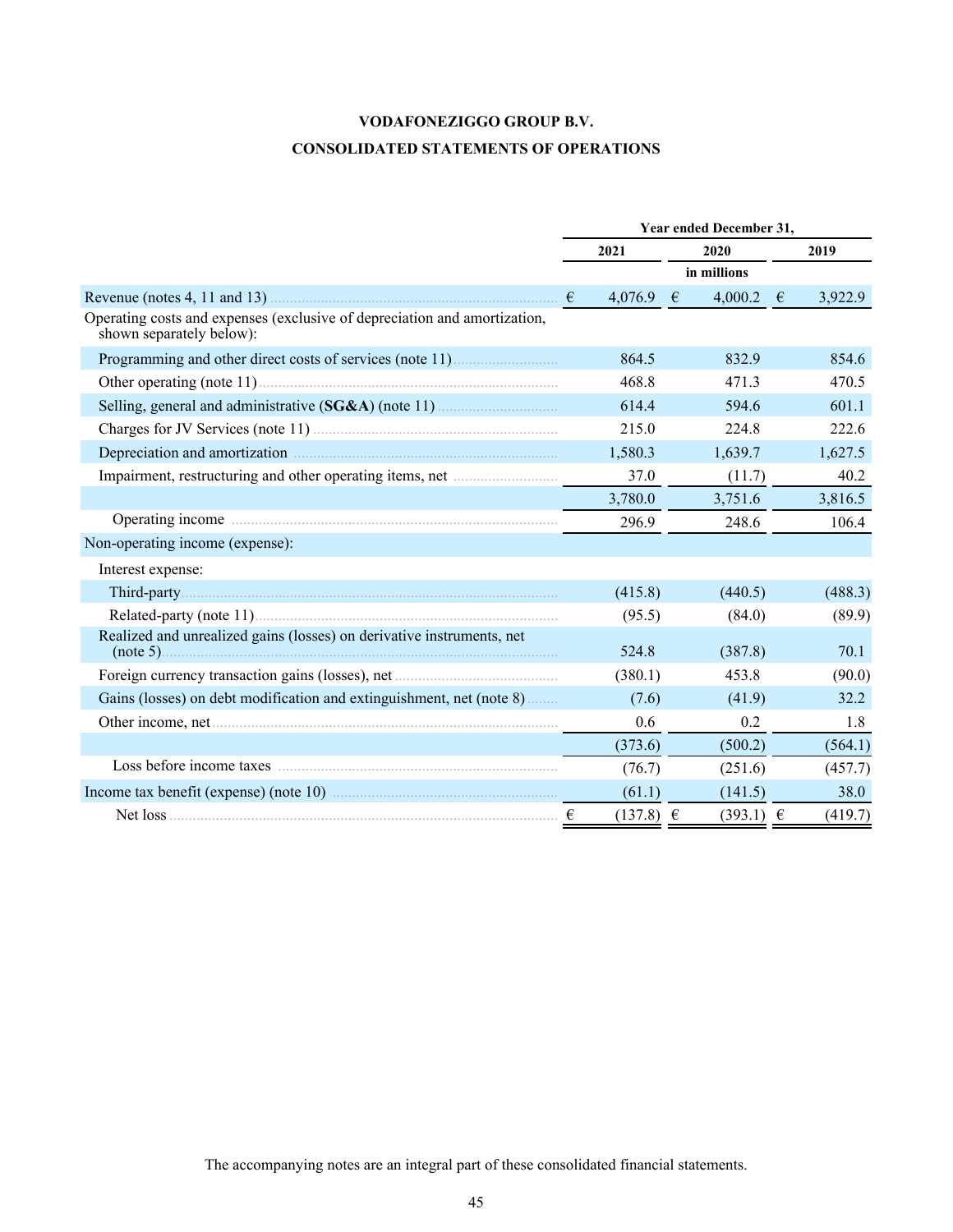# **VODAFONEZIGGO GROUP B.V. CONSOLIDATED STATEMENT OF OWNER'S EQUITY**

|                                                        | Share capital | <b>Additional</b><br>Paid in<br>Capital | Accumulated<br>Surplus/<br>(Deficit) | Total        |
|--------------------------------------------------------|---------------|-----------------------------------------|--------------------------------------|--------------|
|                                                        |               |                                         | in millions                          |              |
|                                                        | 0.01          | 4,956.6 €<br>€                          | 13.7                                 | 4,970.3<br>€ |
| Net loss                                               |               |                                         | (419.7)                              | (419.7)      |
| Distributions to VodafoneZiggo Group Holding (note 11) |               | (295.0)                                 |                                      | (295.0)      |
|                                                        |               | 1.4                                     |                                      | 1.4          |
|                                                        |               | (0.2)                                   |                                      | (0.2)        |
|                                                        | 0.01          | 4,662.8                                 | (406.0)                              | 4,256.8      |
|                                                        |               |                                         | (0.8)                                | (0.8)        |
|                                                        | 0.01          | 4,662.8                                 | (406.8)                              | 4,256.0      |
| Net loss                                               |               |                                         | (393.1)                              | (393.1)      |
| Distributions to VodafoneZiggo Group Holding (note 11) |               | (417.0)                                 |                                      | (417.0)      |
| Share-based compensation (note 11)                     |               | 0.3                                     |                                      | 0.3          |
|                                                        |               | (0.9)                                   |                                      | (0.9)        |
| Balance at December 31, 2020                           | 0.01          | 4,245.2                                 | (799.9)                              | 3,445.3      |
|                                                        |               |                                         | (137.8)                              | (137.8)      |
| Distributions to VodafoneZiggo Group Holding (note 11) |               | (530.0)                                 |                                      | (530.0)      |
|                                                        |               | 0.5                                     |                                      | 0.5          |
| Other.                                                 |               | (0.1)                                   |                                      | (0.1)        |
|                                                        | 0.01<br>€     | 3,715.6<br>€                            | (937.7)<br>€                         | 2,777.9<br>€ |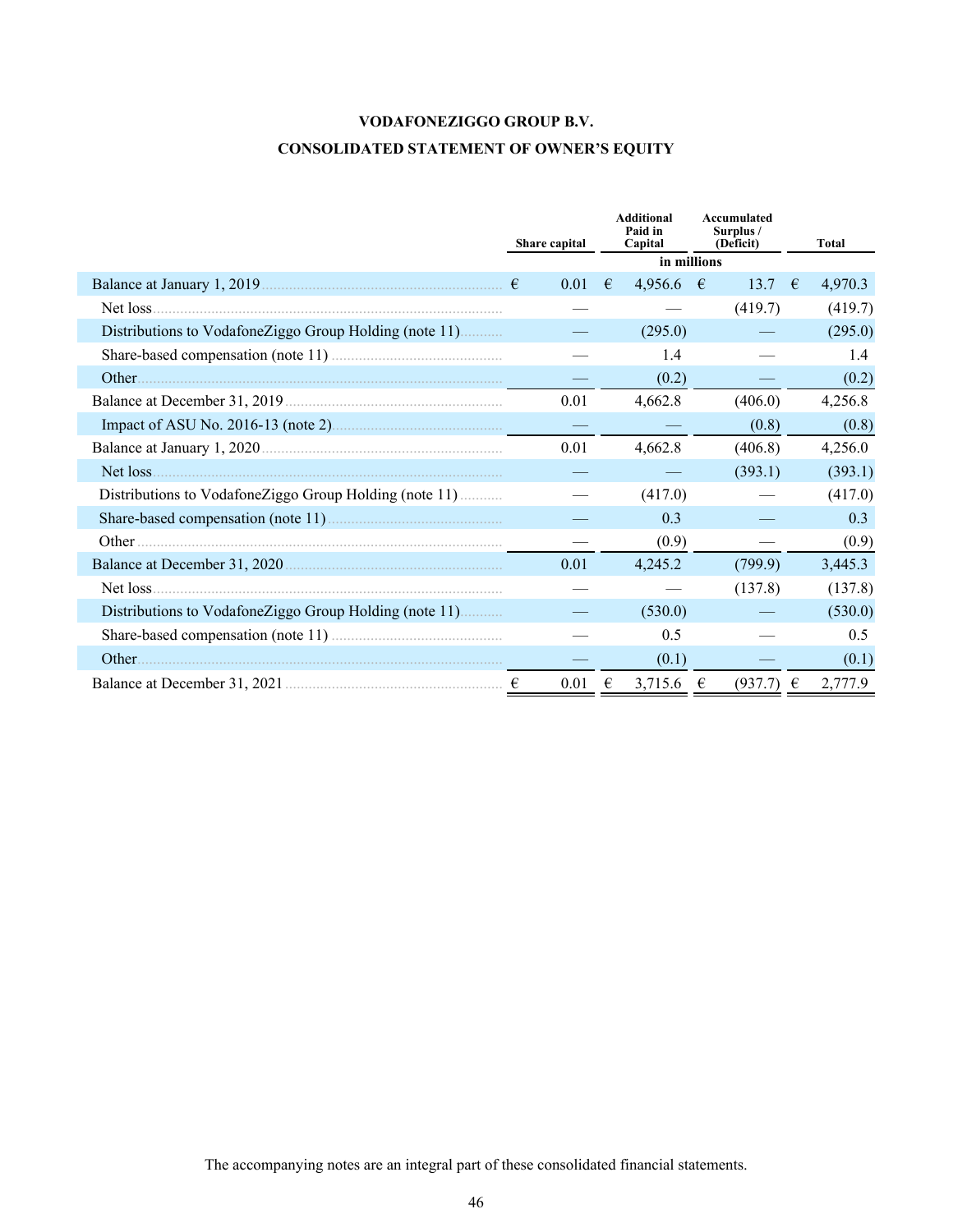## **VODAFONEZIGGO GROUP B.V.**

## **CONSOLIDATED STATEMENTS OF CASH FLOWS**

|                                                                                        | Year ended December 31, |                  |         |  |  |
|----------------------------------------------------------------------------------------|-------------------------|------------------|---------|--|--|
|                                                                                        | 2021                    | 2020             | 2019    |  |  |
|                                                                                        |                         | in millions      |         |  |  |
| Cash flows from operating activities:                                                  |                         |                  |         |  |  |
| Net loss                                                                               | $(137.8) \in$           | $(393.1) \in$    | (419.7) |  |  |
| Adjustments to reconcile net loss to net cash provided by operating activities:        |                         |                  |         |  |  |
|                                                                                        | 0.5                     | 0.3              | 1.4     |  |  |
|                                                                                        | 1,580.3                 | 1,639.7          | 1,627.5 |  |  |
|                                                                                        | 37.0                    | (11.7)           | 40.2    |  |  |
| Amortization of debt premiums, deferred financing costs and other non-cash<br>interest | 8.2                     | 8.9              | (4.3)   |  |  |
| Realized and unrealized losses (gains) on derivative instruments, net                  | (524.8)                 | 387.8            | (70.1)  |  |  |
|                                                                                        | 380.1                   | (453.8)          | 90.0    |  |  |
| Losses (gains) on debt modification and extinguishment of debt, net                    | 7.6                     | 41.9             | (32.2)  |  |  |
|                                                                                        | (0.7)                   | 141.5            | (38.0)  |  |  |
|                                                                                        | 90.7                    | 14.2             | 116.4   |  |  |
|                                                                                        | 1,441.1                 | 1,375.7          | 1,311.2 |  |  |
| Cash flows from investing activities:                                                  |                         |                  |         |  |  |
|                                                                                        | (298.1)                 | (288.5)          | (320.9) |  |  |
|                                                                                        | (207.9)                 | (207.9)          |         |  |  |
|                                                                                        | 0.3                     | 2.8              | 3.5     |  |  |
|                                                                                        | (505.7)                 | $(493.6)$ €<br>€ | (317.4) |  |  |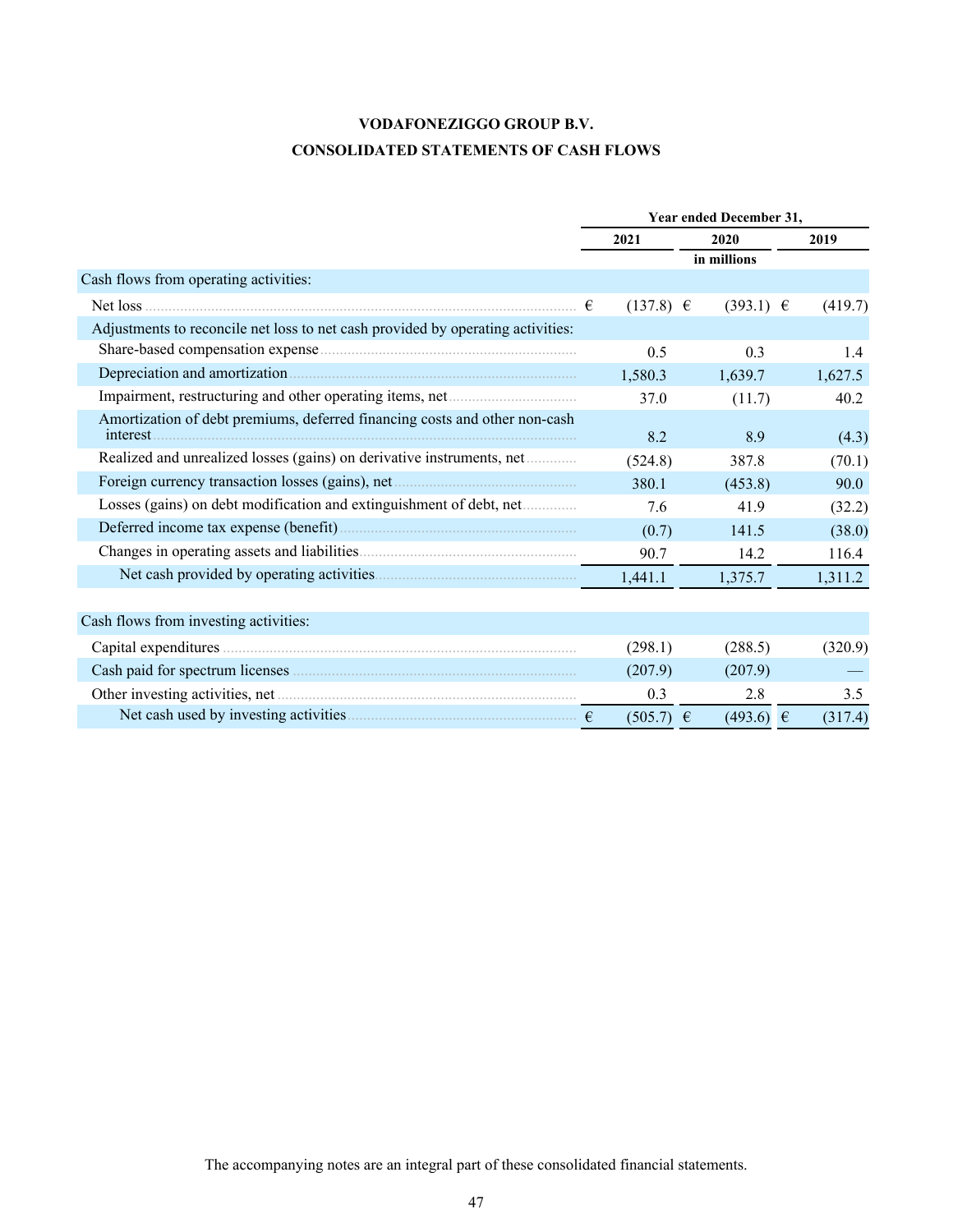## **VODAFONEZIGGO GROUP B.V.**

# **CONSOLIDATED STATEMENTS OF CASH FLOWS — (Continued)**

|                                                                             | Year ended December 31, |                 |             |                 |            |           |
|-----------------------------------------------------------------------------|-------------------------|-----------------|-------------|-----------------|------------|-----------|
|                                                                             |                         | 2021            | 2020        |                 |            | 2019      |
|                                                                             |                         |                 | in millions |                 |            |           |
|                                                                             |                         |                 |             |                 |            |           |
| Cash flows from financing activities:                                       |                         |                 |             |                 |            |           |
|                                                                             |                         | $(1,417.0) \in$ |             | $(3,952.6) \in$ |            | (2,105.6) |
|                                                                             |                         | 748.9           |             | 3,436.7         |            | 1,642.3   |
|                                                                             |                         | (530.0)         |             | (417.0)         |            | (295.0)   |
|                                                                             |                         | 207.9           |             | 207.9           |            | (200.2)   |
|                                                                             |                         | 0.8             |             | (64.0)          |            | (68.3)    |
|                                                                             |                         | (1.0)           |             | (0.5)           |            | (2.4)     |
|                                                                             |                         | (990.4)         |             | (789.5)         |            | (1,029.2) |
|                                                                             |                         |                 |             |                 |            |           |
| Effect of exchange rate changes on cash and cash equivalents and restricted |                         |                 |             |                 |            |           |
|                                                                             |                         | 0.2             |             | 2.4             |            | 0.9       |
|                                                                             |                         |                 |             |                 |            |           |
| Net increase (decrease) in cash and cash equivalents and restricted cash    |                         | (54.8)          |             | 95.0            |            | (34.5)    |
|                                                                             |                         |                 |             |                 |            |           |
| Cash and cash equivalents and restricted cash:                              |                         |                 |             |                 |            |           |
|                                                                             |                         | 302.1           |             | 207.1           |            | 241.6     |
|                                                                             |                         | 247.3           | $\epsilon$  | 302.1           | $\epsilon$ | 207.1     |
|                                                                             |                         |                 |             |                 |            |           |
|                                                                             |                         | 413.8           | $\epsilon$  | 426.2           | $\epsilon$ | 509.7     |
|                                                                             |                         | 95.5            | $\epsilon$  | 84.0            | $\epsilon$ | 89.9      |
|                                                                             |                         |                 |             |                 |            |           |
| Details of end of period cash and cash equivalents and restricted cash:     |                         |                 |             |                 |            |           |
|                                                                             | $\epsilon$              | 244.9           | €           | 300.9           | €          | 204.3     |
|                                                                             |                         | 2.4             |             | 1.2             |            | 2.8       |
|                                                                             |                         | 247.3           | €           | 302.1           | €          | 207.1     |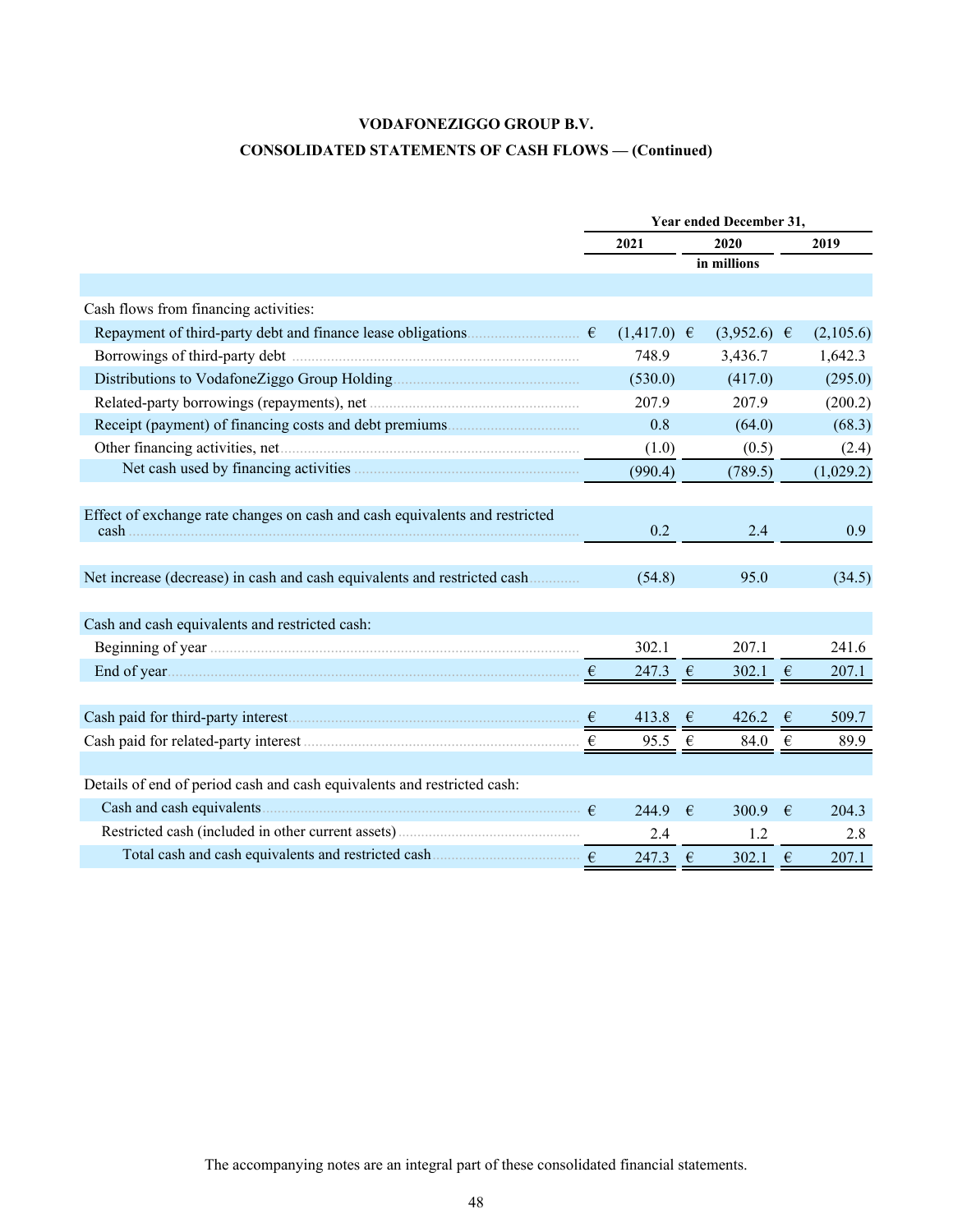#### **(1) Basis of Presentation**

VodafoneZiggo Group B.V. (**VodafoneZiggo**) provides video, broadband internet, fixed-line telephony, and mobile services to residential and business-to-business **(B2B)** customers in the Netherlands. In these notes, the terms "we," "our," "our company", and "us" may refer, as the context requires, to VodafoneZiggo or collectively to VodafoneZiggo and its subsidiaries.

On February 15, 2016, Liberty Global Europe Holding B.V., a corporation organized under the laws of the Netherlands and a wholly-owned subsidiary of Liberty Global plc (**Liberty Global**), and Vodafone International Holdings B.V., a corporation organized under the laws of the Netherlands and a wholly-owned subsidiary of Vodafone Group Plc (**Vodafone**) agreed to form a 50:50 joint venture (the **VodafoneZiggo JV**), pursuant to a Contribution and Transfer Agreement. On December 31, 2016, the formation of the VodafoneZiggo JV was completed (the **JV Transaction**) pursuant to which (i) VodafoneZiggo Group Holding B.V. (**VodafoneZiggo Group Holding**) became 50% owned by each of Liberty Global and Vodafone (each a **Shareholder**), (ii) VodafoneZiggo and its subsidiaries were contributed into the VodafoneZiggo JV and became wholly-owned by VodafoneZiggo Group Holding, and (iii) Vodafone NL and its subsidiaries were contributed into the VodafoneZiggo JV and became wholly-owned by VodafoneZiggo.

Our functional currency is the euro (**€**). Unless otherwise indicated, convenience translations into euros are calculated as of December 31, 2021.

These consolidated financial statements reflect our consideration of the accounting and disclosure implications of subsequent events through March 11, 2022, the date of issuance.

#### **(2) Accounting Changes and Recent Accounting Pronouncements**

#### *Accounting Changes*

#### *ASU 2018-15*

In August 2018, the Financial Accounting Standards Board (**FASB**) issued Accounting Standards Update (**ASU**) No. 2018-15, *Customer's Accounting for Implementation Costs Incurred in a Cloud Computing Arrangement that is a Service Contract* (**ASU 2018-15**), which requires entities to defer implementation costs incurred that are related to the application development stage in a cloud computing arrangement that is a service contract. ASU 2018-15 requires deferred implementation costs to be amortized over the term of the cloud computing arrangement and presented in the same expense line item as the cloud computing arrangement. All other implementation costs are generally expensed as incurred. We adopted ASU 2018-15 on January 1, 2020 on a prospective basis. As a result of the adoption of ASU 2018-15, (i) certain implementation costs that were previously expensed as incurred are now deferred as prepaid expenses and amortized over the term of the cloud computing arrangement and (ii) certain costs associated with developing interfaces between a cloud computing arrangement and internaluse software that were previously capitalized as property and equipment are now deferred as prepaid expenses and amortized over the term of the cloud computing arrangement. The adoption of ASU 2018-15 did not have a significant impact on our consolidated financial statements.

### *ASU 2016-13*

In June 2016, the FASB issued ASU 2016-13, *Measurement of Credit Losses on Financial Statements* (**ASU 2016-13**), which changes the recognition model for credit losses related to assets held at amortized cost. ASU 2016-13 eliminates the threshold that a loss must be considered probable to recognize a credit loss and instead requires an entity to reflect its current estimate of lifetime expected credit losses. We adopted ASU 2016-13 on January 1, 2020 on a modified retrospective basis by recording a cumulative effect adjustment of €0.8 million to our owner's equity related to the net increase to our allowances for certain trade receivables and contract assets.

### *ASU 2019-12*

In December 2019, the Financial Accounting Standards Board (**FASB**) issued Accounting Standards Update (ASU) No. 2019-12, *Simplifying the Accounting for Income Taxes*, which is intended to improve consistency and simplify several areas of existing guidance. **ASU 2019-12** removes certain exceptions to the general principles related to the approach for intraperiod tax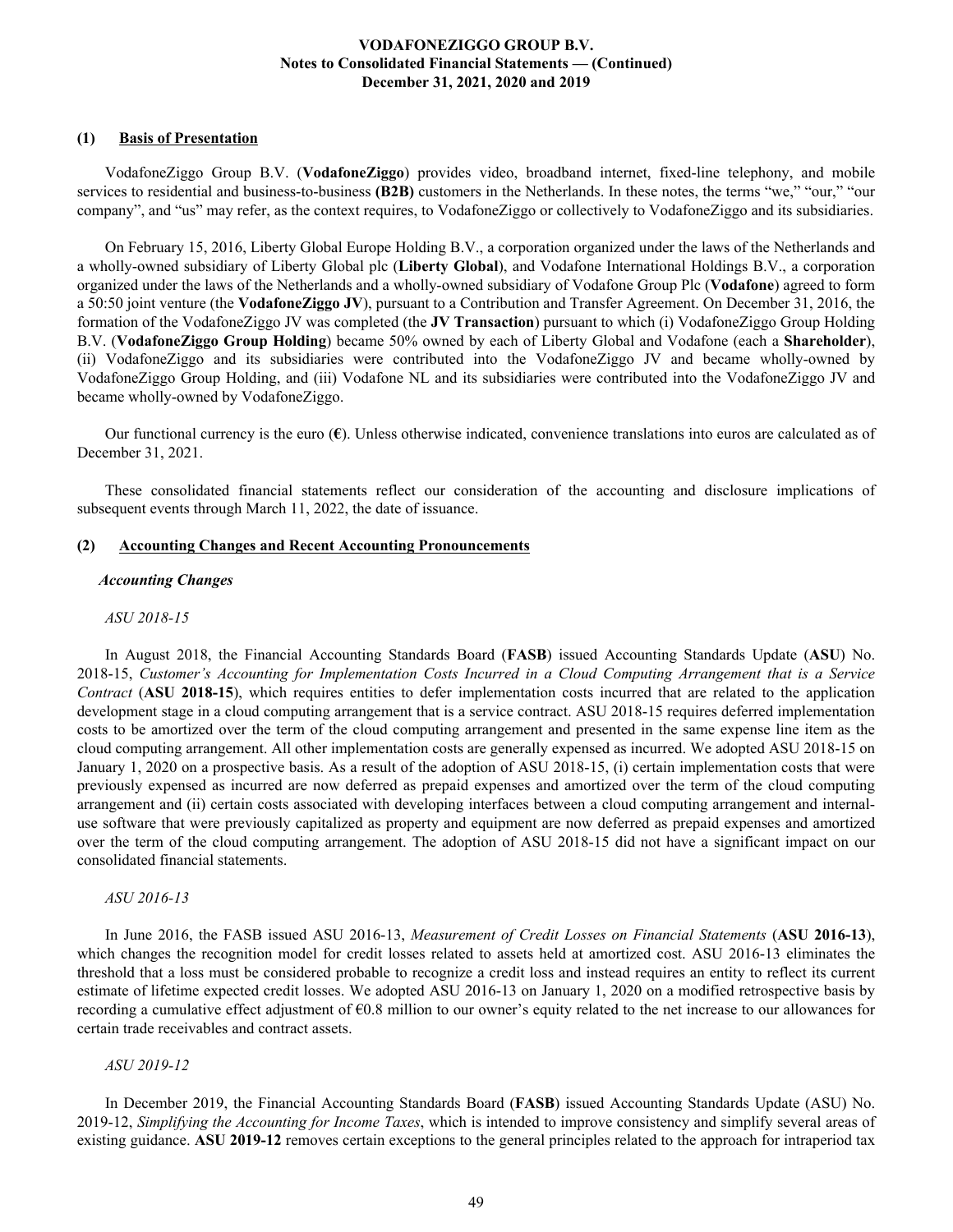allocation, the methodology for calculating income taxes in an interim period and the recognition of deferred tax liabilities for outside basis differences. The new guidance also clarifies the accounting for transactions that result in a step-up in the tax basis of goodwill. We adopted ASU 2019-12 on January 1, 2021, and such adoption did not have a significant impact on our condensed consolidated financial statements.

#### *Recent Accounting Pronouncements*

#### *ASU 2020-04*

In April 2020, the FASB issued ASU No. 2020-04, *Facilitation of the Effects of Reference Rate Reform on Financial Reporting* **(ASU 2020-04**), which provides optional expedients and exceptions for contract modifications, subject to meeting certain criteria, that reference the London Interbank Offered Rate (LIBOR) or another reference rate expected to be discontinued. In accordance with the optional expedients in ASU 2020-04, we expect to modify certain of our debt agreements during 2022 to replace LIBOR with another reference rate and apply the practical expedient to account for the modification as a continuation of the existing contract. We currently do not believe the use of optional expedients in ASU 2020-04 will have a significant impact on our consolidated financial statements.

#### **(3) Summary of Significant Accounting Policies**

#### *Estimates*

The preparation of financial statements in conformity with GAAP requires management to make estimates and assumptions that affect the reported amounts of assets and liabilities at the date of the financial statements and the reported amounts of revenue and expenses during the reporting period. Estimates and assumptions are used in accounting for, among other things, the valuation of allowances for uncollectible accounts, certain components of revenue, programming and copyright expenses, deferred income taxes and related valuation allowances, loss contingencies, fair value measurements, impairment assessments, capitalization of internal costs associated with construction and installation activities and useful lives of long-lived assets. Actual results could differ from those estimates.

#### *Reclassifications*

Certain prior year amounts have been reclassified to conform to the current year presentation.

#### *Principles of Consolidation*

The accompanying consolidated financial statements include our accounts and the accounts of all voting interest entities where we exercise a controlling financial interest through the ownership of a direct or indirect controlling voting interest and variable interest entities for which our company is the primary beneficiary. All significant intercompany accounts and transactions have been eliminated in consolidation.

#### *Cash and Cash Equivalents and Restricted Cash*

Cash equivalents consist of money market funds and other investments that are readily convertible into cash and have maturities of three months or less at the time of acquisition. We record money market funds at the net asset value as there are no restrictions on our ability, contractual or otherwise, to redeem our investments at the stated net asset value.

Restricted cash consists of cash held in restricted accounts, including cash held as collateral for debt and other compensating balances. Restricted cash amounts that are required to be used to purchase long-term assets or repay long-term debt are classified as long-term assets. All other cash that is restricted to a specific use is classified as current or long-term based on the expected timing of the disbursement.

Our significant non-cash investing and financing activities are disclosed in notes 5, 7, 8 and 9 to our consolidated financial statements.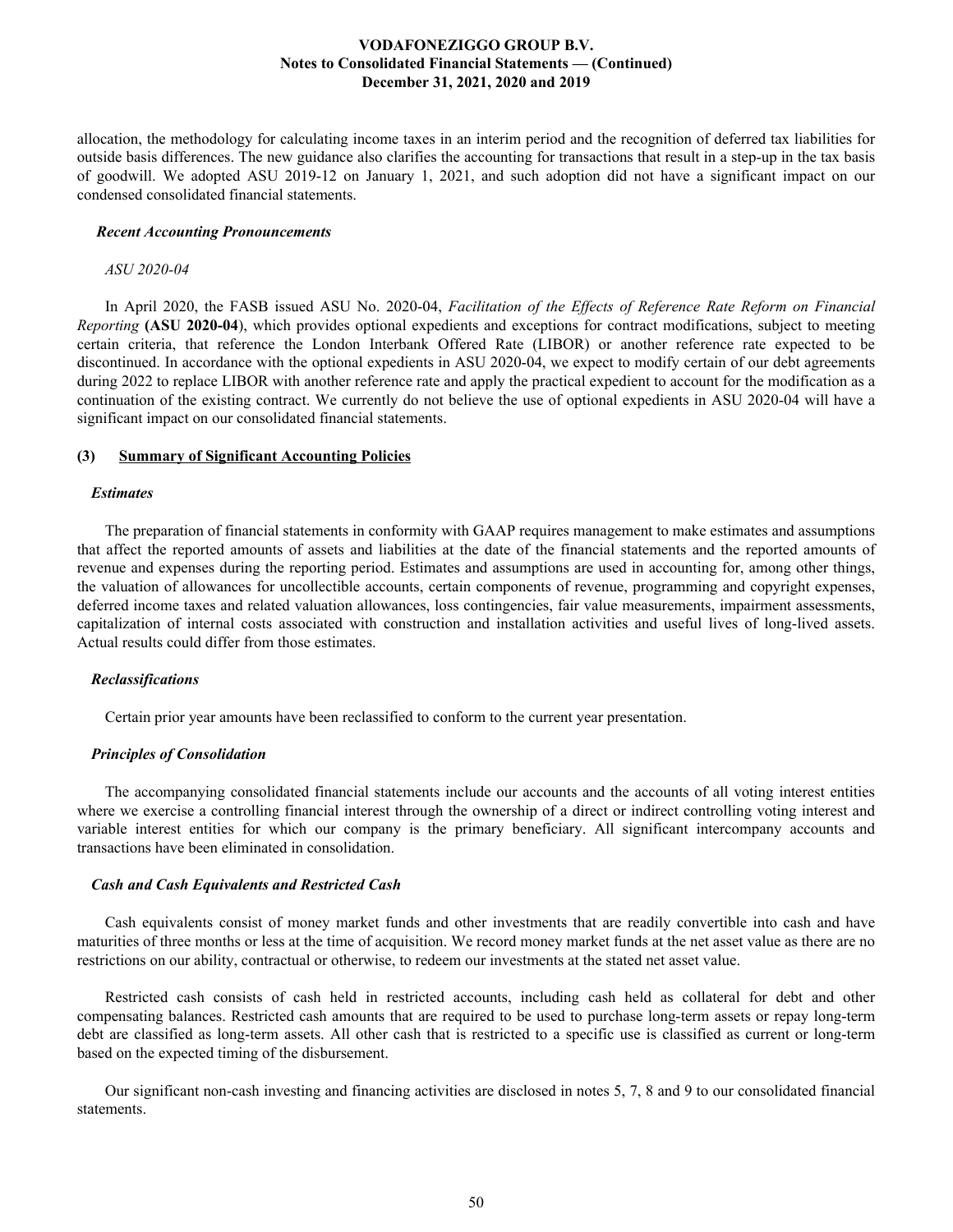#### *Cash Flow Statement*

For purposes of determining the classification of cash flows in our consolidated statements of cash flows, interest payments or receipts for related-party loans are included as cash flows from operating activities. Interest-bearing cash advances to related parties and repayments thereof are classified as investing activities. All other related-party borrowings, advances, and repayments are reflected as financing activities.

For purposes of our consolidated statements of cash flows, operating-related expenses financed by an intermediary are treated as constructive operating cash outflows and constructive financing cash inflows when the intermediary settles the liability with the vendor on our behalf as there is no actual cash outflow until we pay the financing intermediary. When we pay the financing intermediary, we record financing cash outflows in our consolidated statements of cash flows. The capital expenditures that we report in our consolidated statements of cash flows do not include amounts that are financed under capitalrelated vendor financing or finance lease arrangements. Instead, these amounts are reflected as non-cash additions to our property and equipment when the underlying assets are delivered, and as repayments of debt when the principal is repaid.

#### *Trade Receivables*

Our trade receivables are reported net of an allowance for doubtful accounts. Such allowance aggregated  $\epsilon$ 28.7 million and €31.5 million at December 31, 2021 and 2020, respectively. The allowance for doubtful accounts is based upon our current estimate of lifetime expected credit losses related to uncollectible accounts receivable. We use a number of factors in determining the allowance, including, among other things, collection trends, prevailing and anticipated economic conditions, and specific customer credit risk. The allowance is maintained until either payment is received or the likelihood of collection is considered to be remote.

Concentration of credit risk with respect to trade receivables is limited due to the large number of customers. We also manage this risk by disconnecting services to customers whose accounts are delinquent.

### *Financial Instruments*

Due to the short maturities of cash and cash equivalents, trade receivables, related-party receivables, contract assets, other current assets, accounts payable, accrued and other current liabilities, VAT payable and accrued interest, their respective carrying values approximate their respective fair values. For information concerning the fair values of certain of our derivatives and debt, see notes 5 and 8, respectively. For information regarding how we arrive at certain of our fair value measurements, see note 6.

#### *Derivative Instruments*

All derivative instruments are recorded on the balance sheet at fair value. We generally do not apply hedge accounting to our derivative instruments, therefore changes in the fair value of derivative instruments are recognized in earnings.

The net cash received or paid related to our derivative instruments is classified as an operating, investing or financing activity in our consolidated statements of cash flows based on the objective of the derivative instrument and the classification of the applicable underlying cash flows.

For additional information regarding our derivative instruments, see note 5.

#### *Property and Equipment*

Property and equipment are stated at cost less accumulated depreciation. We capitalize costs associated with the construction of new fixed and mobile transmission and distribution facilities and the installation of new fixed-line services. Capitalized construction and installation costs include materials, labor, and other directly attributable costs. Installation activities that are capitalized include (i) the initial connection (or drop) from our fixed system to a customer location, (ii) the replacement of a drop, and (iii) the installation of equipment for additional services, such as digital cable, telephone or broadband internet service. The costs of other customer-facing activities, such as reconnecting and disconnecting customer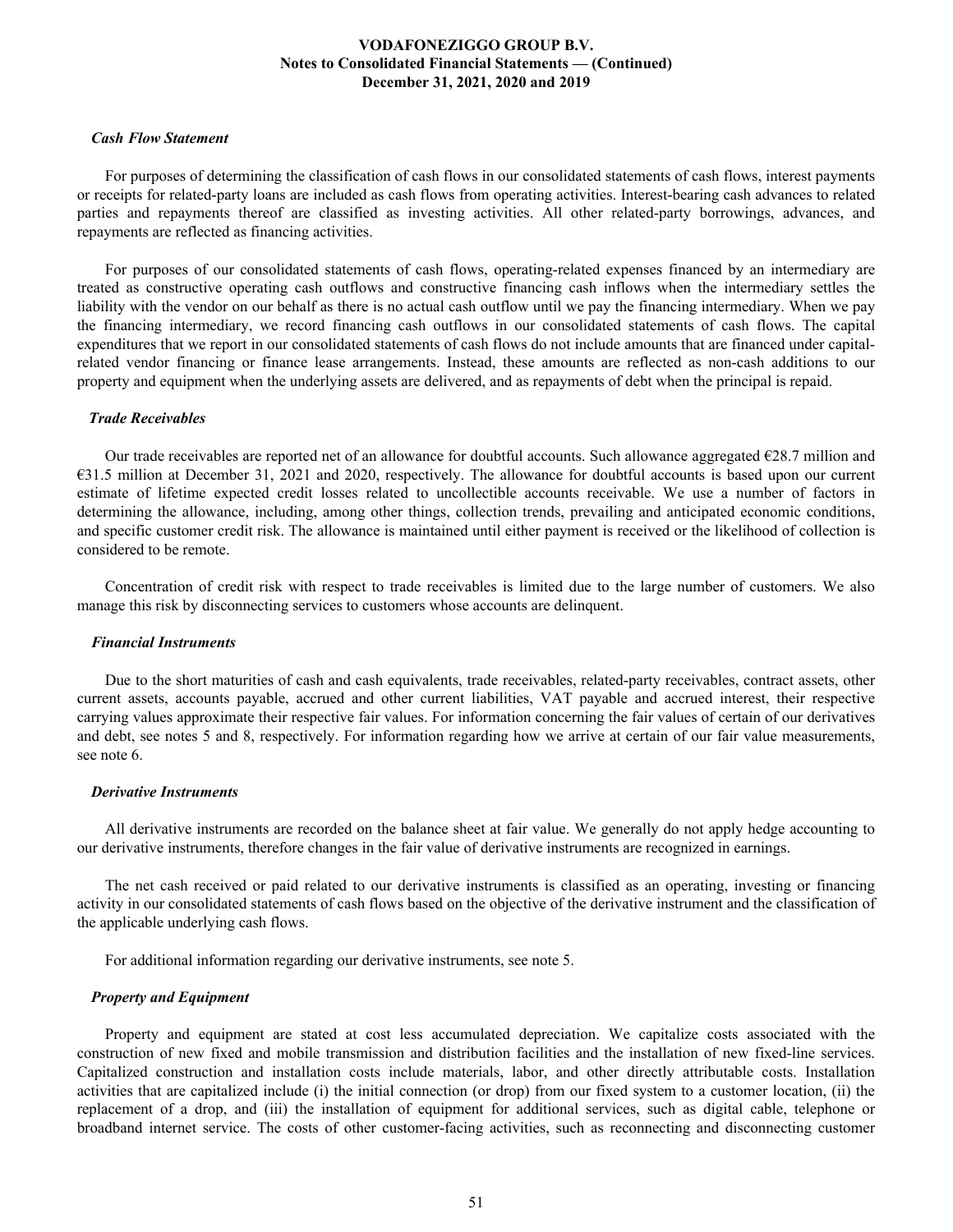locations and repairing or maintaining drops, are expensed as incurred. Interest capitalized with respect to construction activities was not material during any of the periods presented.

Capitalized internal-use software is included as a component of property and equipment. We capitalize internal and external costs directly associated with the development of internal-use software. We also capitalize costs associated with the purchase of software licenses. Maintenance and training costs, as well as costs incurred during the preliminary stage of an internal-use software development project, are expensed as incurred.

Depreciation is computed using the straight-line method over the estimated useful life of the underlying asset. Equipment under finance leases is amortized on a straight-line basis over the shorter of the lease term or estimated useful life of the asset. Useful lives used to depreciate our property and equipment are assessed periodically and are adjusted when warranted. The useful lives of fixed and mobile distribution systems that are undergoing a rebuild are adjusted such that property and equipment to be retired will be fully depreciated by the time the rebuild is completed. For additional information regarding the useful lives of our property and equipment, see note 7.

Additions, replacements, and improvements that extend the asset life are capitalized. Repairs and maintenance are charged to operations.

We recognize a liability for asset retirement obligations in the period in which it is incurred if sufficient information is available to make a reasonable estimate of fair values. Asset retirement obligations may arise from the loss of rights of way that we obtain from local municipalities or other relevant authorities. Under certain circumstances, the authorities could require us to remove our network equipment from an area if, for example, we were to discontinue using the equipment for an extended period of time or the authorities were to decide not to renew our access rights. However, because the rights of way are integral to our ability to deliver broadband communications services to our customers, we expect to conduct our business in a manner that will allow us to maintain these rights for the foreseeable future. In addition, we have no reason to believe that the authorities will not renew our rights of way and, historically, renewals have been granted. We also have obligations in lease agreements to restore the property to its original condition or remove our property at the end of the lease term. Sufficient information is not available to estimate the fair value of our asset retirement obligations in certain of our lease arrangements. This is the case for long-term lease arrangements in which the underlying leased property is integral to our operations, there is not an acceptable alternative to the leased property and we have the ability to indefinitely renew the lease. Accordingly, for most of our rights of way and certain lease agreements, the possibility is remote that we will incur significant removal costs in the foreseeable future and, as such, we do not have sufficient information to make a reasonable estimate of fair value for these asset retirement obligations.

As of December 31, 2021 and 2020, the recorded value of our asset retirement obligations was  $\epsilon$ 37.8 million and  $\epsilon$ 38.8 million, respectively.

#### *Intangible Assets*

Our primary intangible assets relate to goodwill, customer relationships and mobile spectrum licenses. Our goodwill represents the equity of the VodafoneZiggo JV contributed businesses in excess of the fair value of our net identifiable assets and liabilities and the excess purchase price over the fair value of the identifiable net assets acquired in a business combination. Customer relationships are initially recorded at their fair values in connection with business combinations and subsequently at cost less accumulated amortization and impairments, if any. Upon closing the JV Transaction, our licenses were recorded at their fair value and subsequent to the closing of the JV Transaction, we record licenses at costs less accumulated amortization and impairments, if any.

Goodwill is not amortized, but instead is tested for impairment at least annually. Intangible assets with finite lives are amortized on a straight-line basis over their respective estimated useful lives to their estimated residual values and reviewed for impairment.

For additional information regarding the useful lives of our intangible assets, see note 7.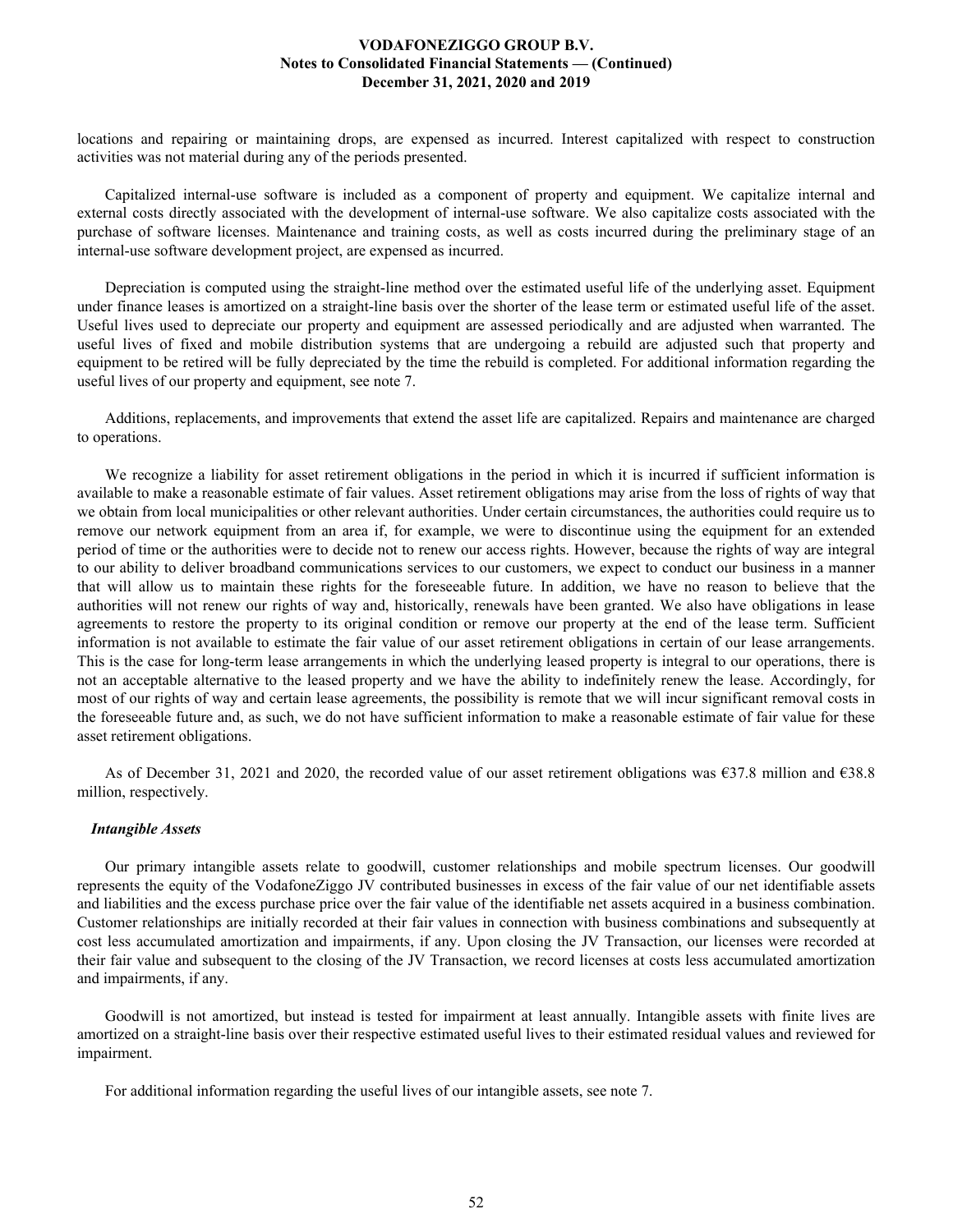#### *Impairment of Property and Equipment and Intangible Assets*

When circumstances warrant, we review the carrying amounts of our property and equipment and our intangible assets (other than goodwill) to determine whether such carrying amounts continue to be recoverable. Such changes in circumstance may include (i) an expectation of a sale or disposal of a long-lived asset or asset group, (ii) adverse changes in market or competitive conditions, (iii) an adverse change in legal factors or business climate in the market in which we operate, and (iv) operating or cash flow losses. For purposes of impairment testing, long-lived assets are grouped at the lowest level for which cash flows are largely independent of other assets and liabilities, generally at or below the reporting unit level (see below). If the carrying amount of the asset or asset group is greater than the expected undiscounted cash flows to be generated by such asset or asset group, an impairment adjustment is recognized. Such adjustment is measured by the amount that the carrying value of such asset or asset group exceeds its fair value. We generally measure fair value by considering (a) sale prices for similar assets, (b) discounted estimated future cash flows using an appropriate discount rate and/or (c) estimated replacement cost. Assets to be disposed of are recorded at the lower of their carrying amount or fair value less costs to sell.

We evaluate goodwill for impairment at least annually on October 1 and whenever facts and circumstances indicate that their carrying amounts may not be recoverable. For impairment evaluations with respect to goodwill, we first make a qualitative assessment to determine if the goodwill may be impaired. If it is more-likely-than-not that the reporting unit's fair value is less than its carrying value, we then compare the fair value of the reporting unit to its respective carrying amount. Any excess of the carrying amount over the fair value would be charged to operations as an impairment loss. A reporting unit is an operating segment or one level below an operating segment (referred to as a "component"). We have identified one reporting unit to which all goodwill is assigned.

#### *Leases*

For leases with a term greater than 12 months, we recognize on the lease commencement date (i) right-of-use (**ROU**) assets representing our right to use an underlying asset and (ii) lease liabilities representing our obligation to make lease payments over the lease term. Lease and non-lease components in a contract are generally accounted for separately.

We initially measure lease liabilities at the present value of the remaining lease payments over the lease term. Options to extend or terminate the lease are included only when it is reasonably certain that we will exercise that option. As our leases do not provide enough information to determine an implicit interest rate, we use a portfolio level incremental borrowing rate in our present value calculation. We initially measure ROU assets at the value of the lease liability, plus any initial direct costs and prepaid lease payments, less any lease incentives received.

With respect to our finance leases, (i) ROU assets are generally depreciated on a straight-line basis over the shorter of the lease term or the useful life of the asset and (ii) interest expense on the lease liability is recorded using the effective interest method. Operating lease expense is recognized on a straight-line basis over the lease term. For leases with a term of 12 months or less (short-term leases), we do not recognize ROU assets or lease liabilities. Short-term lease expense is recognized on a straight-line basis over the lease term.

#### *Income Taxes*

Income taxes are accounted for under the asset and liability method. We recognize deferred tax assets and liabilities for the future tax consequences attributable to differences between the financial statement carrying amounts and income tax basis of assets and liabilities, and the expected benefits of utilizing operating loss and tax credit carryforwards. We measure deferred tax assets and liabilities using enacted tax rates in effect for the year in which those temporary differences and carryforwards are expected to be recovered or settled. We recognize the financial statement effects of a tax position when it is more-likely-thannot, based on technical merits, that the position will be sustained upon examination. Recognized tax positions are measured as the largest amount of tax benefit that is greater than 50 percent likely of being realized upon settlement. Net deferred tax assets are then reduced by a valuation allowance to the amount we believe is more-likely-than-not to be realized. The effect on deferred tax assets and liabilities of a change in tax rates is recognized in earnings in the period that includes the enactment date. Interest and penalties related to income tax liabilities are included in income tax expense in our consolidated statements of operations.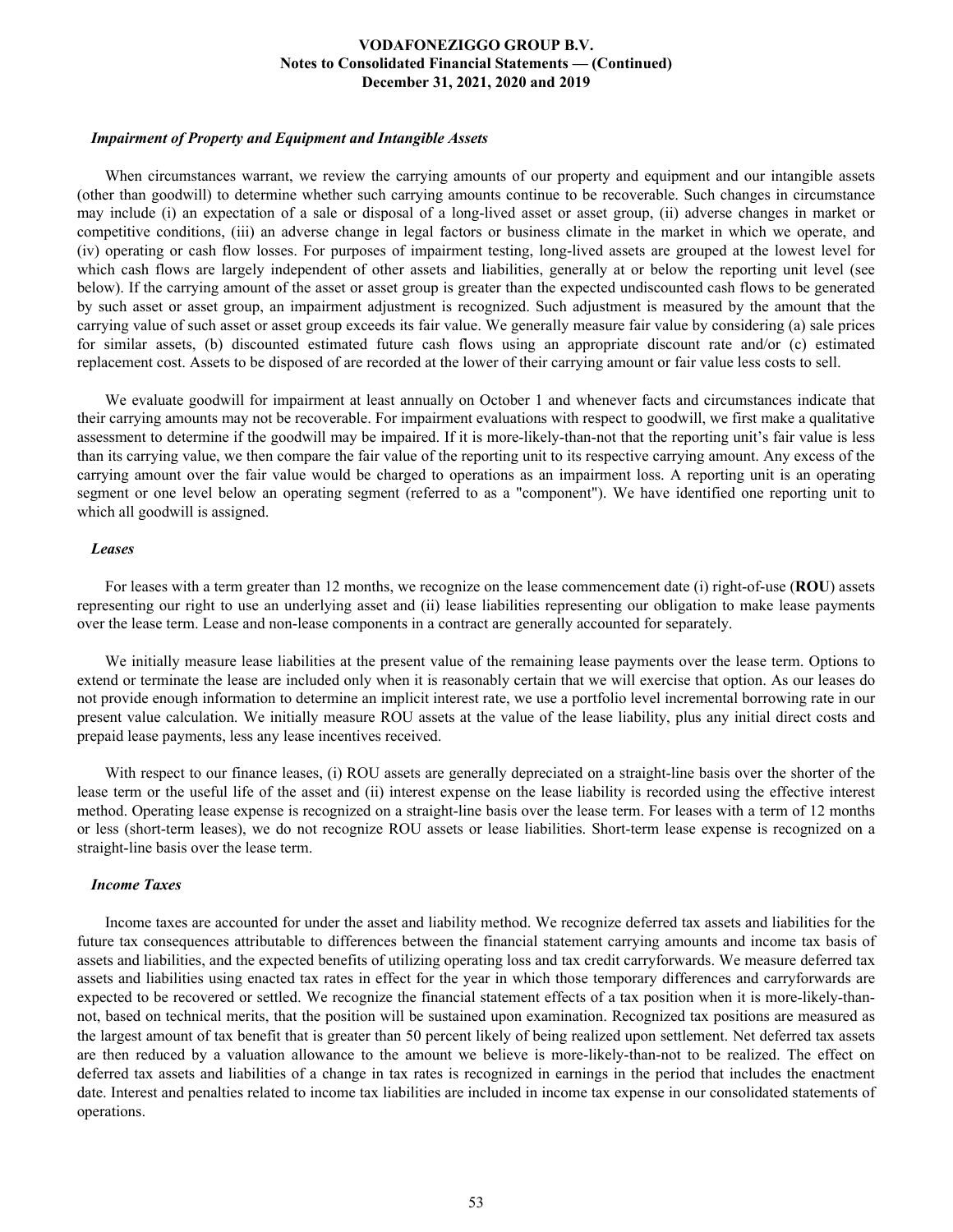The VodafoneZiggo Fiscal Unity, established on the level of VodafoneZiggo Group Holding, is one taxpayer for the period of time subsequent to the closing of the JV Transaction. The income taxes of VodafoneZiggo are recorded in our condensed consolidated financial statements on a separate return basis. Current income taxes payable or receivable, if any, are presented as current positions with the tax authorities. VodafoneZiggo Group Holding did not implement a tax-sharing agreement and no cash payments will be made between VodafoneZiggo entities and VodafoneZiggo Group Holding related to the Dutch tax attributes. Accordingly, related-party tax allocations, if any, are reflected as adjustments in our consolidated statement of owner's equity.

For additional information regarding our income taxes, see note 10

#### *Multiemployer Benefit Plans*

We are a party to multiemployer benefit plans and we recognize the required contribution paid or payable for these plans during the period as net postretirement benefit costs.

#### *Foreign Currency Transactions*

Transactions denominated in currencies other than our functional currency are recorded based on exchange rates at the time such transactions arise. Changes in exchange rates with respect to amounts recorded in our consolidated balance sheets related to these non-functional currency transactions result in transaction gains and losses that are reflected in our consolidated statements of operations as unrealized (based on the applicable period end exchange rates) or realized upon settlement of the transactions.

#### *Revenue Recognition*

*Subscription Revenue — Fixed Networks.* We recognize revenue from the provision of video, broadband internet and fixedline telephony services over our fixed network to customers over time in the periods the related services are provided, with the exception of revenue recognized pursuant to certain contracts that contain promotional discounts, as described below. Installation fees related to services provided over our fixed network are generally deferred and recognized as revenue over the contractual period.

*Sale of Multiple Products and Services.* We sell video, broadband internet, fixed-line telephony and mobile services and handsets to our customers in bundled packages at a rate lower than if the customer purchased each product on a stand-alone basis. Revenue from bundled packages generally is allocated proportionally to the individual products or services based on the relative stand-alone selling price for each respective product or service.

*Mobile Revenue — General.* Consideration from mobile contracts is allocated to the airtime service component and the handset component based on the relative stand-alone selling prices of each component. Offers for handsets and airtime services in separate contracts entered into at the same time are accounted for as a single contract.

*Mobile Revenue — Airtime Services.* We recognize revenue from mobile services over time in the periods the related services are provided. Revenue from pre-pay customers is deferred prior to the commencement of services and recognized as the services are rendered or usage rights expire.

*Mobile Revenue — Handset Revenue.* Arrangement consideration allocated to handsets is recognized as revenue at the point in time in which the goods have been transferred to the customer. Mobile handset contracts that permit the customer to take control of the handset upfront and pay for the handset in installments over a contractual period may contain a significant financing component. For contracts with terms of one year or more, we recognize the significant financing component as revenue over the contractual period using the effective interest method.

*B2B Fixed Revenue.* We defer upfront installation and certain nonrecurring fees received on B2B contracts where we maintain ownership of the installed equipment. The deferred fees are amortized into revenue on a straight-line basis over the term of the arrangement or the expected period of performance.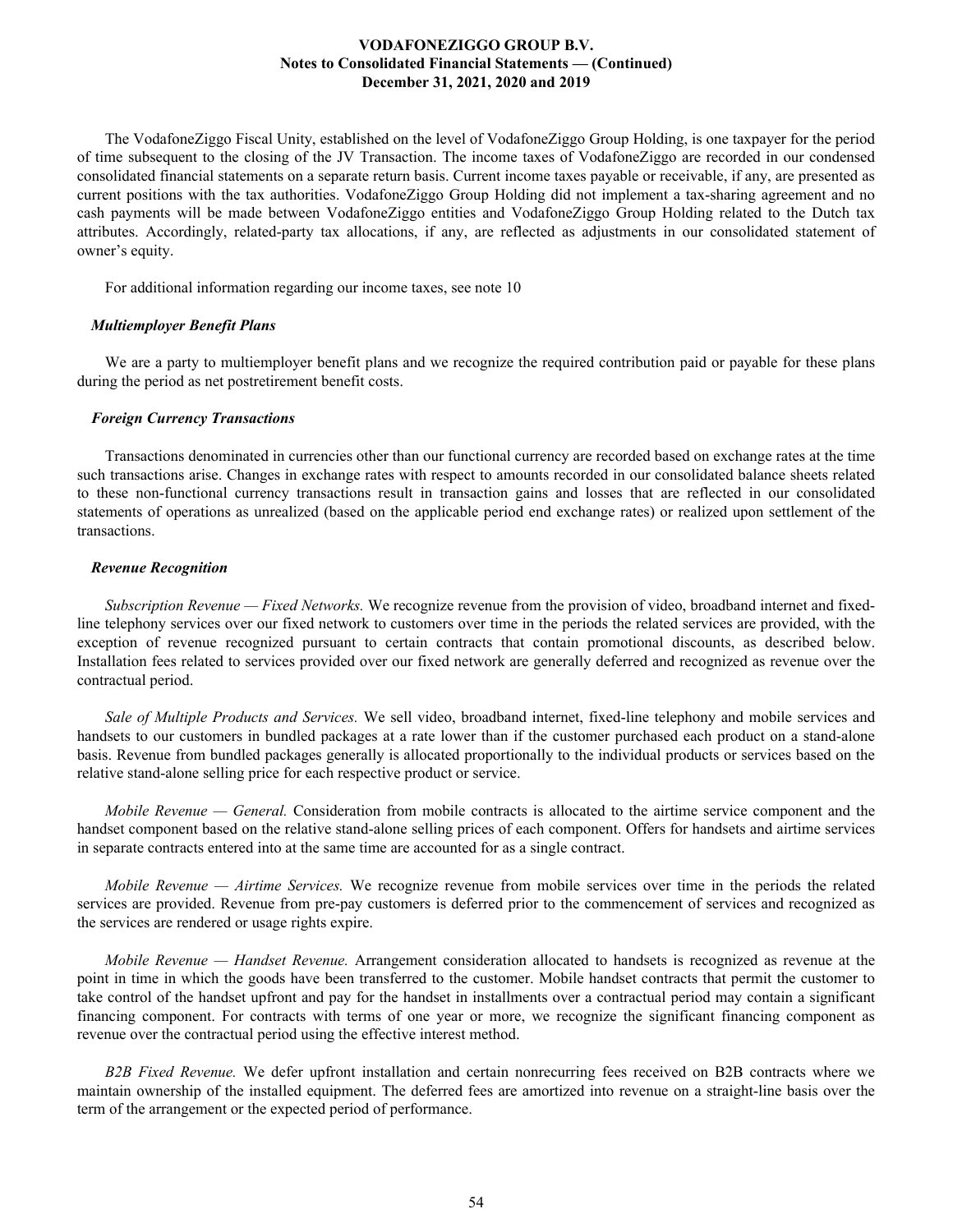*Contract Costs.* Incremental costs to obtain a contract with a customer, such as incremental sales commissions, are generally recognized as assets and amortized over the applicable period benefited, which generally is the contract life, to (i) SG&A expenses or (ii) in the case of commissions earned on devices sold through indirect channels, against service revenue. If, however, the amortization period is less than one year, we expense such costs in the period incurred.

Contract fulfillment costs are recognized as assets and amortized to other operating costs over the applicable period benefited, which is generally the substantive contract term for the related service contract. Installation activities are not considered to be contract fulfillment costs. Instead, installation costs are capitalized, where applicable, under existing industry guidance for cable entities.

*Promotional Discounts.* For subscriber promotions, such as discounted or free services during an introductory period, revenue is recognized uniformly over the contractual period if the contract has substantive termination penalties. For subscriber promotions offered for longer than an introductory period, we allocate discounts over the related performance obligations and the related period of delivery.

*Subscriber Advance Payments and Deposits.* Payments received in advance for the services we provide are deferred and recognized as revenue when the associated services are provided.

*Sales, Use, and Other Value-Added Taxes.* Revenue is recorded net of applicable sales, use, and other value-added taxes.

For a summary of our revenue disaggregated by major category, see note 13.

#### *Programming Costs*

Programming costs include (i) agreements to distribute channels to our customers and (ii) sports rights.

 *Channel Distribution Agreements*. Our channel distribution agreements are generally multi-year contracts for which we are charged either (i) variable rates based upon the number of subscribers or (ii) on a flat fee basis. Certain of our variable rate contracts require minimum guarantees. For contracts containing minimum guarantees, we accrue based on the greater of the minimum guarantee or the amount calculated off the actual number of subscribers.Programming costs under such arrangements are recorded in programming and other direct costs of services in our consolidated statement of operations during the period when the programming is available for viewing.

 *Sports Rights*. Our sports rights agreements are generally multi-year contracts for which we are typically charged a flat fee per season. We typically pay for sports rights in advance of the respective season. The current and long-term portions of any payments made in advance of the respective season are recorded as other current assets and other assets, net, respectively, on our consolidated balance sheet and are amortized on a straight-line basis over the respective sporting season. Sports rights are regularly reviewed for impairment and held at the lower of unamortized cost or estimated net realizable value.

### *Litigation Costs*

Legal fees and related litigation costs are expensed as incurred.

### **(4) Revenue Recognition and Related Costs**

### *Contract Balances*

If we transfer goods or services to a customer but do not have an unconditional right to payment, we record a contract asset. Contract assets typically arise from the delivery of a handset that is paid for over the duration of the contract period or the uniform recognition of introductory promotional discounts over the contract period. Our contract assets were  $E211.2$  million and €214.0 million as of December 31, 2021 and 2020, respectively, and are reported net of an allowance for doubtful accounts. Such allowance aggregated €4.4 million and €5.5 million at December 31, 2021 and 2020, respectively.

We record deferred revenue when we receive payment prior to transferring goods or services to a customer. We primarily defer revenue for (i) services that are invoiced prior to when services are provided and (ii) installation and other upfront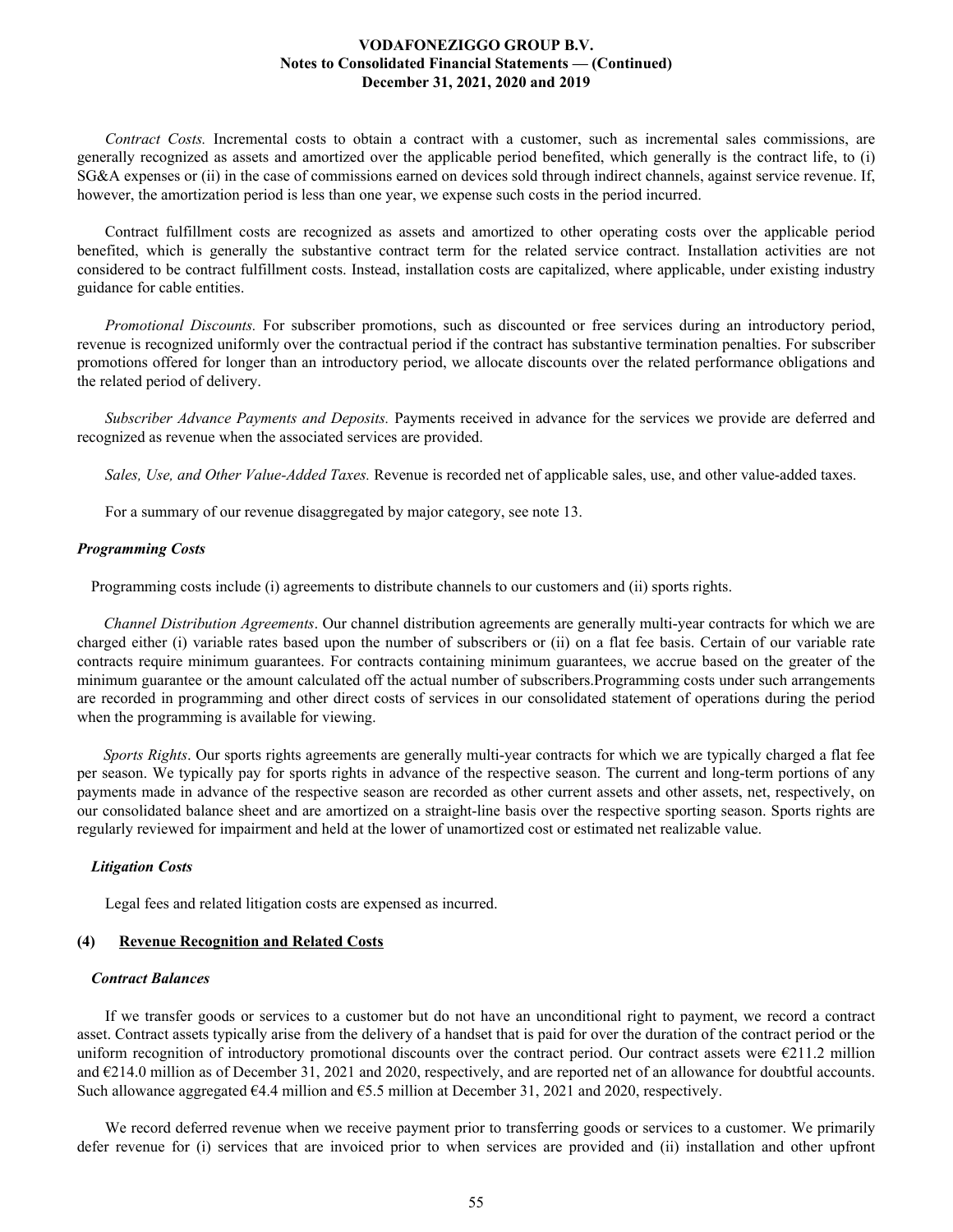services. Our deferred revenue balances were  $\epsilon$ 207.4 million and  $\epsilon$ 199.0 million as of December 31, 2021 and 2020, respectively. The current and long-term portions of our deferred revenue balances are included within deferred revenue and advance payment from subscribers and others and other long-term liabilities, respectively, in our consolidated balance sheets.

#### *Contract Costs*

Our aggregate assets associated with incremental costs to obtain and fulfill our contracts were  $669.0$  million and  $684.4$ million at December 31, 2021 and 2020, respectively. The current and long-term portions of our assets related to contract costs are included within other current assets, net and other assets, net, respectively, on our consolidated balance sheets. During 2021, 2020 and 2019, we amortized  $\epsilon$ 88.1 million,  $\epsilon$ 99.5 million and  $\epsilon$ 94.6 million, respectively, to programming and other direct costs of service expenses and other operating expenses.

### *Unsatisfied Performance Obligations*

A large portion of our revenue is derived from customers whose initial contracts have been extended. A large portion of these customers have a one month notice period. Revenue from customers who are subject to initial contracts will be recognized over the term of such contracts, which is generally 12-24 months for our residential contracts and one to five years for our B2B service contracts.

### **(5) Derivative Instruments**

In general, we seek to enter into derivative instruments to protect against (i) increases in the interest rates on our variablerate debt and (ii) foreign currency movements with respect to borrowings that are denominated in a currency other than our functional currency. In this regard, we have entered into various derivative instruments to manage interest rate exposure and foreign currency exposure with respect to the United States dollar (\$).

|                                                                                    | December 31, 2021 |            |            |                  |            |                  | <b>December 31, 2020</b> |                  |  |                 |            |              |
|------------------------------------------------------------------------------------|-------------------|------------|------------|------------------|------------|------------------|--------------------------|------------------|--|-----------------|------------|--------------|
|                                                                                    |                   | Current    |            | Long-term $(a)$  |            | <b>Total</b>     |                          | Current          |  | Long-term $(a)$ |            | <b>Total</b> |
|                                                                                    |                   |            |            |                  |            | in millions      |                          |                  |  |                 |            |              |
| Assets:                                                                            |                   |            |            |                  |            |                  |                          |                  |  |                 |            |              |
| Cross-currency and interest rate<br>derivative contracts (b) $\qquad \qquad$ $\in$ |                   | 56.5 €     |            | 162.0 $\in$      |            | 218.5 $\in$      |                          | $51.1 \quad \in$ |  | 95.0            | $\epsilon$ | 146.1        |
| Foreign currency forward<br>contracts                                              |                   | 0.2        |            |                  |            | 0.2              |                          |                  |  |                 |            |              |
| Total                                                                              | €                 | 56.7       | $\epsilon$ | 162.0            | $\epsilon$ | 218.7            | $\epsilon$               | 51.1 $\epsilon$  |  | 95.0            | $\epsilon$ | 146.1        |
| Liabilities:                                                                       |                   |            |            |                  |            |                  |                          |                  |  |                 |            |              |
| Cross-currency and interest rate<br>derivative contracts (b) $\epsilon$            |                   | $70.0 \in$ |            | 263.6 $\epsilon$ |            | 333.6 $\epsilon$ |                          | 81.8 $\in$       |  | 726.9           | €          | 808.7        |
| Foreign currency forward<br>contracts                                              |                   | 0.1        |            |                  |            | 0.1              |                          | 0.8              |  |                 |            | 0.8          |
| Total                                                                              | €                 | 70.1       | €          | 263.6            | €          | 333.7            | €                        | 82.6 $\epsilon$  |  | 726.9           | €          | 809.5        |

The following table provides details of the fair values of our derivative instrument assets and liabilities:

(a) Our long-term derivative assets and liabilities are included in other assets, net, and other long-term liabilities, respectively, in our consolidated balance sheets.

(b) We consider credit risk relating to our and our counterparties' nonperformance in the fair value assessment of our derivative instruments. In all cases, the adjustments take into account offsetting liability or asset positions. The changes in the credit risk valuation adjustments associated with our cross-currency and interest rate derivative contracts resulted in net gains (losses) of ( $665.4$  million),  $667.5$  million and ( $655.2$  million) during 2021, 2020 and 2019, respectively.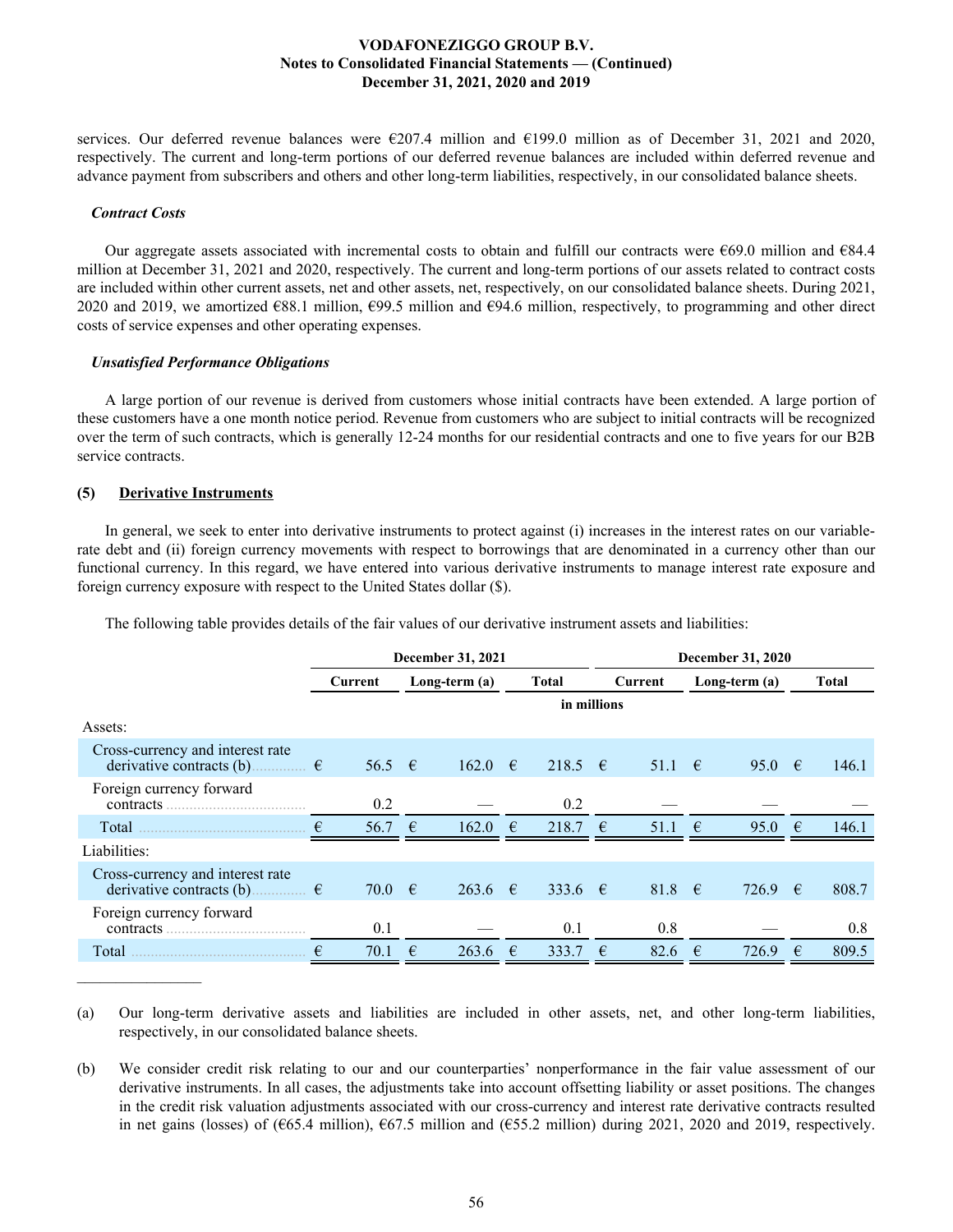These amounts are included in realized and unrealized gains (losses) on derivative instruments, net, in our consolidated statements of operations. For further information regarding our fair value measurements, see note 6.

The details of our realized and unrealized gains (losses) on derivative instruments, net, are as follows:

|                                                                     | Year ended December 31, |                   |   |               |  |      |  |  |
|---------------------------------------------------------------------|-------------------------|-------------------|---|---------------|--|------|--|--|
|                                                                     |                         | 2021              |   | 2020          |  | 2019 |  |  |
|                                                                     |                         |                   |   | in millions   |  |      |  |  |
| Cross-currency and interest rate derivative contracts measurements. | €                       | $524.4 \quad \in$ |   | $(386.9) \in$ |  | 69.8 |  |  |
|                                                                     |                         | (14)              |   | (0.9)         |  |      |  |  |
| Total                                                               |                         | 524.8             | € | (387.8)       |  | 70.1 |  |  |

The net cash received or paid related to our derivative instruments is classified as an operating, investing or financing activity in our consolidated statements of cash flows based on the objective of the derivative instrument and the classification of the applicable underlying cash flows. For derivative contracts that are terminated prior to maturity, the cash paid or received upon termination that relates to future periods is classified as a financing activity. The classification of these net cash inflows (outflows) is as follows:

|                       | Year ended December 31, |              |  |      |            |       |  |  |
|-----------------------|-------------------------|--------------|--|------|------------|-------|--|--|
|                       | 2021                    |              |  | 2020 |            | 2019  |  |  |
|                       |                         | in millions  |  |      |            |       |  |  |
| Operating activities. |                         | $(23.5) \in$ |  | 5.9  | $\epsilon$ | 21.3  |  |  |
| Financing activities. |                         | (U.I         |  |      |            | (0.9) |  |  |
| Total                 |                         |              |  |      |            | 20.4  |  |  |

### *Counterparty Credit Risk*

We are exposed to the risk that the counterparties to our derivative instruments will default on their obligations to us. We manage these credit risks through the evaluation and monitoring of the creditworthiness of and concentration of risk with the respective counterparties. In this regard, credit risk associated with our derivative instruments is spread across a relatively broad counterparty base of banks and financial institutions. Collateral is generally not posted by either party under our derivative instruments. At December 31, 2021, our exposure to counterparty credit risk included derivative assets with an aggregate fair value of  $€57.4$  million.

We have entered into derivative instruments under master agreements with each counterparty that contain master netting arrangements that are applicable in the event of early termination by either party to such derivative instrument. The master netting arrangements under each of these master agreements are limited to the derivative instruments governed by the relevant master agreement and are independent of similar arrangements.

Under our derivative contracts, it is generally only the non-defaulting party that has a contractual option to exercise early termination rights upon the default of the other counterparty and to set off other liabilities against sums due upon such termination. However, in an insolvency of a derivative counterparty, under the laws of certain jurisdictions, the defaulting counterparty or its insolvency representatives may be able to compel the termination of one or more derivative contracts and trigger early termination payment liabilities payable by us, reflecting any mark-to-market value of the contracts for the counterparty. Alternatively, or in addition, the insolvency laws of certain jurisdictions may require the mandatory set off of amounts due under such derivative contracts against present and future liabilities owed to us under other contracts between us and the relevant counterparty. Accordingly, it is possible that we may be subject to obligations to make payments, or may have present or future liabilities owed to us partially or fully discharged by set off as a result of such obligations, in the event of the insolvency of a derivative counterparty, even though it is the counterparty that is in default and not us. To the extent that we are required to make such payments, our ability to do so will depend on our liquidity and capital resources at the time. In an insolvency of a defaulting counterparty, we will be an unsecured creditor in respect of any amount owed to us by the defaulting counterparty, except to the extent of the value of any collateral we have obtained from that counterparty.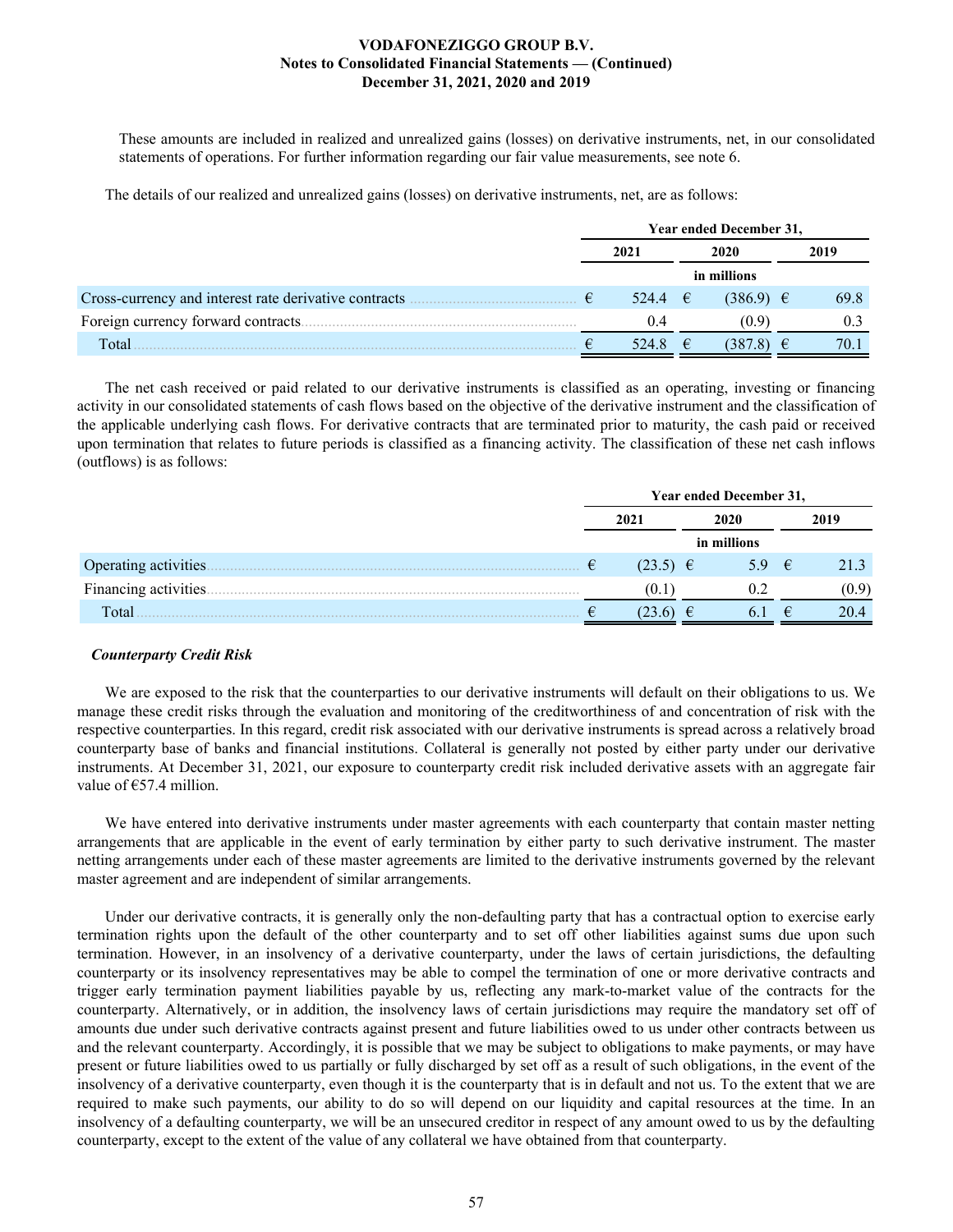In addition, where a counterparty is in financial difficulty, under the laws of certain jurisdictions, the relevant regulators may be able to (i) compel the termination of one or more derivative instruments, determine the settlement amount and/or compel, without any payment, the partial or full discharge of liabilities arising from such early termination that are payable by the relevant counterparty or (ii) transfer the derivative instruments to an alternative counterparty.

#### **Details of our Derivative Instruments**

In the following tables, we present the details of the various categories of our derivative instruments. The notional amounts of multiple derivative instruments that mature within the same calendar month are shown in the aggregate and interest rates are presented on a weighted average basis. In addition, for derivative instruments that were in effect as of December 31, 2021, we present a single date that represents the applicable final maturity date. For derivative instruments that become effective subsequent to December 31, 2021, we present a range of dates that represents the period covered by the applicable derivative instruments.

#### *Cross-currency and Interest Rate Derivative Contracts*

#### *Cross-currency Derivative Contracts*

As noted above, we are exposed to foreign currency exchange rate risk in situations where our debt is denominated in a currency other than our functional currency. Although we generally seek to match the denomination of our borrowings with our functional currency, market conditions or other factors may cause us to enter into borrowing arrangements that are not denominated in our functional currency (unmatched debt). Our policy is generally to provide for an economic hedge against foreign currency exchange rate movements by using derivative instruments to synthetically convert unmatched debt into the applicable underlying currency. At December 31, 2021, substantially all of our debt was either directly or synthetically matched to our functional currency. The weighted average remaining contractual life of our cross-currency derivative contracts at December 31, 2021 was 4.6 years.

The terms of our outstanding cross-currency derivative contracts at December 31, 2021, are as follows:

| <b>Final maturity date</b> |    | <b>Notional</b><br>amount<br>due from<br>counterparty |   | <b>Notional</b><br>amount<br>due to<br>counterparty | Interest rate<br>due from<br>counterparty | Interest rate<br>due to<br>counterparty |
|----------------------------|----|-------------------------------------------------------|---|-----------------------------------------------------|-------------------------------------------|-----------------------------------------|
|                            |    | in millions                                           |   |                                                     |                                           |                                         |
| January $2025(a)$ .        | \$ | 4,092.5                                               | € | 3,639.3                                             | $3.07\%$                                  | 2.26%                                   |
| April 2028.                |    | 2,050.0                                               |   | 1,580.9                                             | 6 mo. LIBOR + $2.50\%$                    | 3.82%                                   |
| January 2028               |    | 500.0                                                 |   | 450.0                                               | 4.88%                                     | 6 mo. EURIBOR + $3.04\%$                |
| February 2028.             |    | 500.0                                                 |   | 429.9                                               | 5.13%                                     | $3.64\%$                                |
| January 2028               |    | 491.0                                                 |   | 407.0                                               | 4.88%                                     | $3.85\%$                                |
| April 2028.                |    | 475.0                                                 |   | 431.4                                               | 6 mo. LIBOR $+ 2.50\%$                    | 6 mo. EURIBOR $+ 2.58\%$                |
| April 2025                 |    | 325.0                                                 |   | 302.8                                               | 6 mo. LIBOR $+ 2.50\%$                    | 6 mo. EURIBOR + $2.42\%$                |
|                            |    | 8,433.5                                               | € | 7,241.3                                             |                                           |                                         |
|                            |    |                                                       |   |                                                     |                                           |                                         |

(a) Includes certain derivative instruments that do not involve the exchange of notional amounts at the inception and maturity of the instruments. Accordingly, the only cash flows associated with these derivative instruments are interestrelated payments and receipts. At December 31, 2021, the total euro equivalent of the notional amounts of these derivative instruments was  $\epsilon$ 1,640.1 million.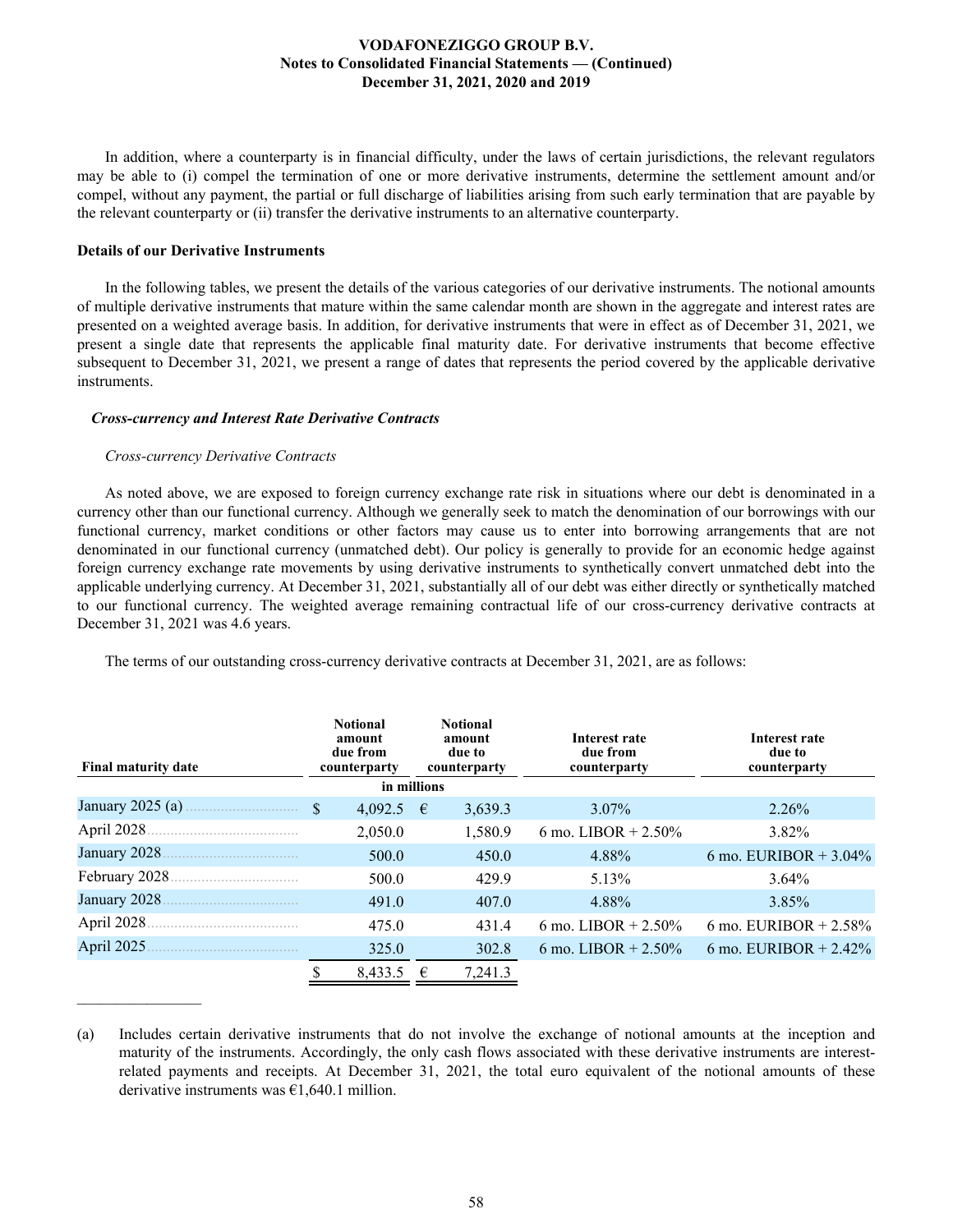### *Interest Rate Swap Contracts*

As noted above, we enter into interest rate swap contracts to protect against increases in the interest rates on our variablerate debt. Pursuant to these derivative instruments, we typically pay fixed interest rates and receive variable interest rates on specified notional amounts. At December 31, 2021, the related weighted average remaining contractual life of our interest rate swap contracts was 6.8 years.

The terms of our outstanding interest rate swap contracts at December 31, 2021, are as follows:

| <b>Final maturity date</b> |   | <b>Notional</b><br>amount | Interest rate due from<br>counterparty | Interest rate due to<br>counterparty |
|----------------------------|---|---------------------------|----------------------------------------|--------------------------------------|
|                            |   | in millions               |                                        |                                      |
| January 2029 (a) $6.1$     |   | 2,250.0                   | 6 mo. EURIBOR                          | $1.20\%$                             |
| January 2028.              |   | 450.0                     | 6 mo. EURIBOR                          | $0.03\%$                             |
| April 2028                 |   | 431.4                     | 6 mo. EURIBOR                          | 1.59%                                |
| April 2025                 |   | 11.0                      | 6 mo. LIBOR                            | $2.71\%$                             |
|                            | € | 3.142.4                   |                                        |                                      |

(a) Includes amounts subject to a 0.0% floor.

### *Basis Swaps*

Our basis swaps involve the exchange of attributes used to calculate our floating interest rates, including (i) the benchmark rate, (ii) the underlying currency, and/or (iii) the borrowing period. We typically enter into these swaps to optimize our interest rate profile based on our current evaluations of yield curves, our risk management policies and other factors. At December 31, 2021, the euro equivalent of the notional amount due from the counterparty was  $\epsilon$ 2,217.5 million and the related weighted average remaining contractual life of our interest basis swap contracts was 0.8 years.

The terms of our outstanding basis swap contracts at December 31, 2021, are as follows:

| <b>Final maturity date</b> |  | <b>Notional</b><br>amount | Interest rate<br>due from<br>counterparty | Interest rate<br>due to<br>counterparty |
|----------------------------|--|---------------------------|-------------------------------------------|-----------------------------------------|
|                            |  | in millions               |                                           |                                         |
|                            |  | 2.525.0                   | 1 mo. LIBOR $+ 2.50\%$                    | 6 mo. LIBOR + $2.47\%$                  |

(a) Includes amounts subject to a 0.0% floor.

### *Interest Rate Options*

From time to time, we enter into interest rate cap, floor and collar agreements that lock in a maximum interest rate if variable rates rise, but also allow our company to benefit, to a limited extent in the case of collars, from declines in market rates. Purchased interest rate floors protect us from interest rates falling below a certain level, generally to match a floating rate floor on a debt instrument. At December 31, 2021, we had no interest rate collar agreements, and the notional amounts of our interest rate caps and floors were  $\epsilon$ 205.0 million and  $\epsilon$ 4,467.5 million, respectively.

### *Impact of Derivative Instruments on Borrowing Costs*

The impact of the derivative instruments that mitigate our foreign currency and interest rate risk, as described above, was an increase of 36.5 basis points to our borrowing costs as of December 31, 2021.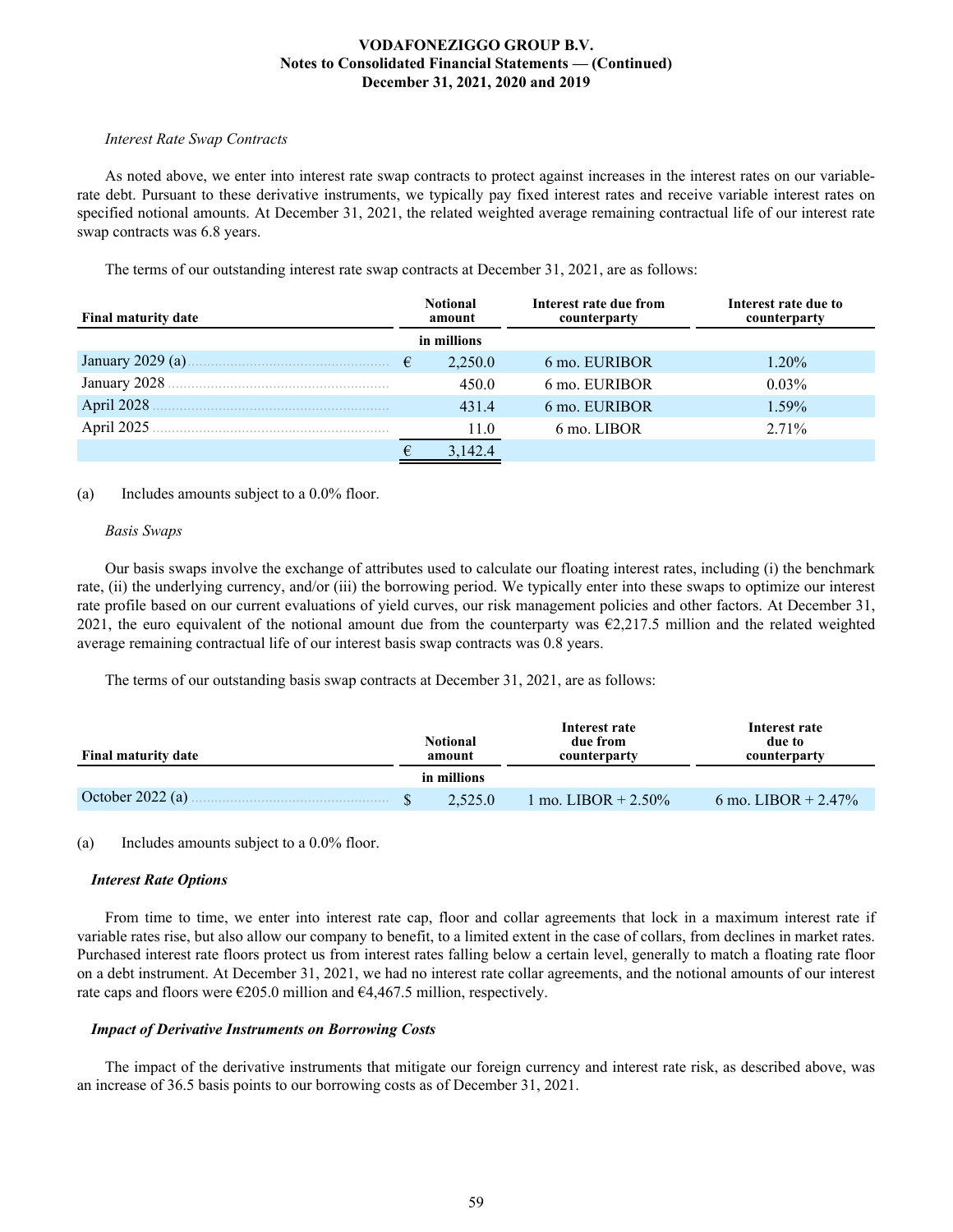#### *Foreign Currency Forwards*

We enter into foreign currency forward contracts with respect to non-functional currency exposure. At December 31, 2021, the euro equivalent of the notional amount of our foreign currency forward contracts was  $\epsilon$ 20.6 million.

#### **(6) Fair Value Measurements**

We use the fair value method to account for our derivative instruments. The reported fair values of these derivative instruments as of December 31, 2021, likely will not represent the value that will be paid or received upon the ultimate settlement or disposition of these assets and liabilities.

GAAP provides for a fair value hierarchy that prioritizes the inputs to valuation techniques used to measure fair value into three broad levels. Level 1 inputs are quoted market prices in active markets for identical assets or liabilities that the reporting entity has the ability to access at the measurement date. Level 2 inputs are inputs other than quoted market prices included within Level 1 that are observable for the asset or liability, either directly or indirectly. Level 3 inputs are unobservable inputs for the asset or liability. We record transfers of assets or liabilities into or out of Levels 1, 2 or 3 at the beginning of the quarter during which the transfer occurred. During 2021, no such transfers were made.

All of our Level 2 inputs (interest rate futures and swap rates) and certain of our Level 3 inputs (credit spreads) are obtained from pricing services. These inputs, or interpolations or extrapolations thereof, are used in our internal models to calculate, among other items, yield curves and forward interest and currency rates. In the normal course of business, we receive market value assessments from the counterparties to our derivative contracts. Although we compare these assessments to our internal valuations and investigate unexpected differences, we do not otherwise rely on counterparty quotes to determine the fair values of our derivative instruments. The midpoints of applicable bid and ask ranges generally are used as inputs for our internal valuations.

In order to manage our interest rate and foreign currency exchange risk, we have entered into various derivative instruments as further described in note 5. The recurring fair value measurements of these instruments are determined using discounted cash flow models. Most of the inputs to these discounted cash flow models consist of, or are derived from, observable Level 2 data for substantially the full term of these instruments. This observable data mostly includes interest rate futures and swap rates, which are retrieved or derived from available market data. Although we may extrapolate or interpolate this data, we do not otherwise alter this data in performing our valuations. We use a Monte Carlo based approach to incorporate a credit risk valuation adjustment in our fair value measurements to estimate the impact of both our own nonperformance risk and the nonperformance risk of our counterparties. Our and our counterparties' credit spreads represent our most significant Level 3 inputs, and these inputs are used to derive the credit risk valuation adjustments with respect to these instruments. As we would not expect changes in our or our counterparties' credit spreads to have a significant impact on the valuations of these instruments, we have determined that these valuations fall under Level 2 of the fair value hierarchy. Our credit risk valuation adjustments with respect to our cross-currency and interest rate swaps are quantified and further explained in note 5.

Fair value measurements are also used in connection with nonrecurring valuations performed in connection with impairment assessments and acquisition accounting. During 2021 and 2020, we did not perform significant nonrecurring fair value measurements.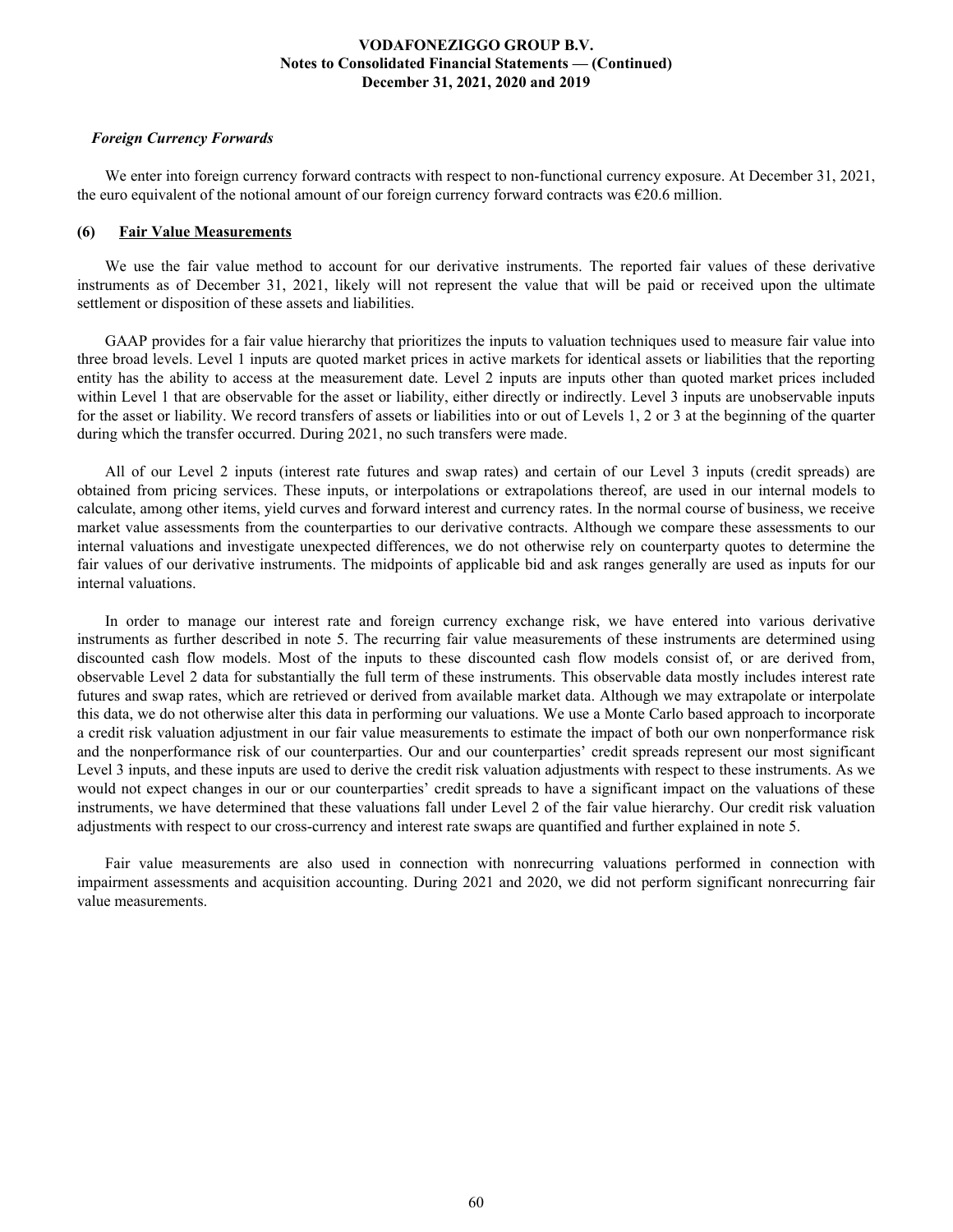A summary of our assets and liabilities that are measured at fair value on a recurring basis is as follows:

|                                                                                                           | December 31.<br>2021(a) |                  |             | December 31.<br>2020(a) |
|-----------------------------------------------------------------------------------------------------------|-------------------------|------------------|-------------|-------------------------|
|                                                                                                           |                         | in millions      |             |                         |
| Assets:                                                                                                   |                         |                  |             |                         |
| Cross-currency and interest rate derivative contracts manufactured and interest rate derivative contracts |                         | 218.5 €          |             | 146.1                   |
|                                                                                                           |                         | 0.2              |             |                         |
| Total                                                                                                     |                         | 218.7            | $-\epsilon$ | 1461                    |
| Liabilities:                                                                                              |                         |                  |             |                         |
|                                                                                                           |                         | 333.6 $\epsilon$ |             | 808.7                   |
|                                                                                                           |                         | 0.1              |             | 0.8                     |
| Total                                                                                                     |                         | 333.7            | €           | 809.5                   |

(a) At December 31, 2021 and 2020, we used significant other observable inputs (Level 2) to measure all of our fair value assets and liabilities.

### **(7) Long-lived Assets**

### *Property and Equipment, Net*

The details of our property and equipment and the related accumulated depreciation are set forth below:

|                                       | <b>Estimated useful</b><br>life at |   |             | December 31, |           |  |
|---------------------------------------|------------------------------------|---|-------------|--------------|-----------|--|
|                                       | <b>December 31, 2021</b>           |   | 2021        |              | 2020      |  |
|                                       |                                    |   | in millions |              |           |  |
| Distribution systems                  | 4 to 30 years                      | € | 5,699.3 €   |              | 5,836.6   |  |
| Support equipment, buildings and land | 3 to 25 years                      |   | 1,484.5     |              | 1,342.9   |  |
| Customer premises equipment           | 3 to 5 years                       |   | 1,013.8     |              | 966.7     |  |
|                                       |                                    |   | 8,197.6     |              | 8,146.2   |  |
| Accumulated depreciation              |                                    |   | (3,443.2)   |              | (3,268.9) |  |
| Total property and equipment, net     |                                    |   | 4.754.4     |              | 4,877.3   |  |

Depreciation expense related to our property and equipment was €958.3 million, €1,026.7 million and €1,020.4 million during 2021, 2020 and 2019, respectively.

During 2021, 2020 and 2019, we recorded non-cash increases to our property and equipment related to vendor financing arrangements of  $\epsilon$ 500.2 million,  $\epsilon$ 494.8 million and  $\epsilon$ 546.5 million, respectively, which exclude related VAT of  $\epsilon$ 42.4 million, €38.5 million and €50.0 million, respectively, that was also financed by our vendors under these arrangements.

All of the support equipment, buildings and land is pledged as security under our various debt instruments. For additional information, see note 8.

During 2021, 2020 and 2019, we recorded impairment charges of  $\epsilon$ 2.5 million,  $\epsilon$ 11.9 million and  $\epsilon$ 2.1 million, respectively. These amounts were primarily related to property and equipment.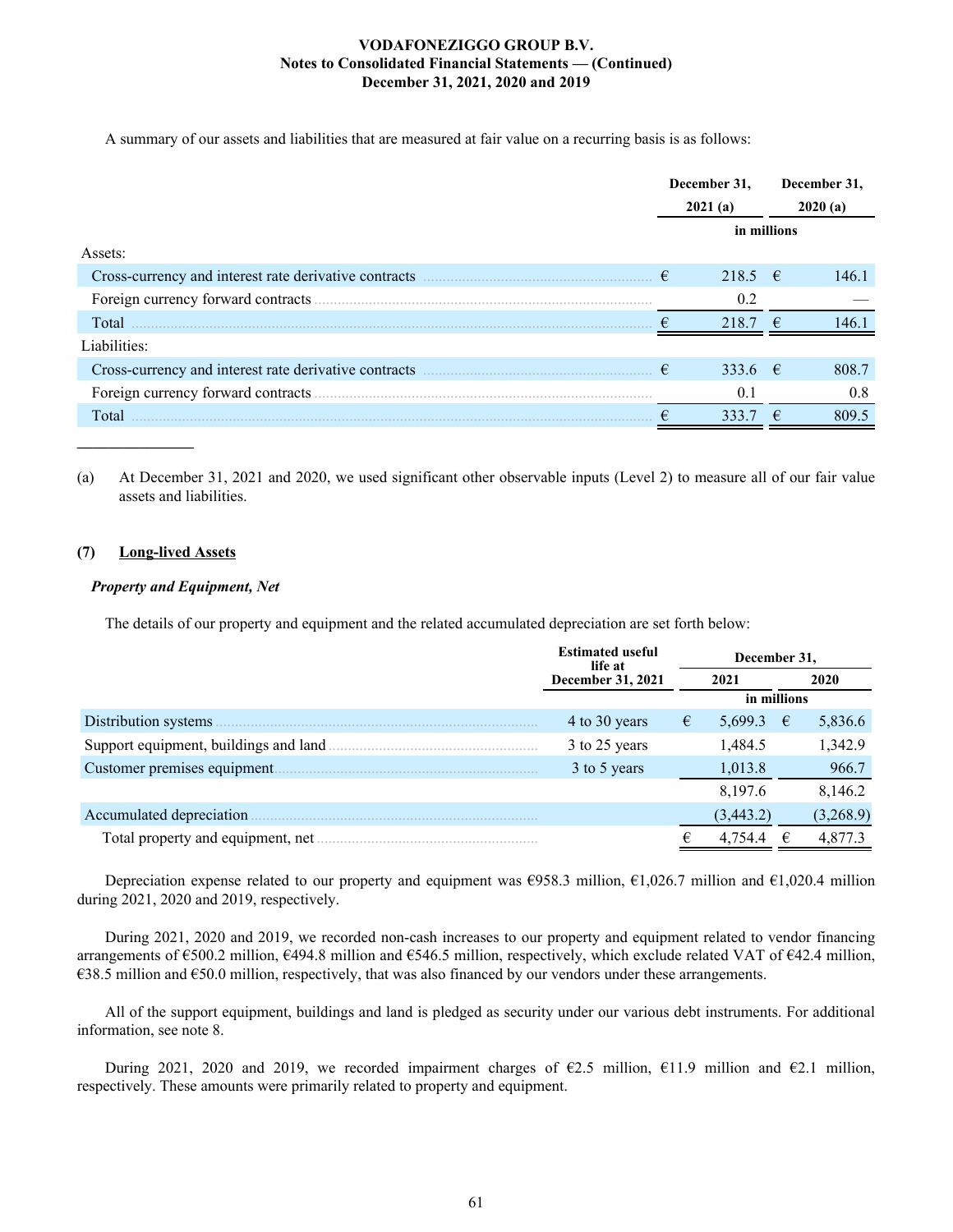### *Goodwill*

Our goodwill represents the equity of the VodafoneZiggo JV contributed businesses in excess of the fair value of our net identifiable assets and liabilities. There was no change in the carrying amount of our goodwill during 2021 and 2020.

If, among other factors, the adverse impact of economic competitive, regulatory or other factors were to cause our operations or cash flows to be worse than anticipated, we could conclude in future periods that impairment charges are required in order to reduce the carrying values of our goodwill, and, to a lesser extent, other long-lived assets. Any such impairment charges could be significant.

### *Intangible Assets Subject to Amortization, Net*

The details of our intangible assets subject to amortization are set forth below:

|                        | <b>Estimated</b>                       |                             | <b>December 31, 2021</b>    |           |                                  |             | <b>December 31, 2020</b>                          |           |                                  |
|------------------------|----------------------------------------|-----------------------------|-----------------------------|-----------|----------------------------------|-------------|---------------------------------------------------|-----------|----------------------------------|
|                        | useful life at<br>December 31,<br>2021 | Gross<br>carrying<br>amount | Accumulated<br>amortization |           | <b>Net</b><br>carrying<br>amount |             | Accumulated<br>carrying<br>amortization<br>amount |           | <b>Net</b><br>carrying<br>amount |
|                        |                                        |                             |                             |           |                                  | in millions |                                                   |           |                                  |
| Customer relationships | 7 to 20 years                          | 6,420.0                     | €                           | (2,549.5) | € 3,870.5                        | 6,420.0     | €                                                 | (2,039.6) | 4,380.4<br>€                     |
| Licenses               | 17 to 20 years                         | 1,470.9                     |                             | (429.5)   | 1,041.4                          | 1,331.2     |                                                   | (352.0)   | 979.2                            |
| Trade name             | 25 years                               | 270.0                       |                             | (54.0)    | 216.0                            | 270.0       |                                                   | (43.2)    | 226.8                            |
| Total                  |                                        | € 8,160.9                   | €                           | (3,033.0) | € 5,127.9                        | € 8,021.2   |                                                   | (2,434.8) | € 5,586.4                        |

Amortization expense related to intangible assets with finite useful lives was €622.0 million, €613.0 million and €607.1 million during 2021, 2020 and 2019, respectively. Based on our amortizable intangible asset balances at December 31, 2021, we expect that amortization expense will be as follows for the next five years and thereafter (in millions):

| 202  | € |     |
|------|---|-----|
| 2023 |   |     |
| 2024 |   | 36  |
| 2025 |   | 3.6 |
| 2026 |   |     |
|      |   |     |
|      | € |     |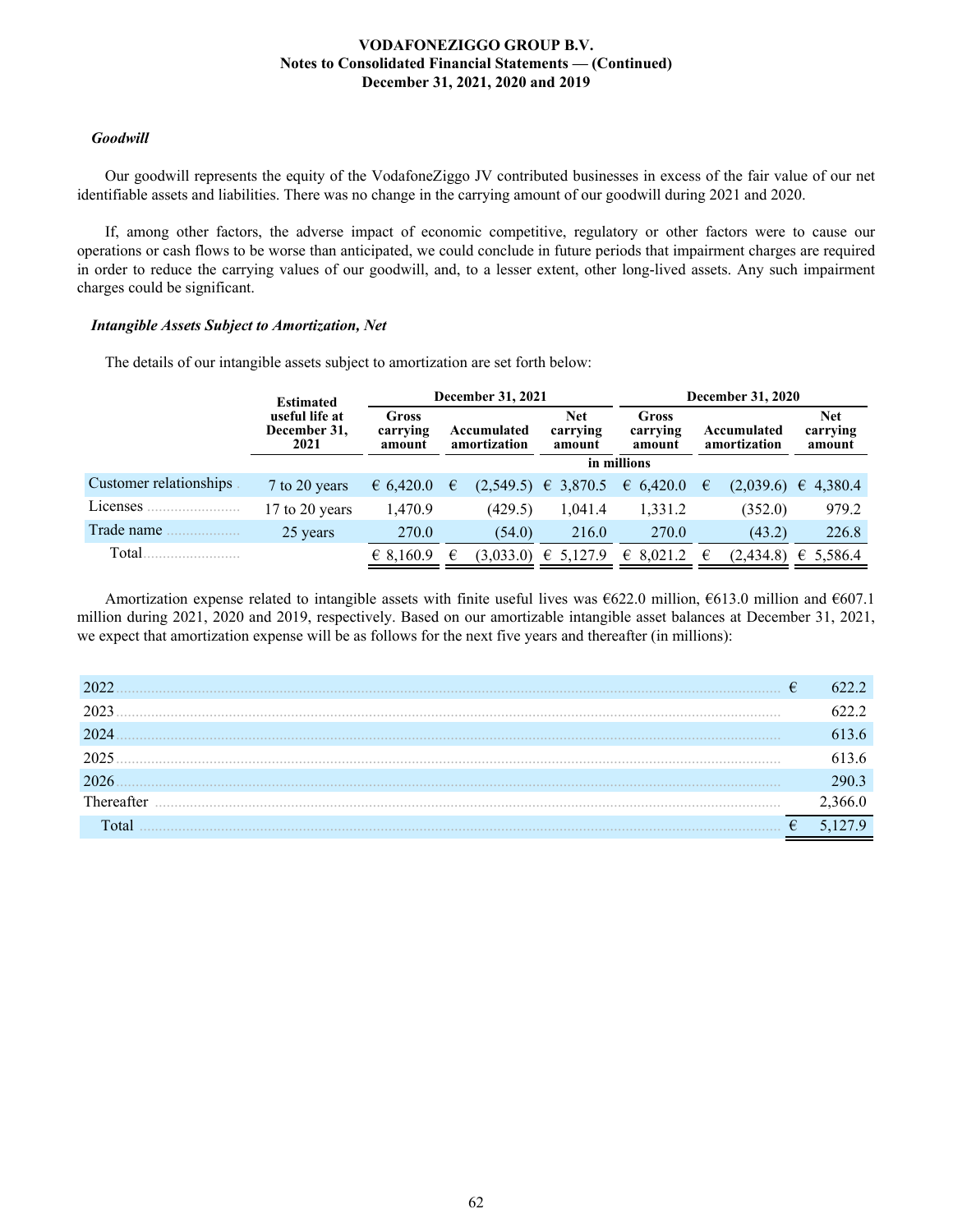### **(8) Debt**

The euro equivalents of the components of our third-party debt are as follows:

|                                                                                                           | December 31, 2021                           |                                                             |               | <b>Principal amount</b> |  |                      |
|-----------------------------------------------------------------------------------------------------------|---------------------------------------------|-------------------------------------------------------------|---------------|-------------------------|--|----------------------|
|                                                                                                           | Weighted<br>average<br>interest rate<br>(a) | Unused<br>borrowing<br>December 31,<br>capacity (b)<br>2021 |               |                         |  | December 31,<br>2020 |
|                                                                                                           |                                             |                                                             | in millions   |                         |  |                      |
| Senior and Senior Secured Notes                                                                           | 4.66 $\%$                                   |                                                             | 5,286.0<br>€  | 5,062.0<br>€            |  |                      |
| Credit Facilities (b) (c)                                                                                 | 2.80 % €                                    | 800.0                                                       | 4,509.4       | 4,466.8                 |  |                      |
| Vendor financing $(d)$ .                                                                                  | 1.86 $%$                                    |                                                             | 999.7         | 999.4                   |  |                      |
| Other Debt                                                                                                | $0.26 \%$                                   |                                                             | 166.5         | 173.4                   |  |                      |
| Total principal amount of third-party debt before<br>premiums, discounts and deferred financing costs (e) | 3.57 % $\in$                                | 800.0                                                       | 10.961.6<br>€ | 10,701.6<br>€           |  |                      |

- (a) Represents the weighted average interest rate in effect at December 31, 2021 for all borrowings outstanding pursuant to each debt instrument, including any applicable margin. The interest rates presented represent stated rates and do not include the impact of derivative instruments, deferred financing costs, original issue premiums or discounts and commitment fees, all of which affect our overall cost of borrowing. Including the effects of derivative instruments, original issue premiums or discounts and commitment fees, but excluding the impact of deferred financing costs, the weighted average interest rate on our aggregate third-party variable- and fixed-rate indebtedness was 4.1% at December 31, 2021 and 2020. For information regarding our derivative instruments, see note 5.
- (b) The Credit Facilities include a revolving facility with a maximum borrowing capacity of  $\epsilon$ 800.0 million, which was undrawn at December 31, 2021. Unused borrowing capacity represents the maximum availability under the Credit Facilities at December 31, 2021 without regard to covenant compliance calculations or other conditions precedent to borrowing. At December 31, 2021, based on the most restrictive applicable leverage covenants and leverage-based restricted payment tests, the full €800.0 million of unused borrowing capacity was available to be borrowed and there were no additional restrictions on our ability to make loans or distributions from this availability. Upon completion of the relevant December 31, 2021 compliance reporting requirements and based on the most restrictive applicable leverage covenants and leverage-based restricted payment tests, we expect that the full amount of unused borrowing capacity will continue to be available to be borrowed and that there will be no additional restrictions with respect to loans or distributions from this availability. Our above expectations do not consider any actual or potential changes in our borrowing levels or any amounts loaned or distributed subsequent to December 31, 2021, or the impact of additional amounts that may be available to borrow, loan or distribute under certain defined baskets under the Credit Facilities. For information regarding certain financing transactions completed subsequent to December 31, 2021, that could have an impact on the availability to be borrowed, loaned or distributed, see note 14.
- (c) Principal amounts include  $641.9$  million and  $6151.4$  million at December 31, 2021 and 2020, respectively, of borrowings pursuant to an excess cash facility under the Credit Facilities. These borrowings are owed to a non-consolidated special purpose financing entity that has issued notes to finance the purchase of receivables due from our company to certain other third parties for amounts that we and our subsidiaries have vendor financed. To the extent that the proceeds from these notes exceed the amount of vendor financed receivables available to be purchased, the excess proceeds are used to fund this excess cash facility.
- (d) Represents amounts owed to various creditors pursuant to interest-bearing vendor financing arrangements that are used to finance certain of our property and equipment additions and operating expenses. These arrangements extend our repayment terms beyond a vendor's original due dates (e.g. extension beyond a vendor's customary payment terms, which are generally 90 days or less) and as such are classified outside of accounts payable as debt on our consolidated balance sheet. These obligations are generally due within one year and include VAT that was also financed under these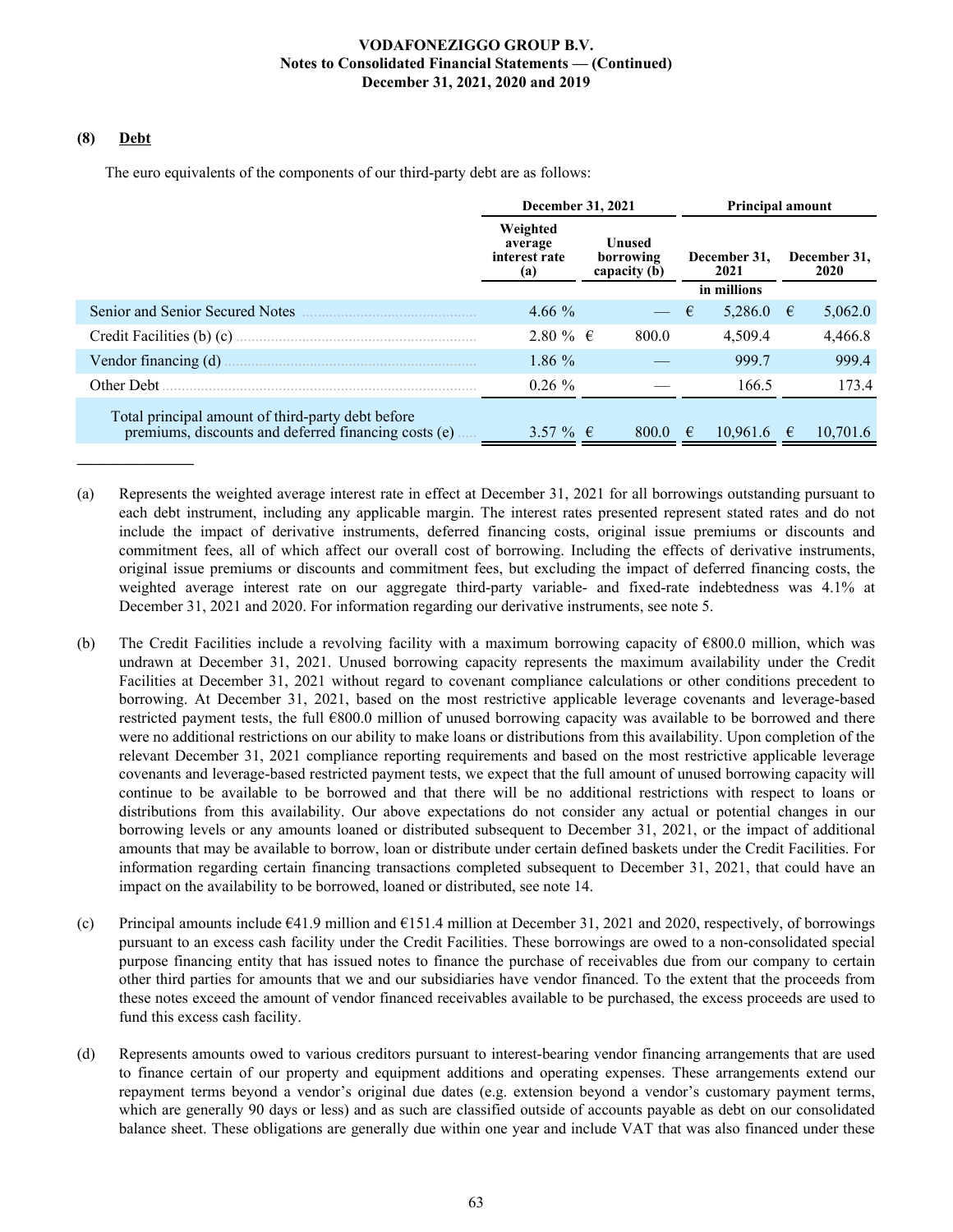arrangements. Repayments of vendor financing obligations are included in repayments of third-party debt and finance lease obligations in our consolidated statements of cash flows.

(e) As of December 31, 2021 and 2020, our debt had an estimated fair value of  $\epsilon$ 11.0 billion and  $\epsilon$ 10.9 billion, respectively. The estimated fair values of our debt instruments are generally determined using the average of applicable bid and ask prices (mostly Level 1 of the fair value hierarchy). For additional information regarding fair value hierarchies, see note 6.

The following table provides a reconciliation of total third-party debt before premiums, discounts, and deferred financing costs to total debt and finance lease obligations:

|                                                                                                        |   | December 31. |   |           |
|--------------------------------------------------------------------------------------------------------|---|--------------|---|-----------|
|                                                                                                        |   | 2021         |   | 2020      |
|                                                                                                        |   | in millions  |   |           |
| Total principal amount of third-party debt before premiums, discounts<br>and deferred financing costs. | € | 10,961.6     | € | 10,701.6  |
| Premiums, discounts and deferred financing costs, net                                                  |   | (45.7)       |   | (58.5)    |
| Total carrying amount of third-party debt.                                                             |   | 10,915.9     |   | 10,643.1  |
| Third-party finance lease obligations.                                                                 |   | 19.6         |   | 22.2      |
| Total third-party debt and finance lease obligations.                                                  |   | 10,935.5     |   | 10,665.3  |
|                                                                                                        |   | 1,815.8      |   | 1,607.9   |
| Total debt and finance lease obligations.                                                              |   | 12,751.3     |   | 12,273.2  |
| Current maturities of debt and finance lease obligations                                               |   | (1,078.1)    |   | (1,156.8) |
| Long-term debt and finance lease obligations                                                           |   | 11,673.2     | € | 11,116.4  |

*Credit Facilities.* We have entered into a senior secured credit facility agreement with certain financial institutions and a senior credit facility agreement with a non-consolidated special purpose financing entity (as described under *Credit Facilities* below) (the **credit facilities**). Our credit facilities contain certain covenants, the more notable of which are as follows:

- Our credit facilities contain certain consolidated net leverage ratios, as specified in the relevant credit facility, which are required to be complied with (i) on an incurrence basis and/or (ii) in respect of our senior secured credit facilities, when the associated revolving credit facility has been drawn beyond a specified percentage of the total available revolving credit commitments on a maintenance basis;
- Subject to certain customary and agreed exceptions, our credit facilities contain restrictions which, among other things, restrict the ability of certain of our subsidiaries to (i) incur or guarantee certain financial indebtedness, (ii) make certain disposals and acquisitions, (iii) create certain security interests over their assets, and (iv) make certain restricted payments to their direct and/or indirect parent companies through dividends, loans or other distributions;
- Our credit facilities require that certain of our subsidiaries (i) guarantee the payment of all sums payable under the relevant credit facility and (ii) in respect of our senior secured credit facilities, grant first-ranking security over substantially all of their assets to secure the payment of all sums payable thereunder;
- In addition to certain mandatory prepayment events, the instructing group of lenders under our senior secured credit facilities, under certain circumstances, may cancel the commitments thereunder and declare the loans thereunder due and payable at par after the notice period following the occurrence of a change of control (as specified in our senior secured credit facilities);
- In addition to certain mandatory prepayment events, the individual lender under our senior credit facilities, under certain circumstances, may cancel its commitments thereunder and declare the loans thereunder due and payable at a price of 101% after the notice period following the occurrence of a change of control (as specified in our senior credit facilities);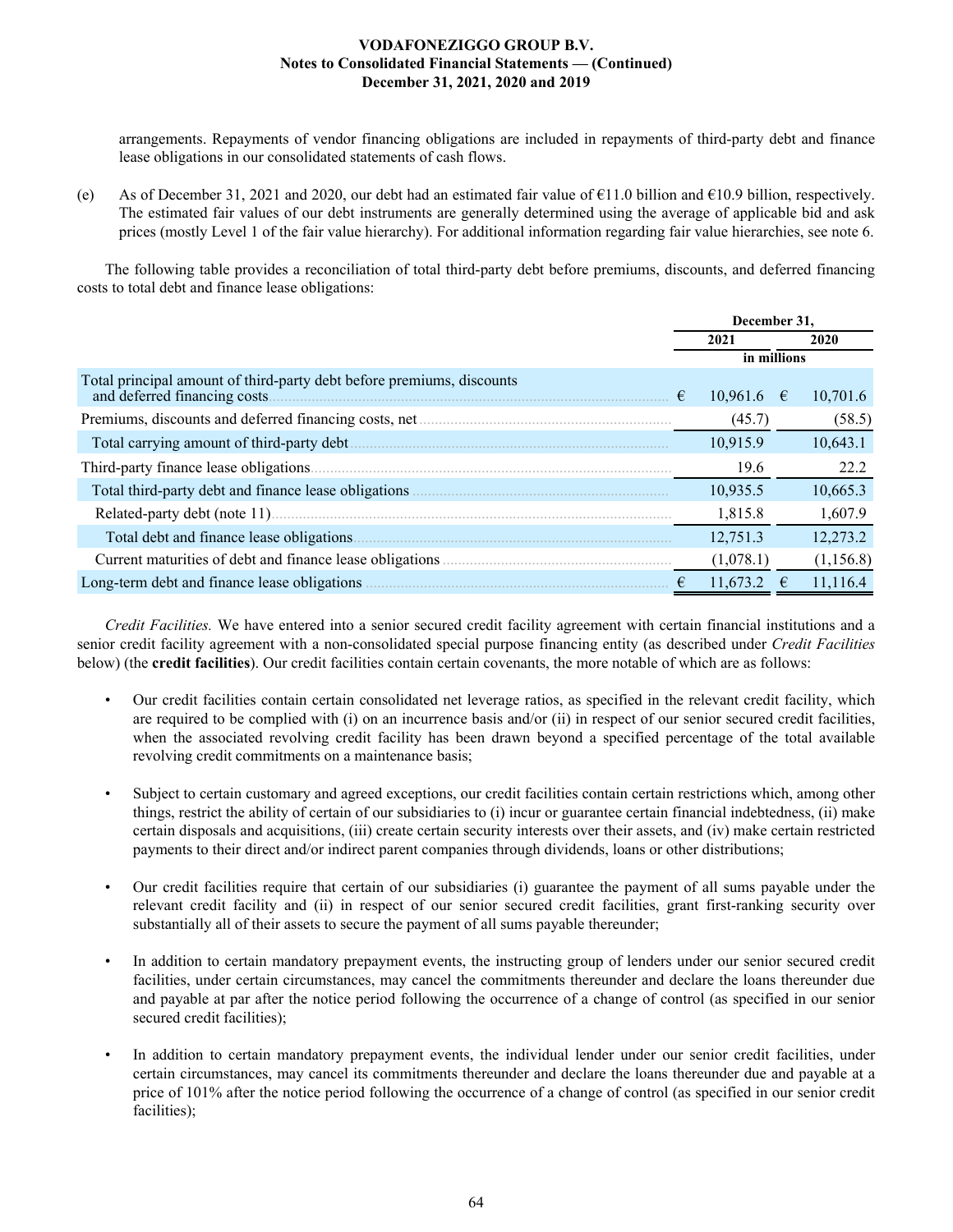- Our credit facilities contain certain customary events of default, the occurrence of which, subject to certain exceptions, materiality qualifications and cure rights, would allow the instructing group of lenders to (i) cancel the total commitments, (ii) declare that all or part of the loans be payable on demand, and/or (iii) accelerate all outstanding loans and terminate their commitments thereunder;
- Our credit facilities require that we observe certain affirmative and negative undertakings and covenants, which are subject to certain materiality qualifications and other customary and agreed exceptions;
- In addition to customary default provisions, our senior secured credit facilities include cross-default provisions with respect to our other indebtedness, subject to agreed minimum thresholds and other customary and agreed exceptions; and
- Our senior credit facilities provide that any failure to pay principal at its stated maturity (after the expiration of any applicable grace period) of, or any acceleration with respect to, other indebtedness of the borrower or certain of our subsidiaries over agreed minimum thresholds (as specified under the senior credit facilities), is an event of default under the senior credit facilities.

*Senior and Senior Secured Notes.* Ziggo Bond Company B.V. (**Ziggo Bondco**) and Ziggo B.V. have issued certain senior and senior secured notes, respectively. Ziggo B.V. is a wholly-owned subsidiary of Ziggo Bondco. In general, our senior and senior secured notes are senior obligations of the issuer of such notes that rank equally with all of the existing and future senior debt of such issuer and are senior to all existing and future subordinated debt of such issuer. Our senior secured notes (i) contain certain guarantees from other subsidiaries of VodafoneZiggo (as specified in the applicable indenture), and (ii) are secured by certain pledges or liens over certain assets and/or shares of certain subsidiaries of VodafoneZiggo. In addition, the indentures governing our senior and senior secured notes contain certain covenants, the more notable of which are as follows:

- Subject to certain materiality qualifications and other customary and agreed exceptions, our notes contain (i) certain customary incurrence-based covenants and (ii) certain restrictions that, among other things, restrict the ability of certain of our subsidiaries to (a) incur or guarantee certain financial indebtedness, (b) make certain disposals and acquisitions, (c) create certain security interests over their assets, and (d) make certain restricted payments to their direct and/or indirect parent companies through dividends, loans or other distributions;
- Our notes provide that any failure to pay principal at its stated maturity (after the expiration of any applicable grace period) of, or any acceleration with respect to, other indebtedness of the issuer or certain of our subsidiaries over agreed minimum thresholds (as specified under the applicable indenture), is an event of default under the respective notes;
- If the relevant issuer or certain of its subsidiaries (as specified in the applicable indenture) sell certain assets, such issuer must, subject to certain materiality qualifications and other customary and agreed exceptions, offer to repurchase the applicable notes at par, or if a change of control (as specified in the applicable indenture) occurs, such issuer must offer to repurchase all of the relevant notes at a redemption price of 101%; and
- Our senior secured notes contain certain early redemption provisions including the ability to, during each 12-month period commencing on the issue date for such notes until the applicable call date, redeem up to 10% of the original principal amount of the notes at a redemption price equal to 103% of the principal amount of the notes to be redeemed plus accrued and unpaid interest.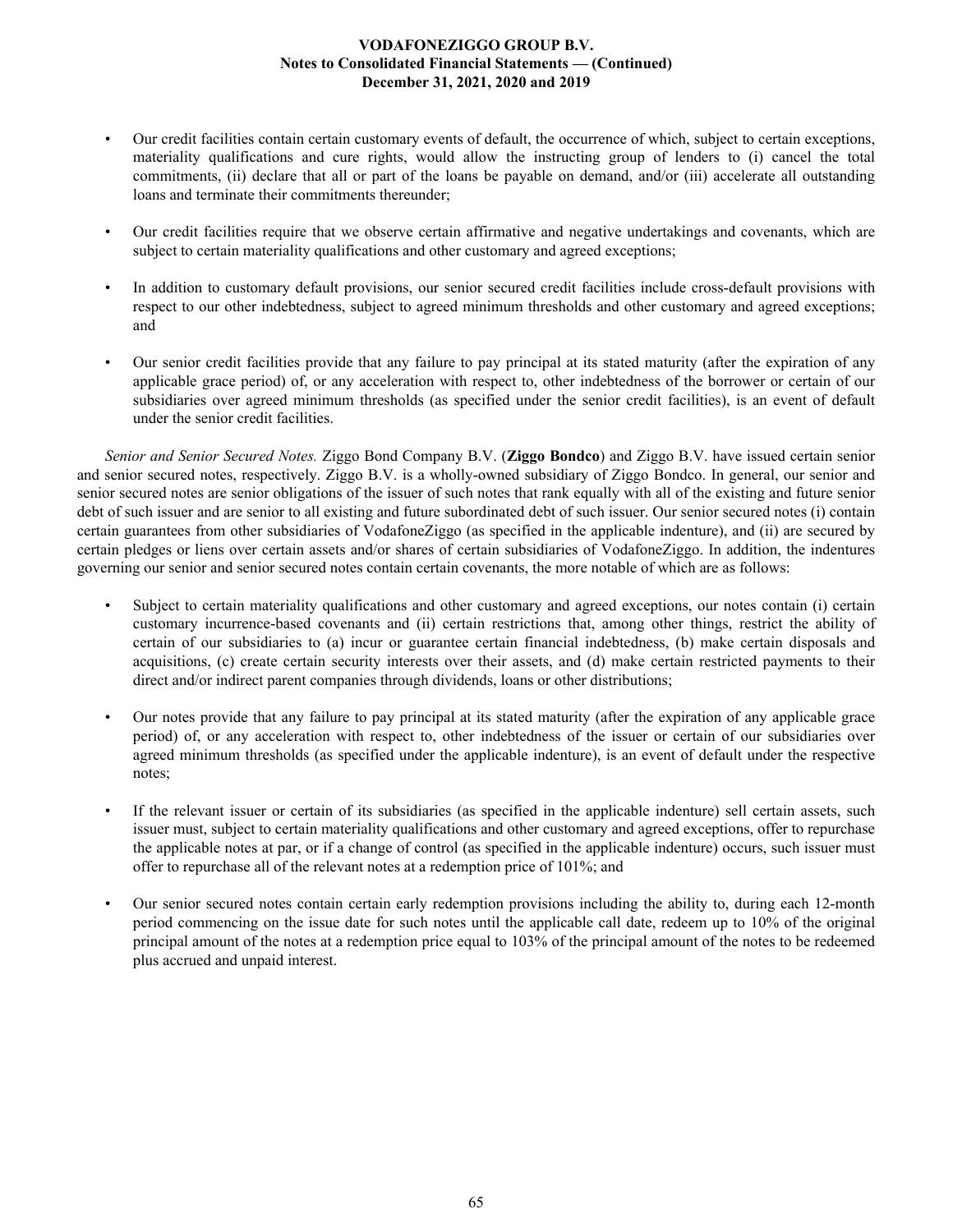## *Credit Facilities*

The Credit Facilities are the senior and senior secured credit facilities of certain subsidiaries of VodafoneZiggo. The details of our borrowings under the Credit Facilities as of December 31, 2021 are summarized in the following table:

| <b>Credit Facility</b>                 | <b>Maturity</b>  | Interest rate     |    | <b>Facility</b><br>amount<br>(in<br>borrowing<br>currency)<br>(a) |   | Outstanding<br>principal<br>amount |            | Unused<br>borrowing<br>capacity | Carrying<br>value (b) |
|----------------------------------------|------------------|-------------------|----|-------------------------------------------------------------------|---|------------------------------------|------------|---------------------------------|-----------------------|
|                                        |                  |                   |    |                                                                   |   | in millions                        |            |                                 |                       |
| <b>Senior Secured Facilities:</b>      |                  |                   |    |                                                                   |   |                                    |            |                                 |                       |
| Facility $H(c)$                        | January 31, 2029 | EURIBOR $+3.00\%$ | €  | 2,250.0                                                           | € | 2,250.0                            | $\epsilon$ |                                 | € 2,239.7             |
| Facility $I(d)$ .                      | April 30, 2028   | $LIBOR + 2.50\%$  | S. | 2,525.0                                                           |   | 2,217.5                            |            |                                 | 2,212.0               |
| Revolving Facility (e).                | January 31, 2026 | (e)               | €  | 800.0                                                             |   |                                    |            | 800.0                           |                       |
| <b>Total Senior Secured Facilities</b> |                  |                   |    |                                                                   |   | 4,467.5                            |            | 800.0                           | 4,451.7               |
| <b>Senior Facilities:</b>              |                  |                   |    |                                                                   |   |                                    |            |                                 |                       |
| Financing Facility (f)                 | January 15, 2029 | 2.875%            | €  | 41.9                                                              |   | 41.9                               |            |                                 | 41.9                  |
| Total                                  |                  |                   |    |                                                                   |   | 4,509.4                            | €          | 800.0                           | € 4,493.6             |

(a) Amounts represent total third-party facility amounts as of December 31, 2021.

(b) Amounts are net of unamortized premiums, discounts, and deferred financing costs, as applicable.

- (c) Facility H has a EURIBOR floor of 0.0%.
- (d) Facility I has a LIBOR floor of 0.0%.
- (e) The Revolving Facility bears interest at EURIBOR plus 2.75% (subject to a margin ratchet) and has a fee on unused commitments of 40% of such margin per year.
- (f) Amounts represent borrowings that are owed to a non-consolidated special purpose financing entity that has issued notes to finance the purchase of receivables due from our company to certain other third parties for amounts that we and our subsidiaries have vendor financed. To the extent that the proceeds from these notes exceed the amount of vendor financed receivables available to be purchased, the excess proceeds are used to fund this excess cash facility.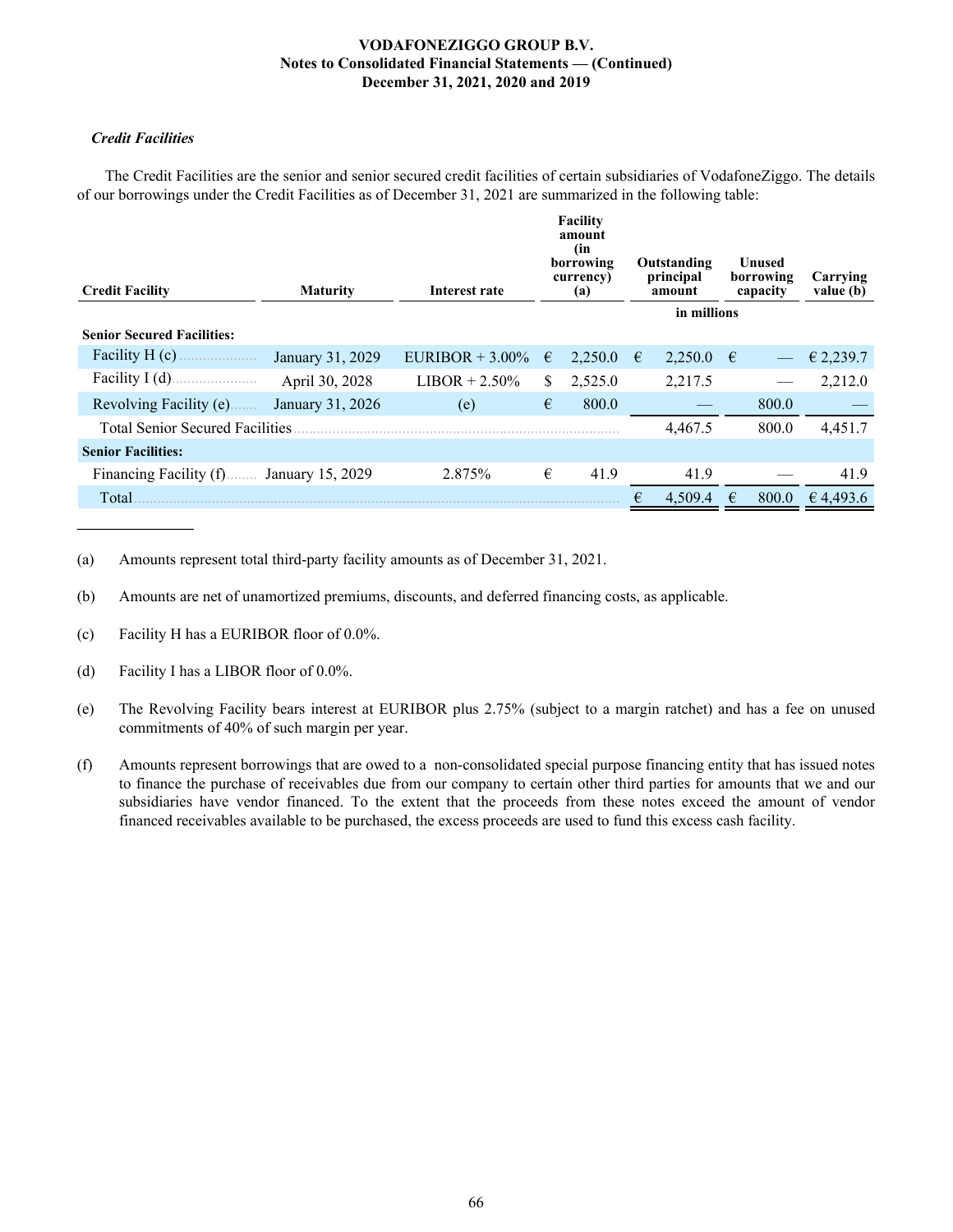### *Senior and Senior Secured Notes*

**\_\_\_\_\_\_\_\_\_\_\_\_\_\_\_**

The details of the outstanding Senior and Senior Secured Notes as of December 31, 2021 are summarized in the following table:

|                                        |                                            |           | <b>Outstanding principal</b><br>amount |         |   |                    |   |                       |
|----------------------------------------|--------------------------------------------|-----------|----------------------------------------|---------|---|--------------------|---|-----------------------|
| <b>Senior and Senior Secured Notes</b> | <b>Interest</b><br><b>Maturity</b><br>rate |           | <b>Borrowing</b><br>currency           |         |   | Euro<br>equivalent |   | Carrying<br>value (a) |
|                                        |                                            |           |                                        |         |   | in millions        |   |                       |
| 2027 Dollar Senior Secured Notes (b)   | January 15, 2027                           | 5.500%    | S.                                     | 1,600.0 | € | 1,405.2            | € | 1,385.6               |
| 2027 Euro Senior Secured Notes (b).    | January 15, 2027                           | 4.250%    | €                                      | 620.0   |   | 620.0              |   | 620.3                 |
| 2027 Senior Notes                      | January 15, 2027                           | $6.000\%$ | \$.                                    | 625.0   |   | 548.9              |   | 539.6                 |
| 2030 Dollar Senior Secured Notes       | January 15, 2030                           | 4.875%    | \$                                     | 991.0   |   | 870.3              |   | 878.2                 |
| 2030 Euro Senior Secured Notes         | January 15, 2030                           | 2.875%    | €                                      | 502.5   |   | 502.5              |   | 501.3                 |
| 2030 Euro Senior Notes                 | February 28, 2030                          | 3.375%    | €                                      | 900.0   |   | 900.0              |   | 895.4                 |
| 2030 Dollar Senior Notes               | February 28, 2030                          | 5.125%    | \$.                                    | 500.0   |   | 439.1              |   | 435.7                 |
| Total                                  |                                            |           |                                        |         |   | 5,286.0            |   | 5,256.1               |

(a) Amounts are net of unamortized premiums, discounts, fair value adjustments and deferred financing costs, as applicable.

(b) These notes were redeemed in full subsequent to December 31, 2021. For details regarding subsequent events, see note 14.

All our notes are non-callable prior to the applicable Call Date presented in the table below. At any time prior to the applicable Call Date, we may redeem some or all of the applicable notes by paying a "make-whole" premium, which is the present value of all remaining scheduled interest payments to the applicable Call Date using the discount rate as of the redemption date plus a premium (each as specified in the applicable indenture).

| <b>Senior and Senior Secured Notes</b> | <b>Call Date</b>  |
|----------------------------------------|-------------------|
|                                        |                   |
| 2027 Dollar Senior Secured Notes       | January 15, 2022  |
| 2027 Euro Senior Secured Notes         | January 15, 2022  |
| 2027 Senior Notes                      | January 15, 2022  |
| 2030 Dollar Senior Secured Notes       | October 15, 2024  |
| 2030 Euro Senior Secured Notes         | October 15, 2024  |
| 2030 Euro Senior Notes                 | February 15, 2025 |
| 2030 Dollar Senior Notes               | February 15, 2025 |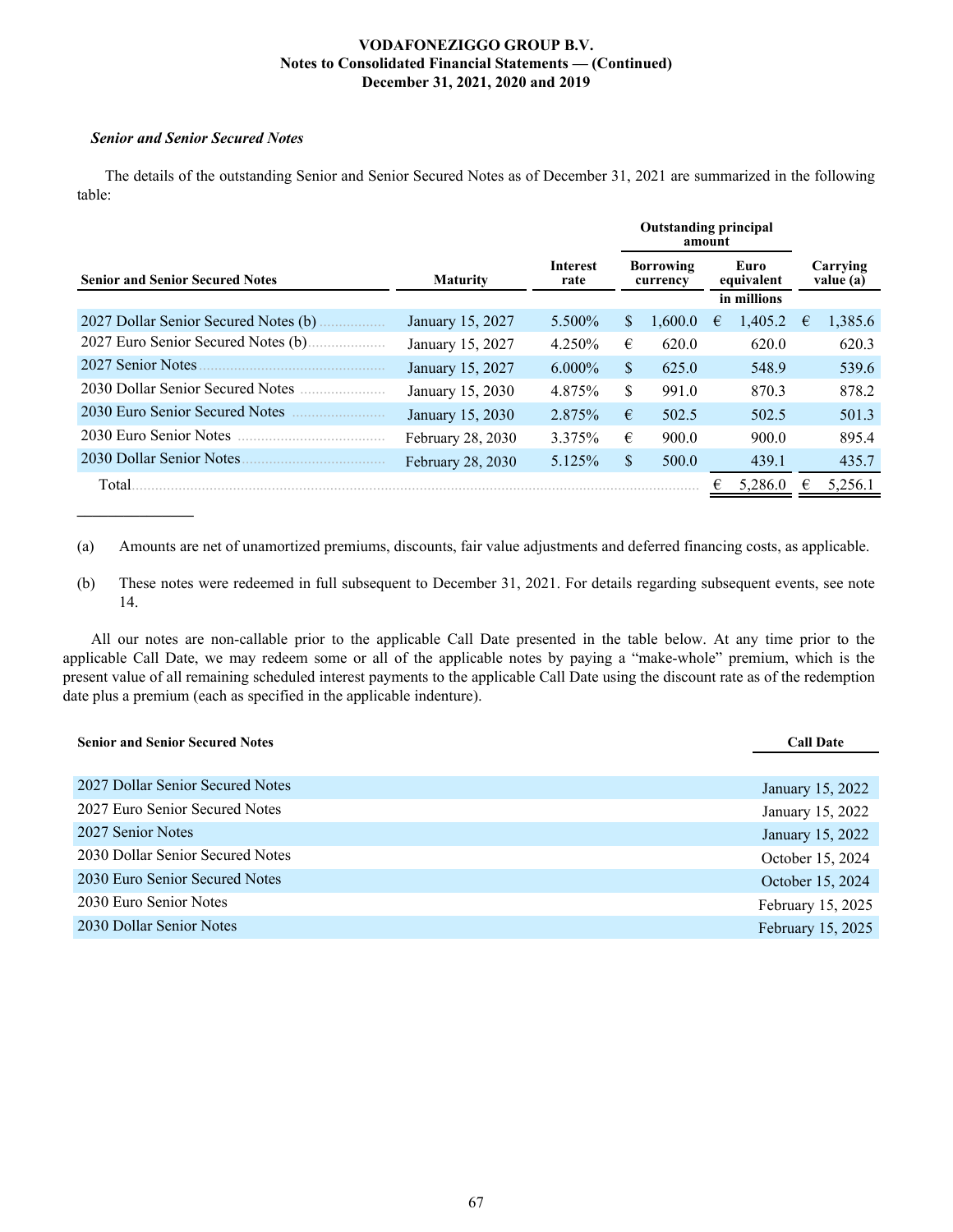On or after the applicable Call Date, we may redeem some or all of these notes at the following redemption prices (expressed as a percentage of the principal amount) plus accrued and unpaid interest and additional amounts (as specified in the applicable indenture), if any, to the applicable redemption date, as set forth below:

|                            | <b>Redemption price</b>                                 |                                                              |                             |                                                                |                                                              |                                              |                                                   |  |  |  |  |
|----------------------------|---------------------------------------------------------|--------------------------------------------------------------|-----------------------------|----------------------------------------------------------------|--------------------------------------------------------------|----------------------------------------------|---------------------------------------------------|--|--|--|--|
|                            | 2027 Dollar<br>Senior<br><b>Secured</b><br><b>Notes</b> | <b>2027 Euro</b><br><b>Senior</b><br>Secured<br><b>Notes</b> | 2027 Senior<br><b>Notes</b> | 2030 Dollar<br><b>Senior</b><br><b>Secured</b><br><b>Notes</b> | <b>2030 Euro</b><br><b>Senior</b><br>Secured<br><b>Notes</b> | 2030 Dollar<br><b>Senior</b><br><b>Notes</b> | <b>2030 Euro</b><br><b>Senior</b><br><b>Notes</b> |  |  |  |  |
| 12-month period commencing | January 15                                              | January 15                                                   | January 15                  | October 15                                                     | October 15                                                   | February 15                                  | February 15                                       |  |  |  |  |
| 2022                       | 102.750\%                                               | 102.125%                                                     | 103.000%                    | N.A.                                                           | N.A.                                                         | N.A.                                         | N.A.                                              |  |  |  |  |
| 2023                       | 101.833%                                                | 101.417%                                                     | $102.000\%$                 | N.A.                                                           | N.A.                                                         | N.A.                                         | N.A.                                              |  |  |  |  |
| 2024                       | 100.917%                                                | 100.708%                                                     | 101.000%                    | 102.438%                                                       | 101.438%                                                     | N.A.                                         | N.A.                                              |  |  |  |  |
| 2025                       | $100.000\%$                                             | $100.000\%$                                                  | $100.000\%$                 | 101.219%                                                       | 100.719%                                                     | 102.563%                                     | 101.688%                                          |  |  |  |  |
| 2026                       | $100.000\%$                                             | 100.000%                                                     | 100.000%                    | 100.609%                                                       | 100.359%                                                     | 101.281%                                     | 100.844%                                          |  |  |  |  |
| 2027                       | N.A.                                                    | N.A.                                                         | N.A.                        | $100.000\%$                                                    | $100.000\%$                                                  | 100.641%                                     | 100.422%                                          |  |  |  |  |
| 2028 and thereafter        | N.A.                                                    | N.A.                                                         | N.A.                        | $100.000\%$                                                    | $100.000\%$                                                  | $100.000\%$                                  | $100.000\%$                                       |  |  |  |  |

### *Financing Transactions*

*2021 Financing Transactions.* In March 2021, pursuant to a private placement, we issued \$200.0 million (€163.3 million) principal amount of 2030 Dollar Senior Secured Notes at an issue price of 104.25% of par. The net proceeds from the issuance of these notes were used to redeem 10% of the original aggregate principal amount of our 2027 Dollar Senior Secured Notes at a premium of 3%.

In connection with this transaction, we recognized a net loss on debt extinguishment of  $\epsilon$ 7.6 million related to (i) the payment of  $\epsilon$ 5.0 million of redemption premiums and (ii) the write-off of  $\epsilon$ 2.6 million of fair value adjustments and unamortized deferred financing costs.

*2020 Financing Transactions.* During 2020, we completed a number of financing transactions that generally resulted in lower interest rates and extended maturities. In connection with these transactions, we recognized losses on debt extinguishment, net, of  $\epsilon$ 41.9 million. These losses include the net effect of (i) the payment of  $\epsilon$ 50.5 million of redemption premiums and (ii) the release of €8.6 million of net unamortized deferred financing costs, discounts and premiums.

 *2019 Financing Transactions.* During 2019, we completed a number of financing transactions that generally resulted in lower interest rates and extended maturities. In connection with these transactions, we recognized gains on debt extinguishment, net, of €32.2 million. These gains include the net effect write-off of (i) fair value adjustments of €84.7 million, (ii)  $\in$ 49.1 million of unamortized premiums and (iii)  $\in$ 3.4 million of deferred financing costs.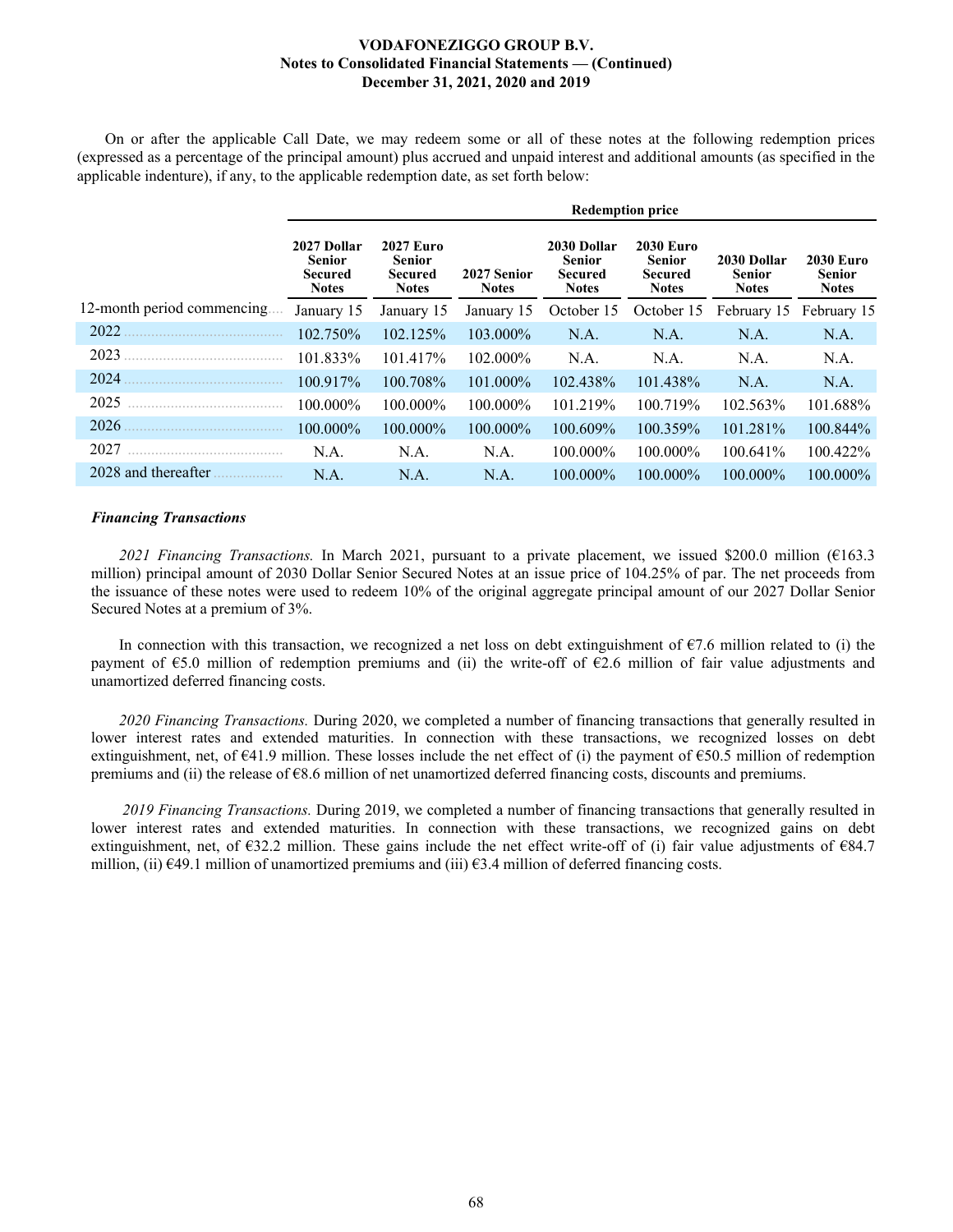### *Maturities of Debt*

**\_\_\_\_\_\_\_\_\_\_\_\_\_\_\_**

The euro equivalents of the maturities of our debt as of December 31, 2021 are presented below:

|                                                       |   | Third-party   |             | Related-<br>party |   | <b>Total</b> |
|-------------------------------------------------------|---|---------------|-------------|-------------------|---|--------------|
|                                                       |   |               | in millions |                   |   |              |
| Year ending December 31:                              |   |               |             |                   |   |              |
| 2022(a)                                               | € | $1,070.2 \in$ |             |                   | € | 1,070.2      |
| 2023                                                  |   | 69.1          |             |                   |   | 69.1         |
| 2024                                                  |   | 66.5          |             |                   |   | 66.5         |
| 2025                                                  |   |               |             |                   |   |              |
| 2026                                                  |   |               |             |                   |   |              |
| Thereafter                                            |   | 9,755.8       |             | 1,815.8           |   | 11,571.6     |
| Total debt maturities                                 |   | 10,961.6      |             | 1,815.8           |   | 12,777.4     |
| Premiums, discounts and deferred financing costs, net |   | (45.7)        |             |                   |   | (45.7)       |
| Total debt                                            | € | 10,915.9      | €           | 1,815.8           | € | 12.731.7     |
| Current portion                                       | € | 1,070.2       |             |                   | € | 1,070.2      |
| Noncurrent portion                                    | € | 9,845.7       | €           | 1,815.8           | € | 11,661.5     |

(a) Third-party amounts include vendor financing obligations of  $\epsilon$ 999.7 million, as set forth below (in millions):

| Year ending December 31:              |  |
|---------------------------------------|--|
|                                       |  |
| Total vendor financing maturities (1) |  |
| Current portion.                      |  |
| Noncurrent portion                    |  |

(1) VZ Vendor Financing II B.V. (**VZ Vendor Financing II**), a third-party special purpose financing entity that is not consolidated by VodafoneZiggo, has issued an aggregate  $\epsilon$ 700.0 million in notes maturing in January 2029 (the **Vendor Financing II Notes**). The net proceeds from the Vendor Financing II Notes are used by VZ Vendor Financing II to purchase from various third parties certain vendor-financed receivables owed by our company. To the extent that the proceeds from the Vendor Financing II Notes exceed the amount of vendor-financed receivables available to be purchased, the excess proceeds are used to fund the Financing Facility. As additional vendor-financed receivables become available for purchase, VZ Vendor Financing II can request that we repay any amounts made available under the Financing Facility.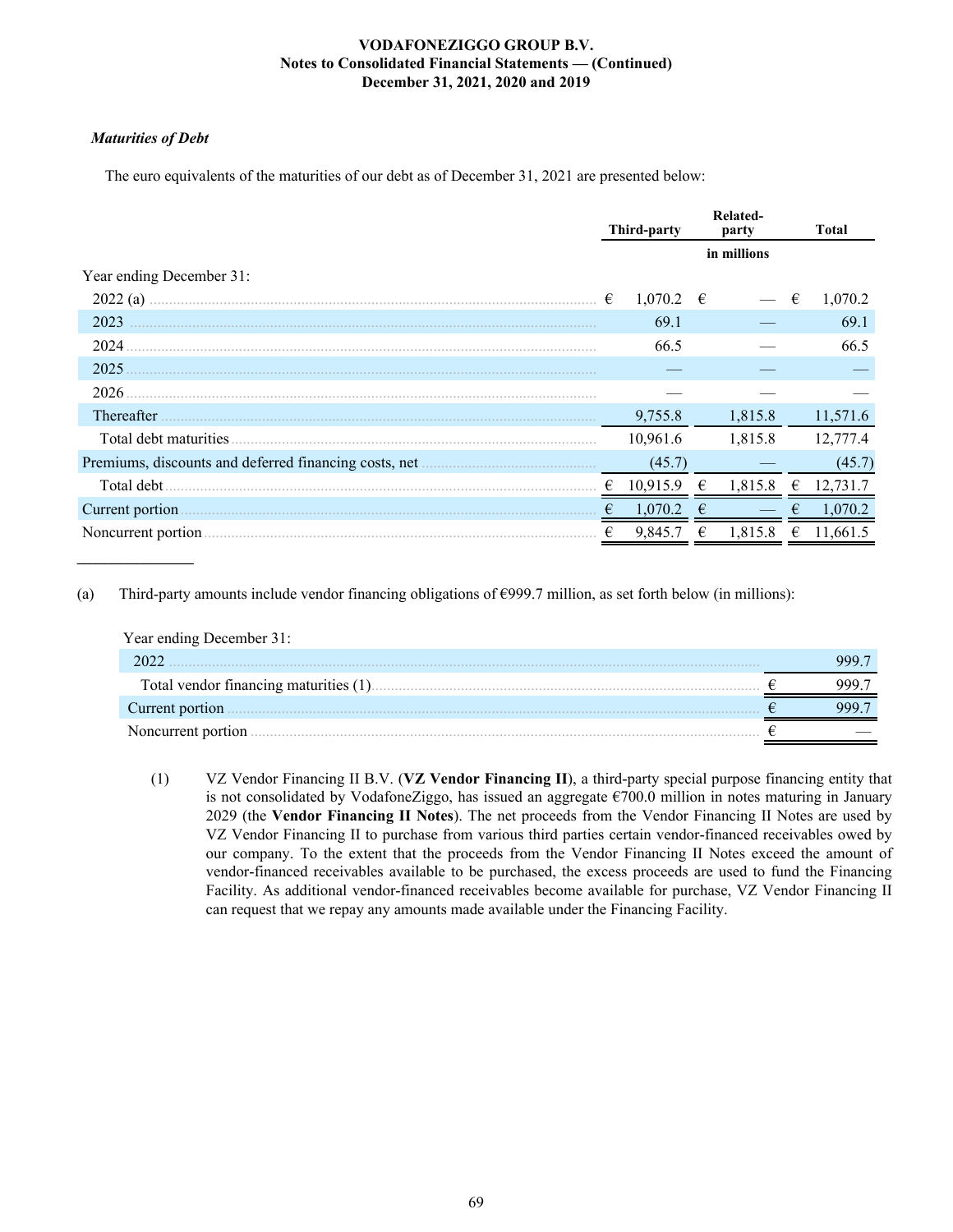### **(9) Leases**

### *General*

We enter into operating and finance leases for network equipment, real estate, mobile site sharing and vehicles. We provide residual value guarantees on certain of our vehicle leases.

### *Lease Balances*

A summary of our ROU assets and lease liabilities is set forth below:

|                         | December 31,<br>2021 |                  | December 31,<br>2020 |       |
|-------------------------|----------------------|------------------|----------------------|-------|
|                         |                      | in millions      |                      |       |
| ROU assets:             |                      |                  |                      |       |
| Operating leases (a)    | €                    | 366.7 $\in$      |                      | 412.8 |
| Finance leases (b)      |                      | 19.3             |                      | 21.9  |
| Total ROU assets        |                      | 386 O            | €                    | 434.7 |
|                         |                      |                  |                      |       |
| Lease liabilities:      |                      |                  |                      |       |
|                         | €                    | 377.3 $\epsilon$ |                      | 419.8 |
| Finance leases (d)      |                      | 19.6             |                      | 22.2  |
| Total lease liabilities |                      | 396.9            | €                    | 442.0 |

<sup>(</sup>a) Our operating lease ROU assets are included in other assets, net, on our consolidated balance sheets. At December 31, 2021, the weighted average remaining lease term for operating leases was 7.4 years and the weighted average discount rate was 3.1%. During 2021, 2020 and 2019, we recorded additions to our ROU assets associated with operating leases of €30.5 million, €19.6 million and €59.9 million, respectively.

<sup>(</sup>b) Our finance lease ROU assets are included in property and equipment, net, on our consolidated balance sheets. At December 31, 2021, the weighted average remaining lease term for finance leases was 2.9 years and the weighted average discount rate was 1.8%. During 2021, 2020 and 2019, we recorded additions to our ROU assets associated with finance leases of  $\epsilon$ 6.4 million,  $\epsilon$ 13.6 million and  $\epsilon$ 5.2 million, respectively.

<sup>(</sup>c) The current and long-term portions of our operating lease liabilities are included within other accrued and current liabilities and other long-term liabilities, respectively, on our consolidated balance sheets.

<sup>(</sup>d) The current and long-term portions of our finance lease obligations are included within current portion of debt and finance lease obligations and long-term debt and finance lease obligations, respectively, on our consolidated balance sheets.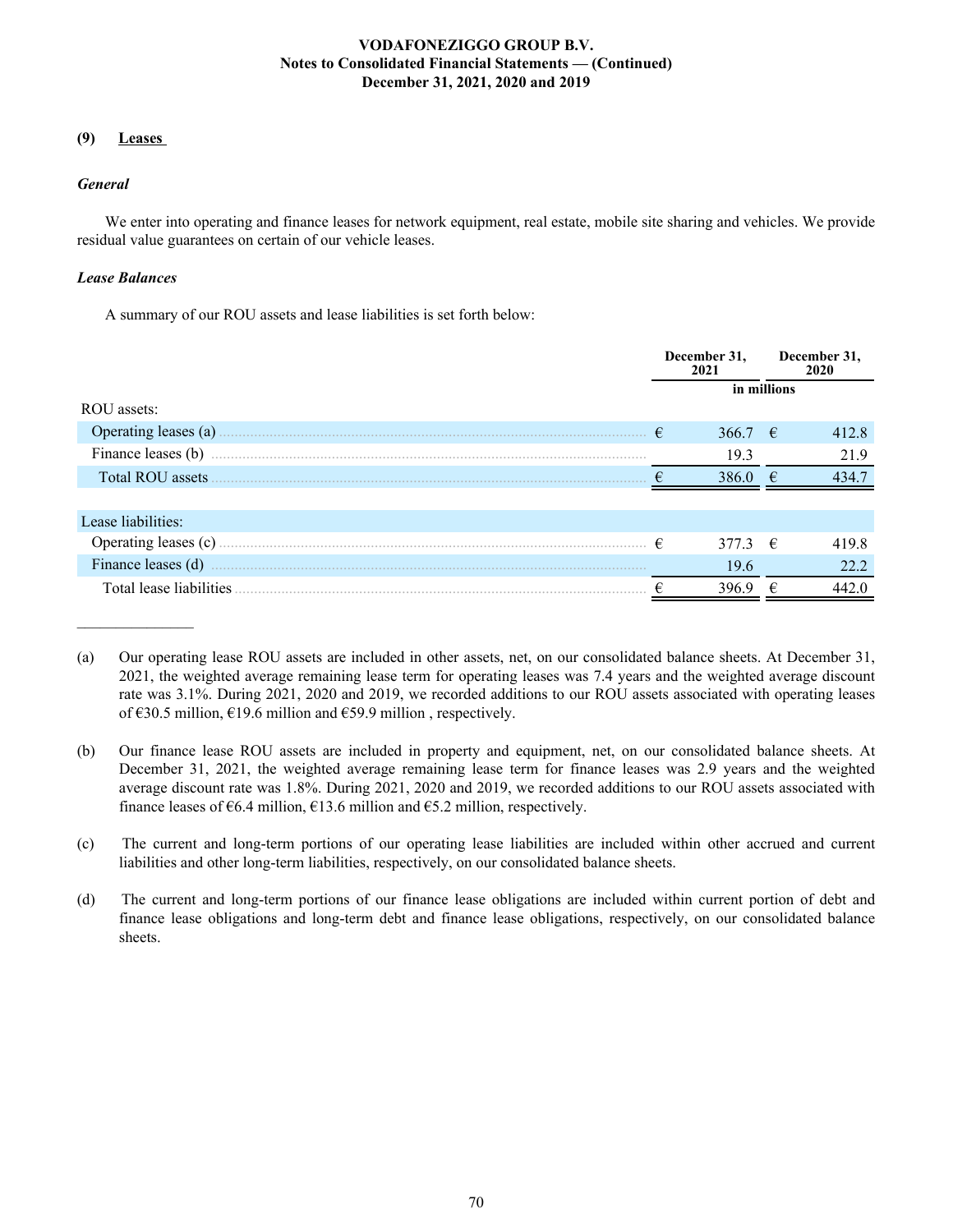A summary of our aggregate lease expense is set forth below:

 $\mathcal{L}_\text{max}$  and  $\mathcal{L}_\text{max}$ 

|                                                                                                                                                        | Year ended December 31, |  |                       |  |       |
|--------------------------------------------------------------------------------------------------------------------------------------------------------|-------------------------|--|-----------------------|--|-------|
|                                                                                                                                                        | 2021                    |  | 2020                  |  | 2019  |
|                                                                                                                                                        |                         |  | in millions           |  |       |
| Finance lease expense:                                                                                                                                 |                         |  |                       |  |       |
|                                                                                                                                                        | 9.4 $\epsilon$          |  | $10.3 \quad \epsilon$ |  | 9.5   |
| Interest expense <i>measurement</i> and <i>measurement</i> and <i>measurement</i> and <i>measurement</i> and <i>measurement</i> and <i>measurement</i> | 0.5                     |  | 1.0                   |  | 0.5   |
|                                                                                                                                                        | 9.9                     |  | 11.3                  |  | 10.0  |
|                                                                                                                                                        | 83.3                    |  | 81.1                  |  | 83.3  |
|                                                                                                                                                        | (1.0)                   |  | (0.9)                 |  | (1.0) |
| Total lease expense                                                                                                                                    | 92.2                    |  | 91.5                  |  | 92.3  |

(a) Our operating lease expense is included in other operating expenses and SG&A expenses in our consolidated statements of operations.

(b) Variable lease expense represents payments made to a lessor during the lease term that vary because of a change in circumstance that occurred after the lease commencement date. Variable lease payments are expensed as incurred and are included in other operating expenses in our consolidated statements of operations.

A summary of our cash outflows from operating and finance leases is set forth below:

|                                                                         | Year ended December 31, |                       |           |  |  |
|-------------------------------------------------------------------------|-------------------------|-----------------------|-----------|--|--|
|                                                                         | 2021                    | 2020                  | 2019      |  |  |
|                                                                         |                         | in millions           |           |  |  |
| Cash paid for amounts included in the measurement of lease liabilities: |                         |                       |           |  |  |
| Operating cash outflows from operating leases <b>manufactures</b>       | $84.6$ €                | $80.2 \quad \epsilon$ | 85.4      |  |  |
|                                                                         | 0.5                     | 1.0                   | 0.5       |  |  |
| Financing cash outflows from finance leases                             | 9.0                     | 10.1                  | 97        |  |  |
| Total cash outflows from operating and finance leases                   | 94.1                    | 913<br>€              | 95.6<br>€ |  |  |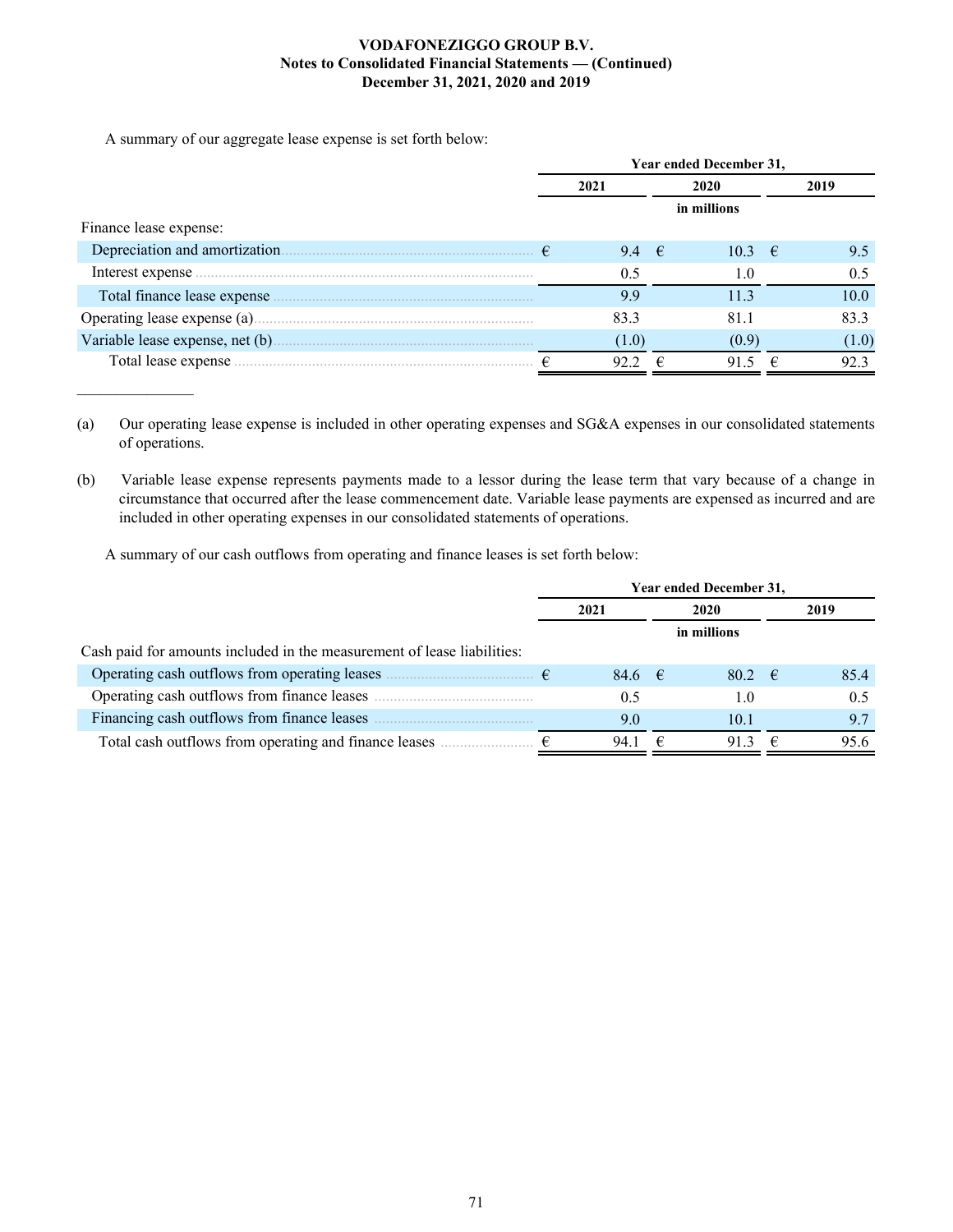Maturities of our operating and finance lease obligations as of December 31, 2021 are presented below. Amounts presented below represent euro equivalents based on December 31, 2021, exchange rates:

|                                        | Operating<br>leases | Finance<br>leases |
|----------------------------------------|---------------------|-------------------|
|                                        |                     | in millions       |
| Year ending December 31:               |                     |                   |
| 2022                                   | 76.3                | 8.2               |
| 2023                                   | 72.1                | 5.8               |
| 2024                                   | 69.0                | 3.8               |
| 2025                                   | 45.9                |                   |
| 2026                                   | 38.6                | 0.2               |
| Thereafter                             | 124.8               |                   |
| Total principal and interest payments. | 426.7               | 19.7              |
| Less: present value discount           | (49.4)              | (0.1)             |
|                                        | €<br>377.3          | 19.6              |
|                                        | 65.6                | 7.9               |
| Noncurrent portion.                    | 311.7               | €                 |

# **(10) Income Taxes**

Our consolidated financial statements include the income taxes of VodafoneZiggo and its subsidiaries.

On December 27, 2021 the Dutch Government enacted legislation regarding the yearly changes to the tax legislation (i.e., "Belastingplan 2022"). One of the most important changes within these legislative plans of the government has been an adjustment of the corporate income tax rate effective January 1, 2022. The highest tax rate in the Netherlands increased from 25% to 25.8%. As a result of the enactment of these plans VodafoneZiggo recalculated the deferred tax balances and recorded an income tax rate change expense. In addition, the general interest deduction is limited from 30% of fiscal EBITDA to 20%. This limits VodafoneZiggo's possibility to recover the non-deductible interest carried forward from previous financial years, and we recorded a valuation allowance.

During 2021, we recorded an income tax expense of  $661.1$  million, consisting of (i) a current income tax expense of  $661.8$ million and (ii) a deferred income tax benefit of  $60.7$  million. During 2020 and 2019, we recorded an income tax benefit (expense) of ( $E141.5$  million) and  $E38.0$  million, respectively, each related to deferred tax.

Income tax benefit (expense) attributable to our loss before income taxes differs from the amounts computed using the Dutch income tax rate of 25.0% as a result of the following:

|                                    |           | <b>Year ended December 31,</b> |             |  |  |  |
|------------------------------------|-----------|--------------------------------|-------------|--|--|--|
|                                    | 2021      | 2020                           | 2019        |  |  |  |
|                                    |           | in millions                    |             |  |  |  |
| Computed "expected" tax benefit.   | €<br>19.2 | €<br>62.9                      | 114.4<br>−€ |  |  |  |
| Enacted tax law and rate changes.  | (35.3)    | (138.8)                        | (75.0)      |  |  |  |
|                                    | (42.4)    |                                | (0.3)       |  |  |  |
|                                    | (1.1)     | (68.8)                         | (0.7)       |  |  |  |
| Other, net.                        | (1.5)     | 3.2                            | (0.4)       |  |  |  |
| Total income tax benefit (expense) | (61.1)    | 141.5)                         | 38.0        |  |  |  |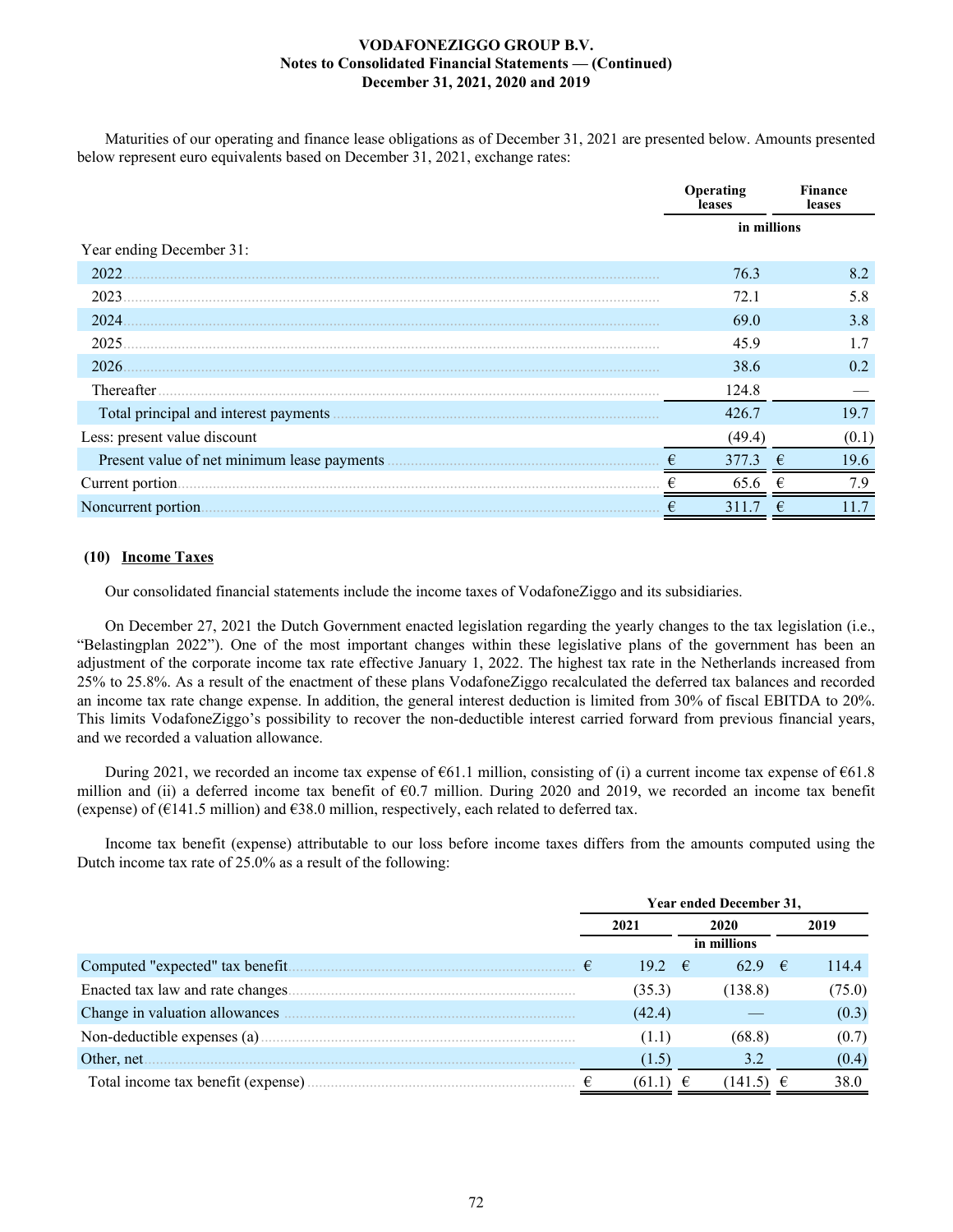(a) Amount for the year ended December 31, 2020, consist mainly of a change in estimate relating to the deductibility of depreciation of certain intangible assets included in our prior year tax returns as well as future deductibility of those assets

 $\mathcal{L}_\text{max}$  , where  $\mathcal{L}_\text{max}$ 

 The tax effects of temporary differences that give rise to significant portions of the deferred tax assets and deferred tax liabilities are presented below:

|                               | December 31, |             |   |            |
|-------------------------------|--------------|-------------|---|------------|
|                               |              | 2021        |   | 2020       |
|                               |              | in millions |   |            |
| Deferred tax assets:          |              |             |   |            |
|                               | €            |             | € | 20.7       |
| Debt.                         |              | 4.6         |   |            |
| Derivative instruments        |              | 34.4        |   | 147.8      |
|                               |              | 59.2        |   | 80.9       |
| Deferred tax assets.          |              | 98.2        |   | 249.4      |
| Valuation allowance.          |              | (42.4)      |   |            |
|                               |              | 55.8        |   | 249.4      |
|                               |              |             |   |            |
| Deferred tax liabilities:     |              |             |   |            |
|                               |              | (1,038.4)   |   | (1, 116.7) |
|                               |              | (181.8)     |   | (208.0)    |
| Debt                          |              | (6.1)       |   | (96.3)     |
| Other future taxable amounts. |              | (2.6)       |   | (2.3)      |
| Deferred tax liabilities      |              | (1,228.9)   |   | (1,423.3)  |
|                               | $\epsilon$   | (1,173.1)   | € | (1,173.9)  |

Our deferred income tax valuation allowance increased  $642.4$  million in 2021 and reflects the effect of enacted tax law changes related to limitations in general interest deduction.

In the normal course of business, our income tax filings are subject to review by the Dutch tax authority. In connection with such review, disputes could arise with the tax authority over the interpretation or application of certain income tax rules related to our business. Such disputes may result in future tax and interest and penalty assessments by the tax authority. The ultimate resolution of tax contingencies will take place upon the earlier of (i) the settlement date with the tax authority in either cash or agreement of income tax positions or (ii) the date when the tax authority is statutorily prohibited from adjusting the company's tax computations. In this respect tax filings for 2016, 2017, 2018, 2019 and 2020 are still open for examination by the Dutch tax authority.

There were no material unrecognized tax benefits during 2021, 2020 or 2019.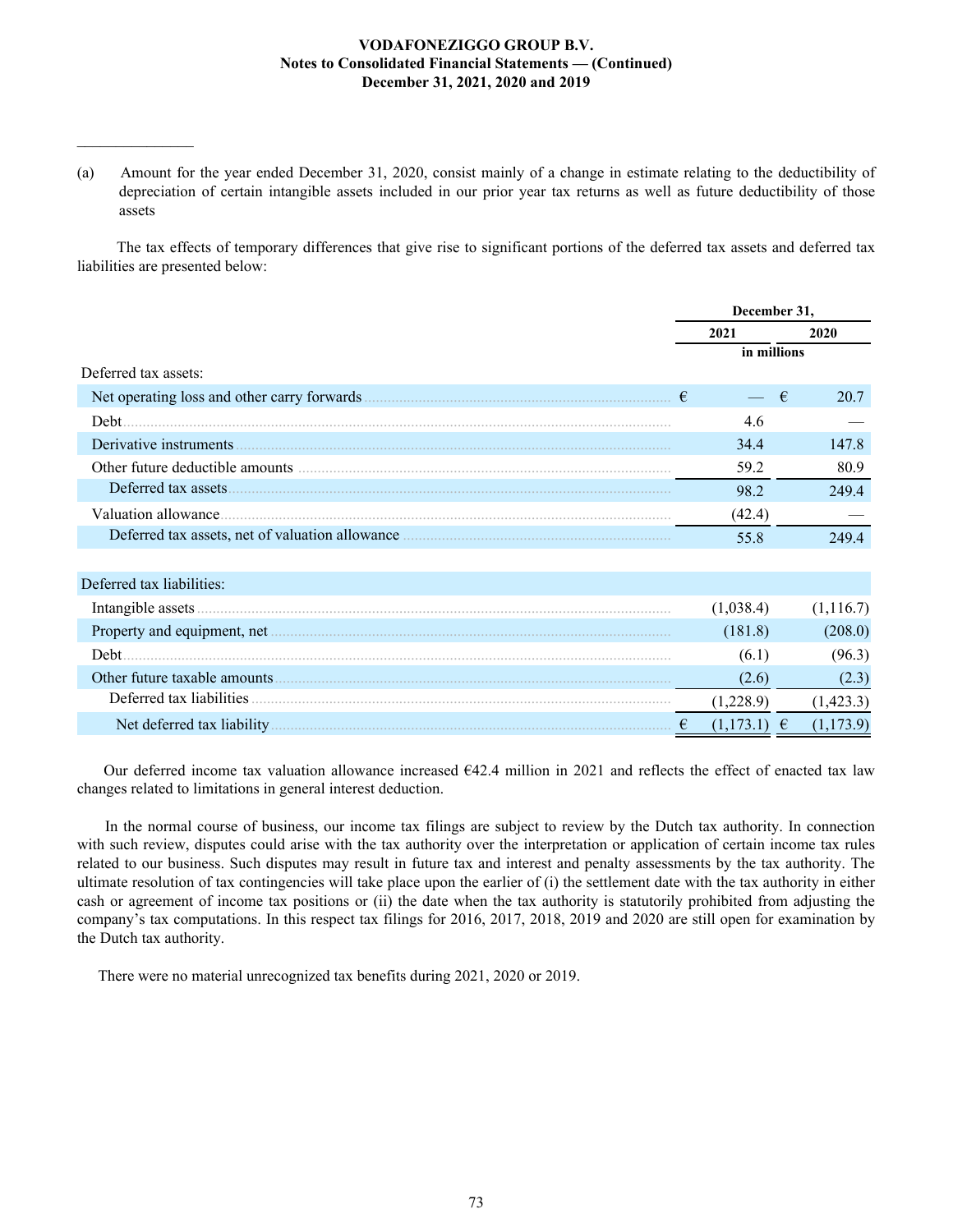# **(11) Related-party Transactions**

 $\frac{1}{2}$ 

Our related-party transactions for the periods are as follows:

|                                                                                    | Year ended December 31, |               |            |               |            |         |  |
|------------------------------------------------------------------------------------|-------------------------|---------------|------------|---------------|------------|---------|--|
|                                                                                    | 2021                    |               | 2020       |               |            | 2019    |  |
|                                                                                    |                         |               |            | in millions   |            |         |  |
| Revenue                                                                            | €                       | 16.4          | $\epsilon$ | 13.2          | $\epsilon$ | 14.6    |  |
|                                                                                    |                         | (43.0)        |            | (25.4)        |            | (36.1)  |  |
|                                                                                    |                         | 15.6          |            | 13.0          |            | 13.5    |  |
| Share-based compensation expense manufactured and state based compensation expense |                         | (0.5)         |            | (0.3)         |            | (1.4)   |  |
| Charges for JV Services:                                                           |                         |               |            |               |            |         |  |
| Charges from Liberty Global:                                                       |                         |               |            |               |            |         |  |
|                                                                                    |                         | (86.5)        |            | (81.8)        |            | (87.5)  |  |
|                                                                                    |                         | (16.3)        |            | (24.7)        |            | (20.7)  |  |
|                                                                                    |                         | (102.8)       |            | (106.5)       |            | (108.2) |  |
| Charges from Vodafone:                                                             |                         |               |            |               |            |         |  |
|                                                                                    |                         | (82.2)        |            | (88.3)        |            | (84.4)  |  |
|                                                                                    |                         | (30.0)        |            | (30.0)        |            | (30.0)  |  |
|                                                                                    |                         | (112.2)       |            | (118.3)       |            | (114.4) |  |
|                                                                                    |                         | (215.0)       |            | (224.8)       |            | (222.6) |  |
|                                                                                    |                         | (226.5)       |            | (224.3)       |            | (232.0) |  |
|                                                                                    |                         | (1.5)         |            |               |            |         |  |
| Interest expense                                                                   |                         | (95.5)        |            | (84.0)        |            | (89.9)  |  |
|                                                                                    |                         | $(323.5) \in$ |            | $(308.3) \in$ |            | (321.9) |  |
|                                                                                    | €                       | 186.4 $\in$   |            | 173.9         | €          | 182.8   |  |

(a) Represents amounts charged for technology and other services, which are included in the calculation of the "EBITDA" metric specified by our debt agreements **(Covenant EBITDA).**

(b) Represents amounts charged for capital expenditures made by Liberty Global related to assets that we use or will otherwise benefit our company. These charges are not included in the calculation of Covenant EBITDA.

- (c) Represents amounts charged by Vodafone for technology and other services, a portion of which are included in the calculation of Covenant EBITDA.
- (d) Represents amounts charged for our use of the Vodafone brand name. These charges are not included in the calculation of Covenant EBITDA.

*Revenue.* Amount represents interconnect fees charged by us to certain subsidiaries of Vodafone.

*Programming and other direct costs of services.* Amounts represent interconnect fees charged to us by certain subsidiaries of Vodafone.

*Selling, general and administrative recharges.* Amount represents recharges for certain personnel services provided to Vodafone and Liberty Global.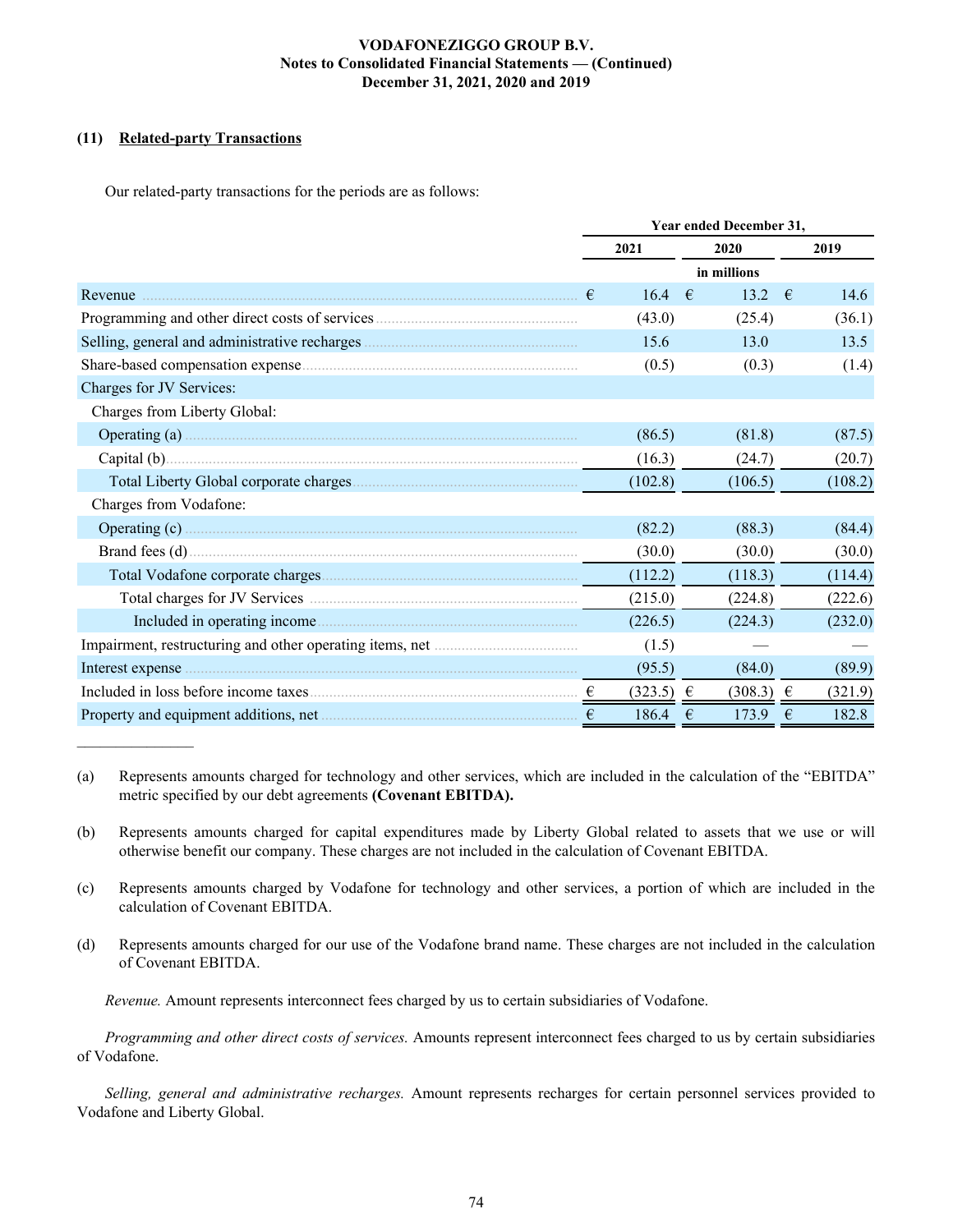*Share-based compensation expense.* Amounts relate to charges to our company by Liberty Global and Vodafone for sharebased incentive awards held by certain employees of our subsidiaries associated with ordinary shares of Liberty Global and Vodafone. Share-based compensation expense is included within SG&A in our condensed consolidated statements of operations.

### *Charges for JV Services - Framework and Trade Mark Agreements*

Pursuant to a framework and a trade name agreement (collectively, the **JV Service Agreements**) entered into in connection with the formation of the VodafoneZiggo JV, Liberty Global and Vodafone charge us fees for certain services provided to us by the respective subsidiaries of the Shareholders (collectively, the **JV Services)**. The JV Services are provided to us on a transitional or ongoing basis. Pursuant to the terms of the JV Service Agreements, the ongoing services will be provided for a period of four to six years depending on the type of service, while transitional services will be provided for a period of not less than 12 months after which the Shareholders or VodafoneZiggo will be entitled to terminate based on specified notice periods. The JV Services provided by the respective subsidiaries of the Shareholders consist primarily of (i) technology and other services, (ii) capital-related expenditures for assets that we use or otherwise benefit us, and (iii) brand name and procurement fees. The fees that Liberty Global and Vodafone charge us for the JV Services, as set forth in the table above, include both fixed and usage-based fees.

*Interest expense*. Amount relates to the Liberty Global Notes and the Vodafone Notes, as defined and described below.

*Impairment, restructuring and other operating items*, *net.* Amount represents recharges for certain restructuring costs to Vodafone.

*Property and equipment additions, net.* These amounts, which are cash settled, represent customer premises and networkrelated equipment acquired from certain Liberty Global and Vodafone subsidiaries, which subsidiaries centrally procure equipment on behalf of our company.

The following table provides details of our related-party balances:

|                                                                                                                                                                                                                                |   | December 31, |             |       |  |  |
|--------------------------------------------------------------------------------------------------------------------------------------------------------------------------------------------------------------------------------|---|--------------|-------------|-------|--|--|
|                                                                                                                                                                                                                                |   | 2021         | 2020        |       |  |  |
|                                                                                                                                                                                                                                |   |              | in millions |       |  |  |
| Assets:                                                                                                                                                                                                                        |   |              |             |       |  |  |
| Related-party receivables (a).                                                                                                                                                                                                 | € | 47.1         | €           | 33.6  |  |  |
|                                                                                                                                                                                                                                |   |              |             |       |  |  |
| Liabilities:                                                                                                                                                                                                                   |   |              |             |       |  |  |
| Accounts payable (b).                                                                                                                                                                                                          |   | 98.4         |             | 103.9 |  |  |
| Accrued and other current liabilities (b) expressional contract of the system of the system of the system of the system of the system of the system of the system of the system of the system of the system of the system of t |   | 61.0         |             | 17.7  |  |  |
| Debt $(c)$ :                                                                                                                                                                                                                   |   |              |             |       |  |  |
| Liberty Global Notes                                                                                                                                                                                                           |   | 907.9        |             | 803.9 |  |  |
| Vodafone Notes                                                                                                                                                                                                                 |   | 907.9        |             | 803.9 |  |  |
|                                                                                                                                                                                                                                |   | 2.5          |             | 2.5   |  |  |
| Total liabilities.                                                                                                                                                                                                             |   | 1.977.7      |             | 731.9 |  |  |

<sup>(</sup>a) Represents non-interest bearing receivables from certain Liberty Global and Vodafone subsidiaries.

 $\mathcal{L}_\text{max}$  , where  $\mathcal{L}_\text{max}$ 

<sup>(</sup>b) Represents non-interest bearing payables, accrued capital expenditures and other accrued liabilities related to transactions with certain Liberty Global and Vodafone subsidiaries that are cash settled.

<sup>(</sup>c) Represents debt obligations, as further described below.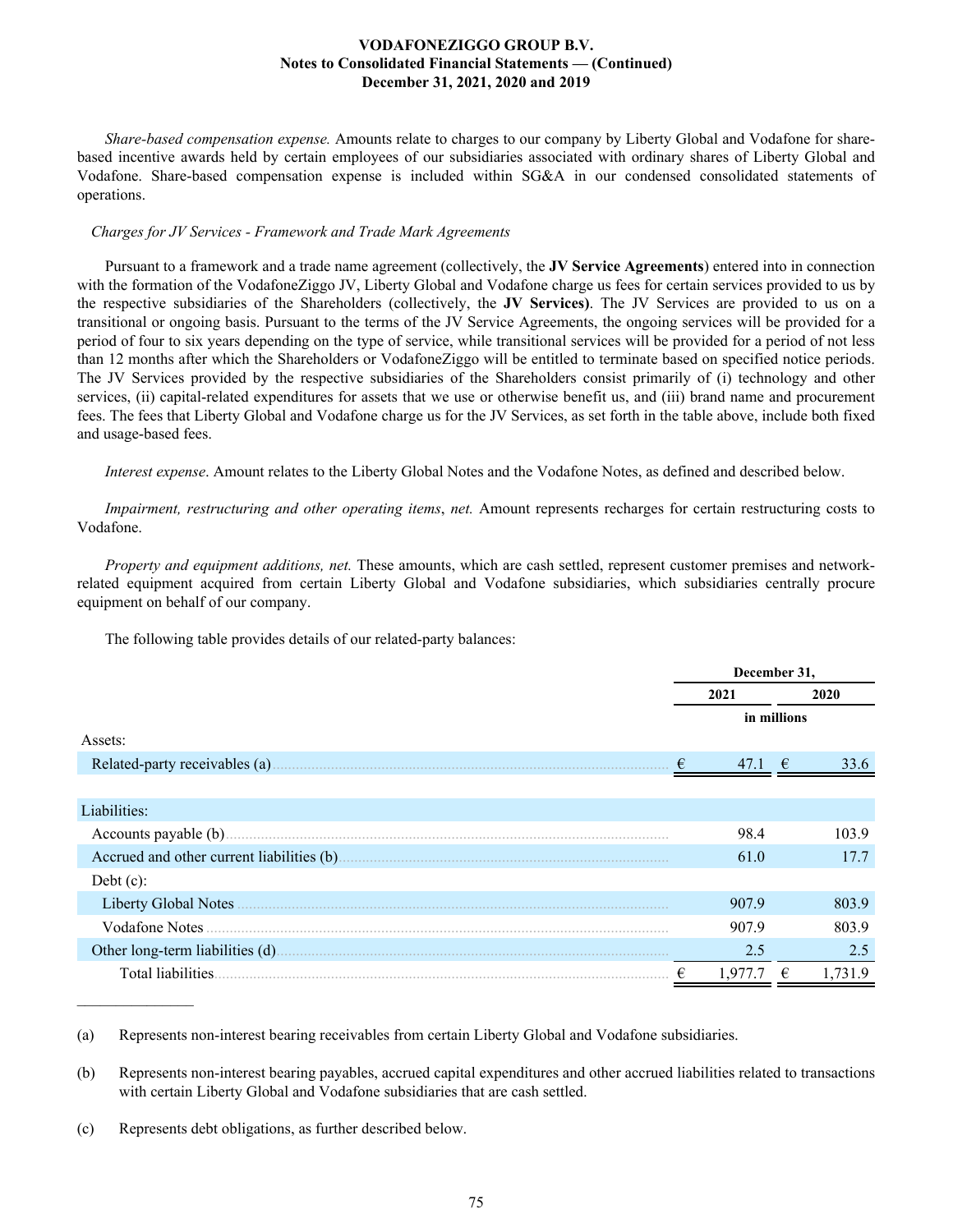(d) Represents operating lease liabilities, due to Vodafone.

### *Related-party Debt*

#### *Liberty Global Notes*

 The Liberty Global Notes comprise (i) a euro-denominated note payable to a subsidiary of Liberty Global with a principal amount of €700.0 million at December 31, 2021 (the **Liberty Global Note Payable I**) and (ii) a euro-denominated note payable to a subsidiary of Liberty Global entered into during the third quarter of 2020 with a principal amount of €207.9 million at December 31, 2021 (the **Liberty Global Note Payable II**, and, together with the Liberty Global Note Payable I, the **Liberty Global Notes Payable**), out of which, €103.9 million was drawn during July 2021, to fund the final installment of spectrum license fees due to the Dutch government.The Liberty Global Note Payable I, as amended in June 2020, and the Liberty Global Note Payable II each bear interest at a fixed rate of 5.55% and have a final maturity date of December 31, 2030. During the year ended December 31, 2021, interest accrued on the Liberty Global Notes Payable was €47.8 million, all of which has been cash settled.

#### *Vodafone Notes*

The Vodafone Notes comprise (i) a euro-denominated note payable to a subsidiary of Vodafone with a principal amount of €700.0 million at December 31, 2021 (the **Vodafone Note Payable I**) and (ii) a euro-denominated note payable to a subsidiary of Vodafone entered into during the third quarter of 2020 with a principal amount of  $\epsilon$ 207.9 million at December 31, 2021 (the **Vodafone Note Payable II**, and, together with the Vodafone Note Payable I, the **Vodafone Notes Payable**), out of which, €103.9 million was drawn during July 2021, to fund the final installment of spectrum license fees due to the Dutch government. The Vodafone Note Payable I, as amended in July 2020, and the Vodafone Note Payable II each bear interest at a fixed rate of 5.55% and have a final maturity date of December 31, 2030. During the year ended December 31, 2021, interest accrued on the Vodafone Notes Payable was €47.8 million, all of which has been cash settled.

#### *Shareholders Agreement*

In connection with the JV Transaction, on December 31, 2016, Liberty Global and Vodafone entered into a shareholders agreement (the **Shareholders Agreement**) with VodafoneZiggo Group Holding in respect of the VodafoneZiggo JV. Each Shareholder holds 50% of the issued share capital of VodafoneZiggo Group Holding. The Shareholders Agreement contains customary provisions for the governance of a 50:50 joint venture that result in Liberty Global and Vodafone having joint control over decision making with respect to the VodafoneZiggo JV. Furthermore, each Shareholder has the right to initiate an initial public offering (**IPO**) of the VodafoneZiggo JV with the opportunity for the other Shareholder to sell shares in the IPO on a pro rata basis. As of January 1, 2021, each Shareholder has the right to initiate a sale of all of its interest in the VodafoneZiggo JV to a third party and, under certain circumstances, initiate a sale of the entire VodafoneZiggo JV, subject, in each case, to a right of first offer in favor of the other Shareholder.

The Shareholders Agreement also provides (i) for a dividend policy that requires the VodafoneZiggo JV to distribute all unrestricted cash to the Shareholders as soon as reasonably practicable following each two month period (subject to the VodafoneZiggo JV maintaining a minimum amount of cash and complying with the terms of financing arrangements of its subsidiaries) and (ii) that the VodafoneZiggo JV will be managed with a leverage ratio of between 4.5 and 5.0 times Covenant EBITDA (as calculated pursuant to existing financing arrangements of its subsidiaries) with the VodafoneZiggo JV undertaking periodic recapitalizations and/or refinancings accordingly.

In accordance with the dividend policy prescribed in the Shareholders Agreement, VodafoneZiggo made total distributions of €530.0 million, €417.0 million and €295.0 million during 2021, 2020 and 2019, respectively, to VodafoneZiggo Group Holding who ultimately distributed 50% of these amounts to each of Liberty Global and Vodafone. These distributions are reflected as a decrease to owner's equity in our consolidated statements of owner's equity.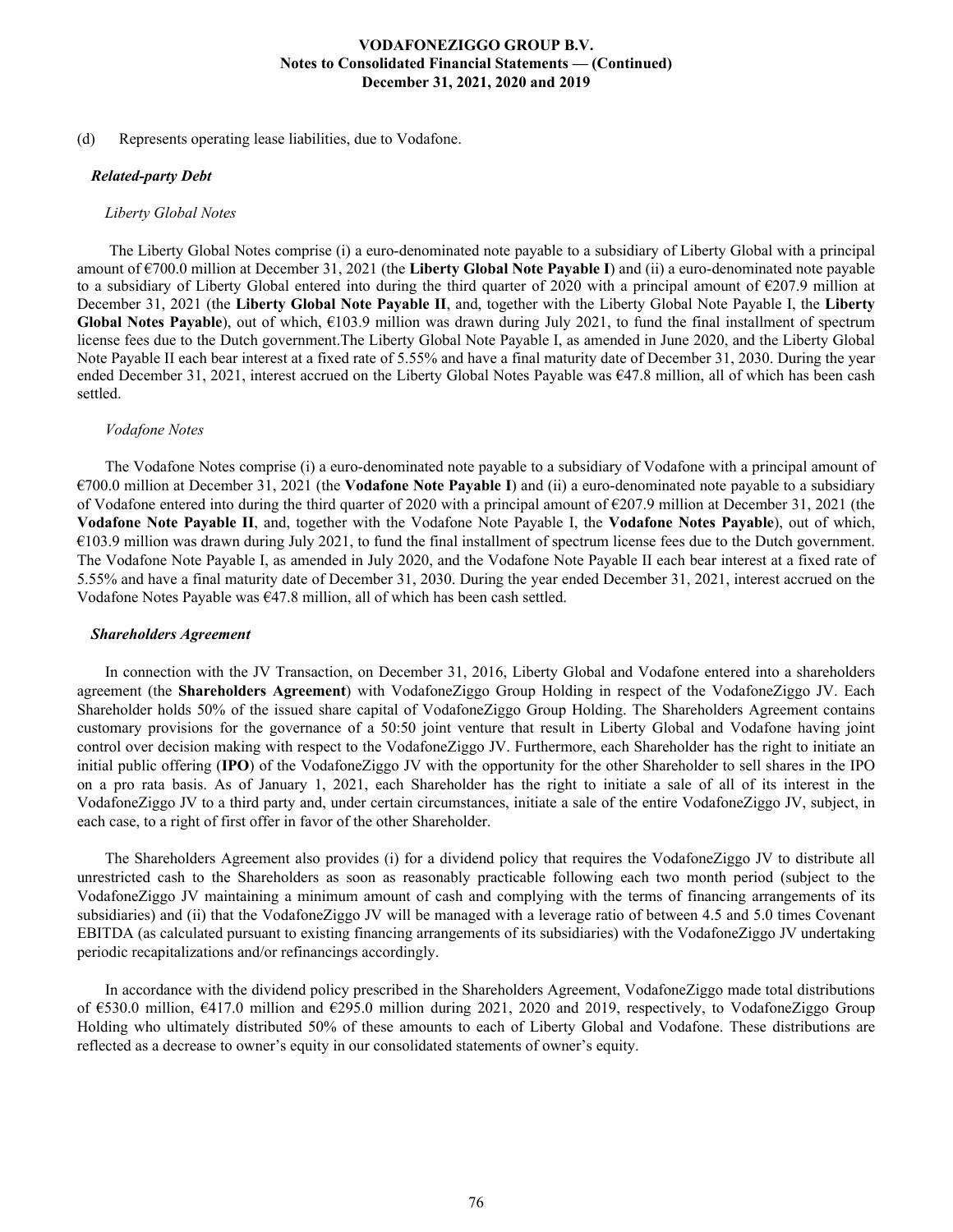## **(12) Commitments and Contingencies**

### *Commitments*

 $\mathcal{L}_\text{max}$  , where  $\mathcal{L}_\text{max}$ 

As further described in note 11, we have commitments related to the JV Service Agreements. Additionally, in the normal course of business, we have entered into agreements that commit our company to make cash payments in future periods with respect to programming contracts, purchases of customer premises and other equipment and services and other items. The following table sets forth these commitments as of December 31, 2021. The commitments included in this table do not reflect any liabilities that are included in our December 31, 2021 consolidated balance sheet.

|                                       | <b>Payments due during:</b> |             |   |             |   |       |   |             |            |      |             |                   |   |              |
|---------------------------------------|-----------------------------|-------------|---|-------------|---|-------|---|-------------|------------|------|-------------|-------------------|---|--------------|
|                                       |                             | 2022        |   | 2023        |   | 2024  |   | 2025        |            | 2026 |             | <b>Thereafter</b> |   | <b>Total</b> |
|                                       |                             |             |   |             |   |       |   | in millions |            |      |             |                   |   |              |
| Programming commitments.              | $\epsilon$                  | $128.5 \in$ |   | 116.7 $\in$ |   | 86.7  | € | 41.9        | $\epsilon$ |      | $-\epsilon$ |                   | € | 373.8        |
| JV Service Agreements (a)             |                             | 159.2       |   | 38.9        |   | 36.6  |   | 32.3        |            | 31.9 |             | 60.5              |   | 359.4        |
| Purchase commitments                  |                             | 330.9       |   | 12.0        |   | 8.0   |   | 6.7         |            | 0.8  |             |                   |   | 358.4        |
| Network and connectivity commitments. |                             | 10.0        |   | 0.2         |   |       |   |             |            |      |             |                   |   | 10.2         |
| Other commitments                     |                             | 20.2        |   | 16.1        |   | 13.7  |   | 8.4         |            | 3.1  |             | 14.7              |   | 76.2         |
| Total                                 | €                           | 648.8       | € | 183.9       | € | 145.0 | € | 89.3        | €          | 35.8 | €           | 75.2              |   | €1,178.0     |

(a) Amounts represent fixed minimum charges from Liberty Global and Vodafone pursuant to the JV Service Agreements. In addition to the fixed minimum charges, the JV Service Agreements provide for certain JV Services to be charged to us based upon usage of the services received. The fixed minimum charges set forth in the table above exclude fees for the usage-based services as these fees will vary from period to period. Accordingly, we expect to incur charges in addition to those set forth in the table above for usage-based services. For additional information regarding fees related to the JV Service Agreements, see note 11.

Programming commitments consist of obligations associated with certain of our programming contracts that are enforceable and legally binding on us as we have agreed to pay minimum fees without regard to (i) the actual number of subscribers to the programming services or (ii) whether we terminate service to a portion of our subscribers or dispose of a portion of our distribution systems. In addition, programming commitments do not include increases in future periods associated with contractual inflation or other price adjustments that are not fixed. Accordingly, the amounts reflected in the above table with respect to these contracts are significantly less than the amounts we expect to pay in these periods under these contracts. Historically, payments to programming vendors have represented a significant portion of our operating costs, and we expect that this will continue to be the case in future periods. In this regard, during 2021, 2020 and 2019 the programming and copyright costs incurred by our operations aggregated €315.0 million, €306.9 million and €324.0 million, respectively.

Purchase commitments include unconditional and legally binding obligations related to the purchase of customer premises, other equipment and mobile handset

Network and connectivity commitments include commitments associated with certain operating costs associated with our leased networks.

Other commitments primarily include sponsorships and certain fixed minimum contractual commitments.

In addition to the commitments set forth in the table above, we have commitments under (i) derivative instruments and (ii) multiemployer defined benefit plans, pursuant to which we expect to make payments in future periods. For information regarding our derivative instruments, including the net cash paid or received in connection with these instruments during 2021, see note 5.

We provide retirement benefits to our subsidiaries' employees via multiemployer benefit plans and a defined contribution plan. The aggregate expense of our matching contributions under the various multiemployer benefit plans was  $\epsilon$ 30.4 million,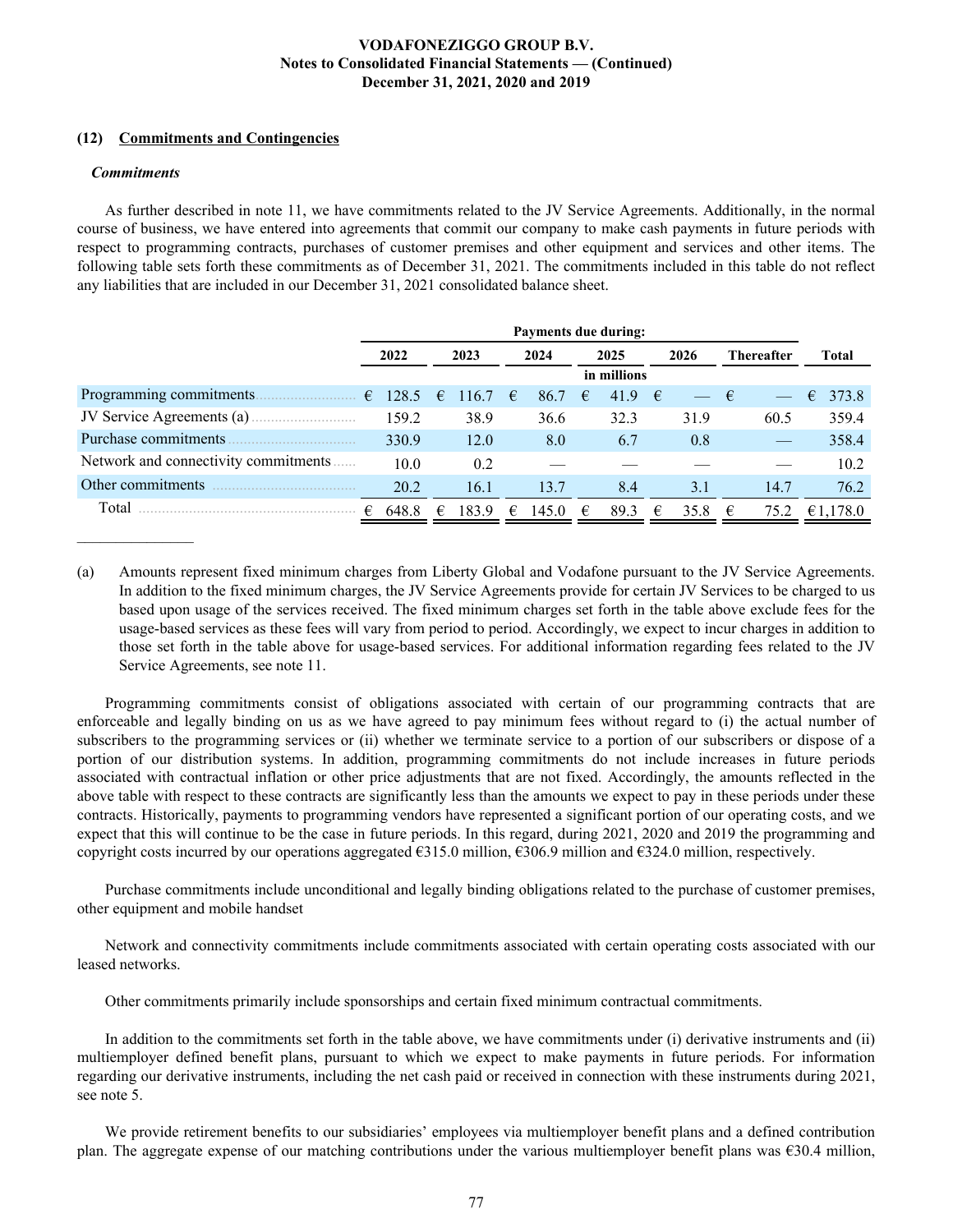€29.6 million and €41.3 million during 2021, 2020 and 2019, respectively. The aggregate expense of our matching contributions under the defined contribution plan was  $\epsilon$ 19.2 million,  $\epsilon$ 17.5 million and  $\epsilon$ 4.4 million during 2021, 2020 and 2019, respectively.

#### *Guarantees and Other Credit Enhancements*

In the ordinary course of business, we may provide (i) indemnifications to our lenders, our vendors and certain other parties and (ii) performance and/or financial guarantees to local municipalities, our customers and vendors. Historically, these arrangements have not resulted in our company making any material payments and we do not believe that they will result in material payments in the future.

### *Regulations and Contingencies*

Video distribution, broadband internet, fixed-line telephony, mobile and content businesses are subject to significant regulation and supervision by various regulatory bodies in the Netherlands, including Dutch and EU authorities. Adverse regulatory developments could subject our businesses to a number of risks. Regulation, including conditions imposed on us by competition or other authorities as a requirement to close acquisitions or dispositions, could limit growth, revenue, and the number and types of services offered and could lead to increased operating costs and property and equipment additions. In addition, regulation may restrict our operations and subject them to further competitive pressure, including pricing restrictions, interconnect and other access obligations, and restrictions or controls on content, including content provided by third parties. Failure to comply with current or future regulation could expose our businesses to various penalties.

*VAT* Our application of VAT with respect to certain mobile revenue generating activities has been challenged by the Dutch tax authorities. The Dutch tax authorities challenged the multipurpose character of certain mobile subscriptions that we entered into during 2017 and 2018. No amounts have been accrued by our company as the likelihood of loss is not considered to be probable. The asserted claimed amount is approximately  $\epsilon$  33.4 million.

In addition to the foregoing item, we have contingent liabilities related to matters arising in the ordinary course of business including (i) legal proceedings, (ii) issues involving VAT and wage, property and other tax issues, and (iii) disputes over interconnection, programming, copyright, and channel carriage fees. While we generally expect that the amounts required to satisfy these contingencies will not materially differ from any estimated amounts we have accrued, no assurance can be given that the resolution of one or more of these contingencies will not result in a material impact on our results of operations, cash flows or financial position in any given period. Due to, in general, the complexity of the issues involved and, in certain cases, the lack of a clear basis for predicting outcomes, we cannot provide a meaningful range of potential losses or cash outflows that might result from any unfavorable outcomes.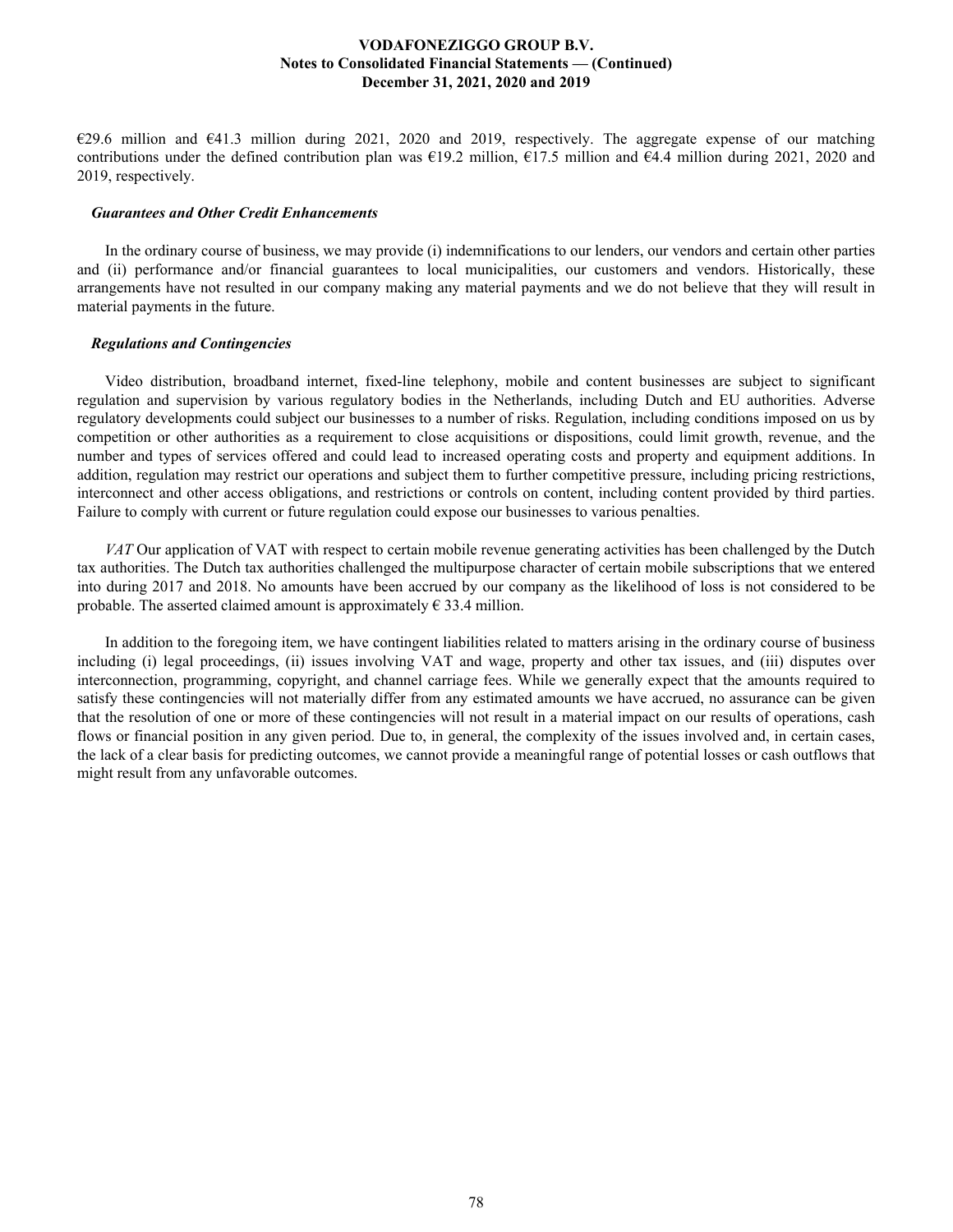### **(13) Segment Reporting**

 $\mathcal{L}_\text{max}$  , where  $\mathcal{L}_\text{max}$ 

We have one reportable segment that provides video, broadband internet, fixed-line telephony, and mobile services to residential and B2B customers in the Netherlands.

Our revenue by major category is set forth below:

|                              | Year ended December 31, |         |   |             |   |         |
|------------------------------|-------------------------|---------|---|-------------|---|---------|
|                              |                         | 2021    |   | 2020        |   | 2019    |
|                              |                         |         |   | in millions |   |         |
| Consumer fixed revenue (a):  |                         |         |   |             |   |         |
|                              | $\epsilon$              | 2,076.8 | € | 2,071.7     | € | 2,004.6 |
|                              |                         | 25.1    |   | 23.8        |   | 19.3    |
|                              |                         | 2,101.9 |   | 2,095.5     |   | 2,023.9 |
| Consumer mobile revenue (b): |                         |         |   |             |   |         |
|                              |                         | 644.2   |   | 624.5       |   | 627.7   |
|                              |                         | 247.9   |   | 245.6       |   | 241.4   |
|                              |                         | 892.1   |   | 870.1       |   | 869.1   |
|                              |                         | 2,994.0 |   | 2,965.6     |   | 2,893.0 |
| B2B fixed revenue (c):       |                         |         |   |             |   |         |
|                              |                         | 516.9   |   | 482.4       |   | 437.7   |
|                              |                         | 13.5    |   | 15.6        |   | 16.8    |
|                              |                         | 530.4   |   | 498.0       |   | 454.5   |
| B2B mobile revenue (d):      |                         |         |   |             |   |         |
| Service revenue              |                         | 364.8   |   | 381.1       |   | 424.8   |
|                              |                         | 130.2   |   | 114.1       |   | 112.5   |
| Total B2B mobile revenue     |                         | 495.0   |   | 495.2       |   | 537.3   |
|                              |                         | 1,025.4 |   | 993.2       |   | 991.8   |
|                              |                         | 57.5    |   | 41.4        |   | 38.1    |
|                              |                         | 4,076.9 | € | 4,000.2     | € | 3,922.9 |

<sup>(</sup>a) Consumer fixed revenue is classified as either subscription revenue or non-subscription revenue. Consumer fixed subscription revenue includes revenue from subscribers for ongoing broadband internet, video, and voice services offered to residential customers and the amortization of installation fee. Consumer fixed non-subscription revenue includes, among other items, interconnect, channel carriage fees, late fees and revenue from the sale of equipment. Subscription revenue from subscribers who purchase bundled services at a discounted rate is generally allocated proportionally to each service based on the stand-alone price for each individual service. As a result, changes in the stand-alone pricing of our fixed and mobile products or the composition of bundles can contribute to changes in our product revenue categories from period to period.

(c) B2B fixed revenue is classified as either subscription revenue or non-subscription revenue. B2B fixed subscription revenue includes revenue from business broadband internet, video, voice, and data services, offered to small or home office (**SOHO**) customers and small and medium to large enterprises. B2B fixed non-subscription revenue includes, among other items, revenue from hosting services, installation fees, carriage fees and interconnect.

<sup>(</sup>b) Consumer mobile revenue is classified as either service revenue or non-service revenue. Consumer mobile service revenue includes revenue from ongoing mobile and data services offered under postpaid and prepaid arrangements to residential customers. Consumer mobile non-service revenue includes, among other items, interconnect revenue, mobile handset and accessories sales, and late fees.